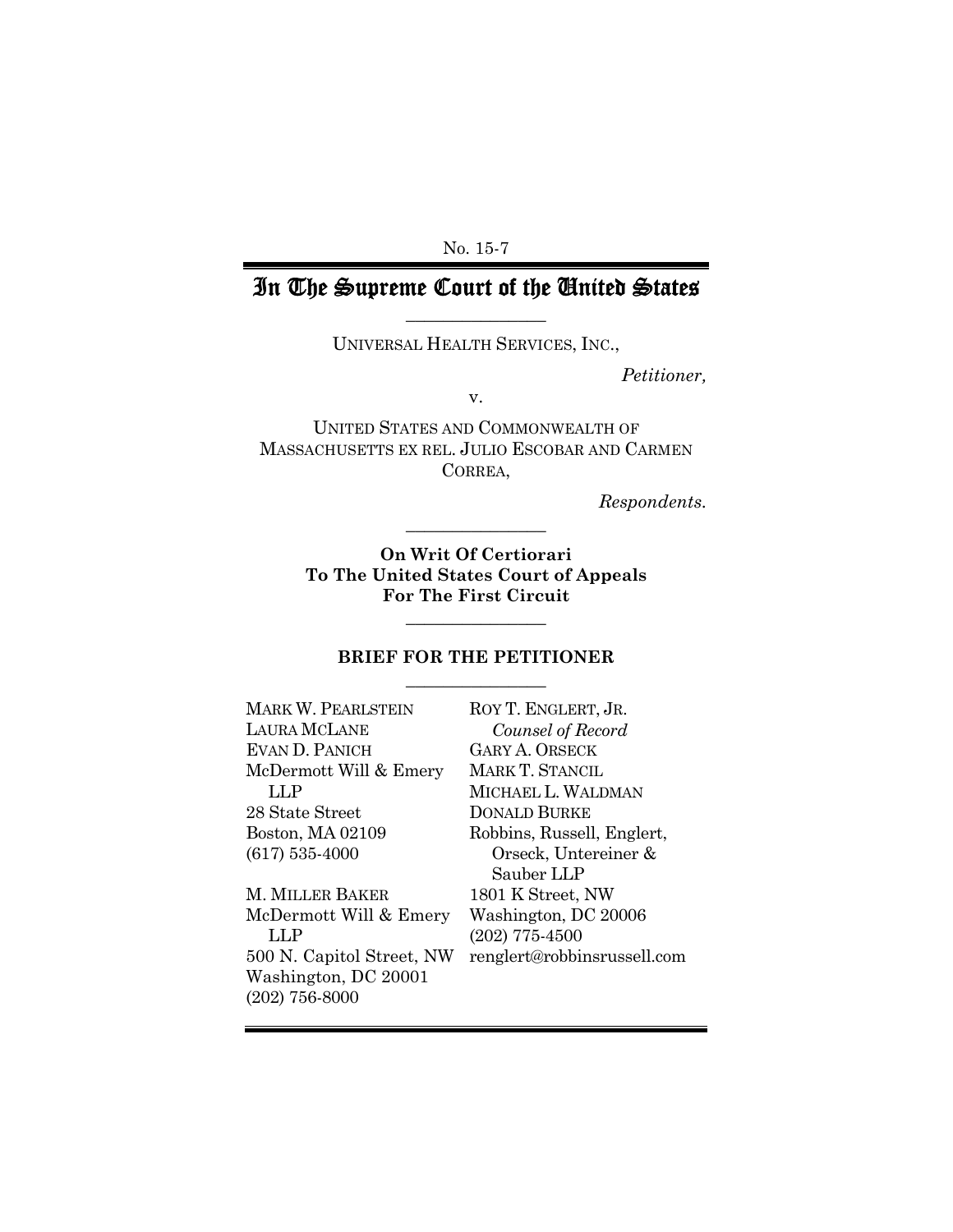### **QUESTIONS PRESENTED**

1. Whether the "implied certification" theory of legal falsity under the False Claims Act, 31 U.S.C. § 3729 *et seq.*, is viable.

2. If the "implied certification" theory is viable, whether a government contractor's reimbursement claim can be legally false under that theory if the provider failed to comply with a statute, regulation, or contractual provision that does not state that it is a condition of payment; or whether liability for a legally false reimbursement claim requires that the statute, regulation, or contractual provision *expressly*  state that it is a condition of payment.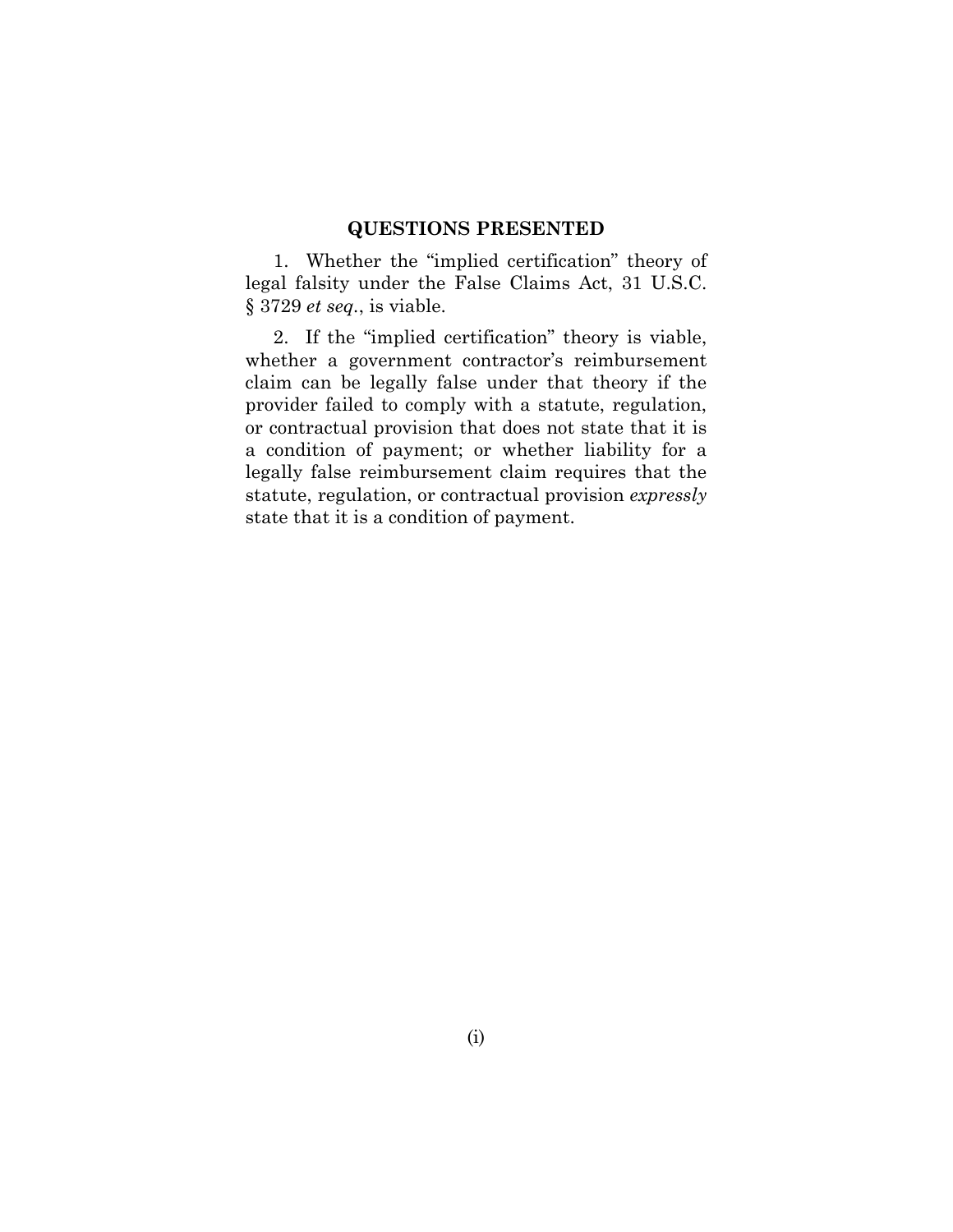### **RULE 29.6 STATEMENT**

Petitioner Universal Health Services, Inc., has no parent corporation, and no publicly held corporation owns 10% or more, directly or indirectly, of its stock.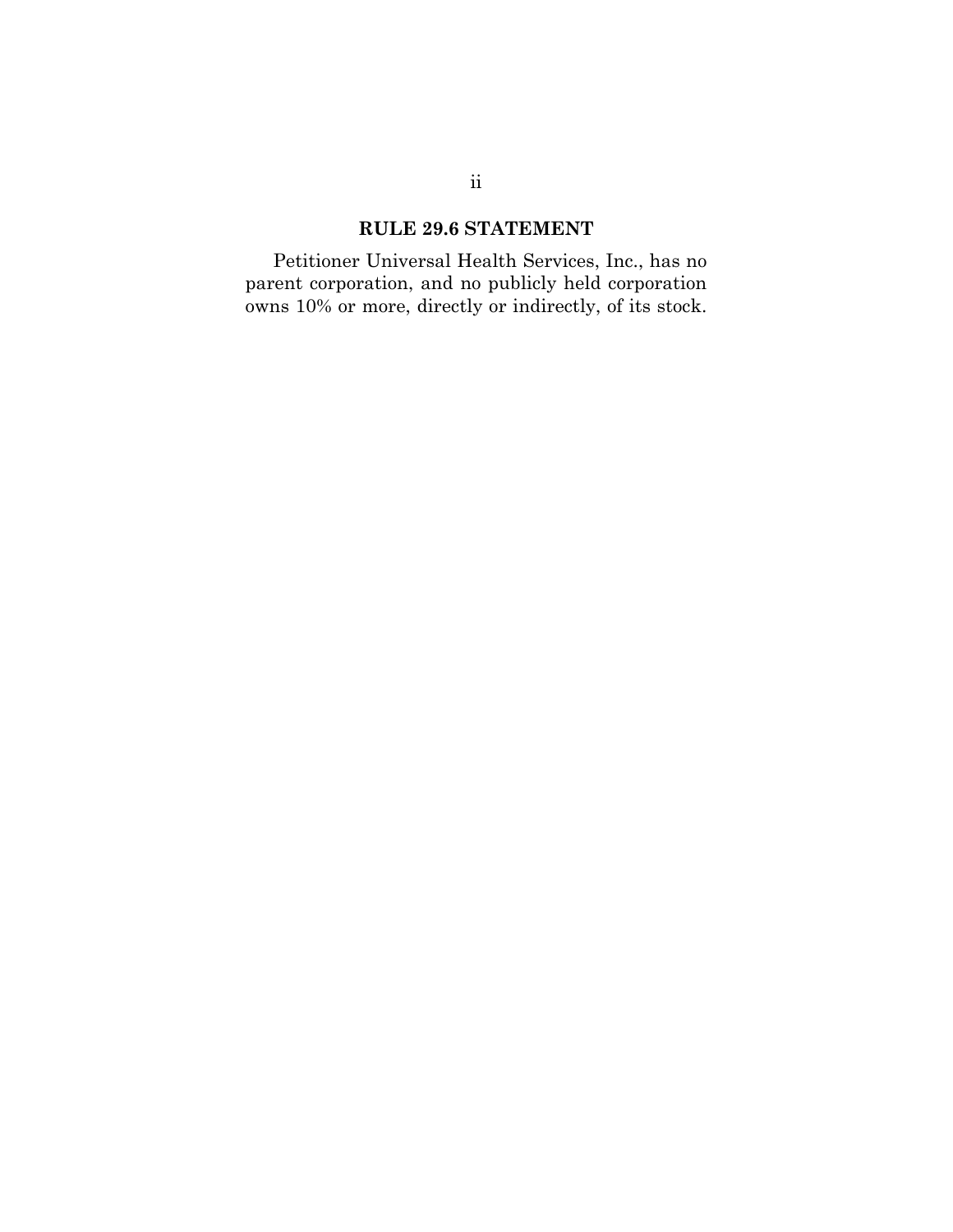# **TABLE OF CONTENTS**

| STATUTORY AND REGULATORY PRO-                                                                                                                                   |
|-----------------------------------------------------------------------------------------------------------------------------------------------------------------|
|                                                                                                                                                                 |
|                                                                                                                                                                 |
| SUMMARY OF THE ARGUMENT23                                                                                                                                       |
|                                                                                                                                                                 |
| The False Claims Act Does Not Impose<br>L.<br>Liability On The Basis Of "Implied<br>Certifications" Of Compliance With<br>Statutory, Regulatory, Or Contractual |
| A. Violations Of Statutory, Regulatory,<br>Or Contractual Requirements Do Not<br>Render A Claim For Payment "False                                              |
| B. Considerations Of Statutory Purpose<br>Do Not Warrant Adoption Of The<br>Implied-False-Certification Theory33                                                |
| II. Any Theory Of Implied Certification Must<br>Rest On Noncompliance With An<br>Expressly Stated Condition Of Payment 41                                       |
| A. The Implied-Certification Theory<br>Applies Only When Compliance Is An<br>Express Condition Precedent To                                                     |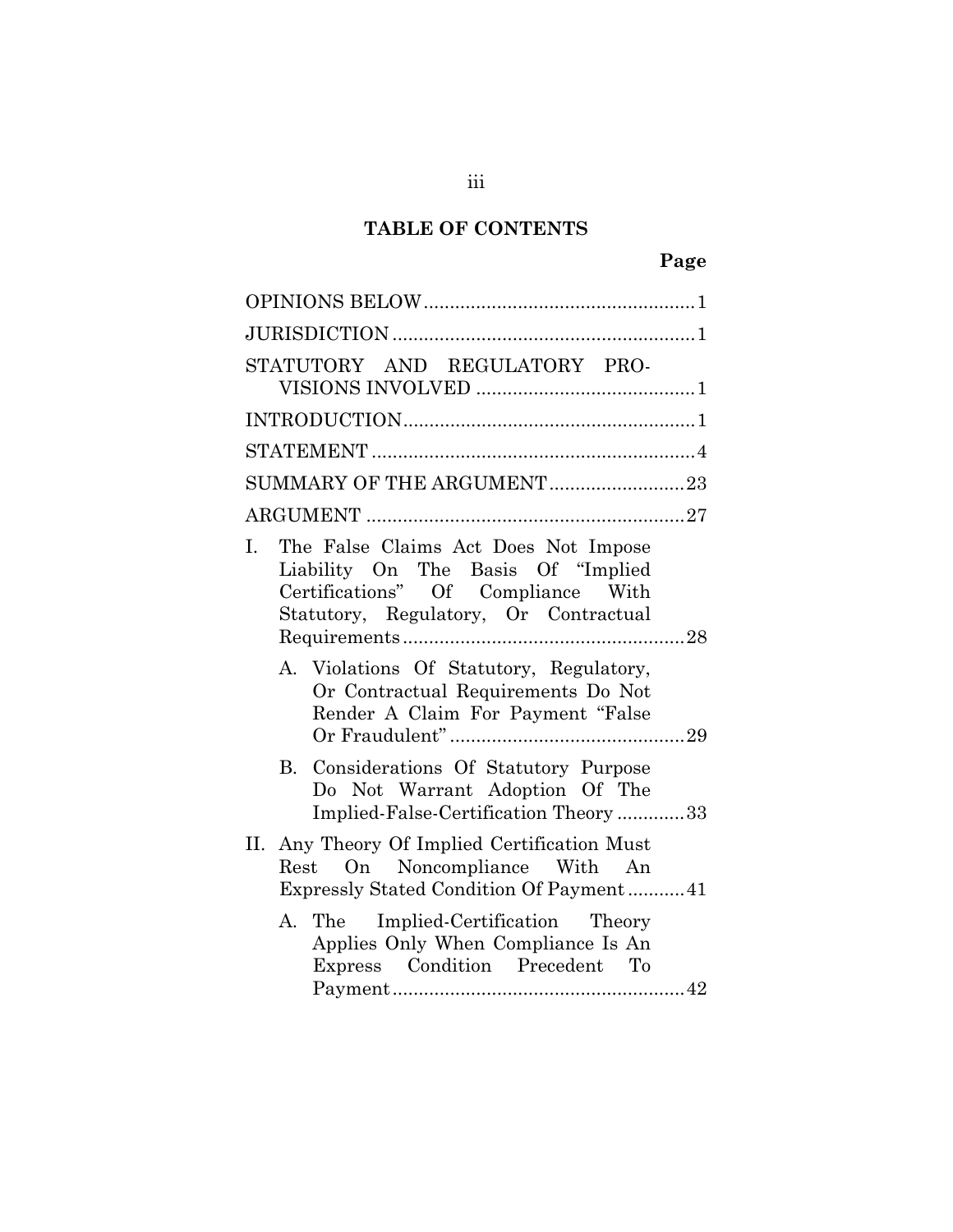### **TABLE OF CONTENTS—cont'd**

# **Page**

| B. The FCA's Materiality and Scienter        |  |
|----------------------------------------------|--|
| Elements Provide No Assurance That           |  |
| Meritless FCA Cases Will Be                  |  |
|                                              |  |
| III. The Decision Below Should Be Reversed56 |  |
|                                              |  |
| APPENDIX-STATUTORY AND REGULA-               |  |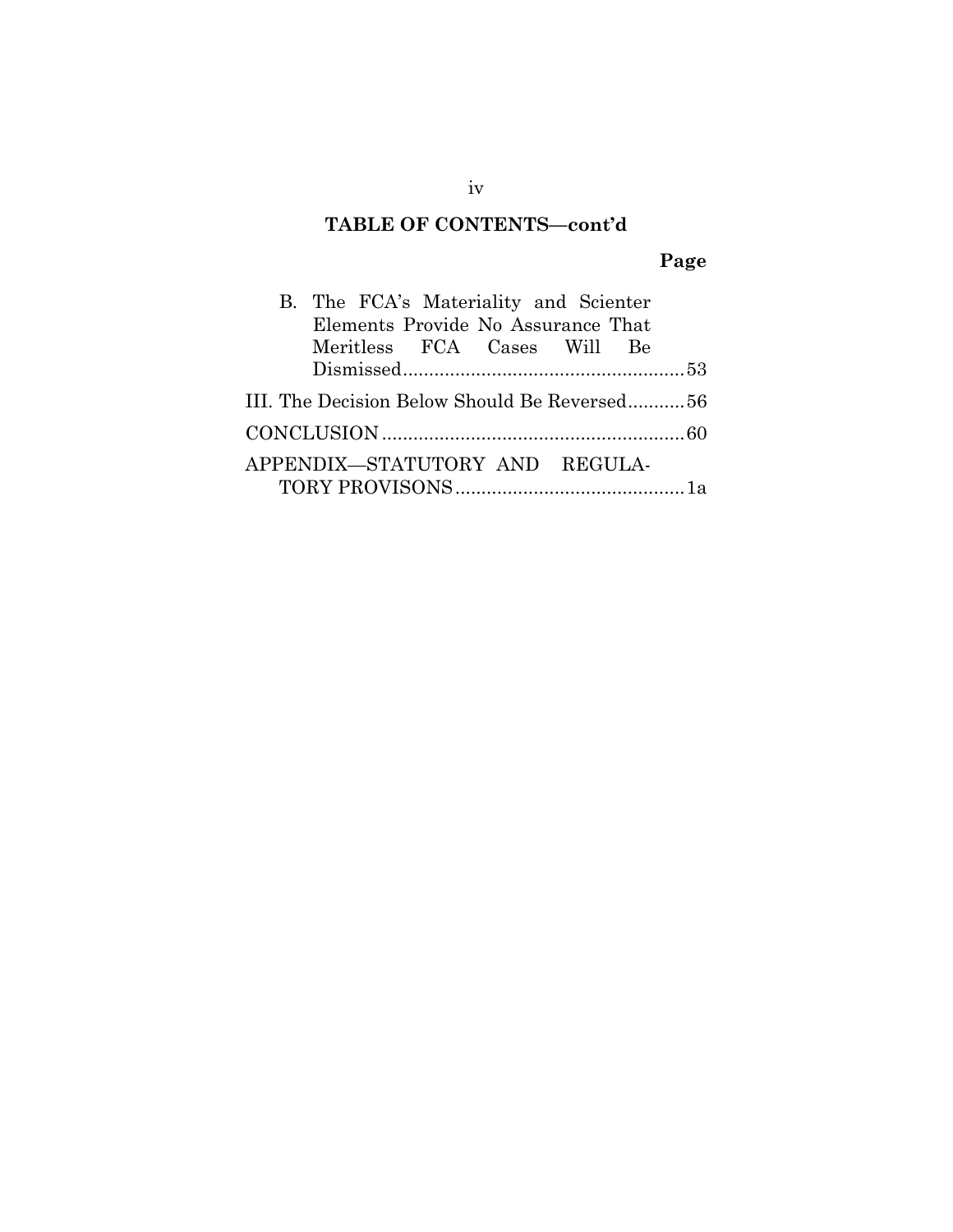# **TABLE OF AUTHORITIES**

# **CASES**

| Alexander v. Sandoval,                         |
|------------------------------------------------|
|                                                |
| Allison Engine Co. v. United States ex rel.    |
| Sanders, 553 U.S. 662 (2008) 29, 50            |
| Armstrong v. Exceptional Child Center, Inc.,   |
|                                                |
| <i>Blessing v. Freestone,</i>                  |
|                                                |
| Blue Chip Stamps v. Manor Drug Stores,         |
|                                                |
| BMW of N. Am., Inc. v. Gore,                   |
|                                                |
| Chesbrough v. Visiting Physicians Ass'n, P.C., |
|                                                |
| Chiarella v. United States,                    |
|                                                |
| Compania Sud-Americana de Vapores, S.A. v.     |
| IBJ Schroder Bank & Trust Co.,                 |
| 785 F. Supp. 411 (S.D.N.Y. 1992)32             |
| Coopers & Lybrand v. Livesay,                  |
|                                                |
| Dura Pharm., Inc. v. Broudo,                   |
|                                                |
| Farmer v. Brennan,                             |
|                                                |
| Gonzaga University v. Doe,                     |
|                                                |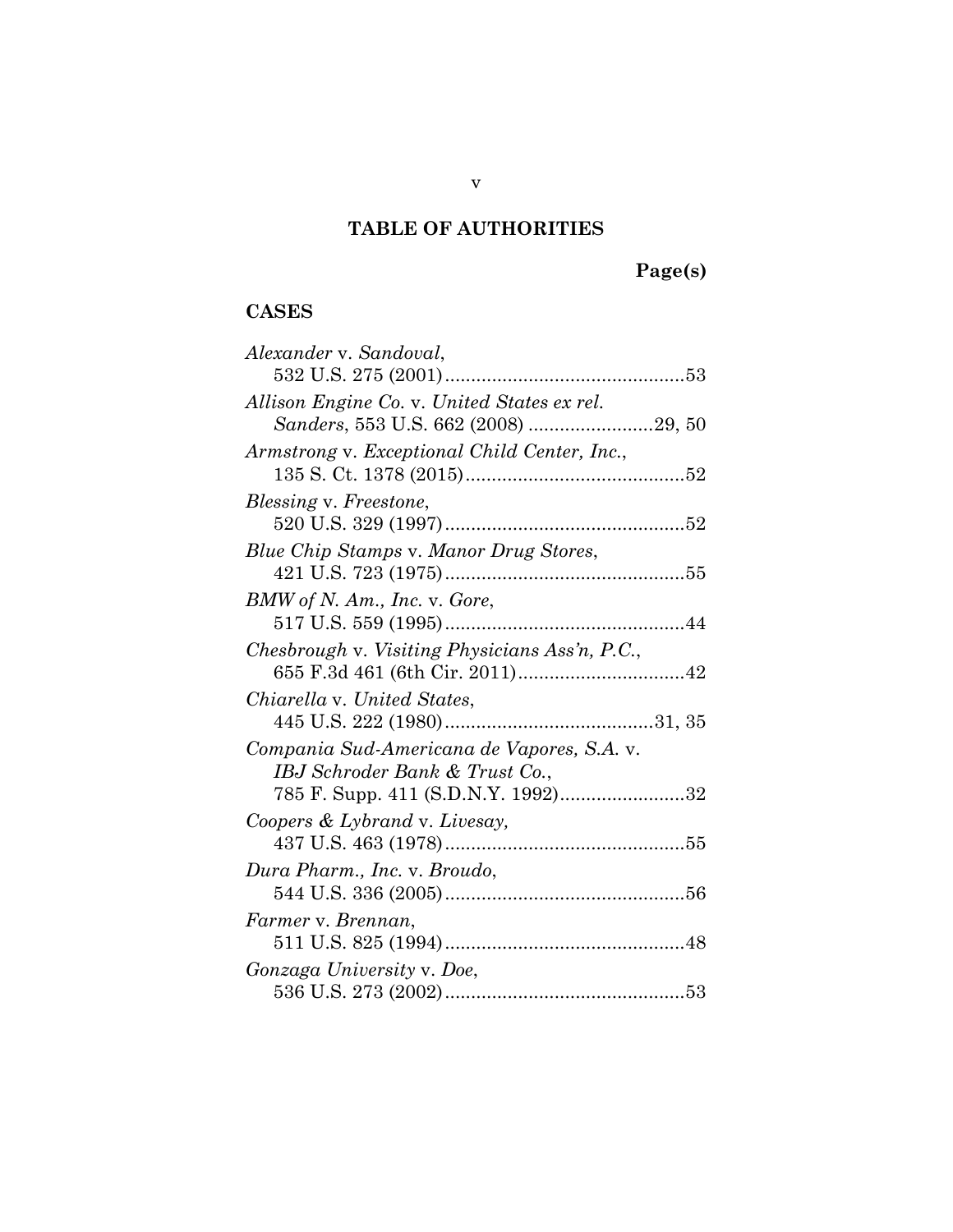| Henry v. United States,                   |
|-------------------------------------------|
| 424 F.2d 677 (5th Cir. 1970)37            |
| International Data Bank, Ltd. v. Zepkin,  |
|                                           |
| Johnson v. United States,                 |
|                                           |
| Mikes v. Straus,                          |
|                                           |
| Myklatun v. Flotek Indus., Inc.,          |
| 734 F.3d 1230 (10th Cir. 2013)32          |
| Nationwide Mut. Ins. Co. v. Darden,       |
|                                           |
| Neder v. United States,                   |
|                                           |
| New York v. Amgen Inc.,                   |
|                                           |
| Rainwater v. United States,               |
|                                           |
| Reiter v. Sonotone Corp.,                 |
|                                           |
| Richmond Metro. Auth. v. McDevitt Street  |
| Bovis, Inc., 507 S.E.2d 344 (Va. 1998) 32 |
| Safeco Ins. Co. of America v. Burr,       |
|                                           |
| <i>Skilling v. United States,</i>         |
|                                           |
| Smith v. Duffey,                          |
|                                           |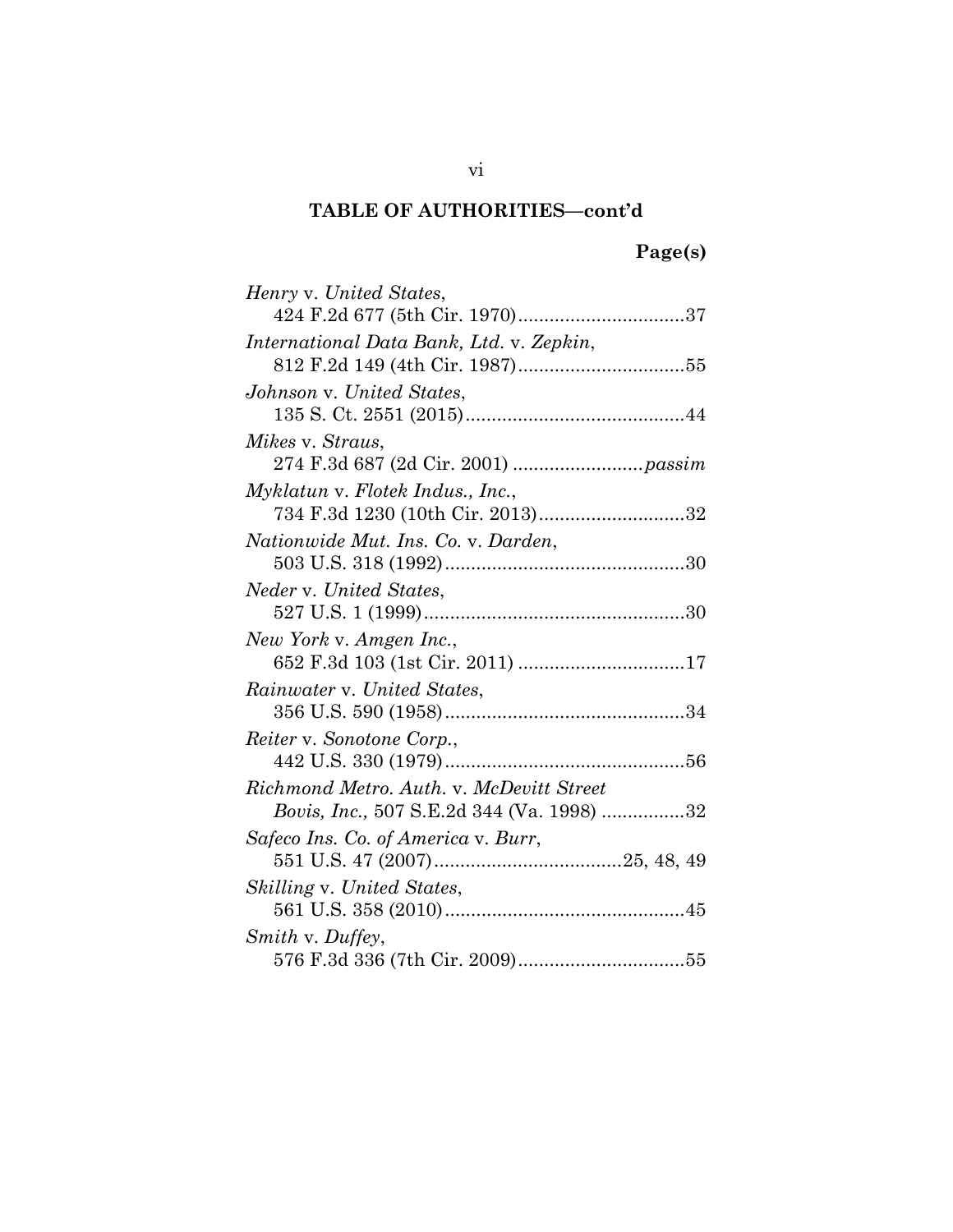| Standard Oil Co. v. United States,                 |
|----------------------------------------------------|
|                                                    |
| Strickland v. Washington,                          |
|                                                    |
| Suter v. Artist M.,                                |
|                                                    |
| United States ex rel. Abbott-Burdick v.            |
| University Medical Assocs., No. 2:96-1676-         |
| 12, 2002 WL 34236885 (D.S.C. May 23,               |
|                                                    |
| United States ex rel. Barrett v. Columbia/HCA      |
| Healthcare Corp.,                                  |
|                                                    |
| United States ex rel. Bidani v. Lewis,             |
|                                                    |
| United States ex rel. Bogina v. Medline            |
| <i>Industries</i> , <u>F.3d __</u> , 2016 WL 25611 |
|                                                    |
| United States ex rel. Conner v. Salina Regional    |
| Health Center, 543 F.3d 1211 (10th Cir.            |
|                                                    |
| United States ex rel. Drakeford v. Tuomey,         |
|                                                    |
| United States ex rel. Hobbs v. Medquest            |
| Assocs., Inc., 711 F.3d 707 (6th Cir. 2013)53      |
| United States ex rel. Hopper v. Anton,             |
|                                                    |
| United States ex rel. Howard v. Lockheed           |
| <i>Martin Corp.</i> , 14 F. Supp. 3d 982 (S.D.     |
|                                                    |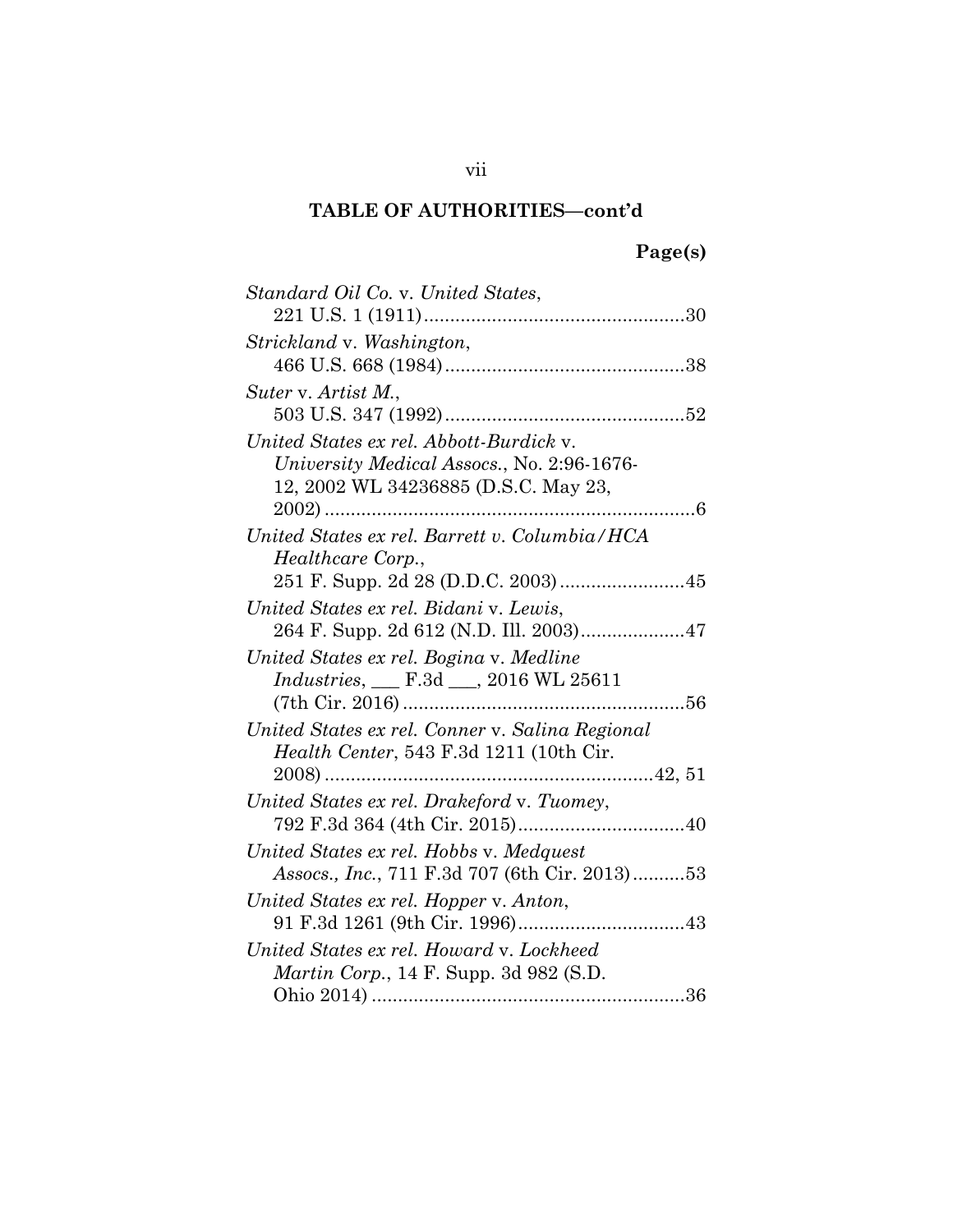# **Page(s)**

| United States ex rel. Hutcheson v. Blackstone   |
|-------------------------------------------------|
| Med., Inc., 647 F.3d 377 (1st Cir.              |
|                                                 |
| United States ex rel. Ketroser v. Mayo Found.,  |
|                                                 |
| United States ex rel. Lee v. SmithKline         |
| Beecham, Inc.,                                  |
|                                                 |
| United States ex rel. Liotine v. CDW-           |
| Government, Inc., No. 3:05–cv–00033, 2013       |
|                                                 |
| United States ex rel. Purcell v. MWI Corp.,     |
|                                                 |
| United States ex rel. Riley v. St. Luke's       |
| <i>Episcopal Hosp.</i> , 355 F.3d 370 (5th Cir. |
|                                                 |
| United States ex rel. Siewick v. Johnson        |
| Science & Eng'g, Inc., 214 F.3d 1372 (D.C.      |
|                                                 |
| United States ex rel. Steury v. Cardinal        |
| <i>Health, Inc.</i> , 625 F.3d 262 (5th Cir.    |
|                                                 |
| United States ex rel. Steury v. Cardinal        |
| Health, Inc., 735 F.3d 202 (5th Cir. 2013) 30   |
| United States ex rel. Wilkins v. United Health  |
| Group, Inc., 659 F.3d 295 (3d Cir. 2011)40, 50  |
| United States ex rel. Wilson v. Kellogg, Brown  |
| & Root, Inc., 525 F.3d 370 (4th Cir. 2008)32    |
| United States v. Bornstein,                     |
|                                                 |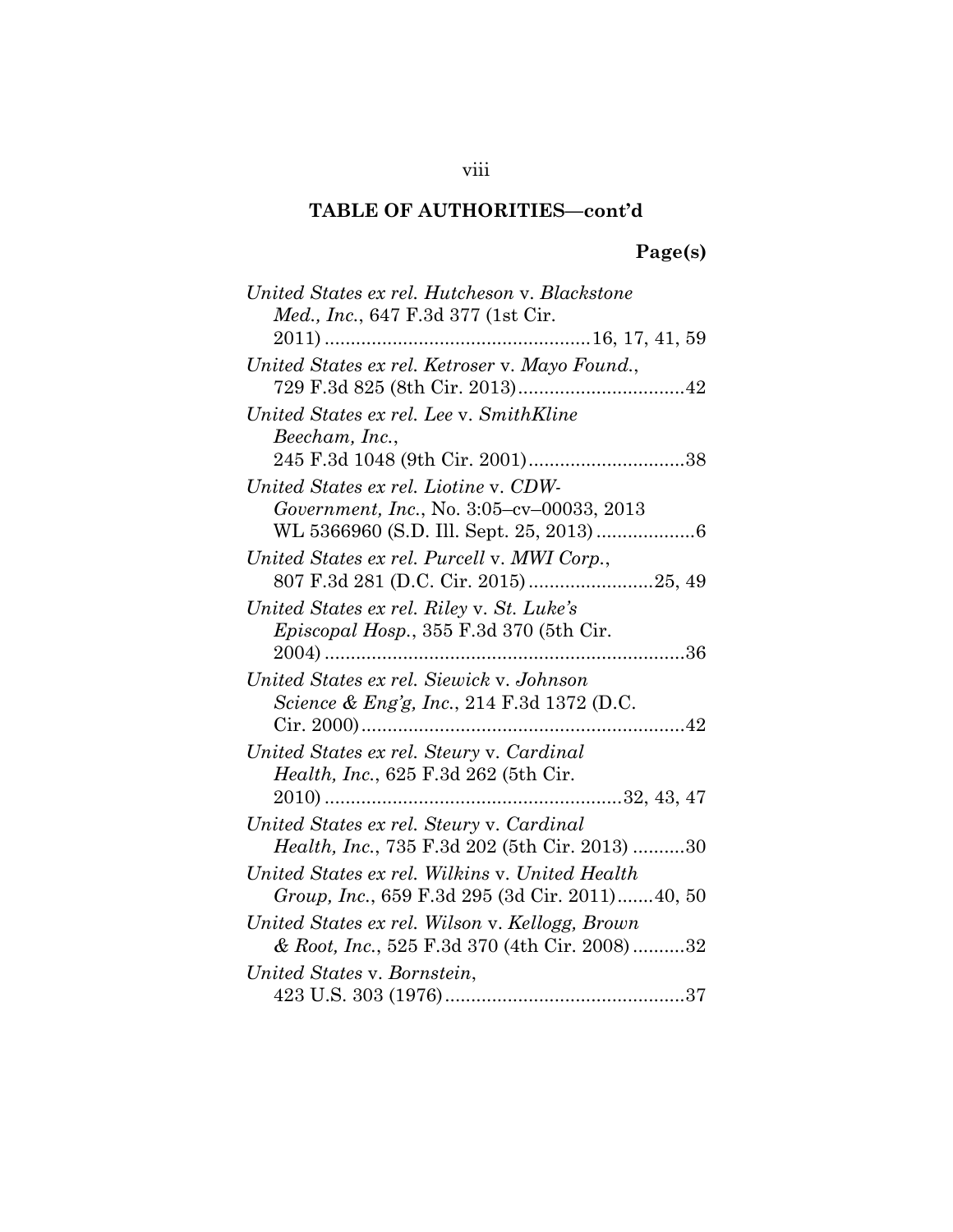# **Page(s)**

| United States v. Education Management         |
|-----------------------------------------------|
| Corp., 871 F. Supp. 2d 433 (W.D. Pa. 2012) 40 |
| United States v. National Wholesalers,        |
|                                               |
| United States v. Neifert-White Co.,           |
|                                               |
| United States v. Sanford-Brown, Ltd.,         |
|                                               |
| United States v. Science Applications Int'l   |
| Corp., 626 F.3d 1257 (D.C. Cir.               |
|                                               |
| United States v. Southland Mgmt. Corp.,       |
| 326 F.3d 669 (5th Cir. 2003)33, 36, 43        |
| United States v. Steffen,                     |
|                                               |
| United States v. Triple Canopy, Inc.,         |
|                                               |
| Vermont Agency of Nat. Res. v. United States  |
| ex rel. Stevens, 529 U.S. 765 (2000)5, 34, 44 |
| Wal-Mart Stores, Inc. v. Samara Bros.,        |
|                                               |
| Williams v. Taylor,                           |
|                                               |
| <i>Williams v. United States,</i>             |
|                                               |
| Zadvydas v. Davis,                            |
|                                               |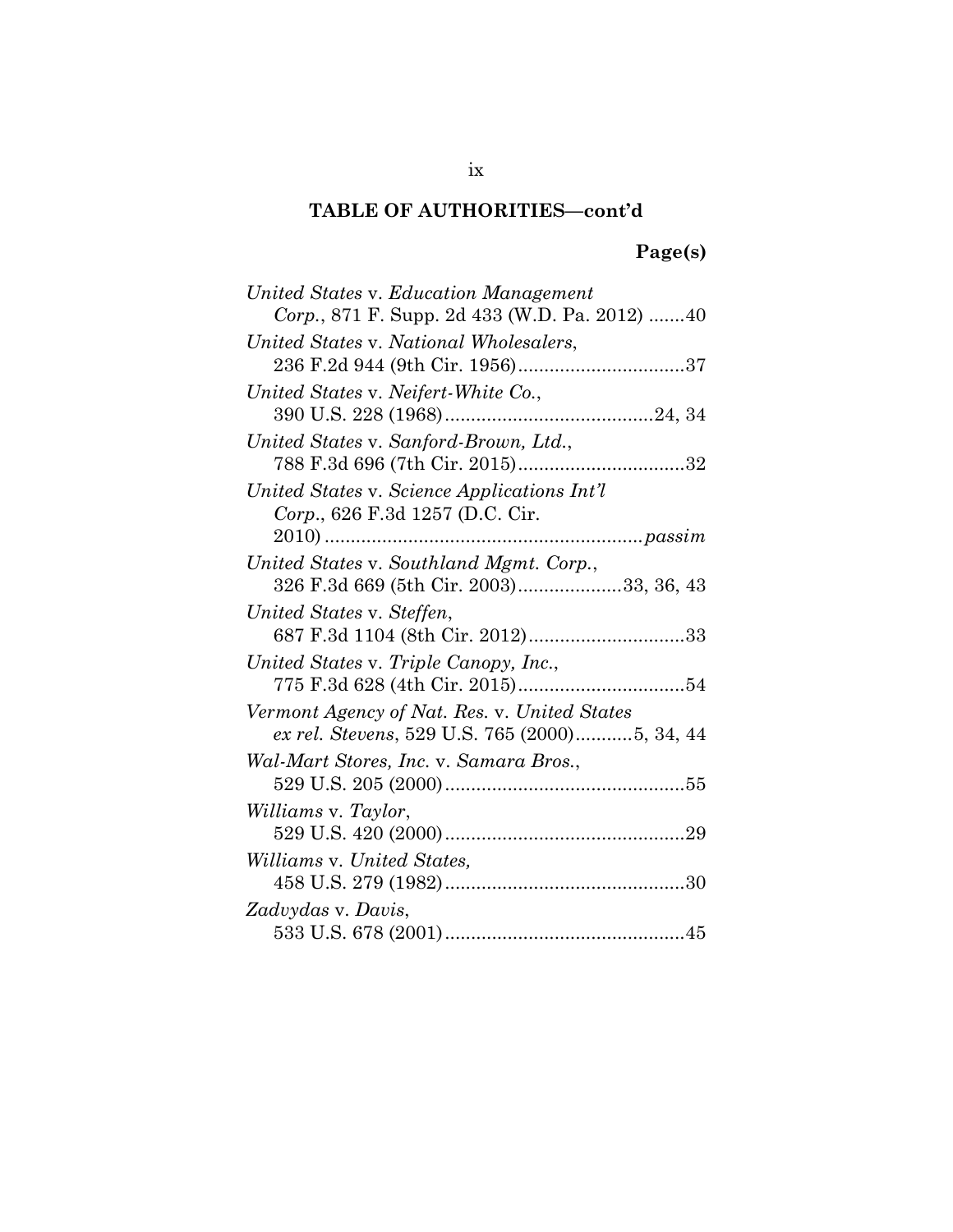# Page(s)

### STATUTES AND REGULATIONS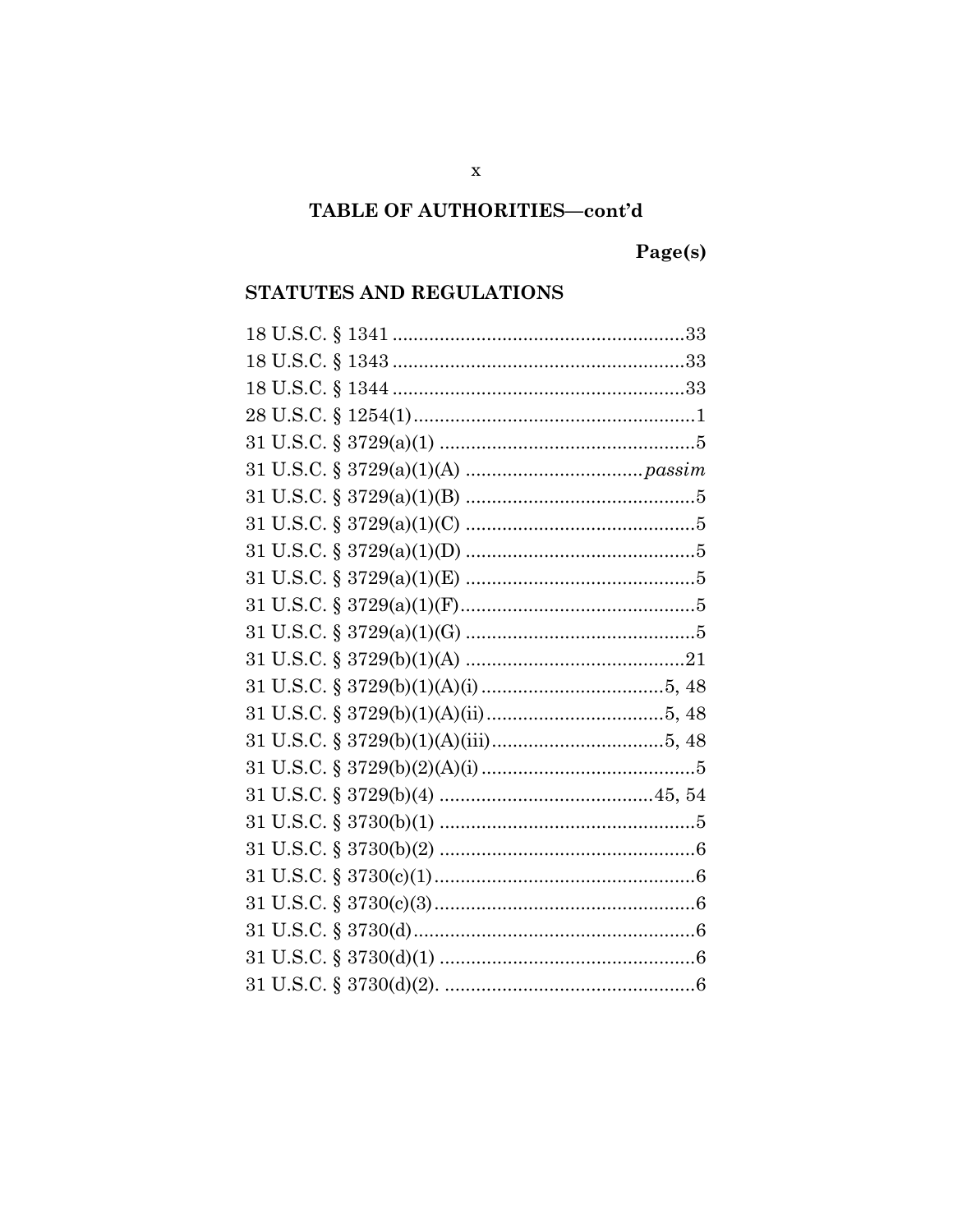# **Page(s)**

| False Claims Amendments Act of 1986, Pub.         |
|---------------------------------------------------|
| L. No. 99-562, 100 Stat. 3154 34, 35              |
|                                                   |
|                                                   |
|                                                   |
|                                                   |
| 105 Mass. Code Regs. § 140.530(C)(1)(a) 21, 22    |
|                                                   |
|                                                   |
|                                                   |
|                                                   |
|                                                   |
|                                                   |
| 130 Mass. Code Regs. § 429.423(B)(2)17, 19        |
| 130 Mass. Code Regs. § 429.423(B)(2)(c)19, 57     |
|                                                   |
| 130 Mass. Code Regs. § 429.423(B)(2)(e)21, 58, 59 |
|                                                   |
| 130 Mass. Code Regs. § 429.423(B)(2)(i) 58        |
| 130 Mass. Code Regs. § 429.424 (2011)7, 8, 21     |
|                                                   |
|                                                   |
| 130 Mass. Code Regs. § 429.424(E) (2015)7         |
|                                                   |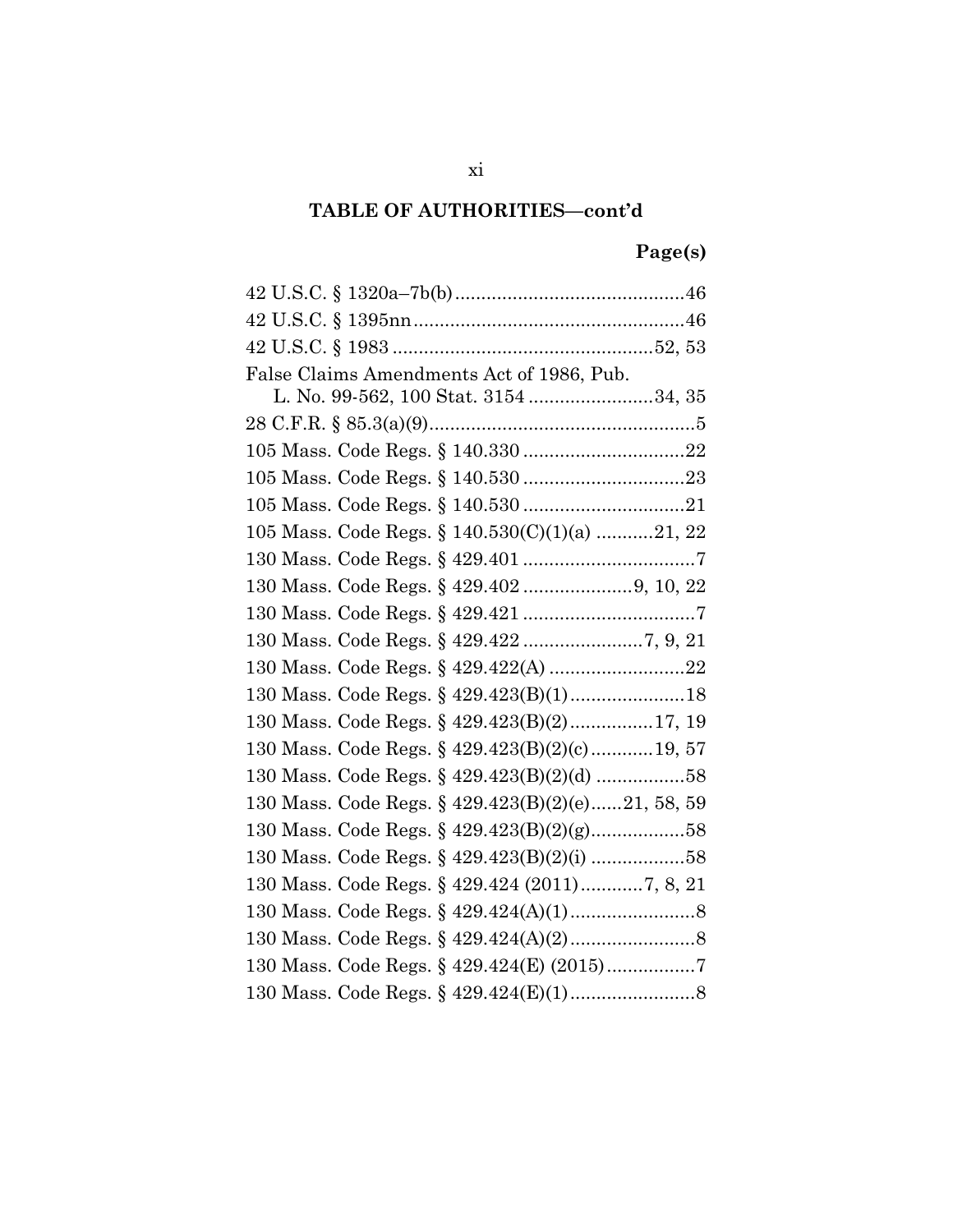# **Page(s)**

| 130 Mass. Code Regs. §§ 450.238-450.249 51 |  |
|--------------------------------------------|--|

# **MISCELLANEOUS**

| John T. Boese, Civil False Claims and Qui   |
|---------------------------------------------|
|                                             |
| John T. Boese & Beth C. McClain, $Why$      |
| Thompson Is Wrong: Misuse of the False      |
| Claims Act to Enforce the Anti-Kickback     |
|                                             |
| Dan B. Dobbs et al., The Law of Torts       |
|                                             |
| Restatement (Second) of Torts (1977) 31, 37 |
| S. Rep. 345, 99th Cong., 2d Sess. (1986) 35 |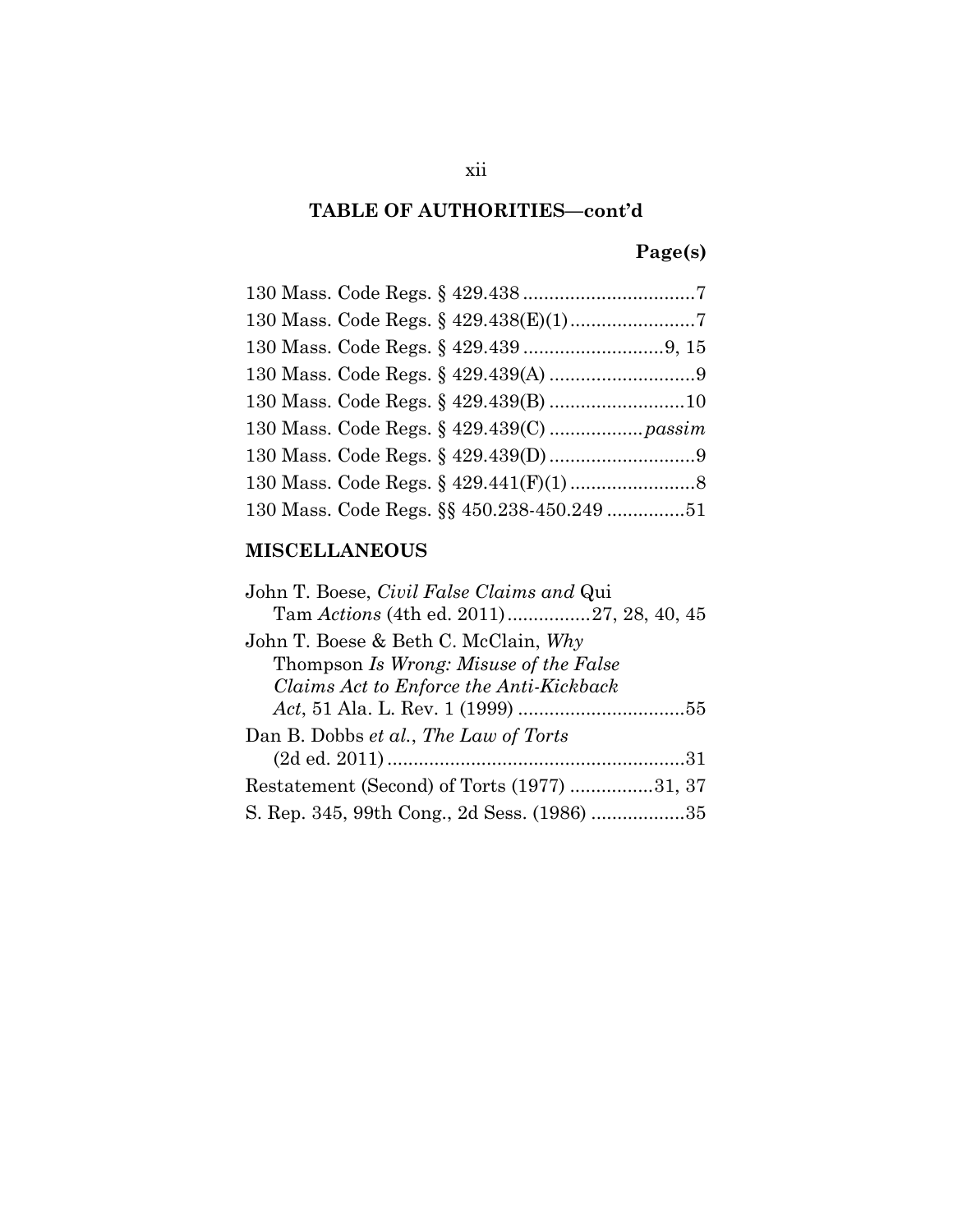#### **BRIEF FOR THE PETITIONER**   $\overline{\phantom{a}}$  , where  $\overline{\phantom{a}}$

#### **OPINIONS BELOW**

The opinion of the court of appeals (Pet. App. 1- 24) is reported at 780 F.3d 504. The opinion of the district court (Pet. App. 25-53) is unreported.

#### **JURISDICTION**

The judgment of the court of appeals was entered on March 17, 2015. A petition for rehearing was denied on April 14, 2015 (Pet. App. 54-55). The petition for a writ of certiorari was filed on June 30, 2015, and was granted on December 4, 2015. The jurisdiction of this Court rests on 28 U.S.C. § 1254(1).

### **STATUTORY AND REGULATORY PROVISIONS INVOLVED**

The relevant portions of the False Claims Act (FCA or Act), 31 U.S.C. § 3729 *et seq.*, and the Code of Massachusetts Regulations are reproduced in the appendix to this brief. App., *infra*, 1a-32a.

#### **INTRODUCTION**

This case concerns the "implied-certification" theory of liability under the False Claims Act. It is about when an alleged violation of a statute, regulation, or contract rises to the level of a fraudulent request for payment. The basic outlines of the questions presented can be illustrated with a simple example from common experience.

In a recent filing in this Court, the Solicitor General posed such an example to attempt to justify the implied-certification theory. The Solicitor General's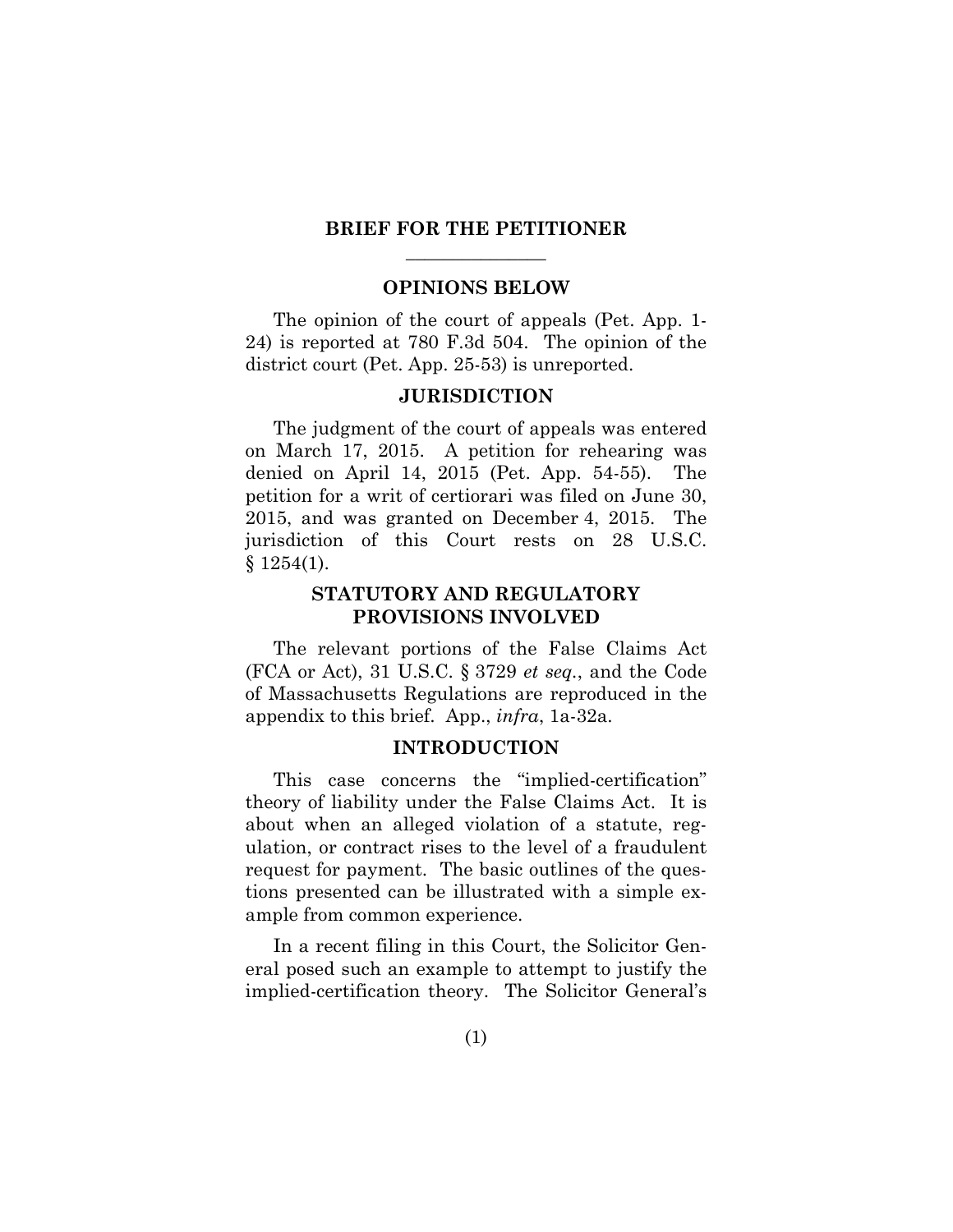example is indeed useful—but only to illustrate the fundamental flaw in the theory, and what a Frankenstein's monster the theory can become.

The Solicitor General argued that

if a parent promises to pay a child \$10 for every hour spent mowing the lawn, and the child returns at the end of the day requesting \$20, the child has impliedly represented that the job required two hours' labor—a representation that would be false if the job in fact required only one hour.

Br. for the United States in Opp. 10-11 n.4, *Triple Canopy, Inc.* v. *United States ex rel. Badr*, No. 14- 1440 (filed Sept. 8, 2015). But that scenario bears little resemblance to what the implied-certification theory actually allows. It would be a rare (and poorly designed) government program that allows a contractor to request merely an amount of money without specifying the amount of services provided. An implied-certification theory is not needed to deal with the situation in which the amount of goods or services provided is falsely stated by implication rather than expressly, and that is not how the theory is used.

Unlike the Solicitor General's example, the implied-certification theory presumes that the government received the amount of goods or services it paid for, but the contractor failed to abide by some regulatory, statutory, or contractual term while providing the good or service. That theory can be well illustrated by modifying the Solicitor General's example. Suppose that, at age 12, Johnny is given the opportunity to earn a little money by mowing the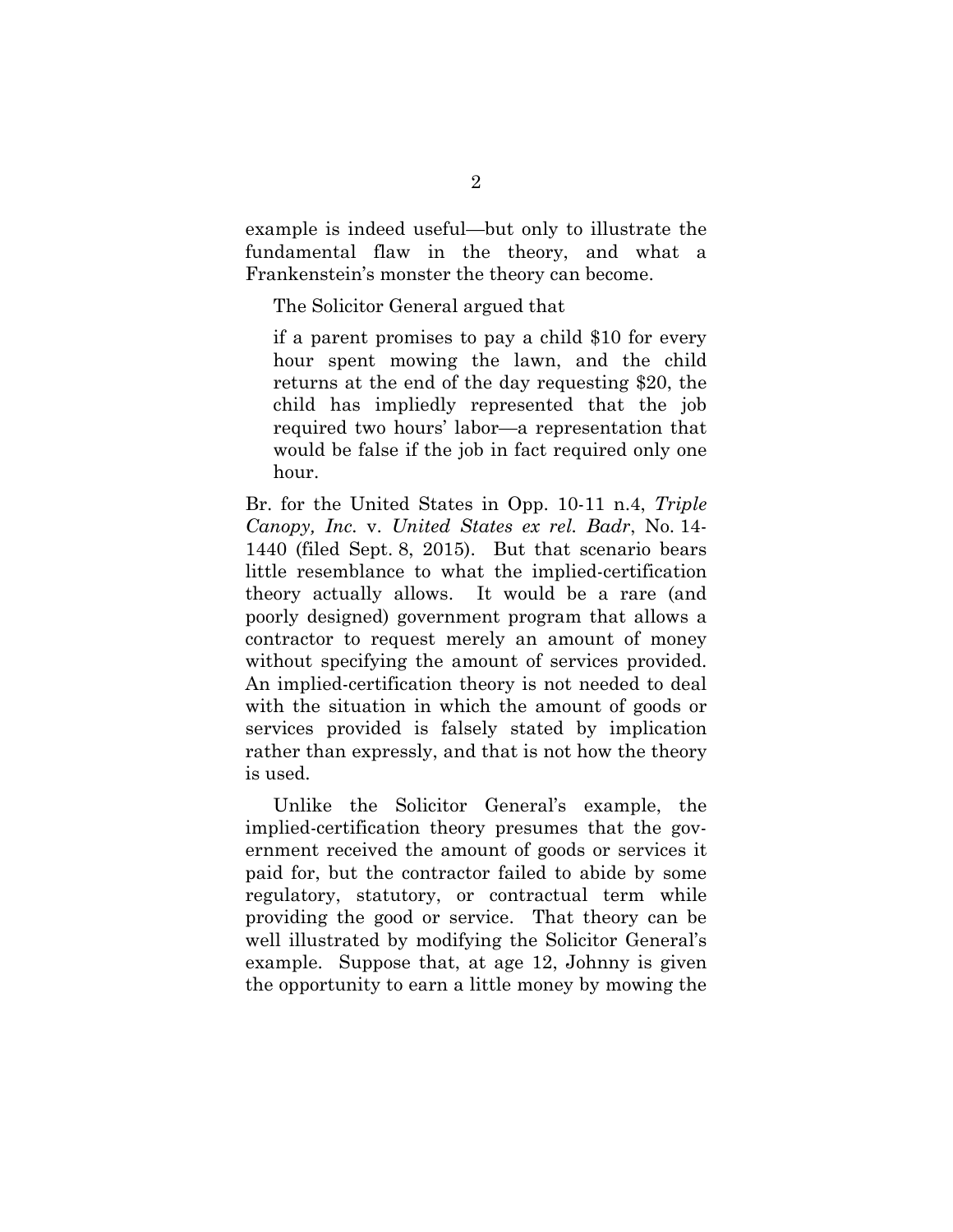lawn. Mom says that she will pay Johnny \$10 an hour but that Johnny must honor three conditions every time he mows the lawn: (1) wear protective safety goggles; (2) fill the lawn mower with gas before starting; and (3) mow the lawn only between 3 and 5 p.m., when most of the neighbors will not yet be home from work. Johnny promises Mom that he will always follow all three rules.

At age 14, Johnny mows the lawn one day. He mows between 3:30 and 5:30 p.m., *or* does so wearing no safety goggles, *or* does so without filling the lawn mower with gas first. He tells Mom—truthfully that he spent two hours mowing the lawn (which was in fact mowed) and asks for \$20 payment. He is not asked whether he has followed all of the rules, and does not state that he has done so. Mom pays, but later learns that Johnny did not follow one of the three rules agreed to a couple of years earlier. Confronting Johnny, she learns that Johnny remembers all three rules but chose not to comply with one of them (thus acting knowingly, and with "scienter"). Mom is not sure she would have agreed to pay Johnny if he had not agreed two years earlier to follow all three rules (thus establishing "materiality" as that standard is often applied in FCA cases).

Should Mom give Johnny a stern talking-to to make sure he follows the rules in the future? Should Mom take back some fraction of the \$20 she paid Johnny? Or should Mom make Johnny pay her \$60, impose an additional punishment (like a "civil penalty") on top of that, and publicly label Johnny a fraudster who has made a "false or fraudulent" demand that Mom pay him for services actually provided? To make the example even stranger—but more like the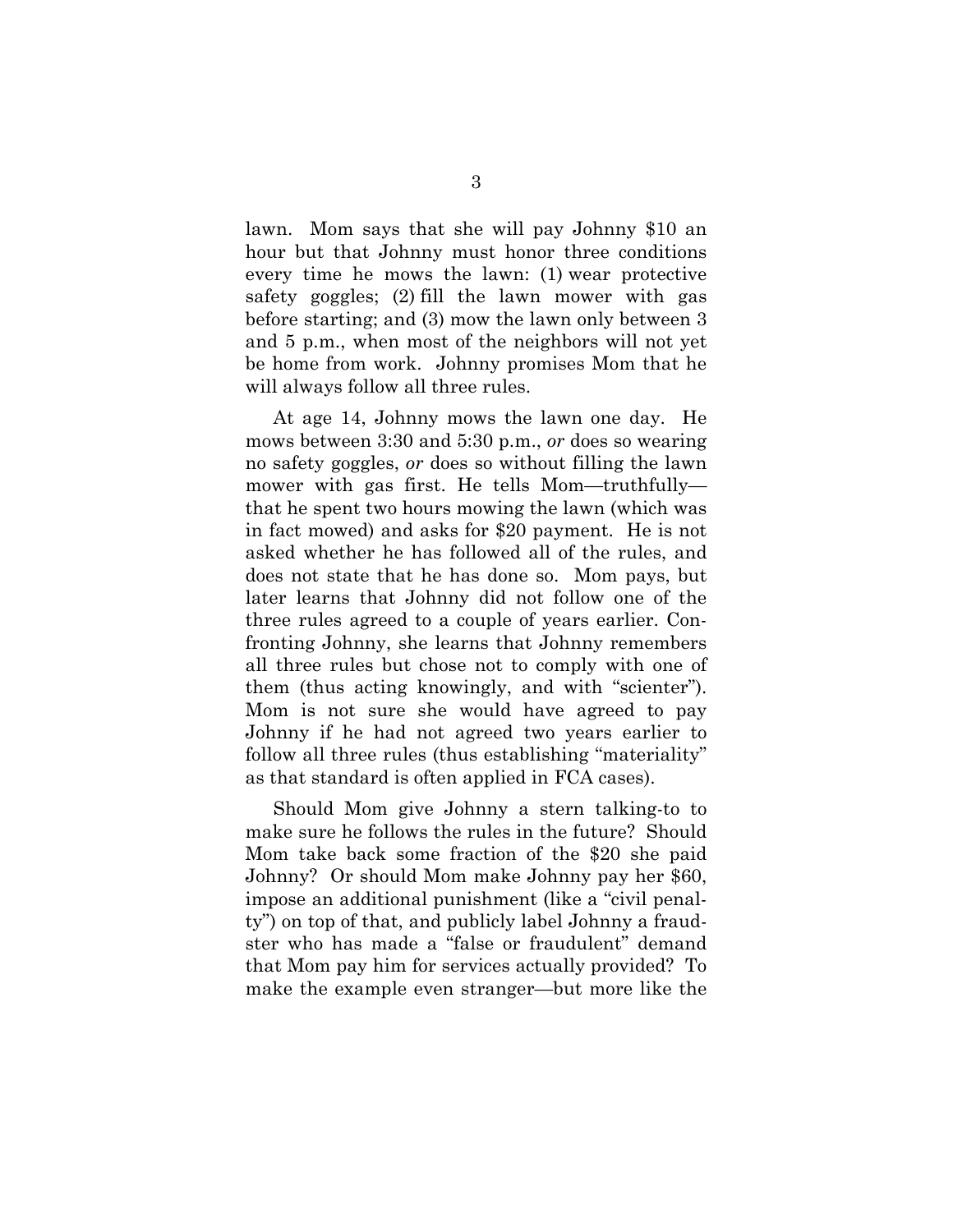False Claims Act—should someone else, say a neighbor who is annoyed by hearing lawnmowers when she gets home from work, get to force punishment and opprobrium on Johnny for breaking Mom's rules, even if Mom chooses not to?

The common sense of the matter is obvious. Mom can appropriately take corrective measures. How severe they are depends on the parent-child relationship and what Mom feels is necessary in the circumstances. But Johnny's failure to comply with the conditions previously established does not render his claim for payment "false or fraudulent." To impose on Johnny treble damages, an additional punishment, and an opprobrious label *in addition to* the calibrated parental remedies and sanctions constitutes ridiculous overkill in the homey hypothetical example.

The legal question presented in this case is whether Congress imposed such draconian remedies and punishments on those who, like Johnny, submit claims that truthfully reflect the services rendered but are supposedly "false" or "fraudulent" because they somehow contain an "implied certification" of compliance with applicable legal duties. The Court will search the text, legislative history, and statutory context in vain for any indication that Congress, in a statute designed to deter and punish real fraud, imposed massive sanctions for every "knowing" violation of a "material" statutory, regulatory, or contractual requirement.

#### **STATEMENT**

1. Originally enacted in 1863 "with the principal goal of stopping the massive frauds perpetrated by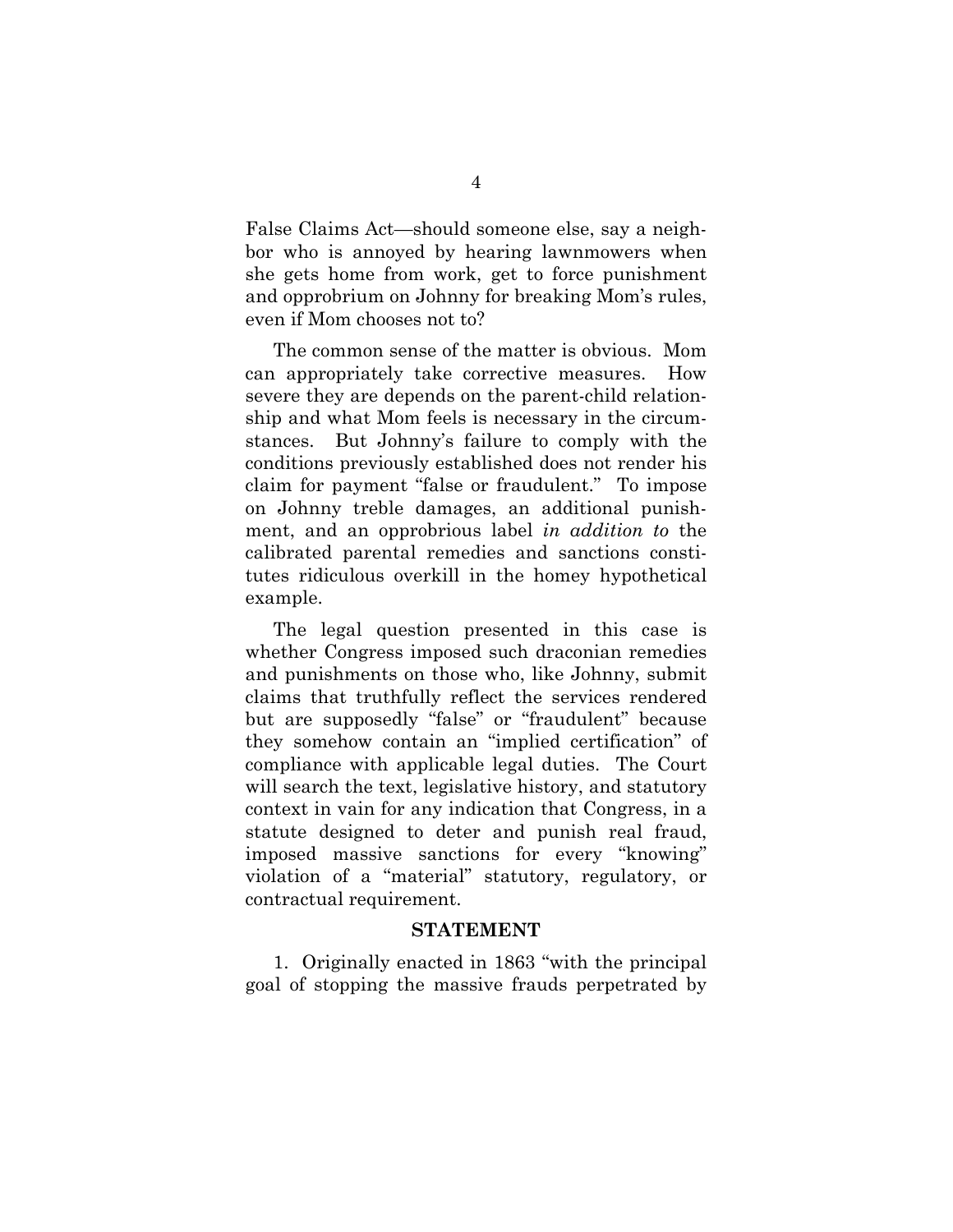large [private] contractors during the Civil War," *Vermont Agency of Nat. Res.* v. *United States ex rel. Stevens*, 529 U.S. 765, 781 (2000) (alteration in original), the False Claims Act imposes liability on any person that has engaged in certain types of fraudulent activity against the federal government. See 31 U.S.C.  $\S 3729(a)(1)(A)-(G)$ . As pertinent here, the Act makes liable any person who "knowingly presents, or causes to be presented, a false or fraudulent claim for payment or approval." *Id*.  $\S$  3729(a)(1)(A). The "claims" subject to the FCA are defined to include "any request or demand \* \* \* for money or property" that is presented to an officer, employee, or agent of the United States." *Id*.  $\S$  3729(b)(2)(A)(i). A defendant may be found to have acted "knowingly" if the defendant acts with actual knowledge of false information, in deliberate ignorance of the truth or falsity of information, or with reckless disregard of the truth or falsity of information. *Id*. § 3729(b)(1)(A)(i)-(iii).

FCA liability is "essentially punitive in nature." *Vermont Agency*, 529 U.S. at 784. In particular, the FCA imposes liability for a mandatory civil penalty of between \$5,500 and \$11,000 for each violation of the Act, as well as treble damages. 31 U.S.C.  $\S 3729(a)(1)$ ; 28 C.F.R.  $\S 85.3(a)(9)$ .

Suits under the FCA may be brought either by the Attorney General or by a private person (known as a relator) in the name of the United States, in an action known as a *qui tam* action. 31 U.S.C. § 3730(b)(1). Any *qui tam* complaint must be filed under seal and delivered to the United States, which has 60 days (plus any judicial extensions) to review the complaint and determine whether to intervene.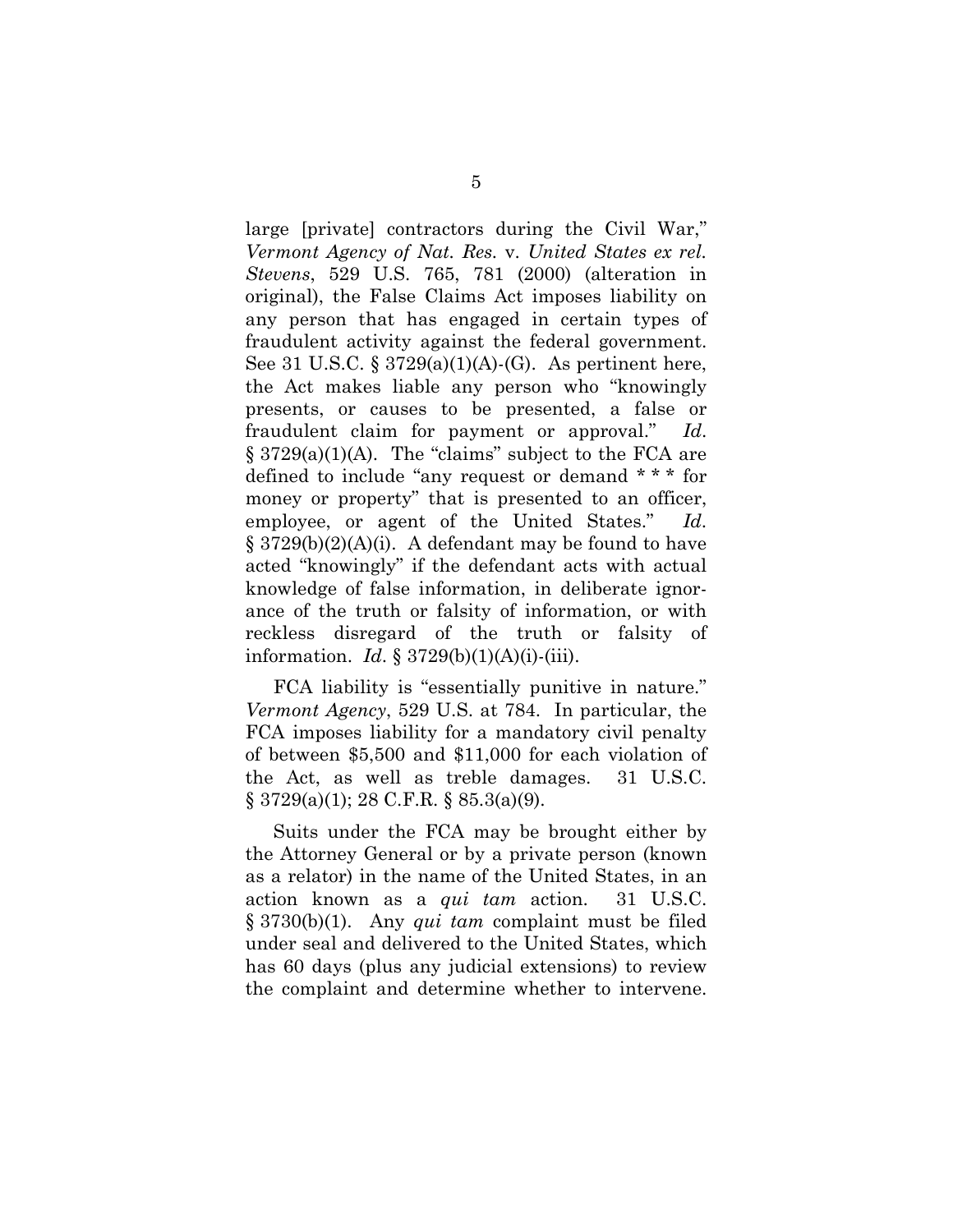*Id.* § 3730(b)(2). If the United States intervenes, the government "shall have the primary responsibility for prosecuting the action." *Id*. § 3730(c)(1). If the United States declines to intervene, the relator may pursue the case independently. *Id*. § 3730(c)(3). In either event, if the *qui tam* action results in the recovery of damages or civil penalties, the recovery (whether by award or settlement) is divided between the government and the relator. *Id*. § 3730(d). The relator in a successful *qui tam* action is also entitled to recover "reasonable expenses" and "reasonable attorneys' fees and costs." *Id.*  $\S 3730(d)(1)$ ,  $(2)$ .<sup>1</sup>

2. This case arises from services provided to relators' daughter, Yarushka Rivera, at a mental health clinic in Lawrence, Massachusetts. The clinic is owned and operated by an indirect subsidiary of petitioner doing business as Arbour Counseling Services. The clinic receives federal and state reimbursement through the Massachusetts Medicaid program, MassHealth. Pet. App. 3-4.

a. The Massachusetts Division of Medical Assistance has promulgated regulations governing mental health centers, like the Lawrence clinic, that par-

<sup>1</sup> Liability for attorneys' fees and expenses can be substantial. See, *e.g.*, *United States ex rel. Liotine* v. *CDW-Government, Inc.*, No. 3:05–cv–00033, 2013 WL 5366960, at \*6 (S.D. Ill. Sept. 25, 2013) (fees and expenses in excess of \$3.6 million, following settlement in which United States recovered \$7 million); *United States ex rel. Abbott-Burdick* v. *University Medical Assocs.*, No. 2:96- 1676-12, 2002 WL 34236885, at \*24 (D.S.C. May 23, 2002) (fees and expenses of \$2.3 million, following \$5.2 million settlement).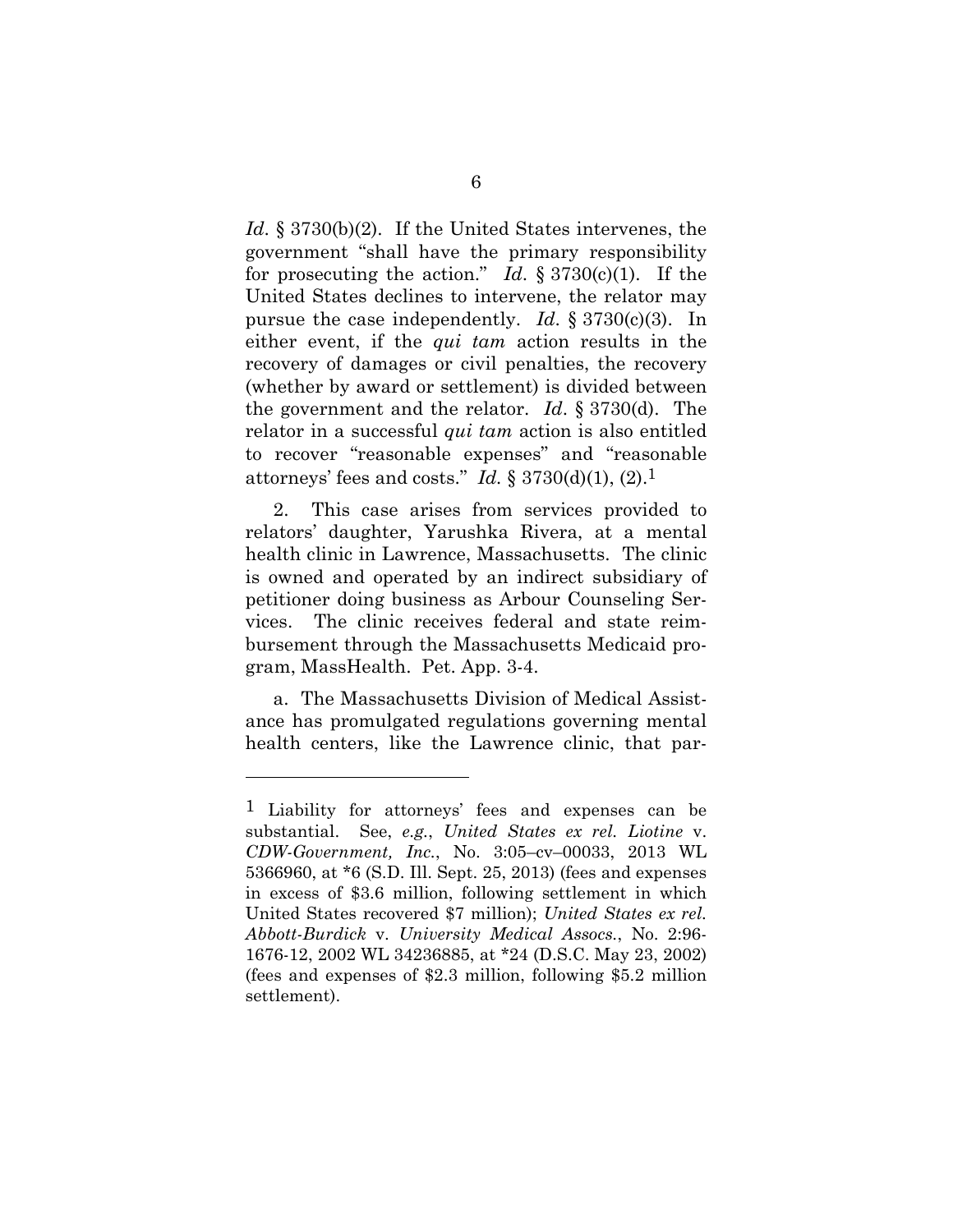ticipate in the MassHealth program. Those regulations appear in Chapter 429.000 of Title 130 of the Massachusetts Code of Regulations, which generally "establishes *requirements for participation* of mental health centers in MassHealth." 130 Mass. Code Regs. § 429.401 (emphasis added). Among other things, the rules govern the scope of services provided at clinics (*id.* § 429.421), the required members of the clinic's staff (*id.* § 429.422), the qualifications necessary to serve in various staff roles (*id.* § 429.424), and general administration of the clinic (*id.* § 429.438).

Several provisions within Chapter 429.000 directly address supervision of staff members. In particular, Section 429.438—captioned "Administration"—states that "[e]ach staff member must receive supervision appropriate to the person's skills and level of professional development." 130 Mass. Code Regs. § 429.438(E)(1). Likewise, in setting forth the required qualifications for clinic staff members occupying each "core discipline" (including psychiatrists, psychologists, social workers, psychiatrist nurses, and counselors), Section 429.424 generally provides that staff members with lesser credentials may practice under the supervision of a more senior staff member. See *id.* § 429.424 (2011).2 For

<sup>2</sup> Section 429.424 was amended in 2014. Among other changes, the amendments set forth qualifications for psychiatric nurse mental health clinical specialists, see 130 Mass. Code Regs. § 429.424(E) (2015), and also modified the caption of Section 429.424 to read: "Qualifications of Professional Staff *Authorized to Render Billable Mental Health Center Services* by Core Discipline." (Emphasis added.) The italicized language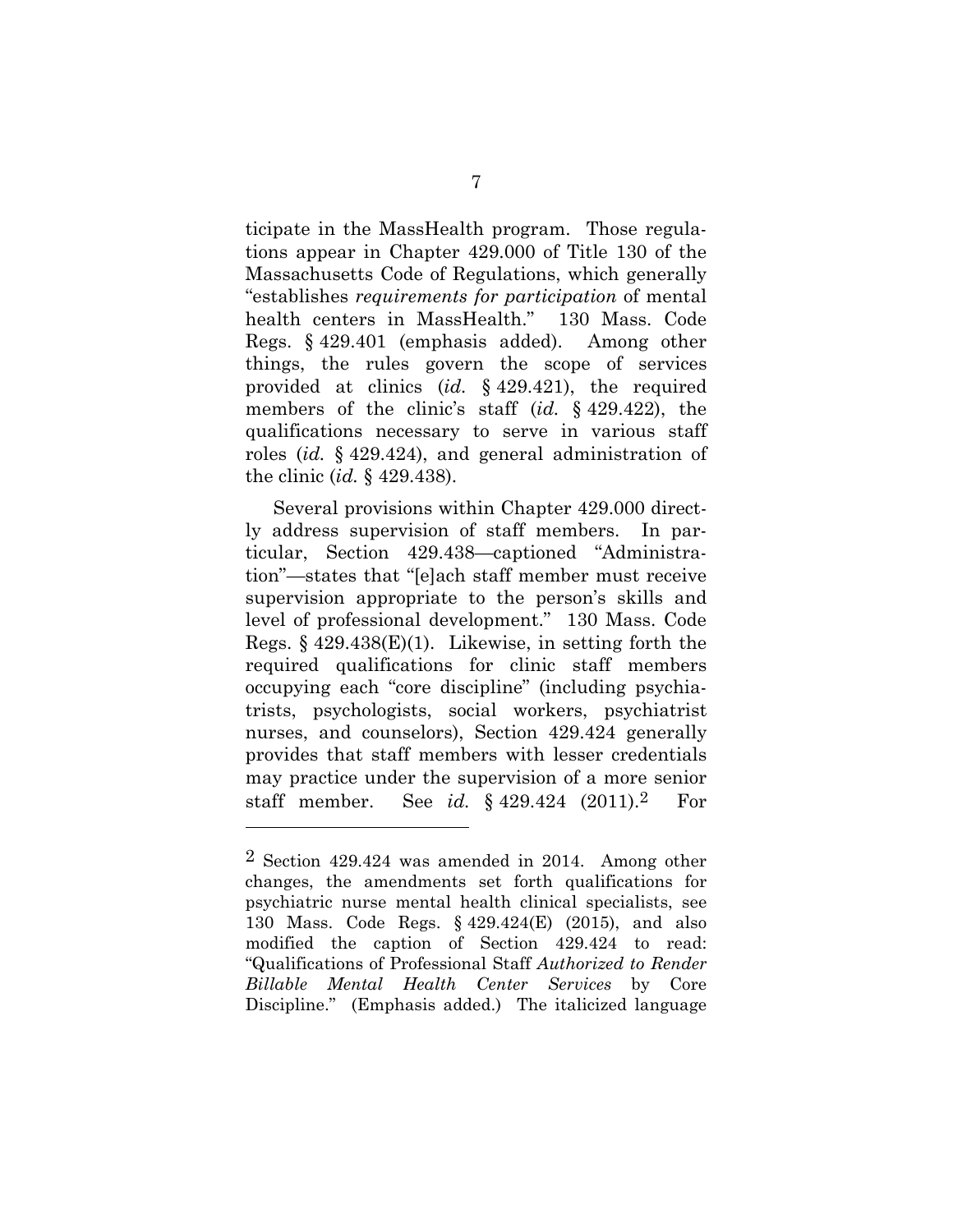example, Section 429.424 states that a licensed physician in her second year of an accredited psychiatric residency program may practice under the "direct supervision of a fully qualified psychiatrist," *id*. § 429.424(A)(2), who is either board certified or eligible and in the process of applying for such certification, see *id*. § 429.424(A)(1). Section 429.424 also specifically contemplates the provision of services by "counselors and unlicensed staff," stating that they "must be under the direct and continuous supervision of a fully qualified professional staff member" who is trained as a psychiatrist, psychologist, social worker, or psychiatric nurse. *Id*. § 429.424(E)(1).

Neither the provisions governing supervision of staff members set forth in Section 429.438(E) nor those set forth in Section 429.424 are designated as preconditions to reimbursement for individual services provided by the mental health center. In marked contrast, another provision in Chapter 429.000 expressly conditions reimbursement for psychological testing services on supervision of unlicensed professionals: "The MassHealth agency pays a center for psychological testing only when," among other things, a certified psychologist "either personally administers the testing or personally supervises such testing during its administration by an unlicensed psychologist." 130 Mass. Code Regs.  $§$  429.441(F)(1). When the state agency wants to

was not contained in prior versions of Section 429.424. Unless otherwise indicated, all citations in this brief to Section 429.424 are to the version in effect when the relevant events took place.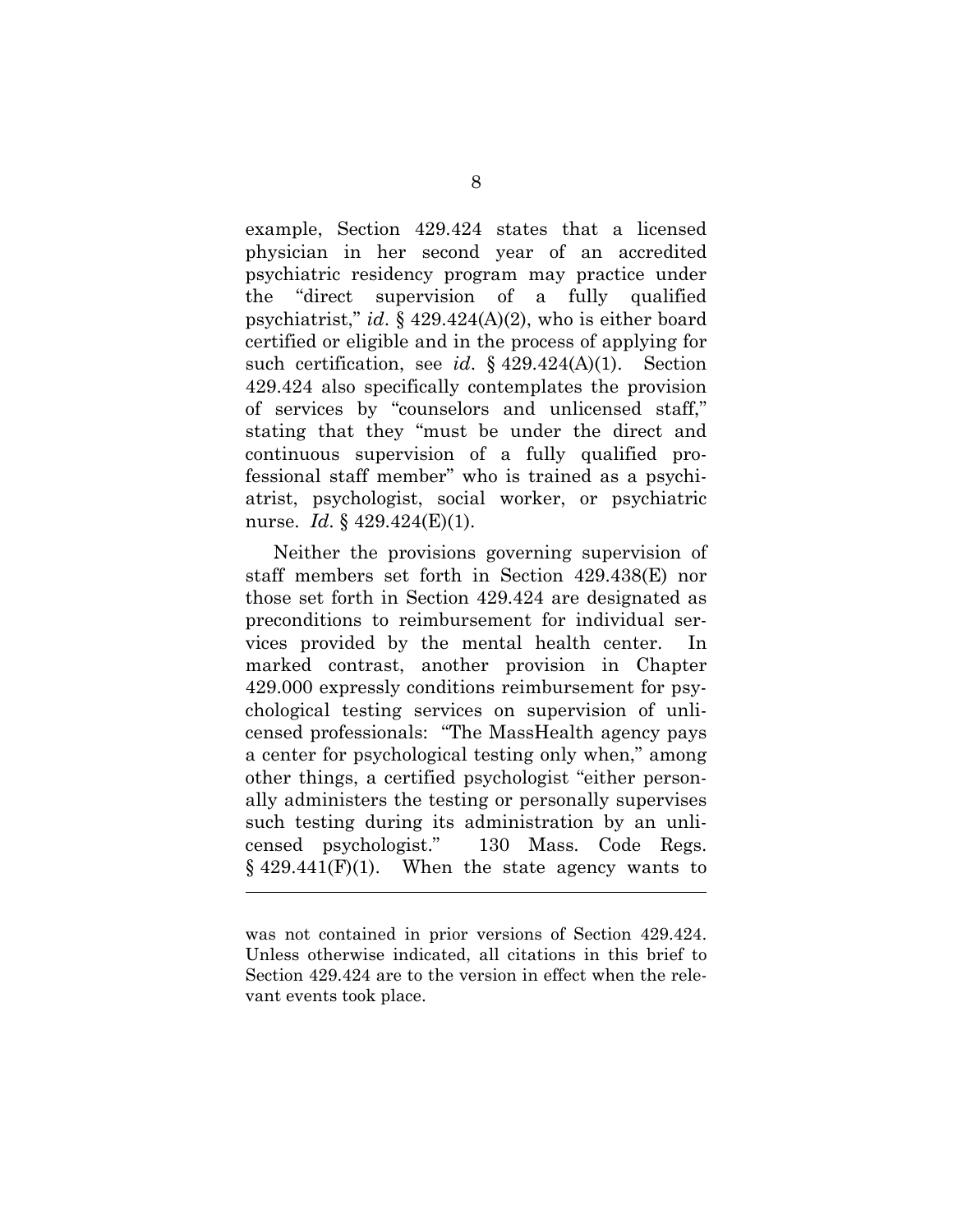make a requirement a precondition of payment, it knows how to say so.

Section 429.422—captioned "Staff Composition Requirements"—sets forth rules governing the staff members that certain mental health centers must employ. See 130 Mass Code Regs. § 429.422. Like the staff-supervision provisions in Sections 429.438(E) and 429.424, that regulation does not state that compliance with staffing requirements is a precondition to reimbursement for individual services.

Finally, because the Lawrence clinic is a "satellite facility" connected to another clinic operated by petitioner in Malden, Massachusetts, it is subject to additional regulatory requirements. See Pet. App. 3- 4; see also 130 Mass. Code Regs. § 429.402 (defining "Satellite Facility"). These rules, set forth in Section 429.439, are expressly designated as preconditions to reimbursement—again reflecting that the state agency knows how to write regulations that make particular requirements preconditions to payment. See 130 Mass. Code Regs. § 429.439 ("Services provided by a satellite program are reimbursable only if the program meets the standards described below.").

The standards for satellite facilities generally pertain to the relationship between the satellite program and its parent center. See 130 Mass. Code Regs. § 429.439(A) (listing ways in which "satellite program must be integrated with the parent center"); id. § 429.439(C) (requiring parent center to "designate one professional staff member at the satellite program as the satellite's clinical director" and defining clinical director's reporting duties and required qualification); *id.* § 429.439(D) (directing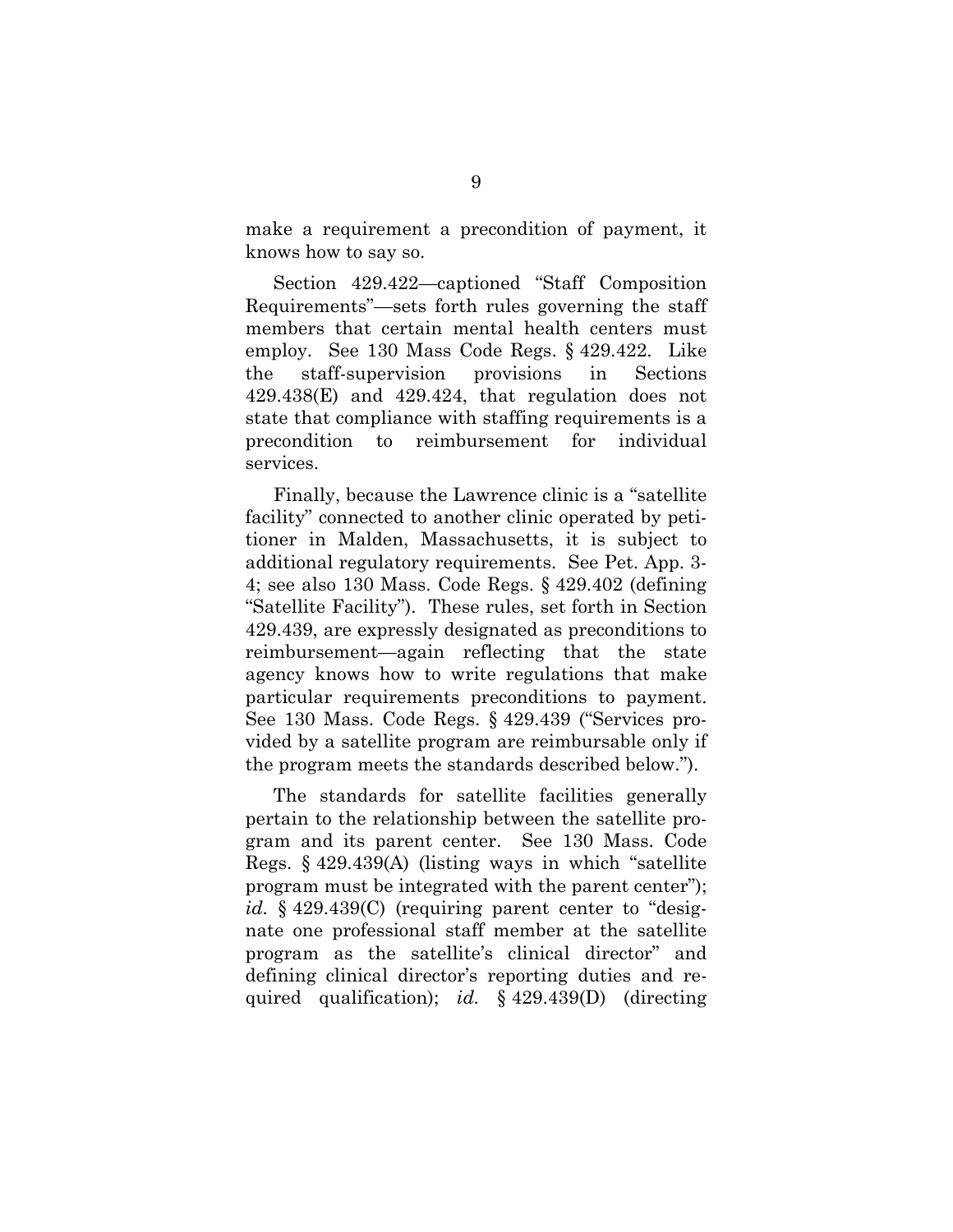"dependent" satellite facilities to refer certain clients to parent center or other facilities). In addition, an "autonomous" satellite program—*i.e.*, one responsible for its own clinical management, independent of its parent center, see *id*. § 429.402—must also provide "supervision and in-service training to all noncore staff." *Id*. § 429.439(B).

b. According to relators' second amended complaint, their daughter, Rivera, first received counseling services from the Lawrence clinic in 2004, after experiencing behavioral problems at her middle school. 1JA16 (Compl. ¶ 23). Rivera then returned to the Lawrence clinic for additional counseling in 2008, after her school observed that she was having difficulty interacting with other students. 1JA16 (Compl. ¶ 25).

According to the complaint, relators were dissatisfied with the first two counselors assigned to their daughter. 1JA17-20 (Compl. ¶¶ 30, 37-39, 53, 56-57). After relators conferred with the Lawrence clinic's clinical director, Edward Keohan, Rivera was reassigned to another staff member. 1JA21 (Compl. ¶ 64). That staff member, who represented herself as a "psychologist," later diagnosed Rivera with bipolar disorder. 1JA21-22 (Compl. ¶¶ 65, 71). Although this staff member possessed a doctorate in psychology, according to the complaint she had earned the degree from an online university not recognized by the Massachusetts Board of Licensure, and the Commonwealth had rejected her application to become a licensed psychologist. 1JA21 (Compl. ¶¶ 67-69).

In May 2009, Rivera again experienced behavioral difficulties at school, and her school determined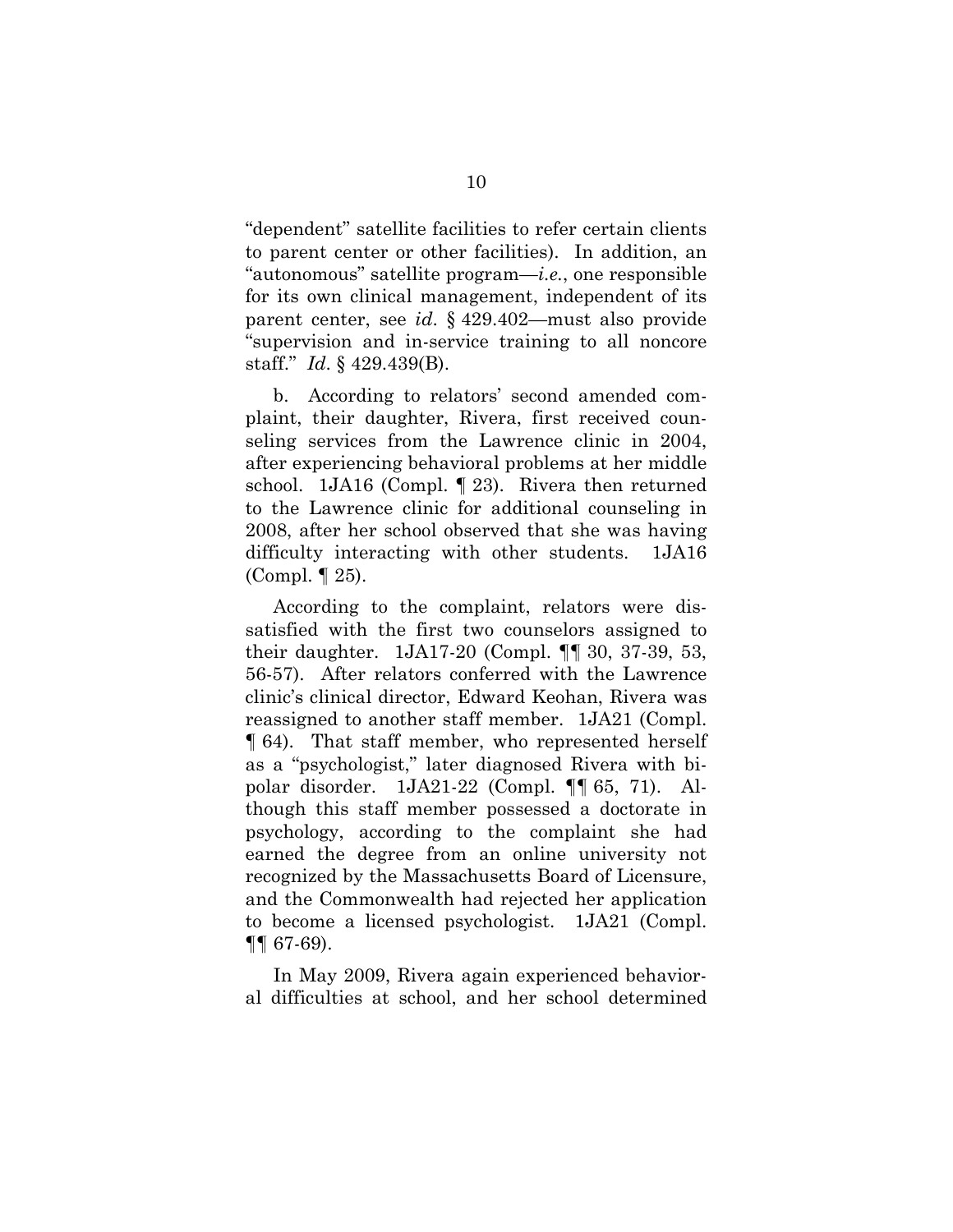that she would not be permitted to return until she had been seen by a psychiatrist. 1JA23 (Compl. ¶¶ 79-80). Rivera was referred to another staff member at the Lawrence clinic, whom relators understood to be a psychiatrist, but who was in fact a nurse practitioner, according to the complaint. 1JA23 (Compl. ¶¶ 82-84). The nurse practitioner prescribed Trileptal to treat Rivera's condition. 1JA23 (Compl. ¶ 85). According to relators' complaint, however, a nurse may prescribe psychiatric medication only when supervised by a board-certified psychiatrist. 1JA24 (Compl. ¶ 86). Relators allege that the only psychiatrist employed by the Lawrence clinic was not board certified and had not supervised the nurse who prescribed the medication to Rivera. 1JA24 (Compl. ¶ 87).

Relators allege that Rivera experienced an adverse reaction to Trileptal and decided to discontinue taking the medication after only a few days. 1JA24 (Compl. ¶¶ 88, 90). Several days after discontinuing the medication, she suffered a seizure and was hospitalized. 1JA24 (Compl. ¶ 92). Rivera continued to receive counseling at the Lawrence clinic during the summer and fall of 2009, but in October 2009 she suffered another seizure and died. 1JA27 (Compl. ¶¶ 113-114).

Following Rivera's death, relators filed administrative complaints with several state agencies, including the Disabled Persons Protection Committee (DPPC), the Division of Professional Licensure (DPL), and the Department of Public Health (DPH). 1JA28-44 (Compl. ¶¶ 122-197). According to a report summarizing the DPPC's investigation, attached by relators to their complaint as an exhibit, the DPPC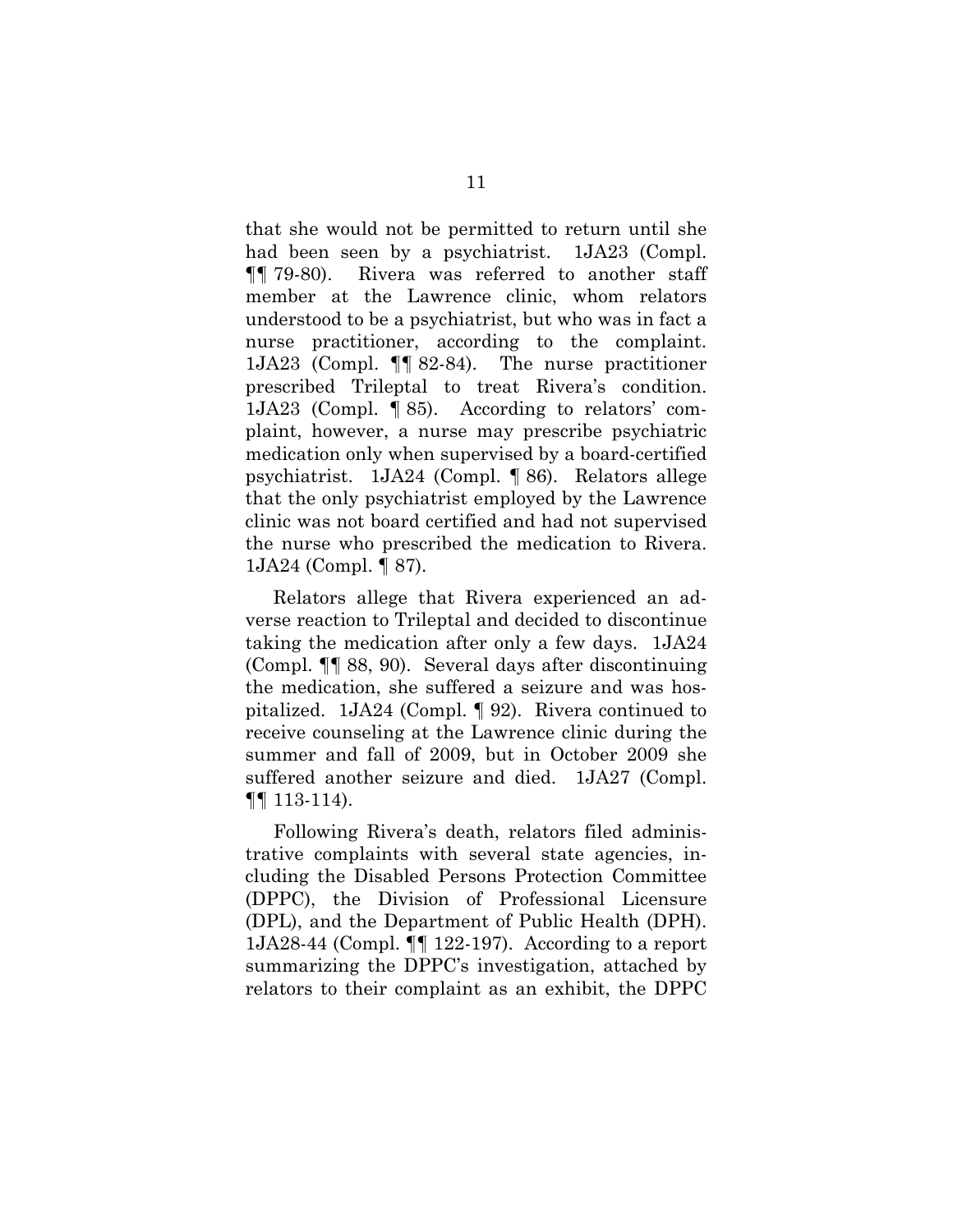found that, although seizures are a potential complication from Trileptal withdrawal, there was insufficient evidence to conclude that Rivera's prescription had led to her death. 2JA171. The DPPC thus concluded that Rivera had not been subjected to "abuse" by a caregiver, as relators had alleged. 2JA165-166.

Following an investigation by the DPL, the Lawrence clinic's clinical director, Keohan, entered into a consent decree in which he acknowledged that sufficient facts existed to support a conclusion that he had authorized and supervised one of Rivera's initial counselors in the unlicensed practice of social work. 2JA198-201. Keohan agreed that his license to practice social work would be subjected to a twoyear period of supervised probation, during which he would be supervised by an independent monitor. *Ibid*.A separate investigation of the staff member who had held herself out as a psychologist was also resolved by consent decree. 2JA203-205. That staff member agreed to pay a civil penalty of \$1,000 and to refrain from holding herself out as a licensed psychologist. *Ibid*.

A DPH investigation of the Lawrence clinic, the results of which were attached to relators' complaint, found deficiencies in the clinic's operations, including violations of DPH regulations governing the required credentials for clinic staff and the supervision of staff members. 2JA219-225. The DPH accepted a "Plan of Correction" for the Lawrence clinic, which contained steps to address each regulatory deficiency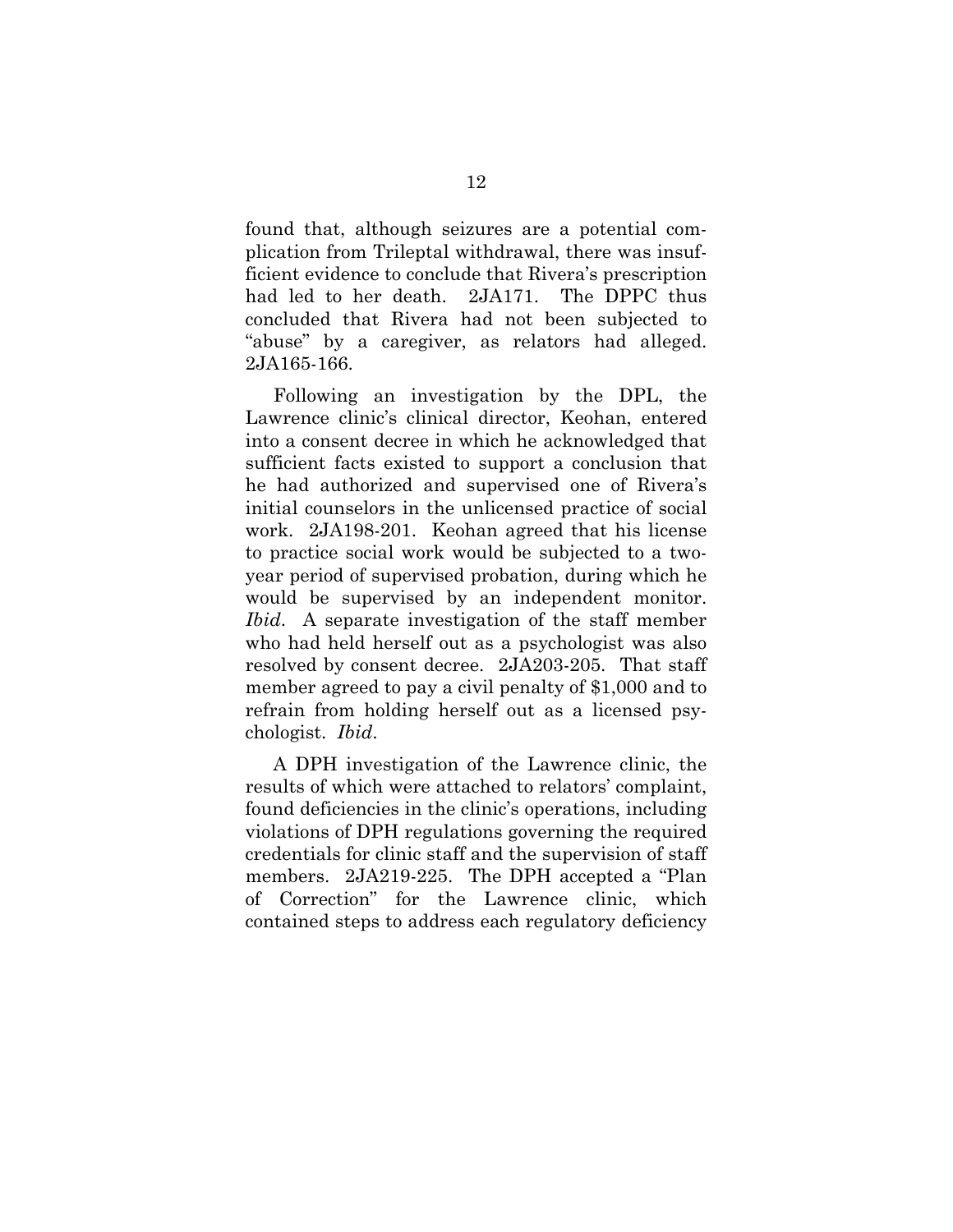noted in the report. 2JA21-24.3 The plan required the clinic to improve its documentation supervision, to provide "1 hour of individual supervision" to clinicians who were not licensed to practice independently, and to provide all clinicians with "access to weekly group supervision." 2JA24. Relators' complaint does not allege that the MassHealth program ever sought to withhold or recover amounts paid to petitioner as a consequence of any regulatory violations.

c. In 2011, relators brought this *qui tam* action against petitioner. Relators alleged that petitioner had violated the FCA, and parallel state-law provisions,4 by seeking reimbursement for services provided even though (i) the four staff members who had provided services to Rivera, and other unnamed staff members, had not been properly supervised as required by MassHealth regulations, 1JA44-56 (Compl. ¶¶ 198-275); and (ii) the Lawrence clinic was in violation of staffing regulations, because it had not employed a board-certified psychiatrist and a licensed psychologist, 1JA56-59 (Compl. ¶¶ 276-292).

<sup>3</sup> The portion of the DPH report documenting the Lawrence clinic's plan of correction was included as part of an exhibit attached to relators' first amended complaint (2JA1-24), but omitted from the version of that exhibit attached to relators' second amended complaint (2JA206- 225).

<sup>4</sup> As the court of appeals observed, the federal FCA and its Massachusetts counterpart are similar, and "the state statute[ ] may be construed consistently with the federal act." Pet. App. 17 n.13 (internal quotation marks omitted).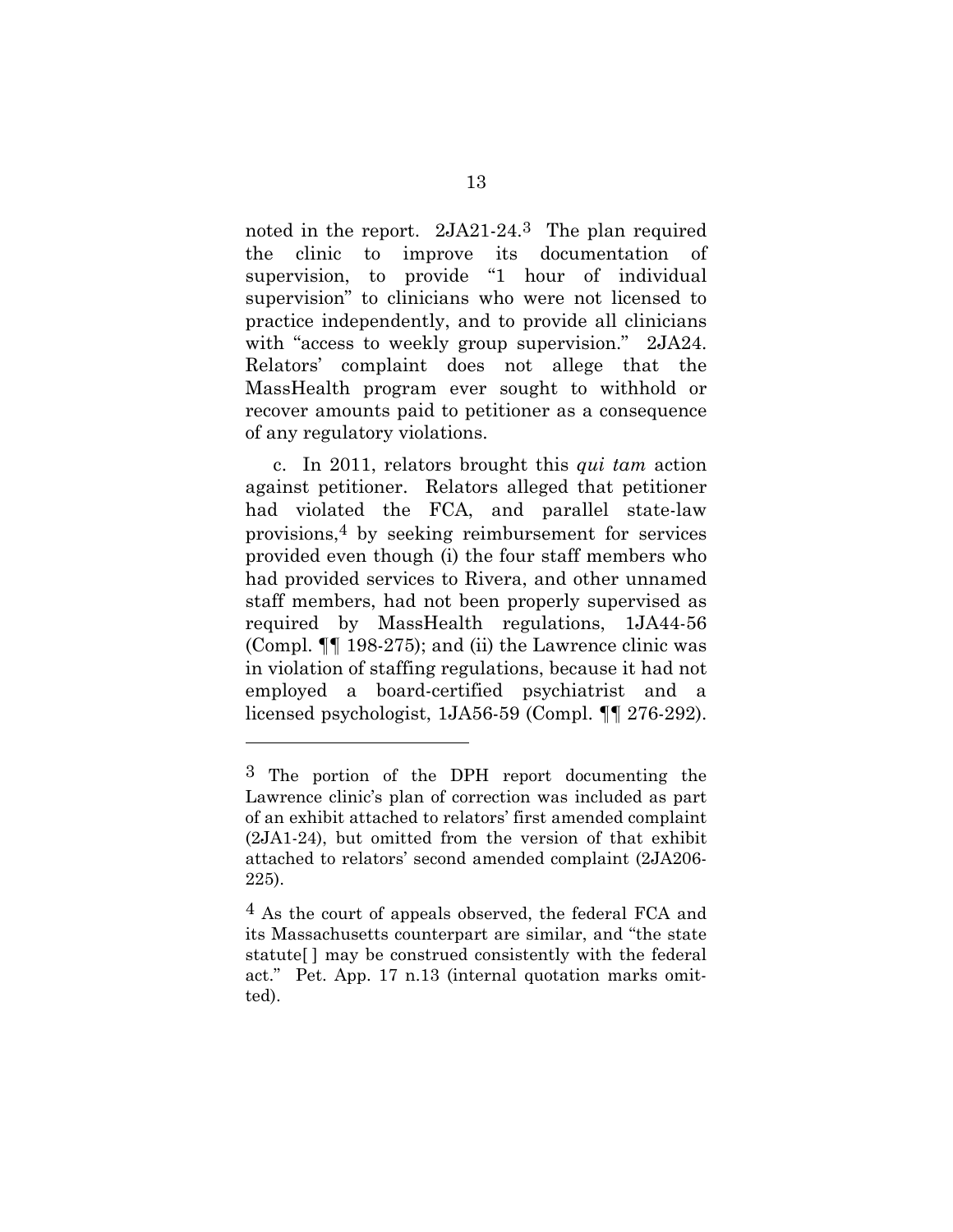Relators alleged that the Lawrence clinic had misrepresented its compliance with those regulations simply by submitting claims for reimbursement to MassHealth. Relators did not assert that the clinic had expressly misrepresented its compliance with any regulations.

After reviewing relators' complaint, the United States and the Commonwealth of Massachusetts declined to intervene. Pet. App. 9 n.8, 32. Relators twice amended their complaint and proceeded with the litigation.

The district court dismissed the complaint. Pet. App. 25-53. Recognizing that "not every regulatory violation gives rise to a potential FCA action," the court observed that "[t]he FCA concerns itself exclusively with fraud and false statements to the government, leaving general regulatory compliance and compliance with regulations that do not bear on the government's obligation to pay reimbursement to other enforcement mechanisms." Pet. App. 37. The district court acknowledged that, under First Circuit precedent, an FCA claim could proceed on the theory that submission of a claim for payment impliedly represents compliance with statutory, regulatory, or contractual requirements. The court held, however, that the plaintiff must identify a violation of a "precondition to payment" to establish falsity. Pet. App. 38. "Violations of only a condition of participation will not suffice." *Ibid*.

Applying that standard, the court held that relators had failed to identify any violations of preconditions to payment. It noted that, with one exception, the MassHealth regulations within Chapter 429.000 that relators had invoked in their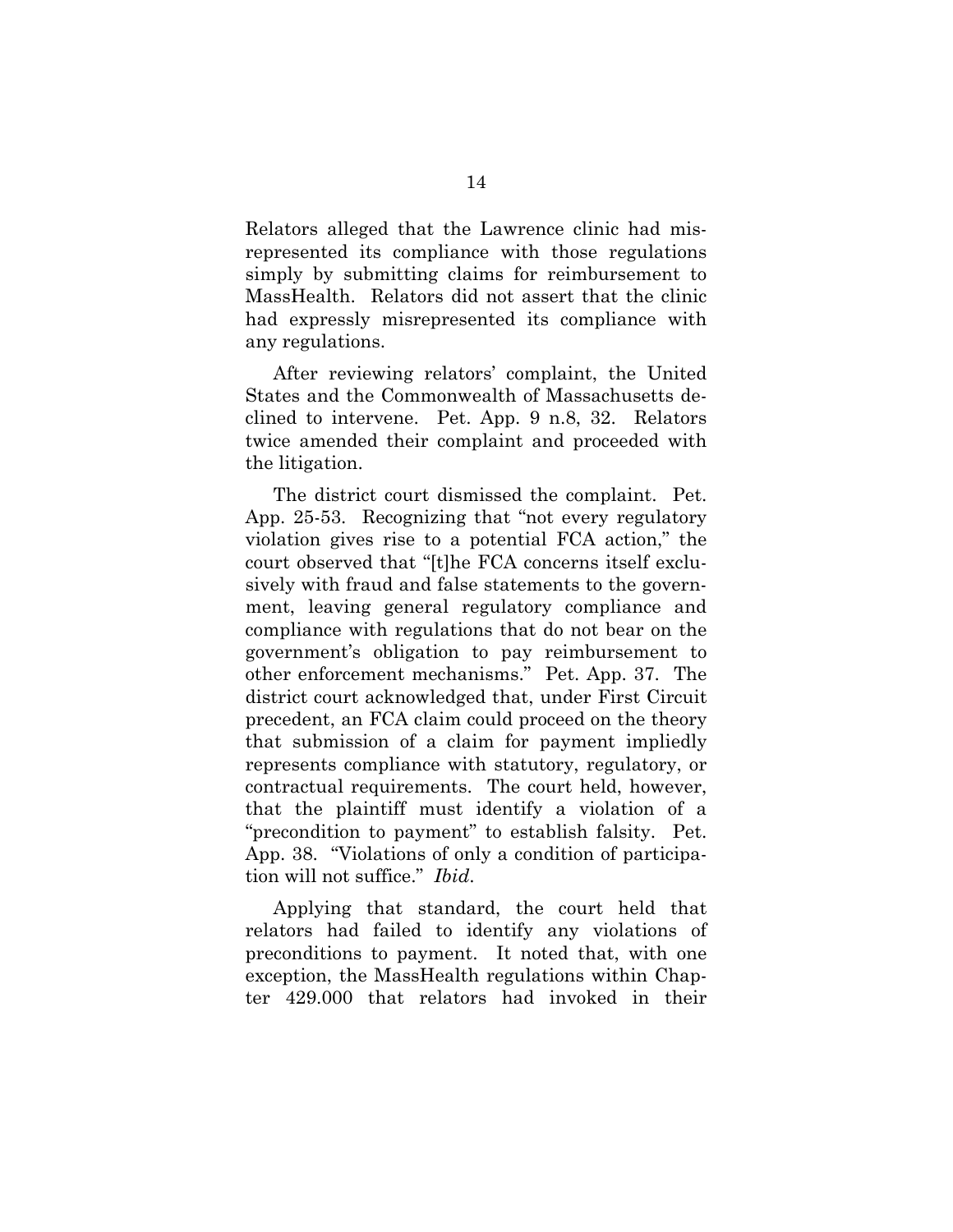complaint and in their opposition to petitioner's motion to dismiss did not state that compliance was a precondition to reimbursement. As a consequence, the district court explained, the introductory material in 130 Mass. Code Regs. § 429.401 implied that they were simply "requirements for participation of mental health centers in MassHealth," not preconditions to payment. Pet. App. 39.

The exception was Section 429.439, which (as noted above) sets forth rules governing satellite programs of mental health centers and states that "[s]ervices provided by a satellite program are reimbursable only if the program meets the standards provided below." 130 Mass. Code Regs. § 429.439. Although the court noted that this regulation did supply certain preconditions to reimbursement, Pet. App. 43, it concluded that relators had not plausibly alleged any violation of it. The court held that relators had not stated any violations of subsections (A), (C), and (D), because those subsections address supervision and management of the satellite program by its parent center, and relators' allegations addressed only inadequate supervision *within* the Lawrence clinic itself. Pet. App. 43-44. As for subsection (B), the court concluded that relators had failed to allege that the Lawrence clinic was subject to this provision, because subsection (B) applies only to "autonomous" satellite programs and relators' complaint did not allege whether the Lawrence clinic was autonomous from or dependent on its parent center. Pet. App. 44.

The district court then rejected relators' reliance on regulations promulgated by the DPH and by the Board of Registration in Medicine. None of the cited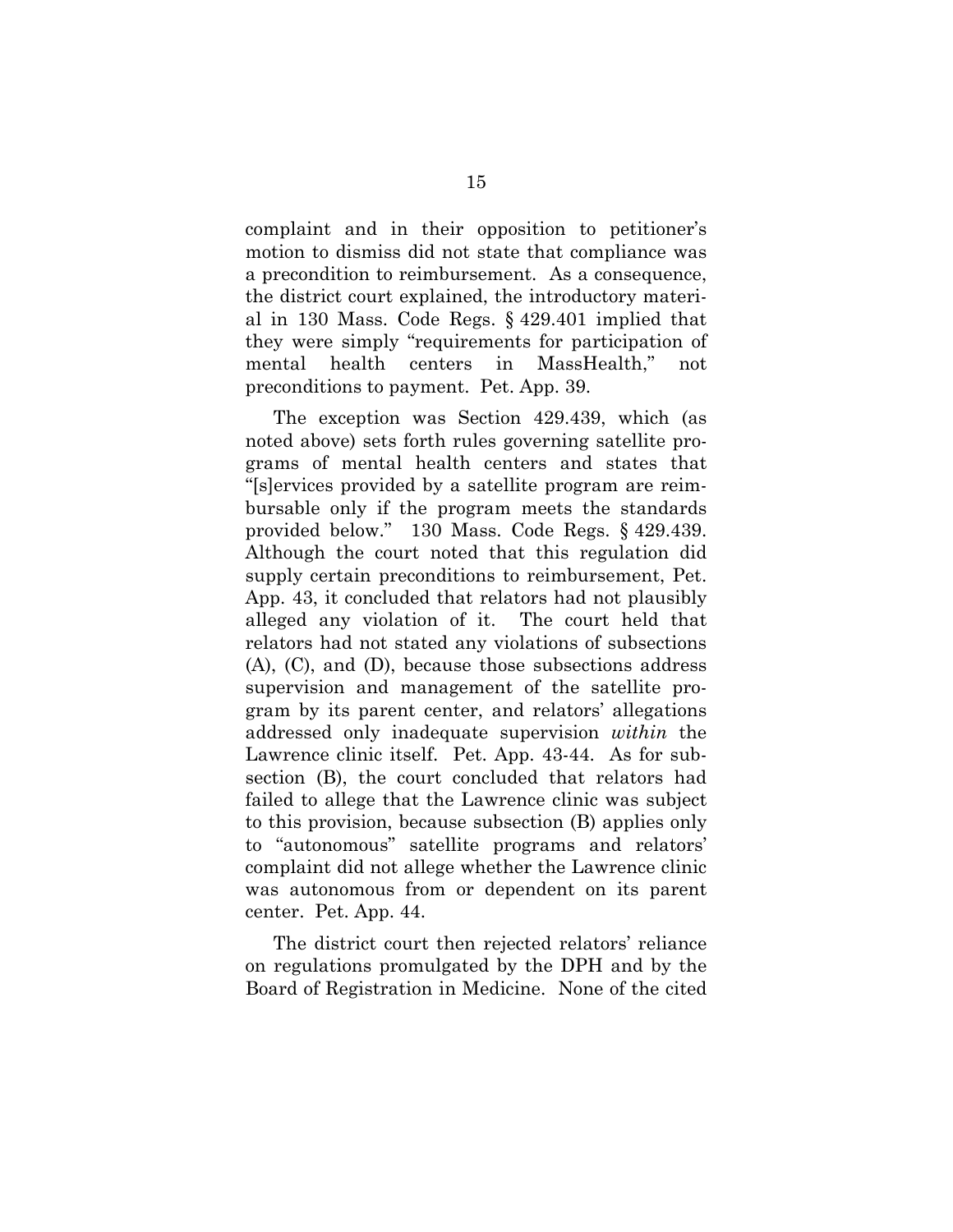regulations related to payment under the MassHealth program. Pet. App. 45-47.

Although the district court stated that relators' allegations "raise[d] serious questions about the quality of care provided to" Rivera, it concluded that "the False Claims Act is not the vehicle to explore those questions." Pet. App. 53. "[T]he [False Claims] Act \* \* \* [is] directed at materially false statements presented to obtain government reimbursement," the district court explained. *Ibid*.Because relators had not identified any precondition to reimbursement that petitioner had allegedly violated, they had not "made adequate allegations regarding such statements." *Ibid*.

d. The court of appeals reversed in relevant part. Pet. App. 1-24. It explained that other courts have generally distinguished between submissions "that are factually false and those that are legally false," and have distinguished within the latter category between claims based on "either 'implied' or 'express' certification of compliance with conditions of payment." Pet. App. 12. But the First Circuit's own recent precedents had "eschewed" those distinctions. *Ibid*.The court opined that those distinctions "'create artificial barriers that obscure and distort [the statute's] requirements.'" Pet. App. 12-13 (quoting *United States ex rel. Hutcheson* v. *Blackstone Med., Inc.*, 647 F.3d 377, 385 (1st Cir. 2011)). Applying its self-consciously "broad view of what may constitute a false or fraudulent statement," the court of appeals "ask[ed] simply whether the defendant, in submitting a claim for reimbursement, knowingly misrepresented compliance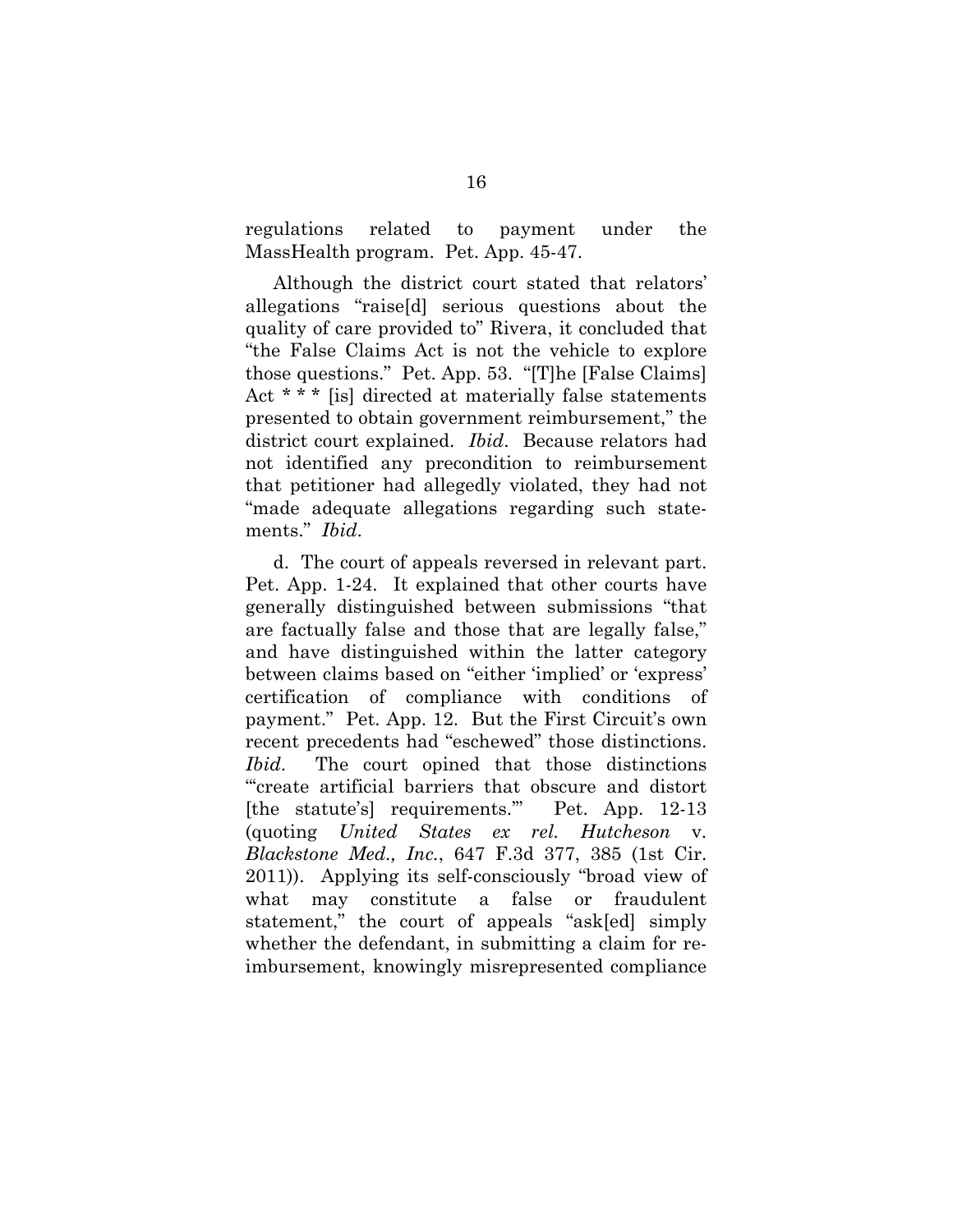with a material precondition of payment." Pet. App. 13.

The court of appeals also stated that, under circuit precedent, preconditions to payment that may trigger liability under the FCA "may be found in sources such as statutes, regulations, and contracts," and "need not be 'expressly designated.'" Pet. App. 13 (quoting *Hutcheson*, 647 F.3d at 387-388). Instead, "the question whether a given requirement constitutes a precondition to payment is a 'factintensive and context-specific inquiry.'" *Ibid*. (quoting *New York* v. *Amgen Inc.*, 652 F.3d 103, 111 (1st Cir. 2011)).

The court held that relators' complaint adequately alleged the Lawrence clinic's noncompliance with preconditions to payment. The court of appeals did not disagree with the district court's holding that, with the exception of Section 429.439, none of the regulations cited by relators made compliance a condition of payment. Pet. App. 15. Nor did the court of appeals take issue with the district court's conclusion that relators had not plausibly alleged a violation of Section 429.439's standard requiring autonomous satellite programs to supervise their noncore staff members.

Instead, the court of appeals faulted the district for "overlook[ing]," Pet. App. 16, a different regulation that neither relators nor the Commonwealth, as *amicus curiae*, had ever invoked: 130 Mass. Code Regs.  $$429.423(B)(2)$ . According to the court of appeals, that provision is referenced in Section 429.439(C), which states that "[t]he clinical director must be employed on a full-time basis and meet all of the *requirements* in 130 [Mass. Code Regs.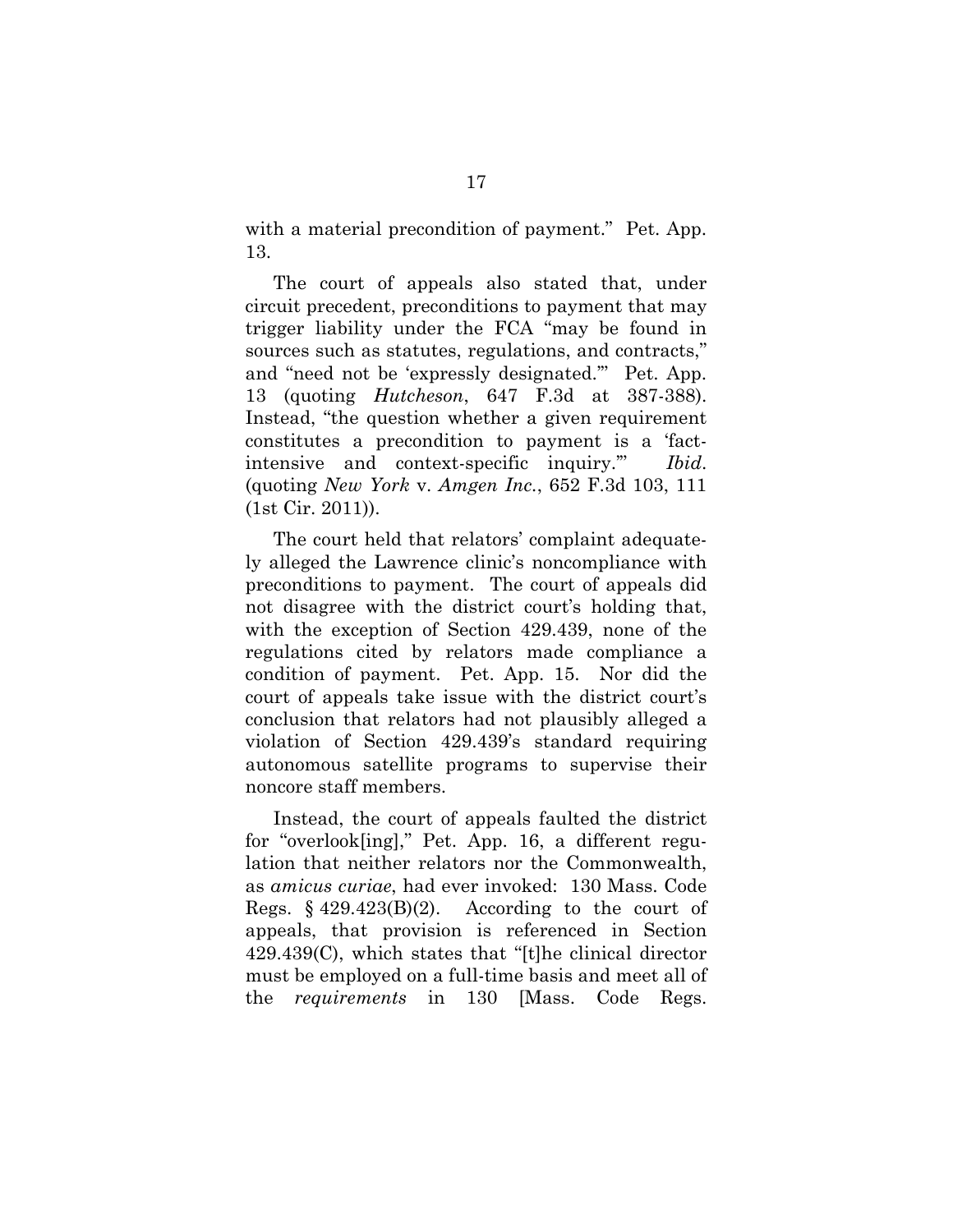§] 429.423(B)." 130 Mass. Code Regs. § 429.439(C) (emphasis added).

Section 429.423(B) contains two paragraphs, the first of which sets forth, in clear terms, the qualifications that a satellite facility's clinical director must meet:

The clinical director must be licensed, certified, or registered to practice in one of the core disciplines listed in 130 [Mass. Code Regs. §] 429.424, and must have had at least five years of full time, supervised clinical experience subsequent to obtaining a master's degree, two years of which must have been in an administrative capacity. The clinical director must be employed on a fulltime basis.

130 Mass. Code Regs. § 429.423(B)(1).

Relators did not allege, and the court of appeals did not conclude, that the clinical director of the Lawrence clinic failed to meet any of the requirements set forth in paragraph (1). Instead, the court of appeals invoked Section 429.423(B)'s second paragraph, which provides that "[t]he specific responsibilities of the clinical director include"—

(a) selection of clinical staff and maintenance of a complete staffing schedule;

(b) establishment of job descriptions and assignment of staff;

(c) overall supervision of staff performance;

(d) accountability for adequacy and appropriateness of patient care;

(e) in conjunction with the medical director, accountability for employing adequate psychiatric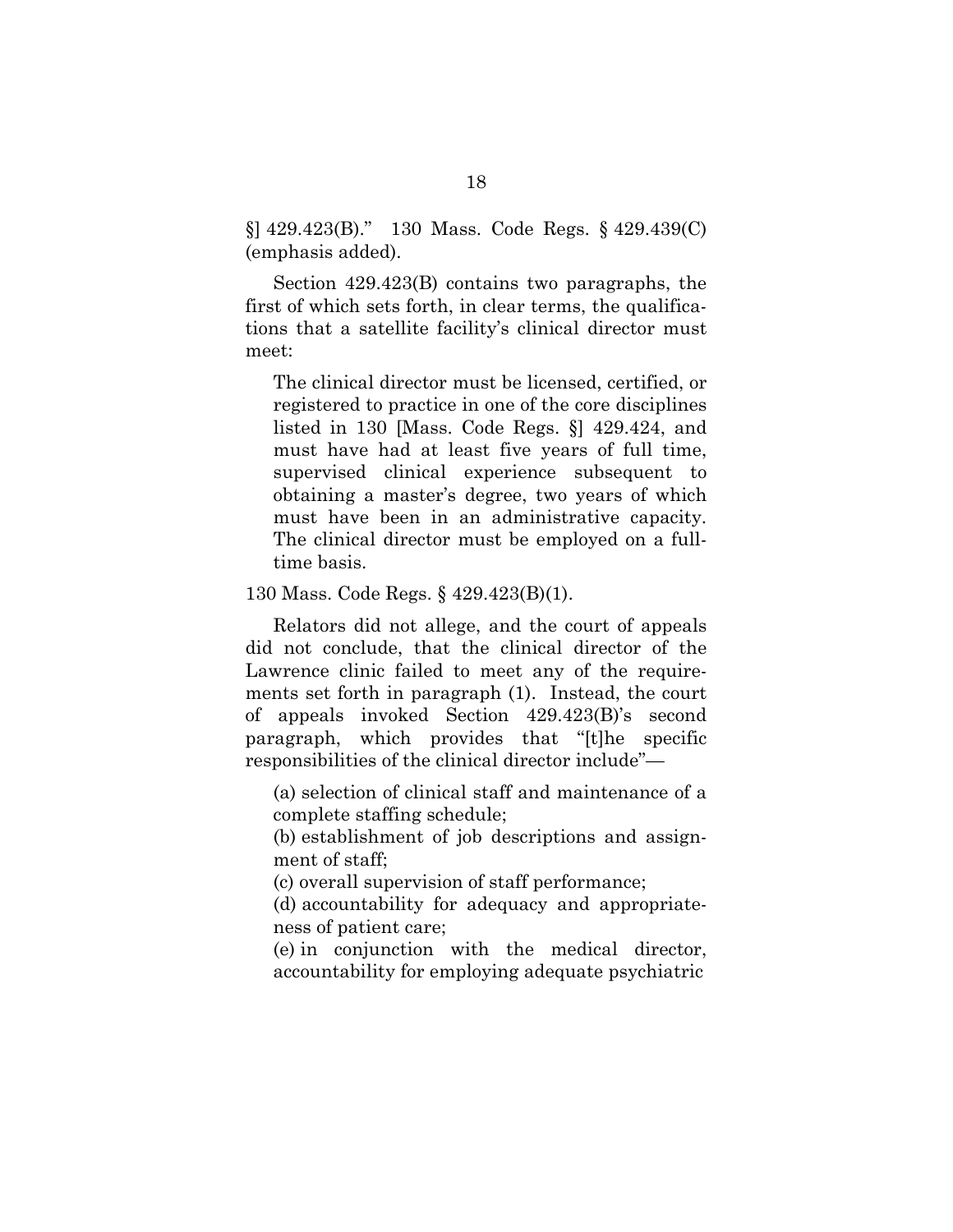staff to meet the psychopharmalogical needs of clients;

(f) establishment of policies and procedures for patient care;

(g) program evaluation;

(h) provision of some direct patient care in circumstances where the clinical director is one of the three minimum full-time equivalent staff members of the center;

(i) development of in-service training for professional staff; and

(j) establishment of a quality management program.

130 Mass. Code Regs. § 429.423(B)(2).

In the court of appeals' view, because Section 429.439 conditions payment on compliance with "the standards described below," and because Section 429.439(C) states that a clinical director must satisfy "the requirements in [Section] 429.423(B)," it follows that *every* part of Section 429.423(B) is a material precondition to payment. Pet. App. 16. In other words, the court concluded, MassHealth regulations make "the clinical director's fulfillment of his or her regulatory duties"—including the list of job responsibilities of a clinical director—a precondition to payment, apparently for all services provided by the satellite clinic. *Ibid*.

With respect to relators' claims that petitioner had submitted fraudulent reimbursement requests for services provided by staff members who allegedly did not receive adequate supervision, the court of appeals noted that Section 429.423(B)(2)(c) makes the clinical director responsible for "overall supervision of staff performance." Pet. App. 16. Based on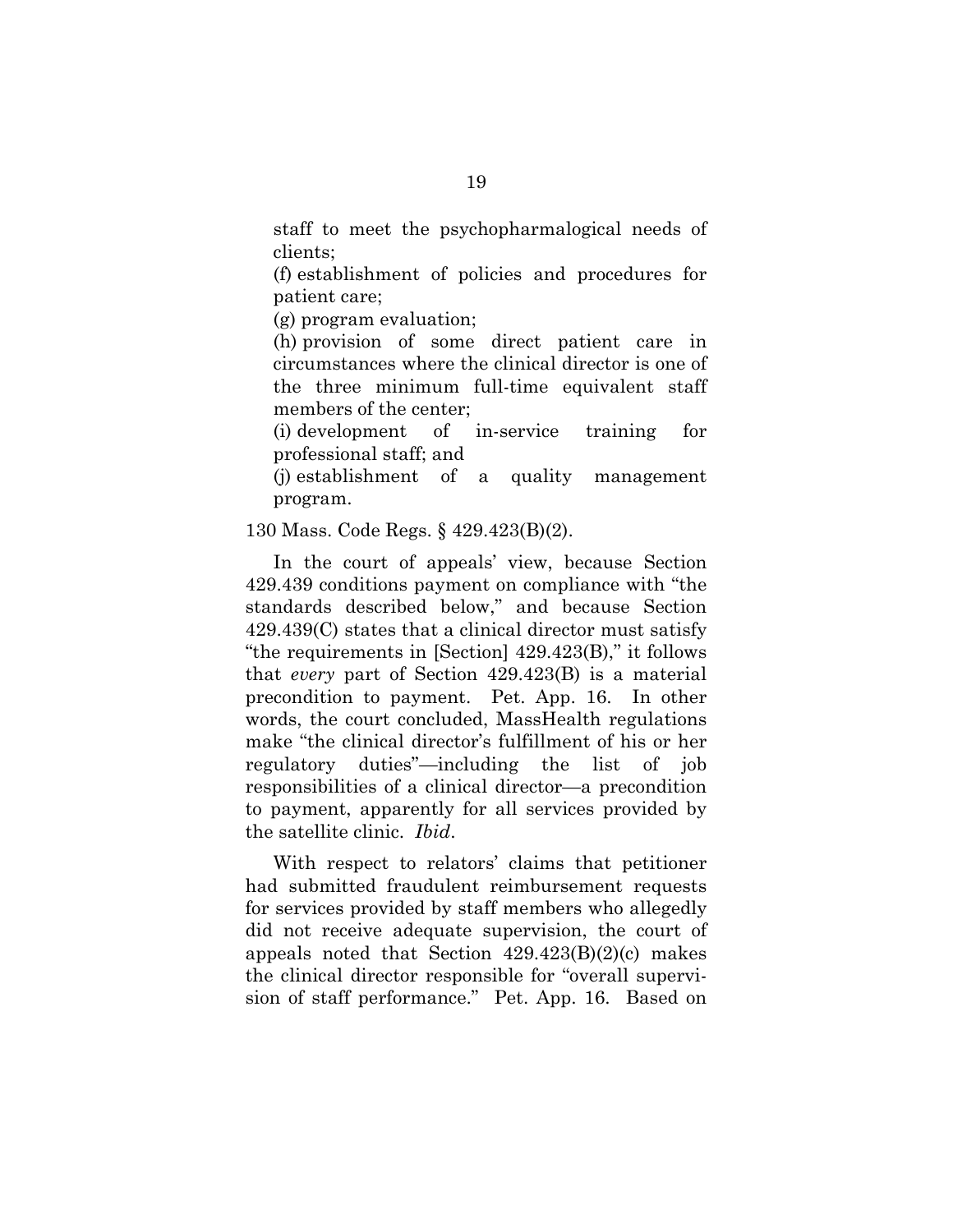its conclusion that proper performance of each of the clinical director's responsibilities constituted a precondition to payment, the court held that relators had adequately pleaded that petitioner's "claims for reimbursement \* \* \* were false within the meaning of the Act, in that they misrepresented compliance with a condition of payment, i.e., proper supervision." Pet. App. 17.

Although the court of appeals used the language of "misrepresent[ation]," it acknowledged that relators had not alleged that petitioner "explicitly represented that it was in compliance with conditions of payment when it sought reimbursement from MassHealth." Pet. App. 17-18 n.4. The court explained, however, that it had "not required such 'express certification' in order to state a claim under the FCA." *Ibid*. Instead, according to the court, "each time it submitted a claim, [petitioner] implicitly communicated that it had conformed to the relevant program requirements, such that it was entitled to payments." *Ibid*.

The court of appeals also held that relators had adequately alleged scienter in connection with their inadequate-supervision claims, relying on the complaint's quotation from DPH's interview of Keohan, the Lawrence clinic's clinical director. In that interview, Keohan acknowledged that, until recently, he had had been "unaware that supervision was required to be provided on a regular and ongoing bas[i]s, or that the supervision meetings needed to be documented." Pet. App. 18. In the court's view, Keohan's statement, standing alone, "more than suffice[d] to establish that [petitioner] acted in reckless disregard or deliberate ignorance of the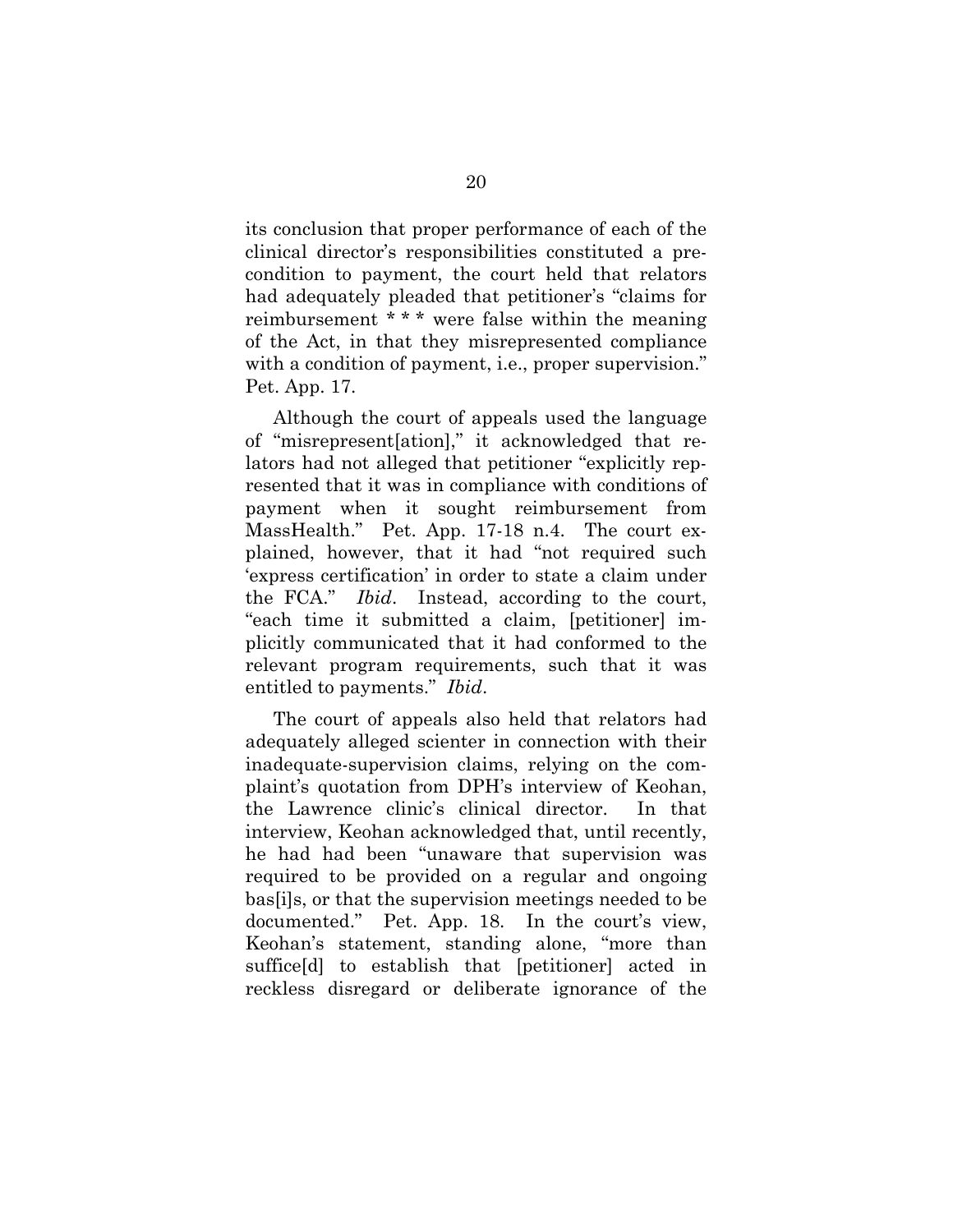falsity of the information contained in the claims." *Ibid*. (citing 31 U.S.C. § 3729(b)(1)(A)). In other words, the knowledge element, which likely would have been satisfied if Keohan had known of the jobresponsibility-turned-requirement, was also satisfied precisely because he did not know about it.

The court of appeals then turned to relators' separate claim that petitioner had violated the FCA by submitting claims for reimbursement while in violation of state regulations requiring mental-health clinics to employ at least one board-certified psychiatrist. Pet. App. 20-22. None of the regulations that relators cited as establishing this staffing obligation conditioned reimbursement on compliance. See 105 Mass. Code Regs. § 140.530(C)(1)(a); 130 Mass. Code Regs. § 429.422; *id.* § 429.424. But the court of appeals nonetheless reasoned that, because Section 429.423(B)(2)(e) makes the clinical director "accountab[le] for employing adequate psychiatric staff to meet the psychopharmalogical needs of clients," *id*. § 429.423(B)(2)(e), and because it had concluded that "claims are reimbursable only if the clinical director fulfills the assigned duties," Pet. App. 21 (citing 130 Mass. Code Regs. § 429.439(C)), the "failure to maintain a properly licensed psychiatrist on staff constituted noncompliance with a material condition of payment," Pet. App. 21-22.

The court of appeals reached that conclusion even though the regulation it read as imposing the duty to keep one board-certified psychiatrist on staff was promulgated by the DPH, not by MassHealth. See Pet. App. 20 n.15 (relying on 105 Mass. Code Regs. § 140.530). Nothing in MassHealth's regulations cross-referenced the DPH's rule or otherwise sug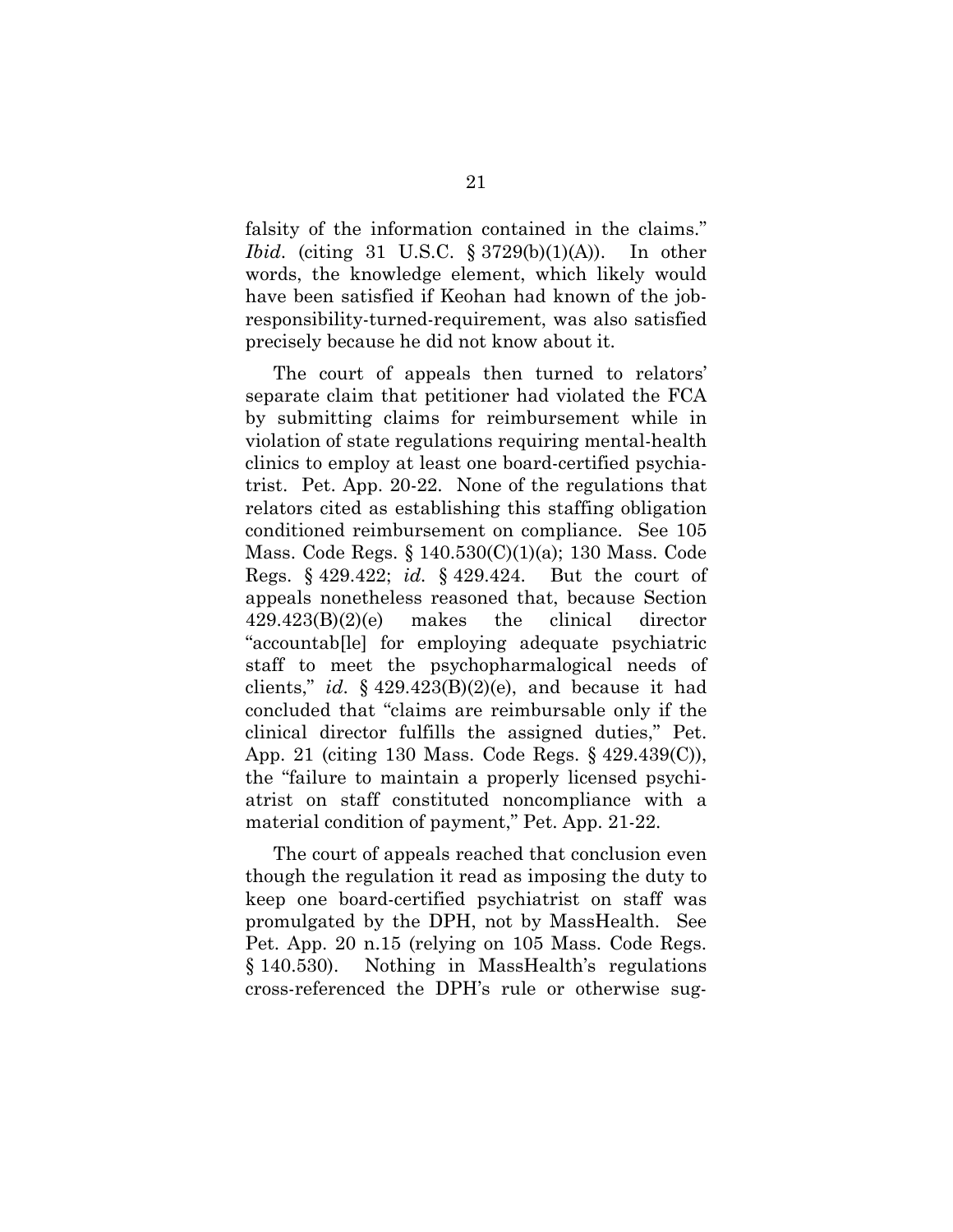gested that it would supply the standard for determining whether a clinic had employed "adequate" psychiatric staff for purposes of the MassHealth program.

In fact, as the court of appeals came close to acknowledging, see Pet. App. 20 n.15, the Massachusetts regulations governing clinic staffing were impossible to reconcile. Section 429.422 provides that "mental health centers" must employ at least one psychiatrist. See 130 Mass. Code Regs. § 429.422(A). A "mental health center" is defined as "an entity that delivers a comprehensive group of diagnostic and psychotherapeutic treatment services \* \* \* by an interdisciplinary team under the medical direction of a psychiatrist," 130 Mass. Code Regs. § 429.402, a concept that appears to refer to an entity comprising *both* the parent center and the satellite locations. See also *id*. § 429.402 (defining "Parent Center" as "the central location of the mental health center" and defining "Autonomous Satellite Program" and "Dependent Satellite Program" as "a mental health center program"). On this understanding, a satellite clinic that does not employ its own psychiatrist is not out of compliance with the staffing regulation so long as the broader mental health center has a psychiatrist on staff.

On the other hand, as the court of appeals put it, DPH regulations "suggest something else." Pet. App. 21 n.15. One regulation promulgated by DPH states that every mental health clinic must employ a boardcertified psychiatrist. See 105 Mass. Code Regs.  $§ 140.530(C)(1)(a)$ . A separate regulation provides that a satellite clinic "must meet [this requirement] independently of its parent clinic." *Id*. § 140.330. In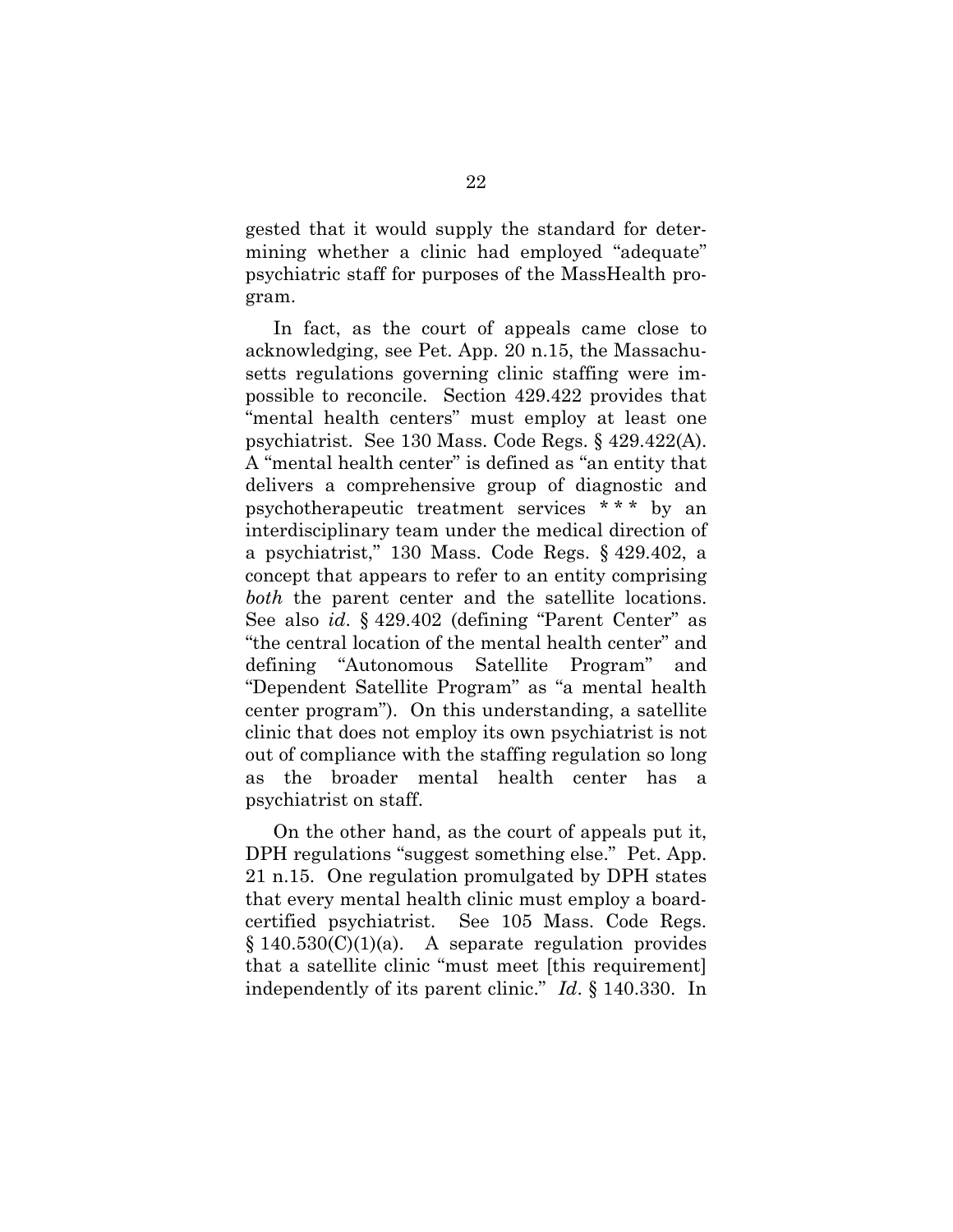resolving the tension between the MassHealth and DPH regulations—and concluding that relators had adequately alleged that petitioner fraudulently (albeit impliedly) certified compliance with the rule "suggest[ed]" by the DPH's staffing regulation—the court afforded "controlling weight" to the DPH's conclusion, announced in its after-the-fact investigation prompted by relators' administrative complaints, that the Lawrence clinic had violated Section 140.530. See Pet. App. 21 n.15.

The court of appeals affirmed the dismissal of claims premised on the Lawrence clinic's alleged failure to employ a licensed psychologist. Pet. App. 22 n.16. The court explained that the "regulations do not mandate that a psychologist be on staff at all times," and therefore held that relators' allegation that the staff member who held herself out as a psychologist was not licensed did not establish any regulatory violation. *Ibid*.

The court of appeals denied rehearing and rehearing en banc. Pet. App. 54-55.

#### **SUMMARY OF THE ARGUMENT**

I. The False Claims Act does not permit liability to be imposed on the basis of the implied-certification theory, under which claims that contain no affirmative misstatements are deemed to be "false or fraudulent" because the claimant does not disclose that it has violated a requirement of the relevant federal program or contract.

A. The implied-certification theory cannot be squared with the text of 31 U.S.C.  $\S 3729(a)(1)(A)$ . A "claim for payment" is not "false" within the meaning of the FCA if it does not contain an affirmative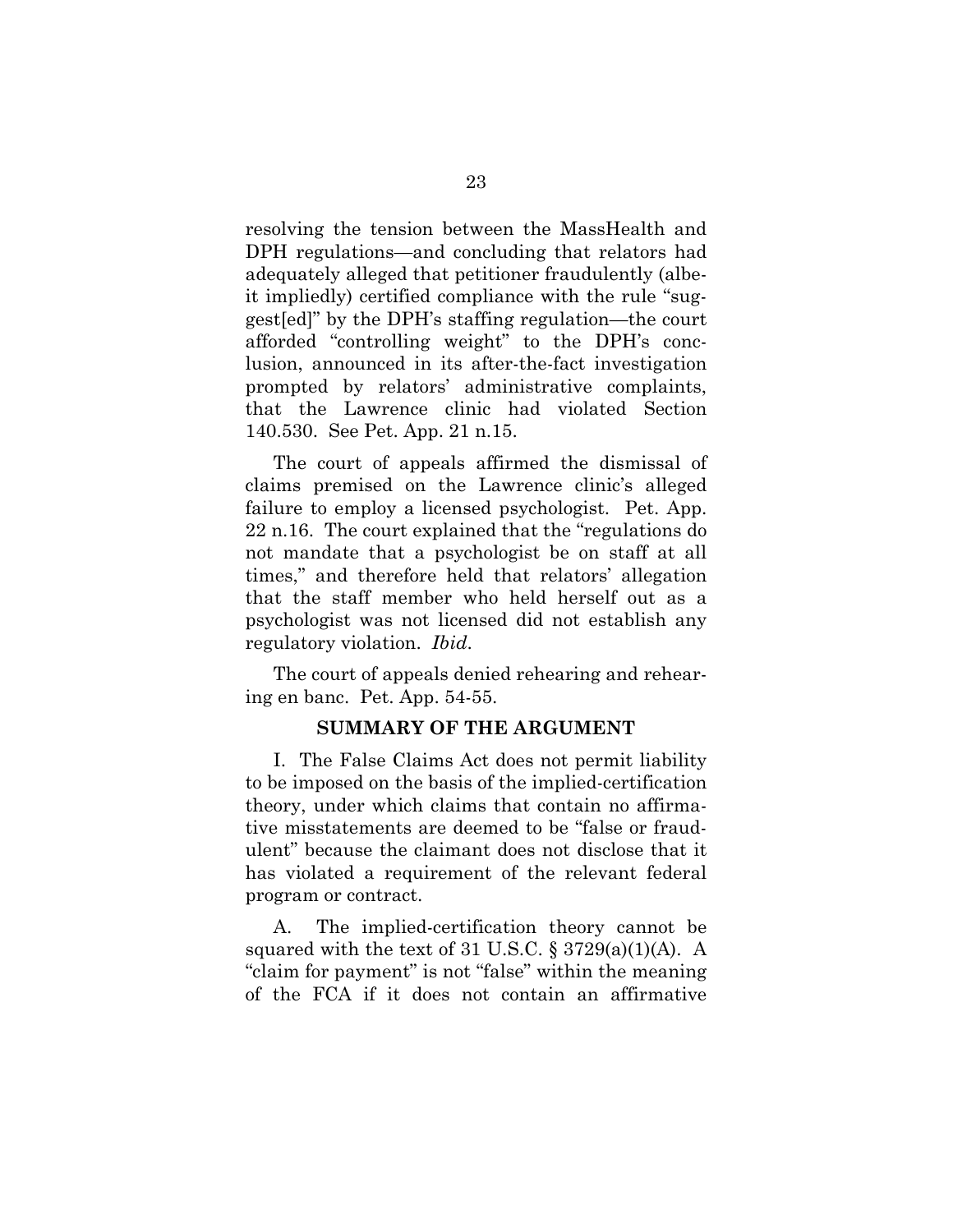misstatement, and such a claim cannot be deemed "fraudulent" based on a contractor's failure to disclose its violation of a legal requirement unless the contractor is under a duty to disclose the noncompliance. Section 3729(a)(1)(A) creates no such duty, and background common-law principles do not support the imposition of such a duty in this context.

B. Policy considerations provide no basis to expand liability under the FCA beyond its textual limitations by adopting the implied-certification theory. This Court has explained that the Act "reach[es] all types of *fraud*, without qualification, that might result in financial loss to the Government." *United States* v. *Neifert-White Co.*, 390 U.S. 228, 232 (1968) (emphasis added). But the implied-certification theory would extend liability well beyond traditional conceptions of fraud, making the FCA a blunt instrument to penalize noncompliance with regulatory and contractual requirements.

Likewise, references to the scope of liability under the FCA in the legislative history that accompanied Congress's 1986 amendments to the Act provide no indication that Congress intended to authorize the implied-certification theory. Reinforcing the lesson from statutory text and legislative history, there are sound policy reasons for rejecting the theory.

II. If the implied-certification theory is to be adopted at all, its application is appropriately limited to circumstances in which a contractor has violated a statutory, regulatory, or contractual provision that is expressly designated as a precondition to payment.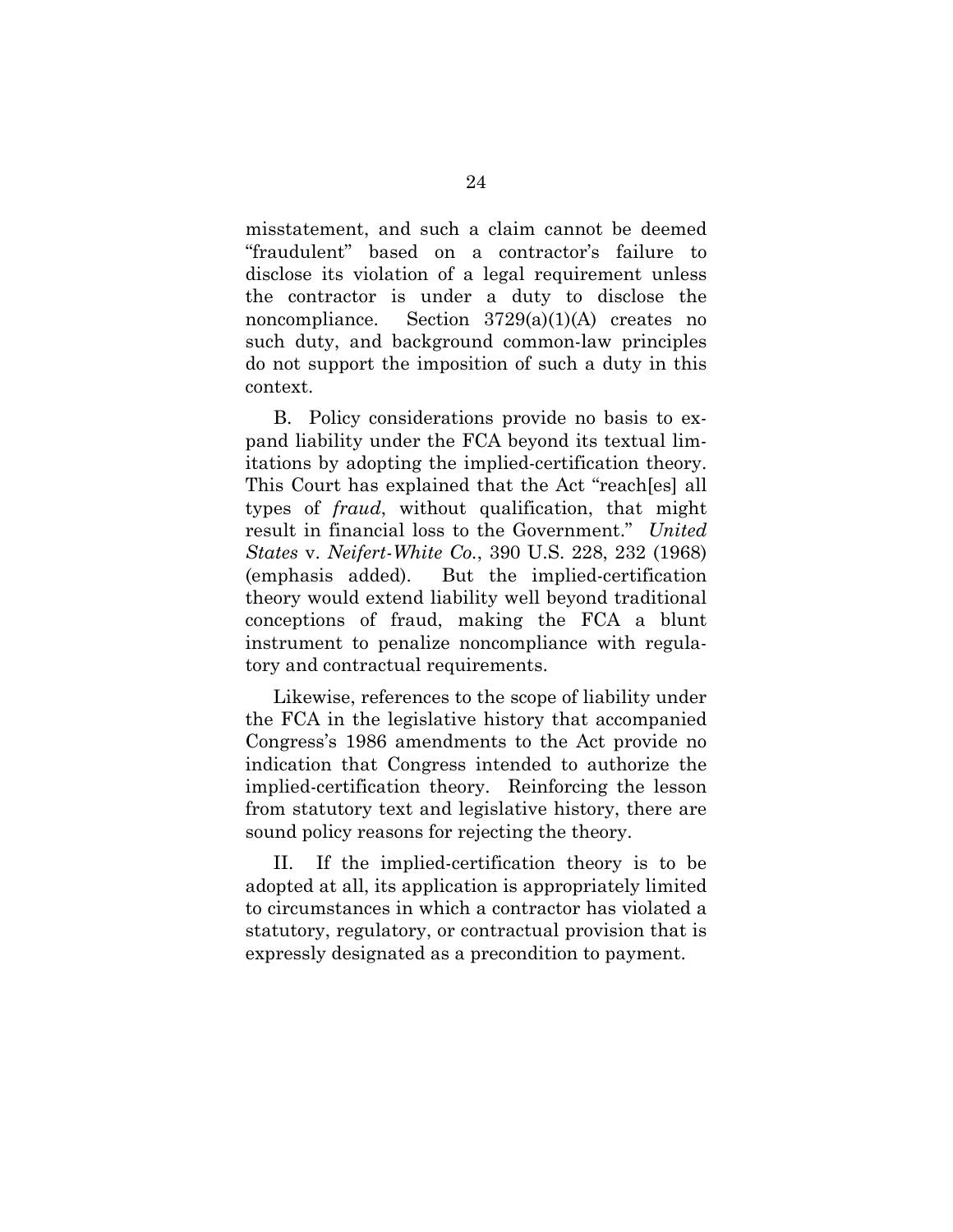A. 1. Because the premise of implied-certification liability is that the act of submitting a claim for payment may certify compliance with underlying legal requirements, the theory can apply only when those requirements are preconditions to payment. Without a direct link between compliance and payment, there is no logical basis to treat the submission of a claim as certification of compliance. And, if the conditionof-payment requirement is to have any meaningful effect, the conditions must be expressly designated as prerequisites to payment. Otherwise, participants in federal programs and contractors will face liability for any violation that a court might later determine was "material" to the government's payment decision. That is deeply unfair, and it is implausible to treat a contractor's claim as an implicit certification that all such conditions have been satisfied.

2. The FCA's scienter element reinforces the requirement that conditions of payment must be expressly stated. The implied-certification theory requires that the program participant or contractor have knowledge that the underlying legal requirement was violated and knowledge that compliance was a condition of payment. Even the FCA's most expansive conception of scienter—reckless disregard—*precludes* liability unless a defendant acts under an "objectively unreasonable" understanding of the applicable legal requirements. *Safeco Ins. Co. of America* v. *Burr*, 551 U.S. 47, 69 (2007); see also *United States ex rel. Purcell* v. *MWI Corp.*, 807 F.3d 281, 287-288 (D.C. Cir. 2015). When a legal requirement is not expressly designated as a condition of payment, it is not "objectively unreasonable" to conclude that it is not one.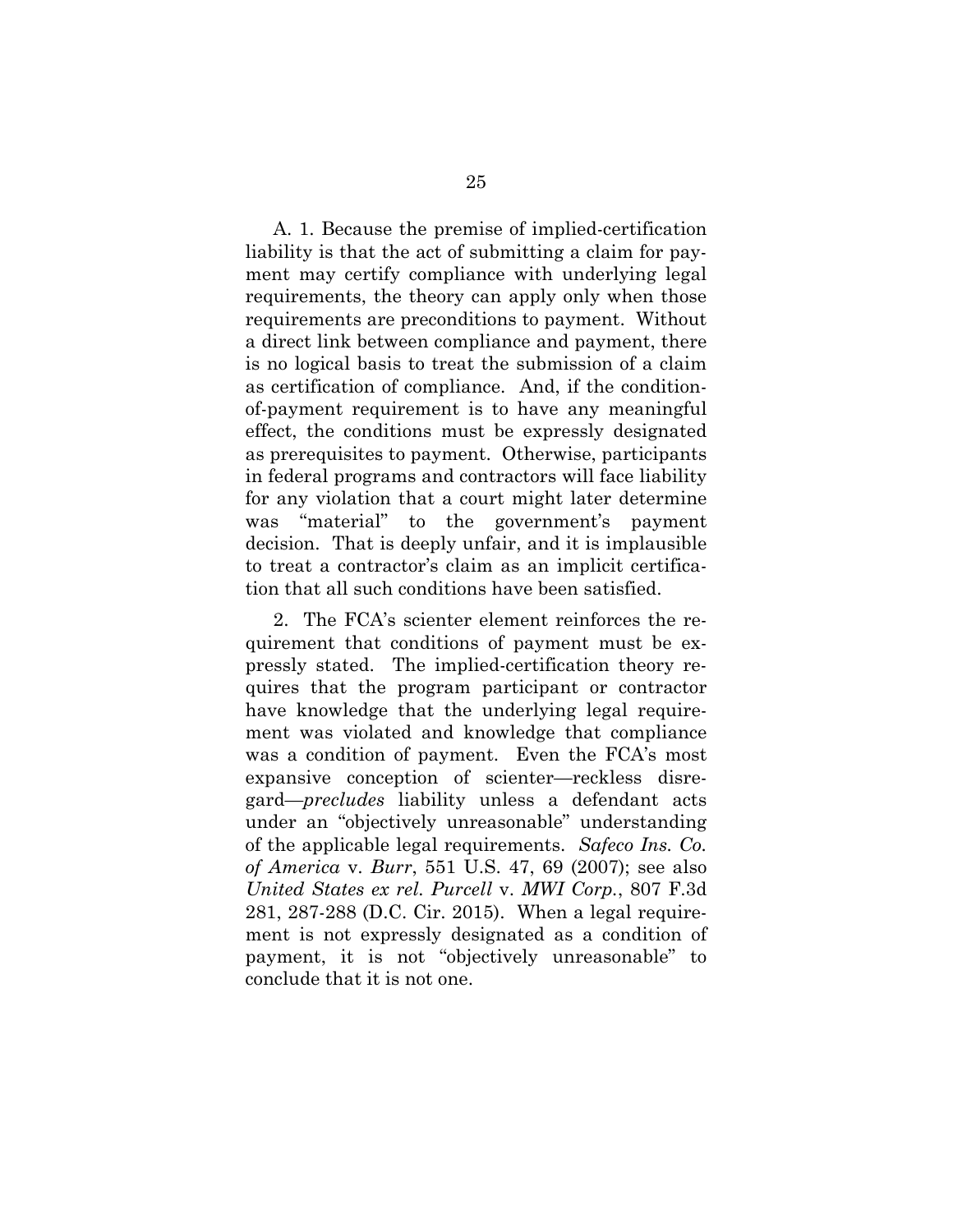3. If a claim can proceed based on alleged violation of a requirement that is not expressly designated as a condition of payment, courts will not reliably differentiate between conditions of payment and conditions of participation in government programs. Leaving that crucial distinction to after-the-fact advocacy by self-interested actors will threaten boundless liability for healthcare providers like petitioner, and others involved in federal programs and contracts. It will also allow private *qui tam* relators to interfere with the government's more finely calibrated measures for policing compliance with legal requirements. Indeed, that is what relators attempt to do in this case, where multiple state agencies reviewed the alleged regulatory noncompliance and took the corrective action they deemed appropriate action that bears no resemblance to the treble damages and penalties that relators seek here.

B. Proponents of the implied-certification theory often suggest that the FCA's materiality and scienter elements will protect against abusive FCA claims, but such assurances are hollow. In practice, those elements are often ill suited for resolution on a motion to dismiss. As a practical matter, the extraordinary cost of discovery in FCA litigation and the risk of treble damages, per-claim civil penalties, and the opprobrium of being said to have "defrauded" the government place strong pressure to settle on even defendants with meritorious defenses.

III. The judgment of the court of appeals should be reversed if the Court adopts petitioner's position on either of the two questions presented.

The court of appeals' decision rests on the premise that submission of a claim impliedly certifies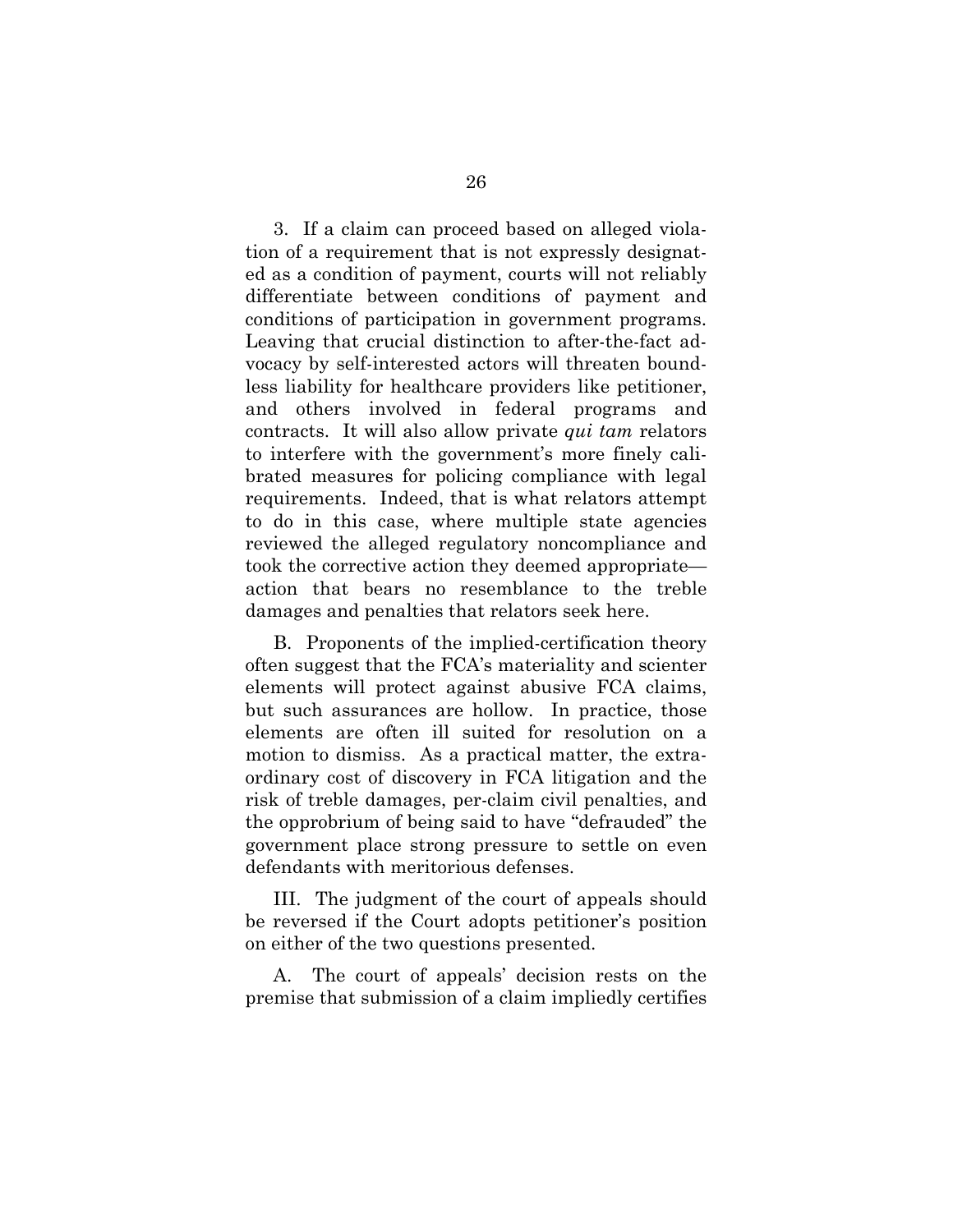compliance with underlying legal requirements. If the Court rejects that premise, the judgment must be reversed.

B. The court of appeals' decision also cannot be squared with a rule requiring conditions of payment to be expressly designated as such to support a claim under the implied-certification theory. None of the Massachusetts regulations cited by the court of appeals expressly tied reimbursement to compliance with the supervision and staffing requirements that relators allege were violated.

#### **ARGUMENT**

This Court has never adopted or endorsed the theory of "implied false certification." The Court should now reject that theory altogether. "[A]llowing liability to be imposed because of false implied certifications has the practical effect of eliminating the government's burden of proving that a defendant knowingly submitted a false claim to the government. Instead, such cases are based on the allegation that a defendant knowingly and falsely implied that it never fell out of compliance with certain laws, regulations, or contract terms. *This remarkable leap in reasoning \* \* \* is contrary to the clear language of the statute* \* \* \*." 1 John T. Boese, *Civil False Claims and* Qui Tam *Actions* § 2.03[G][1][a], at 2-191 (4th ed. 2011 & Supp. 2016-1) (emphasis added). The proper solution to the fundamental problems with the implied-certification theory—chiefly, the lack of statutory authority and over-enforcement of regulatory norms—is to reject that theory completely.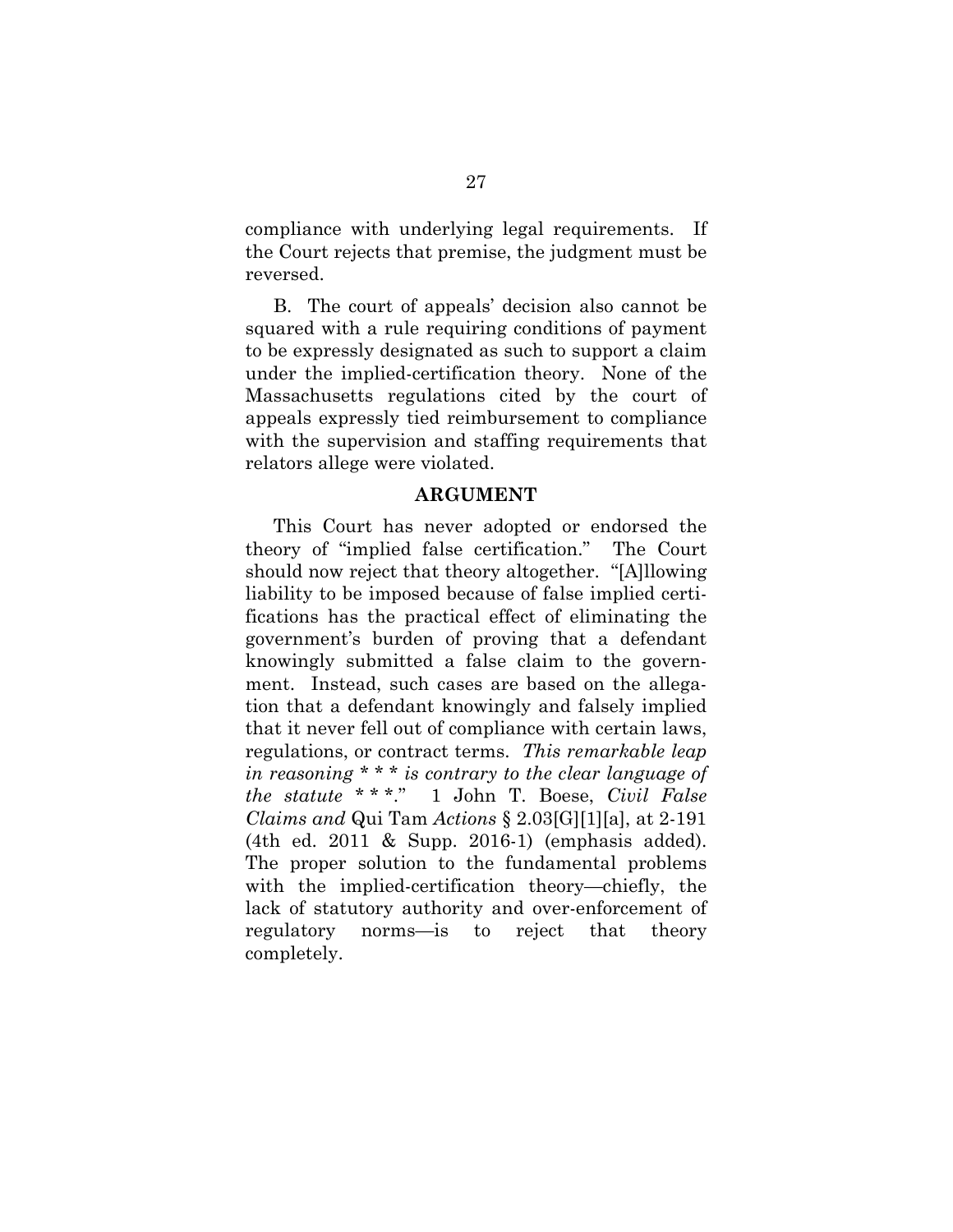The second-best solution, adopted by many courts but rejected by the First Circuit below, is to cabin the theory so that it is applied "only where Congress or an agency acting under appropriately delegated authority has, in effect, made an explicit materiality determination and has expressly conditioned payment of a claim on statutory or regulatory compliance." 1 Boese, *supra*, § 2.03[G][1][a], at 2-197 (citing *Mikes* v. *Straus*, 274 F.3d 687, 699-700 (2d Cir. 2001)). That "requirement properly forces the government to formally identify in advance of a claim submission those requirements that are material to its payment decision." *Ibid*.

If this Court either rejects the implied-certification theory or limits it to requirements identified in advance as conditions of payment, the judgment of the First Circuit should be reversed and the complaint dismissed.

# **I. The False Claims Act Does Not Impose Liability On The Basis Of "Implied Certifications" Of Compliance With Statutory, Regulatory, Or Contractual Requirements**

Liability may be imposed under Section  $3729(a)(1)(A)$  only on the basis of a "false or fraudulent claim for payment." The court of appeals concluded that a claim that itself contains no false representations may nonetheless be "false or fraudulent" on the theory that, just by submitting a claim, the claimant "implicitly communicate[s] that it ha[s] conformed to the relevant program requirements." Pet. App. 17 n.14. This theory of falsity—based on the notion of "implied certification"—finds no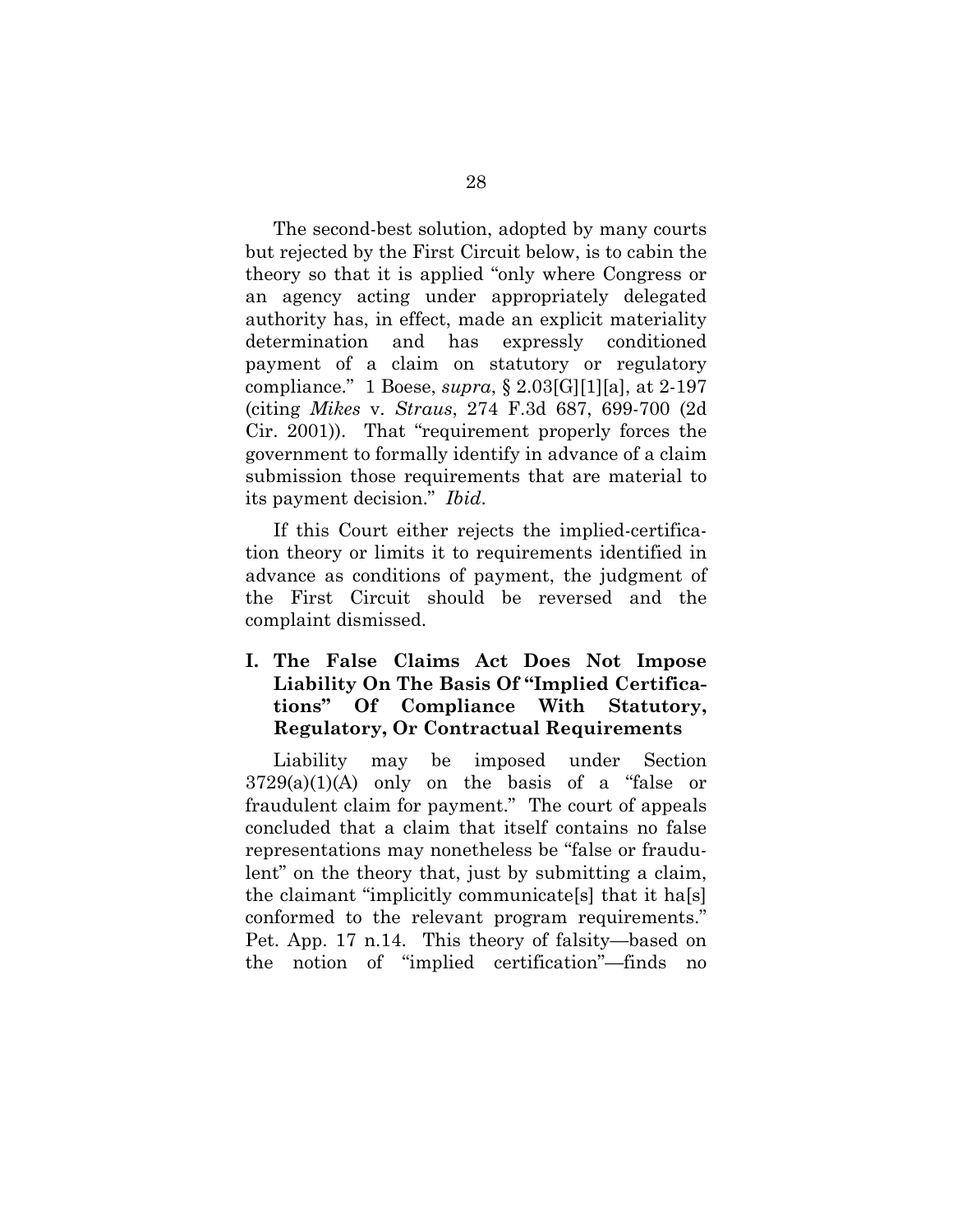purchase in the text or history of the FCA and is unsupported by considerations of statutory purpose.

## **A. Violations Of Statutory, Regulatory, Or Contractual Requirements Do Not Render A Claim For Payment "False Or Fraudulent"**

Interpretation of the FCA "start[s], as always, with the language of the statute." *Allison Engine Co.*  v. *United States ex rel. Sanders*, 553 U.S. 662, 668 (2008) (quoting *Williams* v. *Taylor*, 529 U.S. 420, 431  $(2000)$ . Section  $3729(a)(1)(A)$  imposes liability on any person who "knowingly presents, or causes to be presented, a false or fraudulent claim for payment or approval." 31 U.S.C.  $\S 3729(a)(1)(A)$ . The impliedcertification theory imposes liability for "claims" that are neither "false" nor "fraudulent" and thus sweeps well beyond the statute's scope.

The FCA's prohibition of "false" claims corresponds to what a number of lower courts have labeled "factual falsity"—*i.e.*, claims that incorrectly describe the goods or services provided, or seek reimbursement for goods or services that were not provided. See, *e.g.*, *Mikes*, 274 F.3d at 697. It may also reach claims that are accompanied by an affirmative, false representation regarding the claimant's compliance with one or more underlying statutory, regulatory, or contractual duties that are preconditions to payment by the government—that is, so-called express false certifications. See, *e.g.*, *id.* at 697-698. In each instance, the invoice (*i.e.*, "claim") is itself false and therefore actionable.

By contrast, a claim that accurately describes the goods or services for which payment is sought, and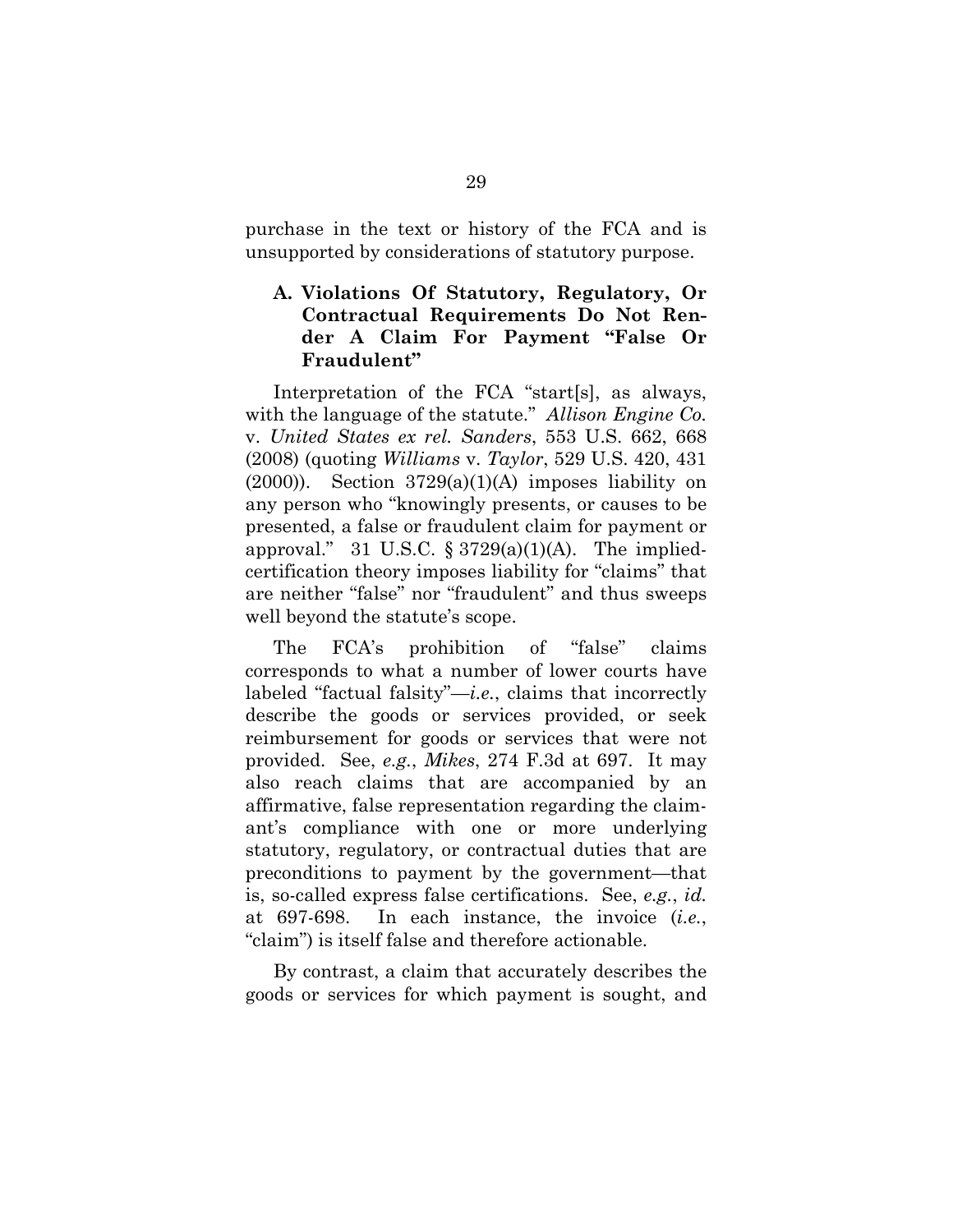contains no false representations, is not "false." The essence of "falsity" is whether a statement made is incorrect, not whether a statement that *was not*  made would have been incorrect. The impliedcertification theory thus cannot rest on the ordinary meaning of "false." See *United States ex rel. Steury*  v. *Cardinal Health, Inc.*, 735 F.3d 202, 209-210 (5th Cir. 2013) (Higginson, J., concurring) ("I would favor restoring Congress's statutory distinction between falsity and fraud, and using traditional, commonsense understandings of those terms to decide whether [a plaintiff] state[s] a claim under the FCA. \* \* \* Just as an insufficient funds check alone makes no falsifiable assertion, neither does an unadorned invoice contain a false claim."); see also *Williams* v. *United States,* 458 U.S. 279, 284-285 (1982).

The FCA's prohibition on "fraudulent" claims is likewise defined by common legal understanding. "It is a well-established rule of construction that '[w]here Congress uses terms that have accumulated settled meaning under \* \* \* the common law, a court must infer, unless the statute otherwise dictates, that Congress means to incorporate the established meaning of these terms.'" *Neder* v. *United States*, 527 U.S. 1, 23 (1999) (quoting *Nationwide Mut. Ins. Co.* v. *Darden*, 503 U.S. 318, 322 (1992)); see also, *e.g.*, *Standard Oil Co.* v. *United States*, 221 U.S. 1, 59 (1911) ("[W]here words are employed in a statute which had at the time a well-known meaning at common law or in the law of this country, they are presumed to have been used in that sense \* \* \*.").

As this Court has held, "actionable 'fraud'" has long "had a well-settled meaning at common law." *Neder*, 527 U.S. at 22. A core component of that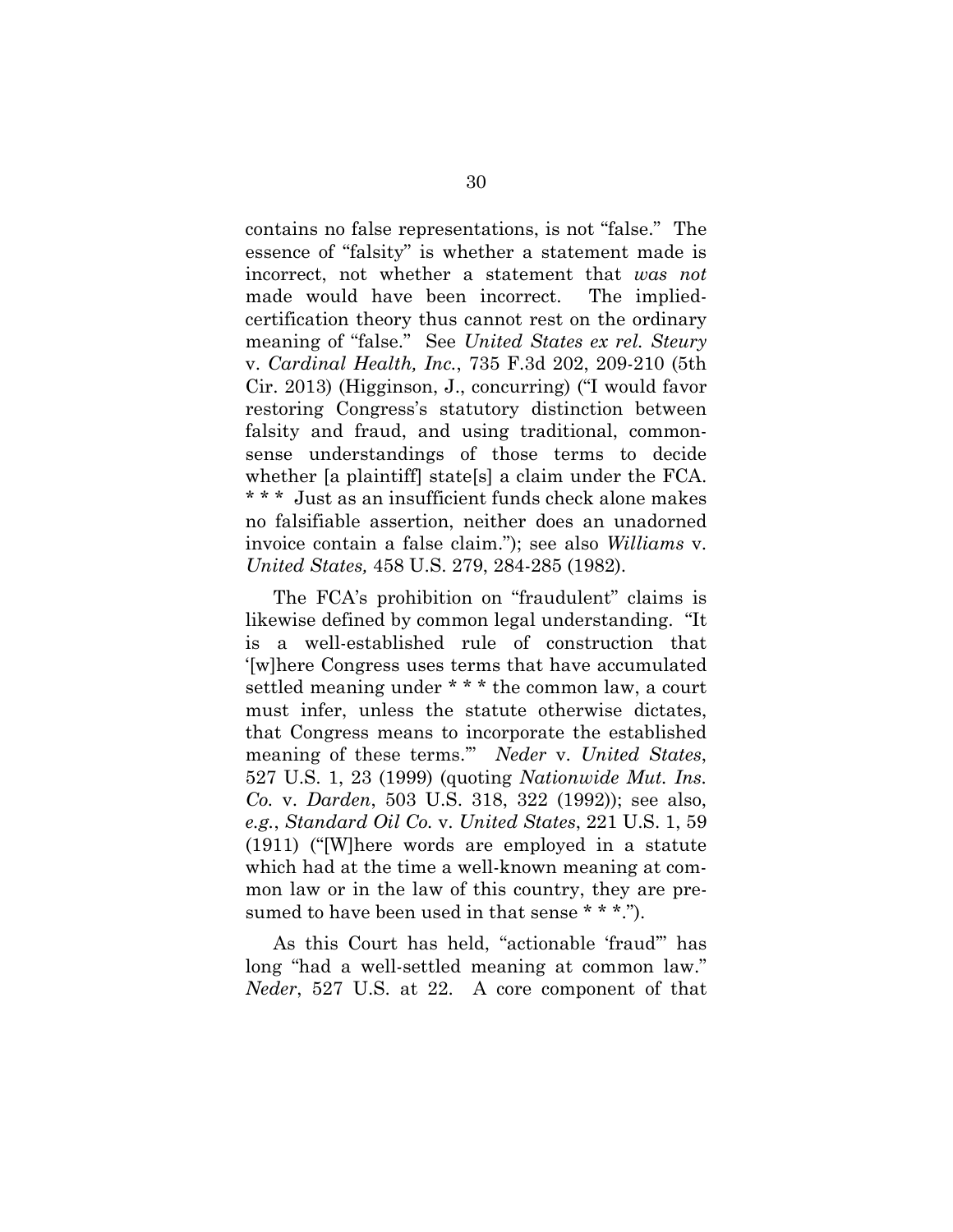common-law understanding is the principle that, "[w]hen an allegation of fraud is based upon nondisclosure, there can be no fraud absent a duty to speak." *Chiarella* v. *United States*, 445 U.S. 222, 235 (1980); see also, *e.g.*, Restatement (Second) of Torts § 551(1) (1977) (limiting liability for nondisclosure to situations in which one "is under a duty to [another] to exercise reasonable care to disclose the matter in question"); 3 Dan B. Dobbs *et al.*, *The Law of Torts* § 682, at 701-702 (2d ed. 2011) (stating the "traditional rule" that, "[w]hen it comes to mere nondisclosure without active concealment, \* \* \* the bargainer is not ordinarily obliged to make affirmative revelations of known material facts").

Section  $3729(a)(1)(A)$  itself does not impose any duty to disclose statutory, regulatory, or contractual violations in connection with submitting a claim for payment. To the contrary, because Congress used the word "fraudulent" and thus incorporated that term's common-law definition, liability may be imposed under the FCA on the basis of nondisclosure only where some *other* source of law imposes a duty of disclosure.

No other source of law imposes such a general duty in connection with the submission of a claim for payment. Certainly government program participants and contractors do not, simply by virtue of submitting claims, occupy a "fiduciary or other similar relation of trust" with the federal government. Restatement (Second) of Torts  $\S 551(2)(a)$ . They accordingly do not take on the special duties of disclosure that attend such a role.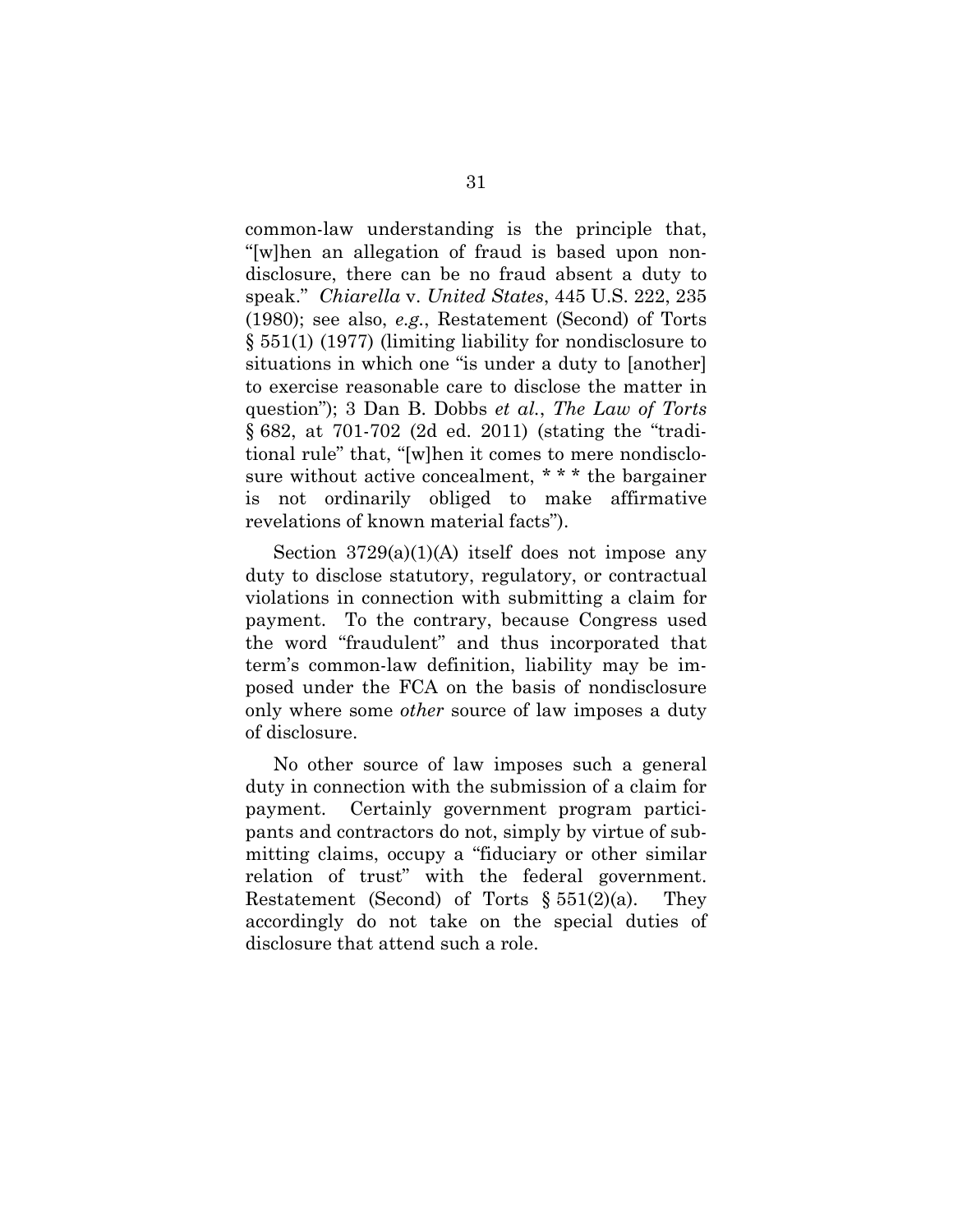The common law has never understood the act of seeking payment under a contract as giving rise to a duty of disclosure. Instead, cognizant of the risk of "turning every breach of contract into an actionable claim for fraud," *Richmond Metro. Auth.* v. *McDevitt Street Bovis, Inc.,* 507 S.E.2d 344, 348 (Va. 1998), courts have held that "failing to disclose a breach of promise does not transform a contract action into one for fraud," *Compania Sud-Americana de Vapores, S.A.* v. *IBJ Schroder Bank & Trust Co.*, 785 F. Supp. 411, 423 (S.D.N.Y. 1992) (applying New York law); cf. *Myklatun* v. *Flotek Indus., Inc.*, 734 F.3d 1230, 1235-1236 (10th Cir. 2013) (holding that, as a general matter, "the proper remedy for a breach of contract will be found in a breach of contract claim, not in a claim of fraud based on the breaching party's failure to disclose its potential future breach"). That principle, developed outside the FCA context, appropriately applies in FCA cases as well because of the statute's use of the common-law concept of "fraudulent" action. Unsurprisingly, the fundamental principle that contract actions should not be alchemized into fraud actions is recognized in many FCA cases (although not all courts have carried it far enough). *E.g.*, *United States* v. *Sanford-Brown, Ltd.*, 788 F.3d 696, 710 (7th Cir. 2015); *United States* v. *Science Applications Int'l Corp*., 626 F.3d 1257, 1271 (D.C. Cir. 2010) (*SAIC*); *United States ex rel. Steury* v. *Cardinal Health, Inc.*, 625 F.3d 262, 268 (5th Cir. 2010) (*Steury I*); *United States ex rel. Wilson* v. *Kellogg, Brown & Root, Inc.*, 525 F.3d 370, 378 (4th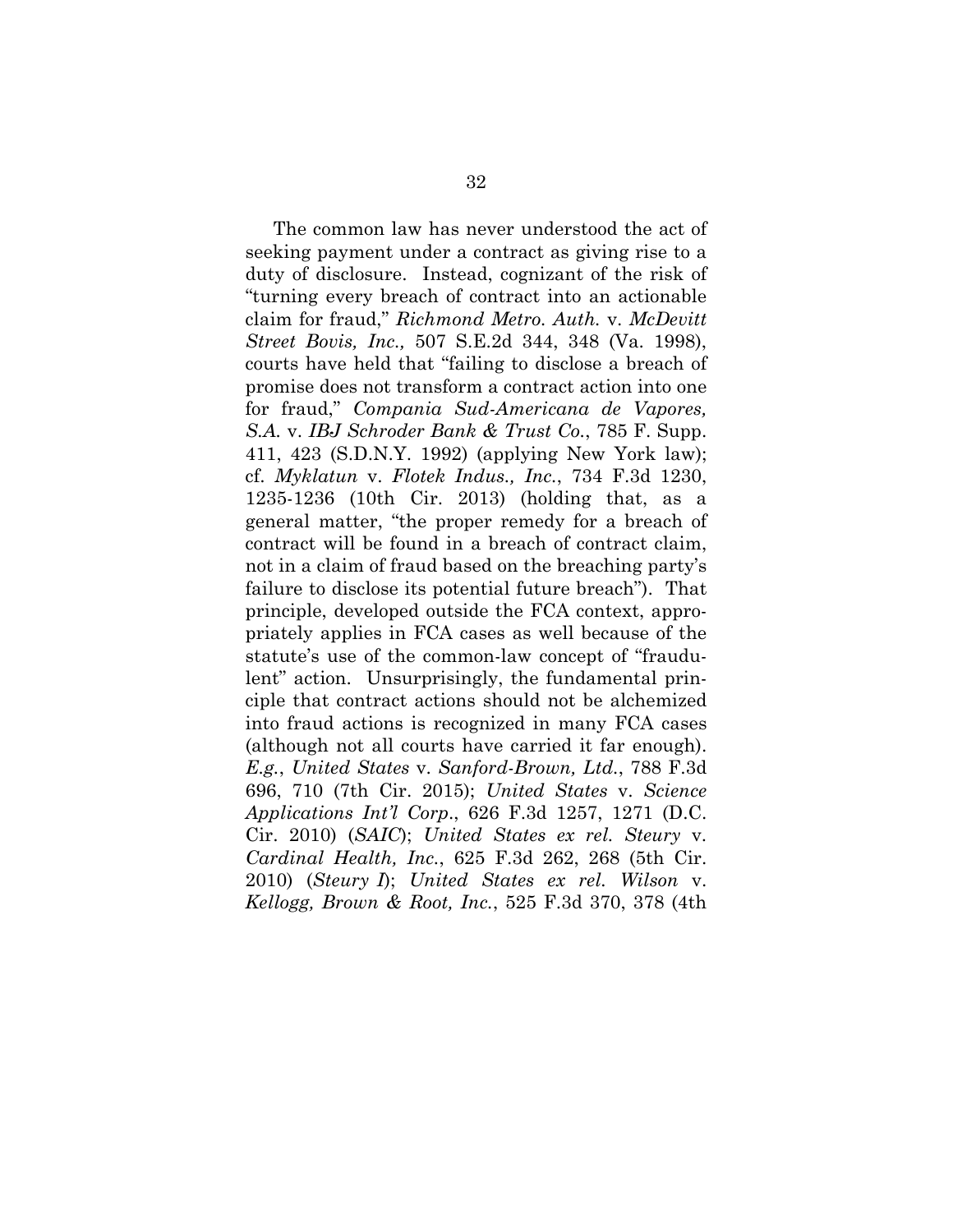#### Cir. 2008); *United States* v. *Southland Mgmt. Corp.*, 326 F.3d 669, 676 (5th Cir. 2003) (en banc).5

A request for payment under a government program or contract thus does not in itself provide an assurance that the claimant has complied with the terms of that program. To hold otherwise would effectively impose a fiduciary obligation on every individual or business that submits claims to the government, or causes claims to be submitted. There is no basis in the FCA itself or in pertinent background legal principles for that extraordinary result.

### **B. Considerations Of Statutory Purpose Do Not Warrant Adoption Of The Implied-False-Certification Theory**

Lacking a foothold in the statute's text, the lower courts that have created and defended the impliedcertification theory have retreated to broad considerations of statutory purpose. They have invoked this Court's statement that the FCA "was intended to reach all types of fraud, without qualification, that might result in financial loss to the Government,"

l

<sup>5</sup> The principle has also been recognized under the federal mail, wire, and bank fraud statutes, see 18 U.S.C. §§ 1341, 1343, 1344—three statutes under which a request for continued performance while in breach of a contract does not constitute fraud. See *United States* v. *Steffen*, 687 F.3d 1104, 1116-1117 (8th Cir. 2012) (dismissing indictment because defendant's request for advance on a loan while in breach of loan agreement did not "implicitly represent[] that all of the representations and warranties in the security and loan agreements were true and correct in all material respects").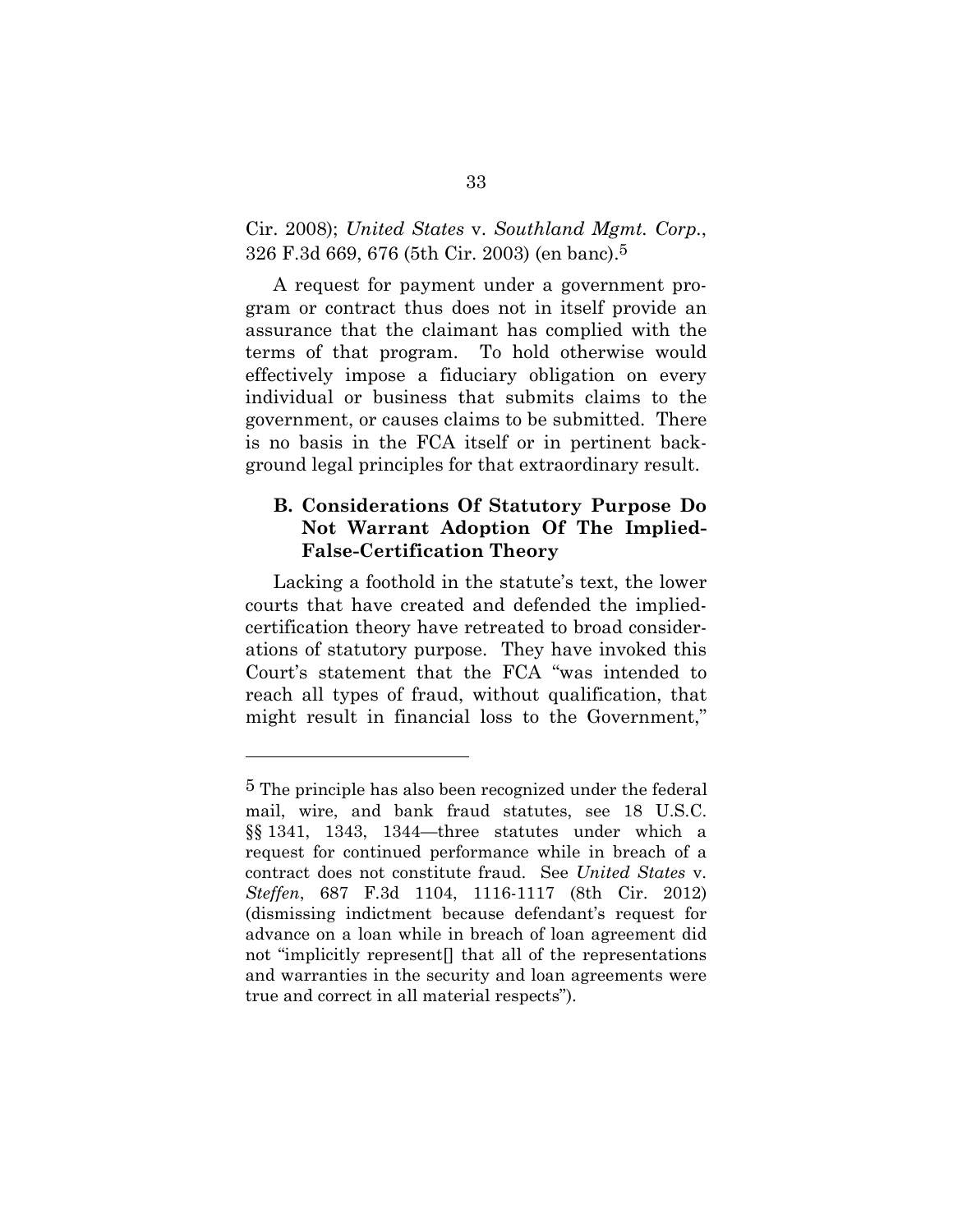*United States* v. *Neifert-White Co.*, 390 U.S. 228, 232 (1968), as well as legislative history accompanying the False Claims Amendments Act of 1986, Pub. L. No. 99-562, 100 Stat. 3154. But such amorphous considerations do not actually support the impliedcertification theory, and thus are a particularly tenuous basis on which to expand the scope of an "essentially punitive" statute. *Vermont Agency*, 529 U.S. at 784.

1. Far from supporting the implied-certification theory, this Court's statement in *Neifert-White Co.* counsels against it. First, the case did not involve implied fraud or falsity at all, but rather considered whether an explicitly false application for a federal loan was within the FCA's ambit. The defendant had "prepared invoices in which the purchase price [for grain storage bins] was deliberately overstated," and submitted the invoices with the "purpose [of] \*\*\* induc[ing] the [government] to extend loans." *Neifert-White*, 390 U.S. at 230. Second, the Court's statement was expressly limited to "all types of *fraud*." *Id.* at 232 (emphasis added). As explained at pp. 30-33 above, the well-established meaning of "fraud" at common law does not encompass a request for payment that contains no false information, and is alleged to be false only because the claimant has breached a statutory, regulatory, or contractual provision.

Thus, although the Court has refused to adopt a "rigid" or "restrictive" reading of the FCA, *Neifert-White*, 390 U.S. at 232, the FCA must be confined to conduct that would be recognized as actual "fraud." See also, *e.g.*, *Rainwater* v. *United States*, 356 U.S. 590, 592, (1958) ("[T]he objective of Congress was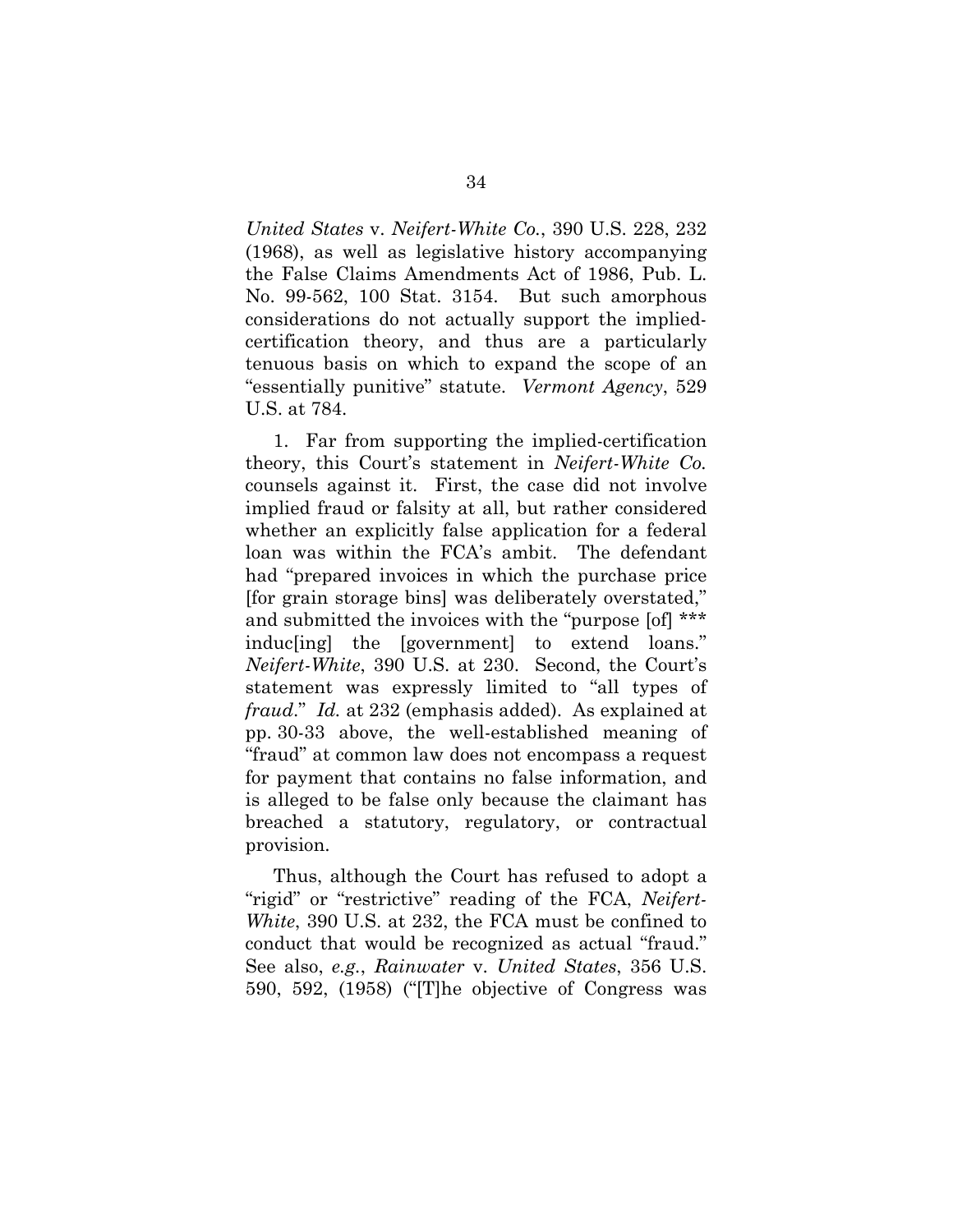broadly to protect the funds and property of the Government from *fraudulent* claims \* \* \*." (emphasis added)). As this Court observed in another context in which statutory breadth was said to justify imposing liability beyond traditional conceptions of fraud, "Section 10(b) [of the Securities Exchange Act of 1934] is aptly described as a catchall provision, *but what it catches must be fraud*." *Chiarella*, 445 U.S. at 234-235 (emphasis added).

2. The legislative history of the False Claims Amendments Act of 1986, Pub. L. No. 99-562, 100 Stat. 3154, also cannot extend the statute beyond its plain textual limits—that is, beyond what the common law would have recognized as "fraud." The accompanying Senate Report stated that "[t]he False Claims Act is intended to reach all fraudulent attempts to cause the Government to pay out sums of money or to deliver property or services." S. Rep. 345, 99th Cong., 2d Sess. 9 (1986) (*1986 Senate Report*). This again confirms Congress's recognition that the FCA is limited to fraudulent conduct. That is, the fact that Congress intended to reach "all fraudulent attempts" still requires a court to determine whether a claim is "fraudulent." Proponents of the implied-certification theory, however, simply skip that step: Because the FCA reaches all types of fraud, they say, implied certification must be fraud. That is an obvious logical fallacy.

The *1986 Senate Report* also states that "a false claim may take many forms, the most common being a claim for goods or services not provided, or provided in violation of contract terms, specifications, statute, or regulations." *1986 Senate Report* 9. But that language does not lend support to the implied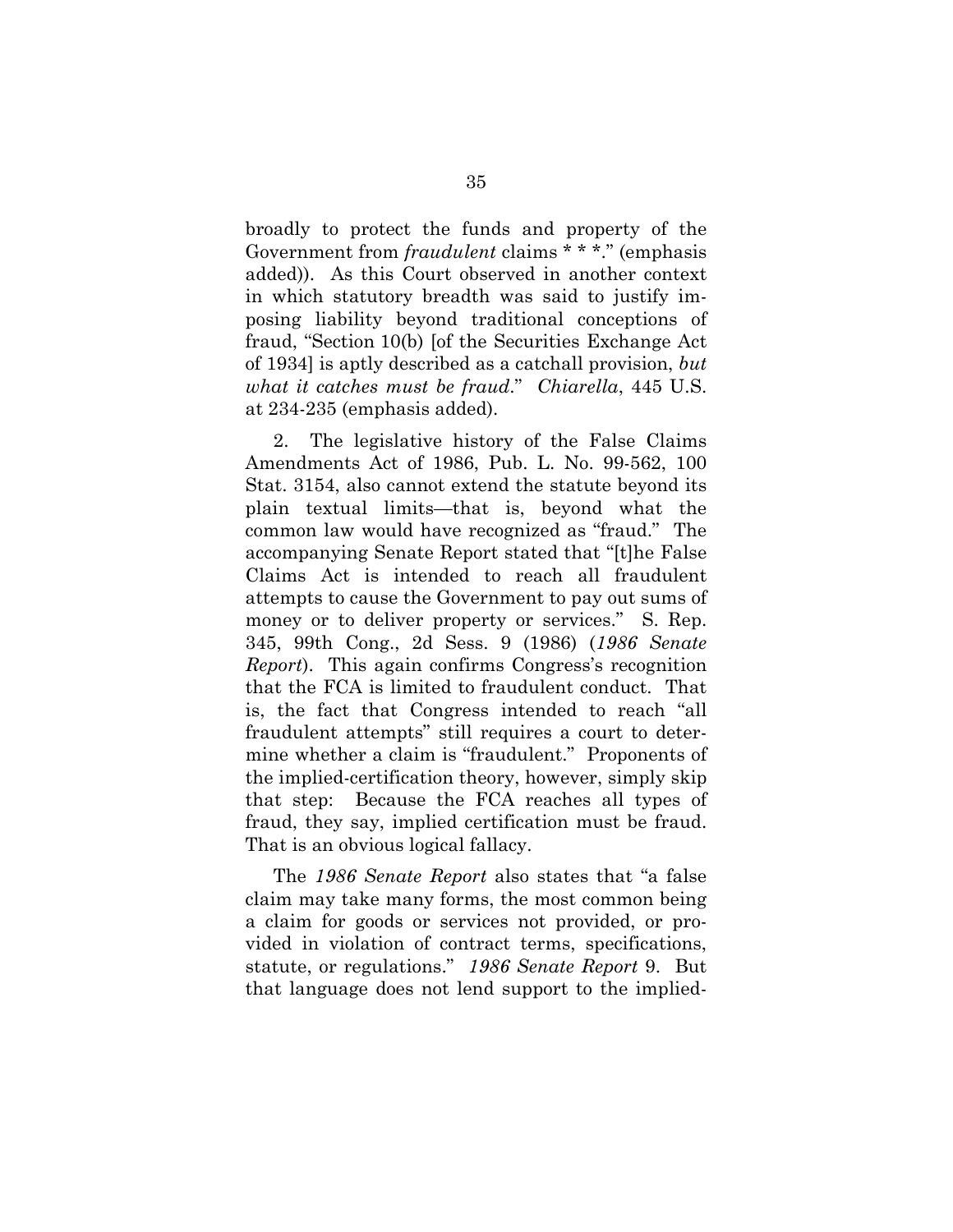certification theory, because it does not suggest that all goods or services provided in violation of such underlying legal requirements—*regardless of what is stated in the claim for payment*—are considered "false or fraudulent" within the meaning of the FCA. Claimants under federal programs and contracts often must explicitly certify compliance with statutory, regulatory, or contractual requirements as part of a claim for payment.6 A false *certification of compliance* may of course render a claim "false or fraudulent." That is what most courts call the "express certification" theory of FCA liability. It is very different from saying that a claim for payment for services rendered becomes "false or fraudulent" *just because* there has been some violation of some requirement, about which the billing party has said nothing.

Moreover, none of the three cases cited in support of this passage in the *1986 Senate Report* relied on anything like a theory of implied certification. One

l

<sup>6</sup> See, *e.g.*, *United States ex rel. Riley* v. *St. Luke's Episcopal Hosp.*, 355 F.3d 370, 376 & n.6 (5th Cir. 2004) (addressing Medicare reimbursement forms that require an express certification "that the services shown on this form were medically indicated and necessary for the health of the patient"); *Southland*, 326 F.3d at 672 (addressing form voucher under housing subsidy program that required owner to certify, among other things, that "the dwelling units are in Decent, Safe, and Sanitary condition"); *United States ex rel. Howard* v. *Lockheed Martin Corp.*, 14 F. Supp. 3d 982, 989 (S.D. Ohio 2014) (noting that payment requests contained "certification that the costs [for which reimbursement was sought] were applicable, allocable, and reasonable").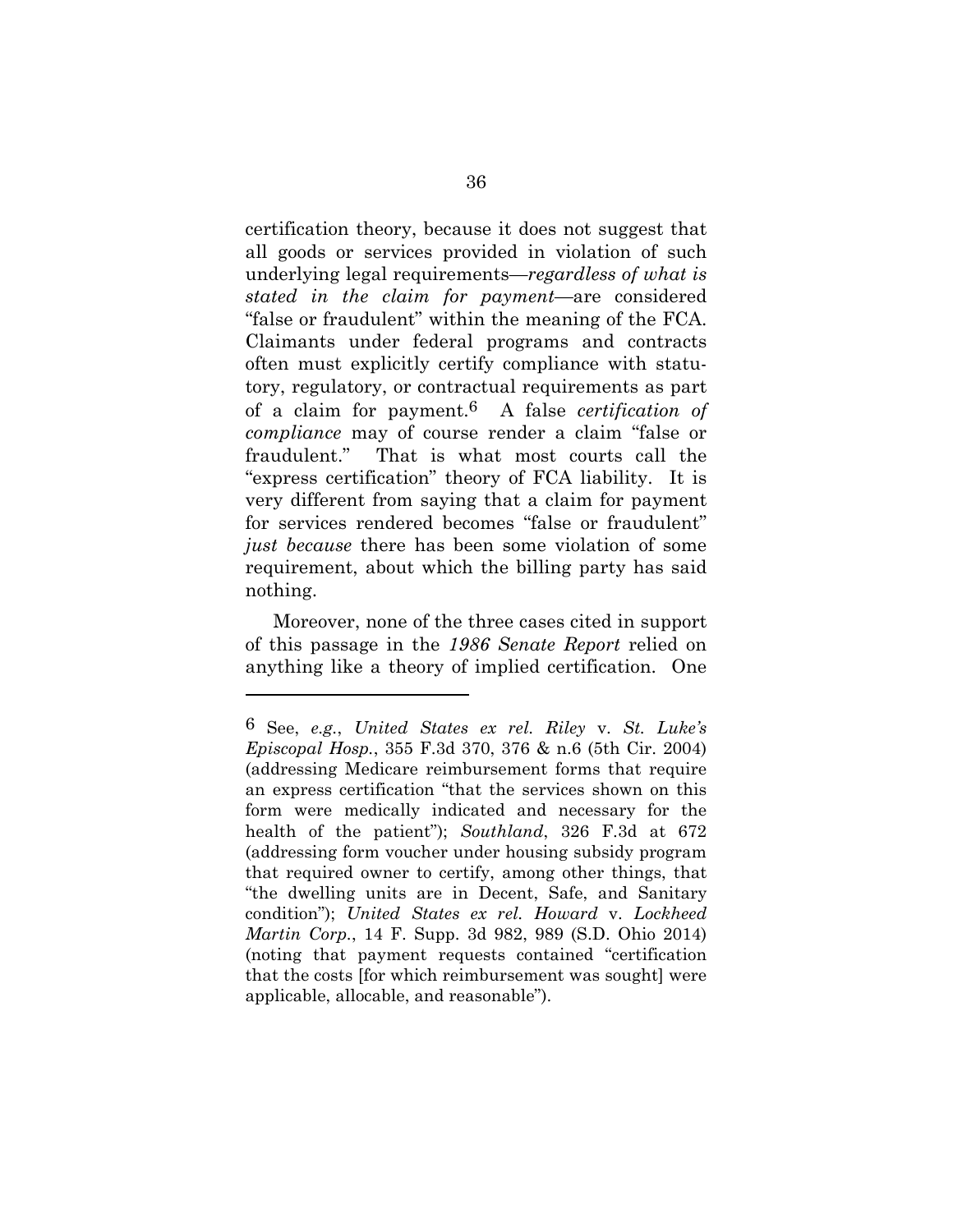cited decision, *United States* v. *Bornstein*, 423 U.S. 303 (1976), involved a subcontractor that had delivered noncompliant electron tubes, but had "falsely marked" the tubes to indicate that they complied with contractual specifications. *Id.* at 307. That sort of *active concealment* of the contractor's noncompliance fits comfortably within the commonlaw understanding of fraud. See Restatement (Second) of Torts § 550. The same principle also explains another cited decision, *United States* v. *National Wholesalers*, 236 F.2d 944 (9th Cir. 1956), which involved a contractor that had "deliberate[ly] mislabel[ed]" motor vehicle parts that it delivered to the government, in order to mask the parts' noncompliance with contractual requirements. *Id.* at 950. Both cases involved factually false statements in a quite ordinary sense. In neither case was a theory of implied certification necessary to bring the defendants' conduct within the well-established scope of actionable fraud at common law.

The third case cited by the *1986 Senate Report*, *Henry* v. *United States*, 424 F.2d 677 (5th Cir. 1970), also does not support the implied-certification theory. There, a contractor had purported to deliver pine oil disinfectant to the government under a contract that specified the minimum pine oil content. *Id.* at 678. The material delivered failed to meet the required specifications, by a wide margin, such that the government determined that it was "without value for its purposes." *Id.* at 678 n.1. Thus, the decision does not apply anything like an impliedcertification theory of falsity. Instead, the decision applies the principle, adopted more recently by some lower courts, that providing worthless goods or services to the government may render a request for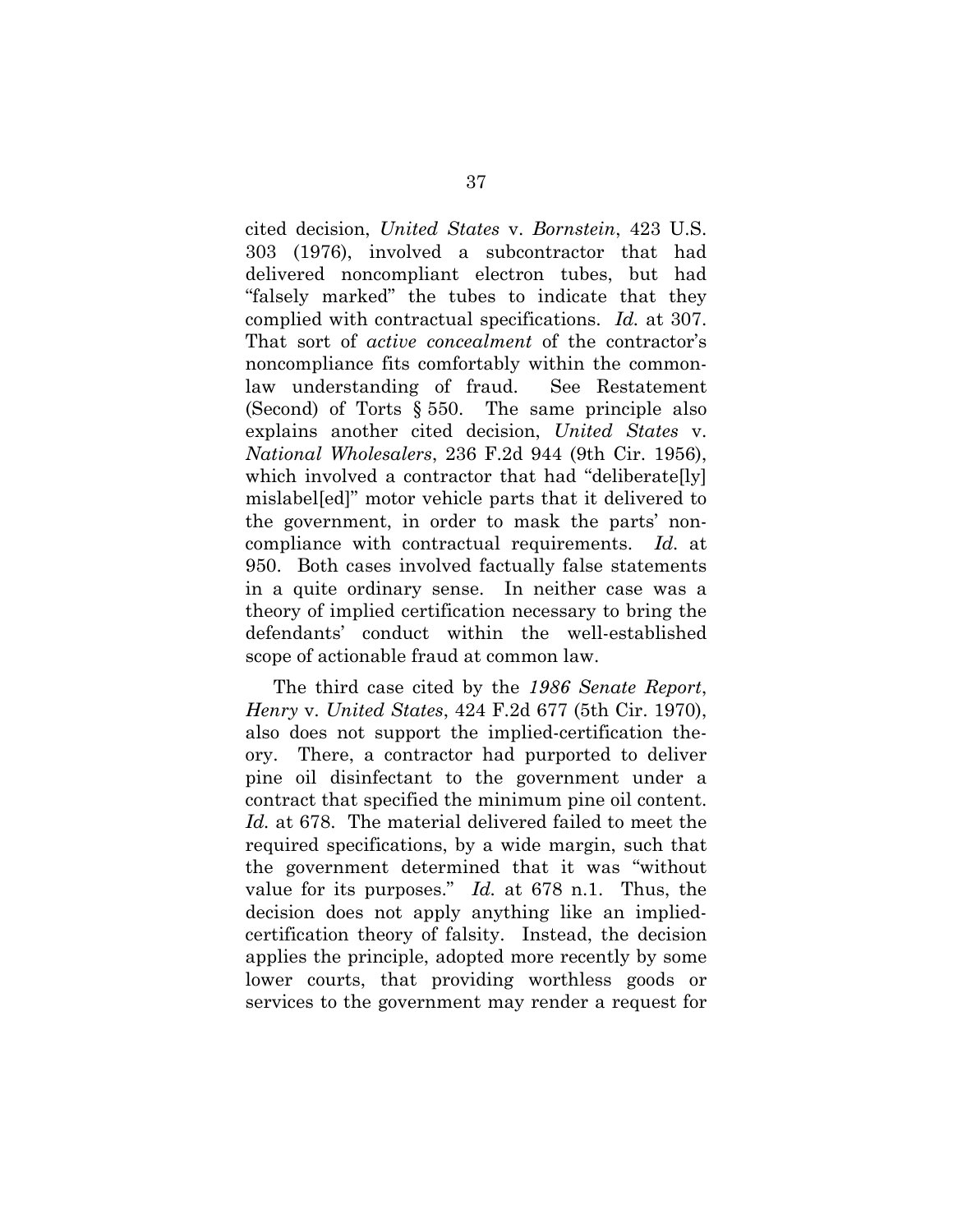payment *factually* false, because it is as if the contractor provided *no goods or services at all*, and thus failed to deliver what it said it did. See, *e.g.*, *Mikes*, 274 F.3d at 702 ("An allegation that defendants violated the Act by submitting claims for worthless services is not predicated upon the false certification theory."); *United States ex rel. Lee* v. *SmithKline Beecham, Inc.*, 245 F.3d 1048, 1053 (9th Cir. 2001) ("In an appropriate case, knowingly billing for worthless services or recklessly doing so with deliberate ignorance may be actionable under § 3729, regardless of any false certification conduct."); cf. *Strickland* v. *Washington*, 466 U.S. 668, 686 (1984) (providing a lawyer so ineffective as to fall below minimum standards of professional conduct deemed constitutionally equivalent to not providing the assistance of counsel at all).

Thus, the *1986 Senate Report* reflects the view that, *in some circumstances such as express certification or the delivery of worthless goods*, a claim under the FCA may involve a contractor's violation of underlying legal requirements. But it does not support the notion that any claim for payment impliedly represents that the contractor has complied with statutory, regulatory, and contractual duties. It accordingly provides no basis for adopting the implied-certification theory and massively expanding the reach of a statute that imposes draconian penalties.

3. Abundant reasons support Congress's decision to limit liability to truly "false or fraudulent" claims.

For starters, imposing liability on the basis of *implied* certifications would drain almost all practical significance from the government's decision to re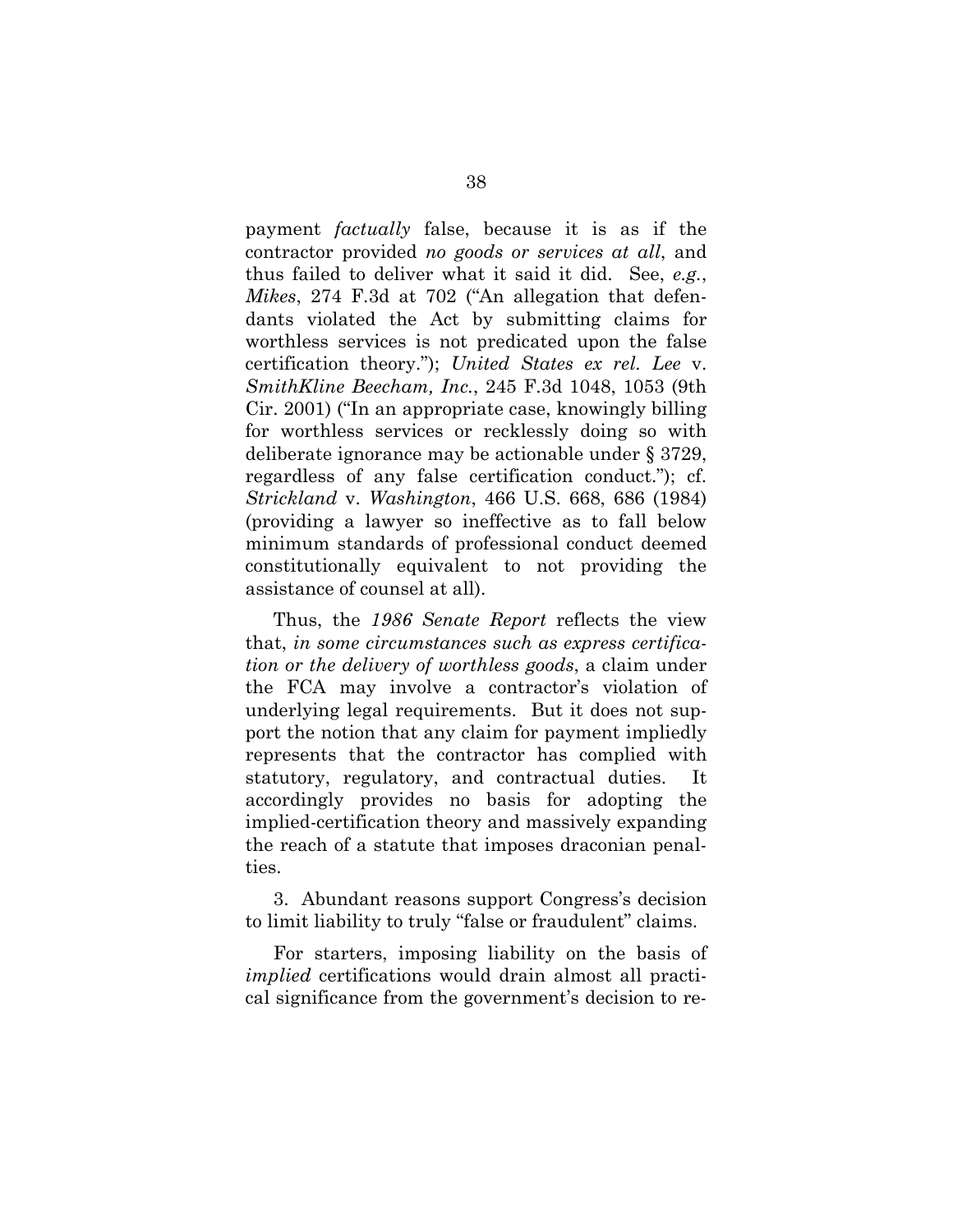quire *express* certifications of compliance. The government routinely requires such certifications, in a variety of contexts. See p. 36 & note 6, *supra*. If the act of submitting a claim for payment is understood as certifying compliance with every jot and tittle of statutory, regulatory, and contractual obligations, however, then those express-certification requirements are essentially surplusage. A theory of falsity under the FCA that renders this commonplace feature of government contracting a dead letter has little to recommend it.

Requiring the government to identify, in advance, those underlying legal duties with which a claimant must expressly certify compliance also has the salutary effect of providing clear notice of the requirements for seeking payment from the government and advising claimants precisely what they are representing to be true at the time of billing. That notice, in turn, allows program participants and contractors to focus their compliance efforts on those particular priority areas that the government has identified. If the FCA is read to impose massive liability on an implied-certification theory, however, then focusing compliance efforts in this manner becomes impossible, because a claimant could be subject to punitive liability for *any* underlying legal duties that a court ultimately determines are within the scope of an implied certification.

Not imposing FCA liability on the basis of implied certification is also consistent with considerations of basic fairness. No matter how narrowly circumscribed, "the implied certification theory has the effect of putting words—false ones, at that—into the defendant's mouth, and then penalizing the defen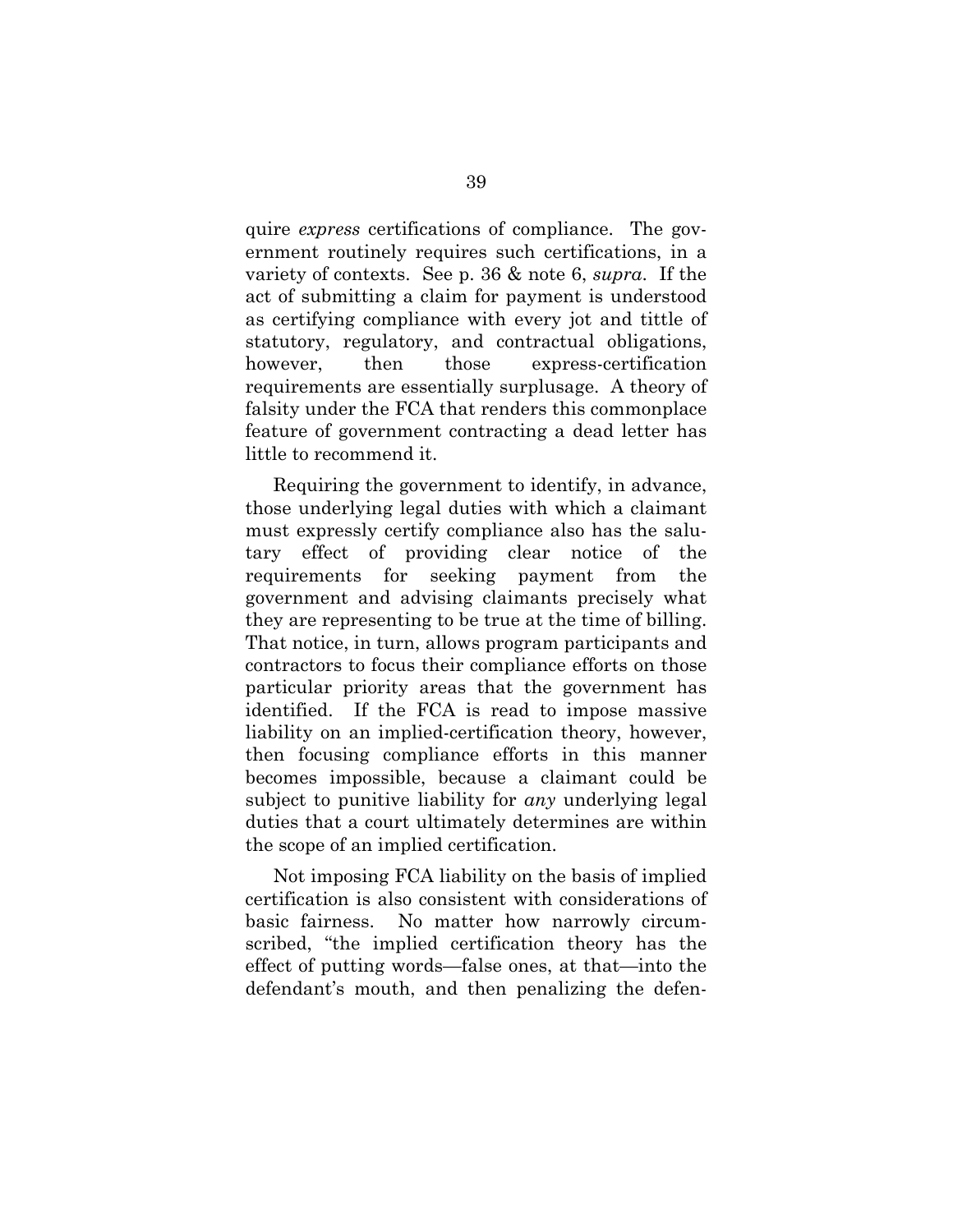dant for those alleged falsities." 1 Boese, *supra*,  $\S 2.03[G][2]$ , at 2-207.

Those who do business with the government—and health care providers like petitioner, in particular face duties that are voluminous and sometimes difficult to decipher. "[A]nyone examining Medicare regulations would conclude that they are so complicated that the best intentioned plan participant could make errors in attempting to comply with them." *United States ex rel. Wilkins* v. *United Health Group, Inc.*, 659 F.3d 295, 310 (3d Cir. 2011); see also, *e.g.*, *United States ex rel. Drakeford* v. *Tuomey*, 792 F.3d 364, 390, 395 (4th Cir. 2015) (Wynn, J., concurring) (referring to the "impenetrably complex set of laws and regulations" governing the Medicare program, and characterizing the Stark Law, in particular, as a "booby trap" for "well-intentioned health care providers").

A theory making every "knowing" and "material" breach of a statutory, regulatory, or contractual requirement into an implied "fraud" when payment is sought has enormous implications. In *United States* v. *Education Management Corp.*, 871 F. Supp. 2d 433 (W.D. Pa. 2012), for example, the government alleged that the defendant schools' requests for federal student aid funding were impliedly false because the schools had violated a statutory prohibition on the payment of incentive compensation to recruiters. See *id.* at 440-442. The government alleged that the defendants had wrongfully obtained more than *\$11 billion* in federal student aid funds, and sought to recover three times that amount as damages. *Id.* at 438.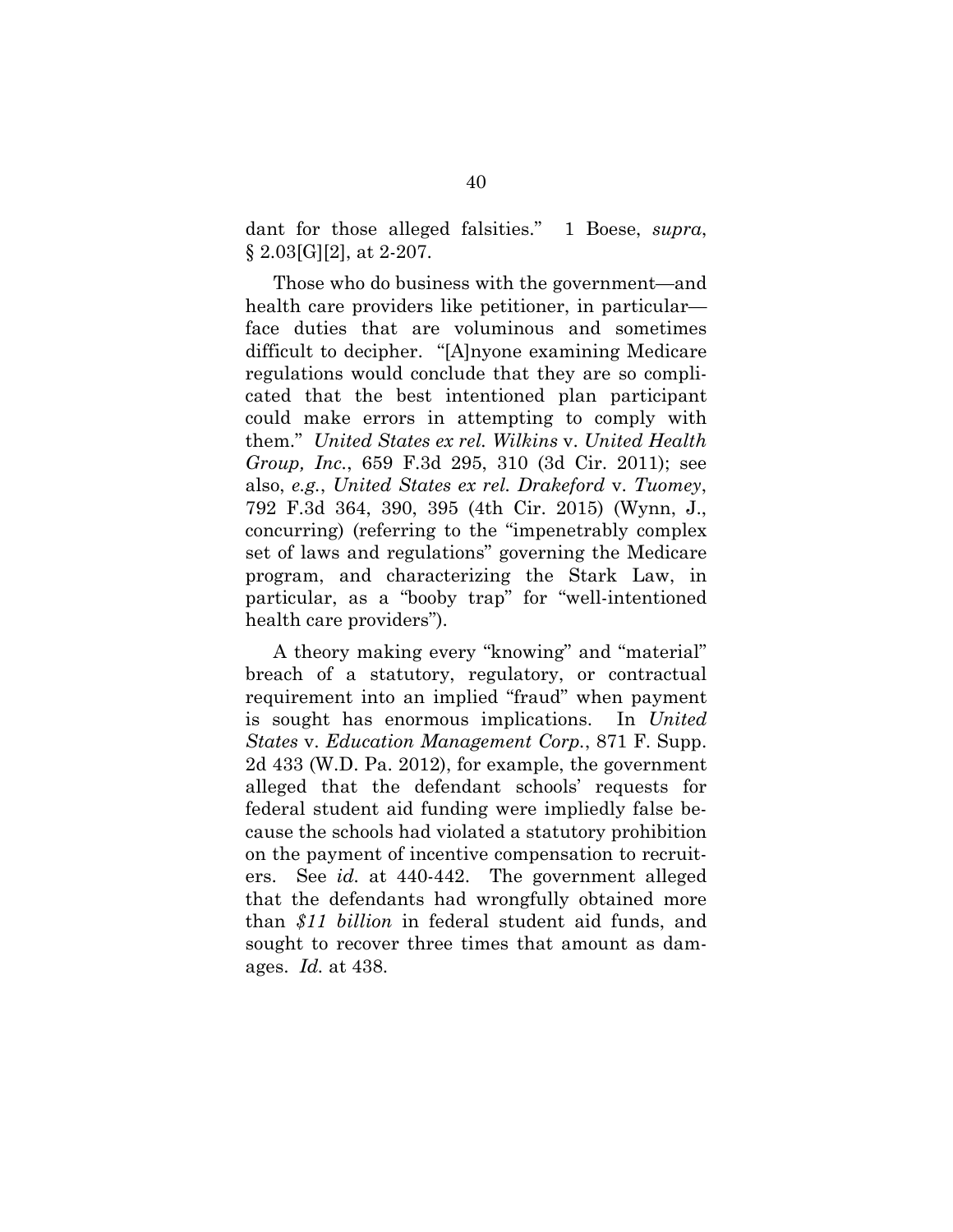Congress's judgment that the severe sanctions of civil penalties and treble damages should be imposed only for "false or fraudulent" claims—not for unspoken "certifications" that would be considered neither false nor fraudulent at common law—is abundantly sensible.

The modern contractual and regulatory environment is far different from and more expansive than that in existence during the Civil War, when the FCA was first enacted. The typical federal program carries with it hundreds or thousands of requirements. It defies reason to hold that a contractor or program participant certifies compliance with every one of them when it bills for goods or services provided. Without an express certification of compliance or actual falsity, the claim is not "false or fraudulent" under the FCA.

## **II. Any Theory Of Implied Certification Must Rest On Noncompliance With An Expressly Stated Condition Of Payment**

If the implied-certification theory is recognized at all, its application must be limited to situations in which a defendant requests payment in violation of an expressly designated precondition to payment. The decision below, however, held that "a material condition of payment" "need not be 'expressly designated'" as such in any statute, regulation, or contract provision. Pet. App. 13 (quoting *Hutcheson*, 647 F.3d at 387-388). That holding represents a mistaken and dangerous—expansion of the impliedcertification theory. The only understanding of implied certification that is conceivably consistent with the theory's underlying logic and the FCA's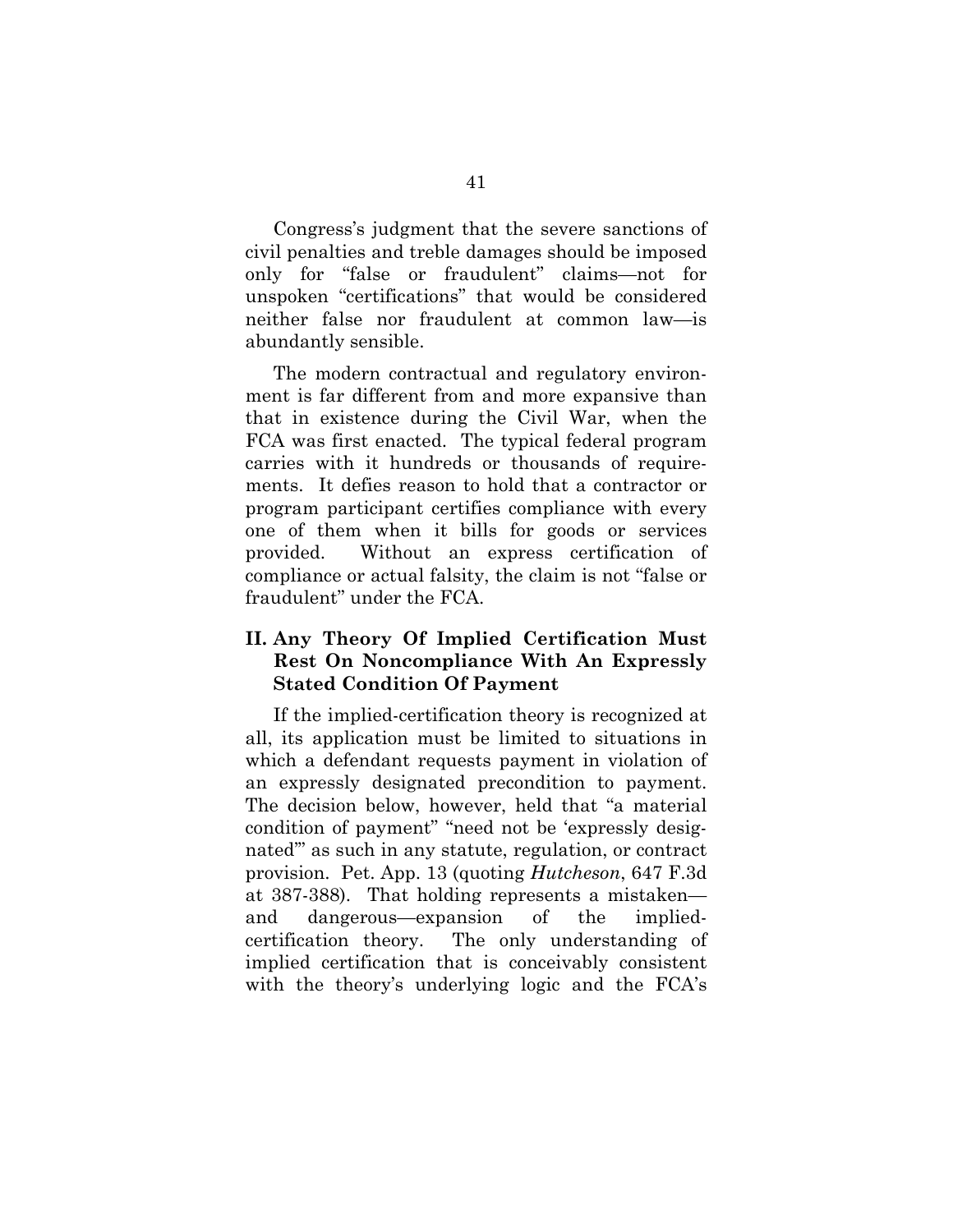scienter standards is one limited to noncompliance with expressly designated preconditions to payment. Moreover, any broader conception of the impliedcertification theory would deprive those who do business with the government of fair notice, and allow regulation-through-litigation by *qui tam* relators to supersede the government's calibrated mechanisms for enforcing compliance.

#### **A. The Implied-Certification Theory Applies Only When Compliance Is An Express Condition Precedent To Payment**

1. The implied-certification theory rests on the premise that a request for payment should be understood as an implicit representation that the claimant is in full compliance with the statutory, regulatory, and contractual provisions entitling it to payment. If that premise is accepted despite the arguments made in Point I above, it can justify imposition of liability on an implied-certification theory only when the defendant has violated an obligation that is tied to the claim's eligibility for payment in a clear and ascertainable way.

For that reason, most lower courts applying the implied-certification theory have distinguished between requirements that are "conditions of payment" and other requirements that are not, such as those that are merely "conditions of participation" in a government program. See, *e.g.*, *United States ex rel. Ketroser* v. *Mayo Found.*, 729 F.3d 825, 831 (8th Cir. 2013); *Chesbrough* v. *Visiting Physicians Ass'n, P.C.*, 655 F.3d 461, 468 (6th Cir. 2011); *United States ex rel. Conner* v. *Salina Regional Health Center*, 543 F.3d 1211, 1221 (10th Cir. 2008); *United States ex*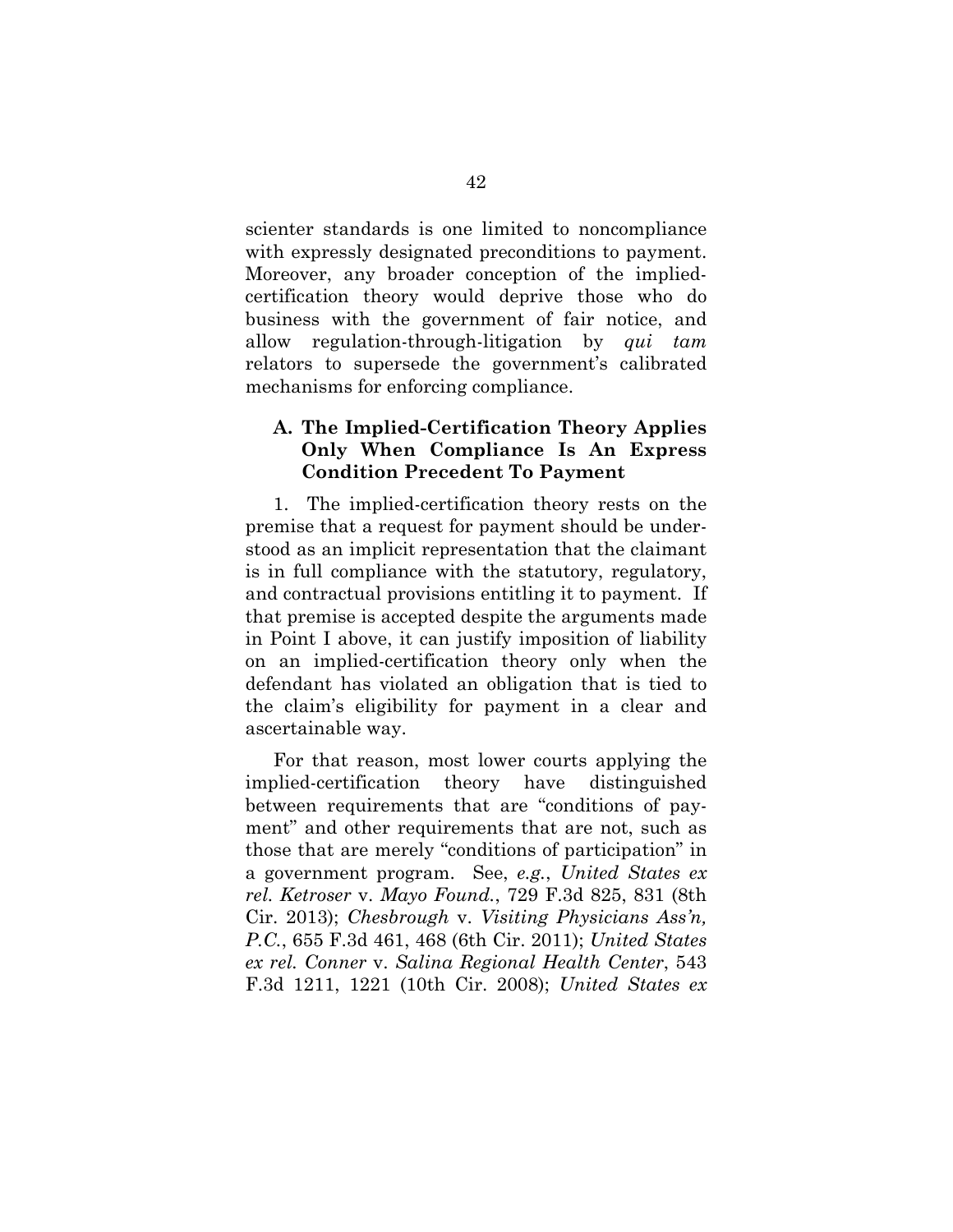*rel. Siewick* v. *Johnson Science & Eng'g, Inc.*, 214 F.3d 1372, 1376 (D.C. Cir. 2000); *Mikes*, 274 F.3d at 702; see also *Southland*, 326 F.3d at 679-680 (en banc) (Jones, J., joined by Smith, Barksdale, DeMoss & Clement, JJ., specially concurring).

The distinction between conditions of payment and other requirements that are not tied to payment makes eminent sense. The requirement that an implied-certification theory be based on noncompliance with a prerequisite to payment "has to do with more than just the materiality of a false certification; it ultimately has to do with whether it is fair to find a false certification or false claim for payment in the first place." *Steury I*, 625 F.3d at 269. Unless a claimant is on notice that the right to receive payment is conditioned on compliance with a particular requirement, there would be no logical basis to infer that, in submitting a claim for payment, the claimant impliedly represents that it has complied with that requirement. See *ibid*.

 Moreover, if the implied-certification theory is not restricted to cases in which compliance is a precondition to payment, it will transform the FCA from a remedy targeting intentional fraud against the government into an all-purpose remedy for virtually every violation of a federal statute, regulation, or contractual requirement. As courts have routinely observed, the FCA "was not designed for use as a blunt instrument" to enforce compliance with those legal standards. *Mikes*, 274 F.3d at 699; see also, *e.g.*, *Steury I*, 625 F.3d at 269; *United States ex rel. Hopper* v. *Anton*, 91 F.3d 1261, 1266 (9th Cir. 1996).

The condition of payment must be expressly designated as such (in advance). If compliance with a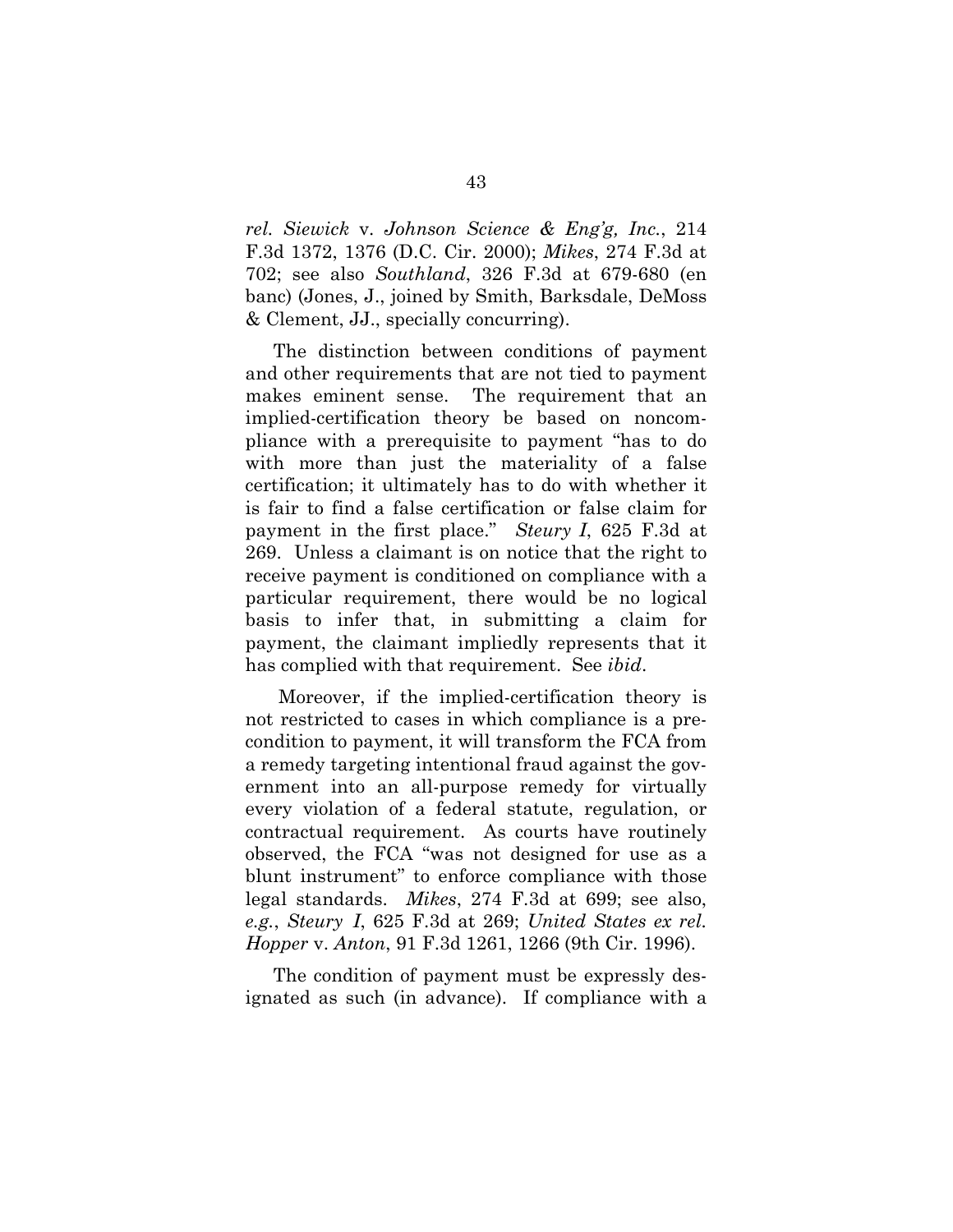particular statute, regulation, or contract provision is truly a prerequisite to payment of a claim, the direct link between the defendant's implied "false statement" and the government's payment of the claim should be objectively ascertainable from the contract, regulation, or statute. Any other rule fails to provide concrete guidance regarding what legal requirements will be a basis for imposing the FCA's punitive sanctions under the implied-certification theory. The absence of concrete guidance, in turn, subjects program participants and contractors to an unfair risk that any noncompliance with a requirement will later be found to have been "material" to the government's payment decision, whether or not any relationship between the requirement and payment was discernible when the claim was made.

The court of appeals' contrary holding deprives defendants of fair notice of the acts that may lead to the imposition of "essentially punitive," *Vermont Agency*, 529 U.S. at 784, liability for treble damages and civil penalties under the FCA. The Due Process Clause requires fair notice of what conduct may be punished, civilly or criminally. Notice that conduct is forbidden by a statute, contract, or regulation is not the same as notice that it may result in punitive sanctions. The theory of the court of appeals is therefore constitutionally suspect. "Elementary notions of fairness enshrined in our constitutional jurisprudence dictate that a person receive fair notice not only of the conduct that will subject him to punishment, but also of the severity of the penalty that a State may impose." *BMW of N. Am., Inc.* v. *Gore*, 517 U.S. 559, 574 (1996); see also *Johnson* v. *United States*, 135 S. Ct. 2551, 2556-2557 (2015) (due process principle of fair notice applied to criminal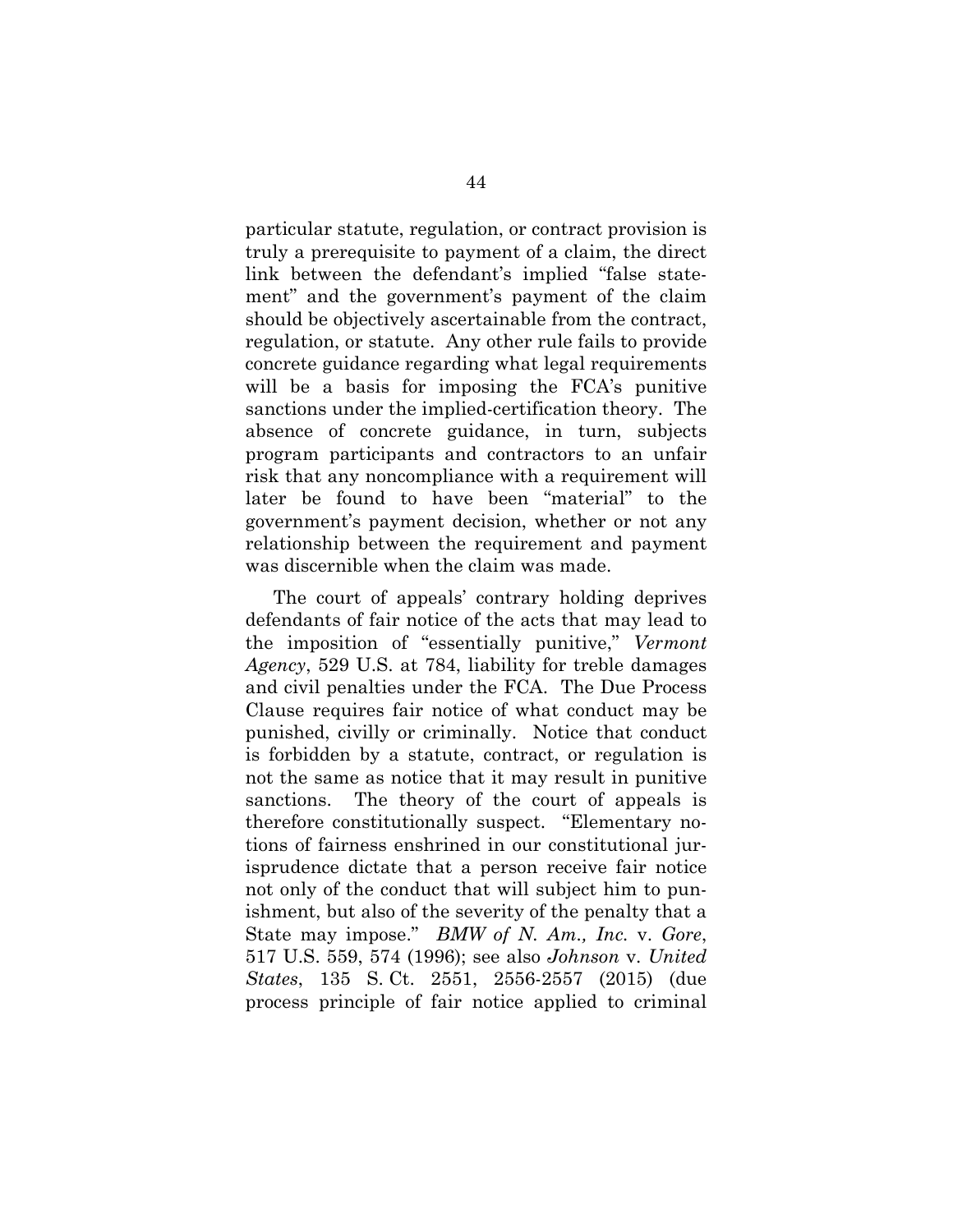statute increasing the severity of punishment for concededly unlawful conduct).

The position that a requirement need not be a condition of payment—and identifiable in advance as such—therefore should be rejected under the canon of constitutional avoidance. See *Skilling* v. *United States*, 561 U.S. 358, 412 (2010); *Zadvydas* v. *Davis*, 533 U.S. 678, 689 (2001). In any event, that construction of the FCA does not reflect the intent of Congress.

The theory adopted by the court of appeals lends itself to abuse by watering down both the bedrock requirement that a claim be "false or fraudulent" and the separate requirement (recognized by most courts of appeals) that it be material. Materiality is defined expansively under the FCA to mean "a natural tendency to influence, or be capable of influencing, the payment or receipt of money or property." 31 U.S.C. § 3729(b)(4). Plaintiffs' lawyers will have a field day if such an already-low threshold need not be shown by express language but can instead be met by *post hoc* evidence of, and speculation about, the supposed materiality of a condition.7

Examples of such abuses abound. In *United States ex rel. Barrett v*. *Columbia/HCA Healthcare* 

l

<sup>7</sup> Cf. 1 Boese, *supra*, § 2.03[G][3][a], at 2-210 ("With the statutory adoption of the more lenient test for materiality under which a false statement only has to 'be capable of influencing' the government's decision to pay the claim, courts began to rely more heavily on the prerequisite to payment standard as a limit on liability under the false implied certification theory.").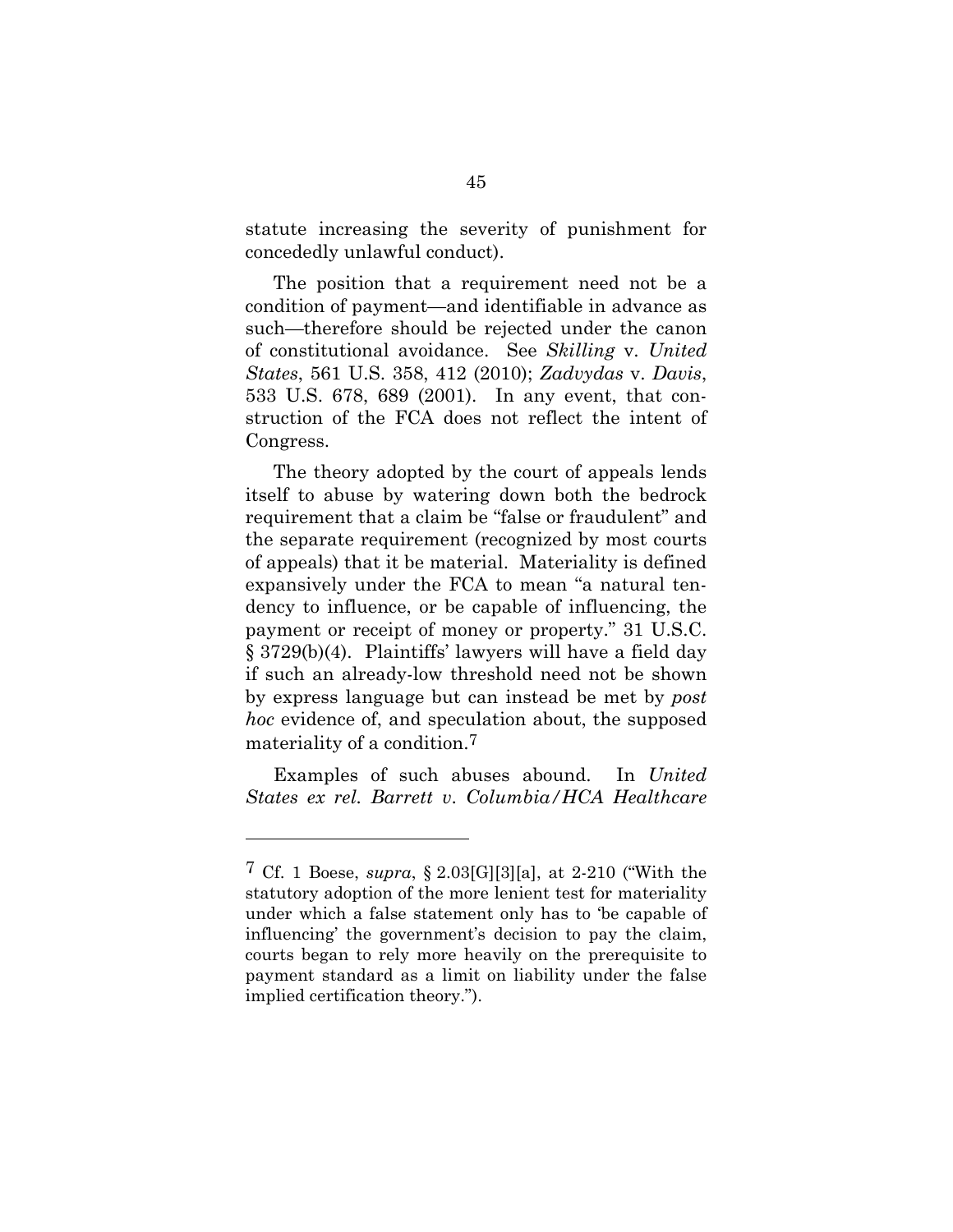*Corp.*, 251 F. Supp. 2d 28 (D.D.C. 2003), the court applied the implied-certification theory and held that compliance with the Medicare anti-kickback statute, 42 U.S.C. § 1320a–7b(b), and the Stark Law, *id.* § 1395nn, was a precondition to reimbursement under the Medicare program. But that determination was based in large part on language that was added to a Medicare form *after* the claims at issue were submitted. The court held that the timing of the language's inclusion did "not negate its evidentiary value in proving that the government would not have paid the claims had it known of the alleged violations." 251 F. Supp. 2d at 32 n.2.

In *SAIC*, the government claimed that a contractor had violated the FCA by requesting payment under two contracts to provide technical services to the Nuclear Regulatory Commission despite having violated contractual provisions governing potential conflicts of interest. See 626 F*.*3d at 1261-1263. Although the contracts contained provisions setting forth procedures to mitigate a disclosed conflict of interest, see *id.* at 1262, the D.C. Circuit nonetheless upheld the jury's conclusion that the contractor's violation of the conflict-of-interest rules was material to the government's payment decision, see *id.* at 1271. The court did not rely on any express provision in the contract that would have alerted the contractor that the rules were preconditions to payment. Instead, the court invoked after-the-fact witness testimony that the conflict-of-interest obligations "were important to the overall purpose of the contract," with particular emphasis placed on the selfserving testimony of Nuclear Regulatory Commission officials who stated that, "had they been aware of [the contractor's] apparent or actual conflicts  $***$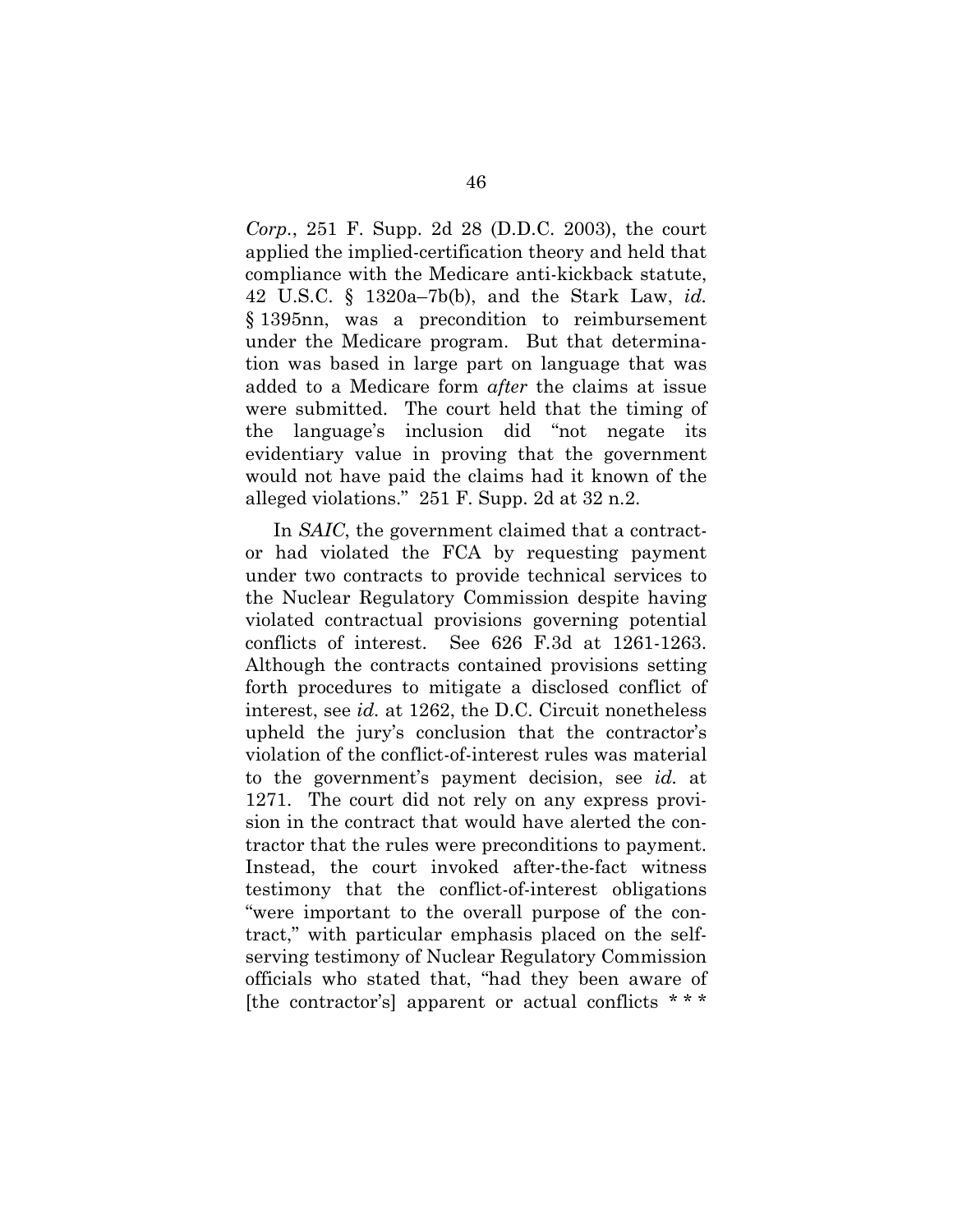they would not have awarded the two contracts, nor would they have made payments under those contracts." *Id.* at 1271. See also *United States ex rel. Bidani* v. *Lewis*, 264 F. Supp. 2d 612, 615 (N.D. Ill. 2003) (relying on statement of interest filed by United States asserting that specific federal law "is a critical provision of the Medicare statute" and thus that "compliance with it is material to the government's treatment of claims for reimbursement").

Imposing liability for treble damages and civil penalties based on such after-the-fact evidence that the government purportedly conditioned payment on compliance—really just self-serving *assertions* of materiality, in many cases, coupled with a tenuous construction of "false or fraudulent"—is patently unfair and constitutionally suspect. It also demonstrates the incoherence of any approach to the impliedcertification theory that treats the submission of a claim for payment as an implied assurance that all conditions that a court might subsequently deem to be material have been satisfied. It is simply implausible to believe that, by submitting a claim, the claimant intends to represent anything more than compliance with expressly designated conditions of payment. *Steury I*, 625 F.3d at 269; *Mikes*, 274 F.3d at 700.

2. That conclusion is reinforced by the FCA's scienter provisions. The FCA provides that liability may be imposed for *knowingly* submitting a false or fraudulent claim, or causing one to be submitted, 31 U.S.C. § 3729(a)(1)(A), and then defines "knowingly" to mean acting with actual knowledge, acting in deliberate ignorance, or acting in reckless disregard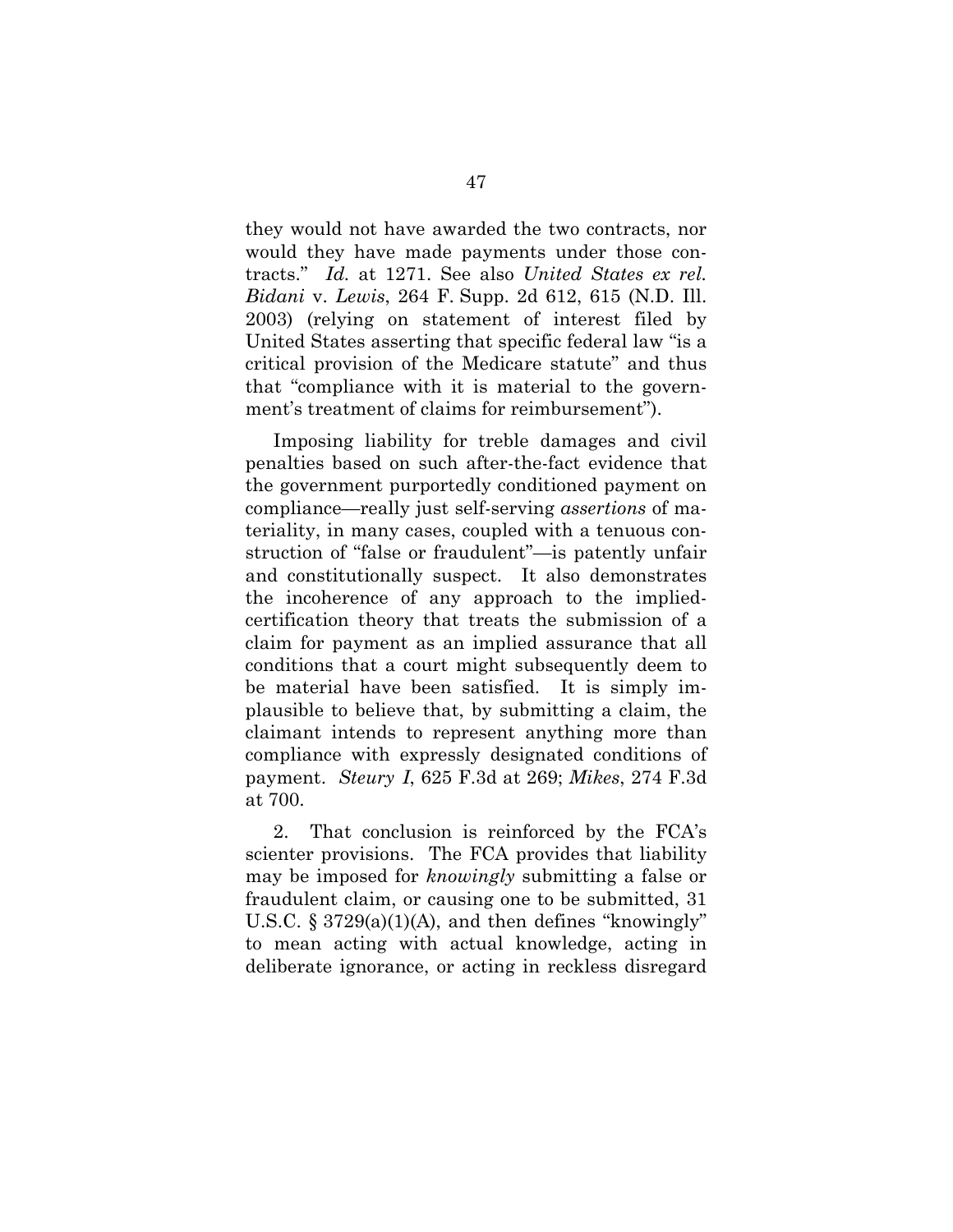of the truth or falsity of information, *id*.  $$3729(b)(1)(A)(i)-(iii).$ 

In an implied-certification case, the FCA's knowledge element requires a plaintiff to establish the defendant knew not only that that it was in violation of an underlying legal requirement, but also that the legal requirement alleged to have been violated was a precondition to receiving payment. Without knowledge of the link between compliance and payment, there is no basis to conclude that the defendant's claim for payment amounted to a certification of compliance with the condition.

Even under the FCA's most expansive state-ofmind theory—reckless disregard—an express connection between compliance and payment is necessary to establish the required scienter. As this Court explained in *Safeco Insurance Co. of America* v. *Burr*, 551 U.S. 47 (2007), in the civil context, recklessness is generally understood to mean "conduct violating an objective standard: action entailing 'an unjustifiably high risk of harm that is either known or so obvious that it should be known.'" *Id*. at 68 (quoting *Farmer* v. *Brennan*, 511 U.S. 825, 836 (1994)); see also *id.* at 69 ("It is this high risk of harm, *objectively assessed*, that is the essence of recklessness at common law." (emphasis added)). *Safeco* involved the question whether the defendant's violation of the Fair Credit Reporting Act (FCRA) had been reckless. See *id.* at 68. In answering that question, the Court held that "a company subject to FCRA does not act in reckless disregard unless the action is not only a violation under a reasonable reading of the statute's terms, but shows that the company ran a risk of violating the law substantially greater than the risk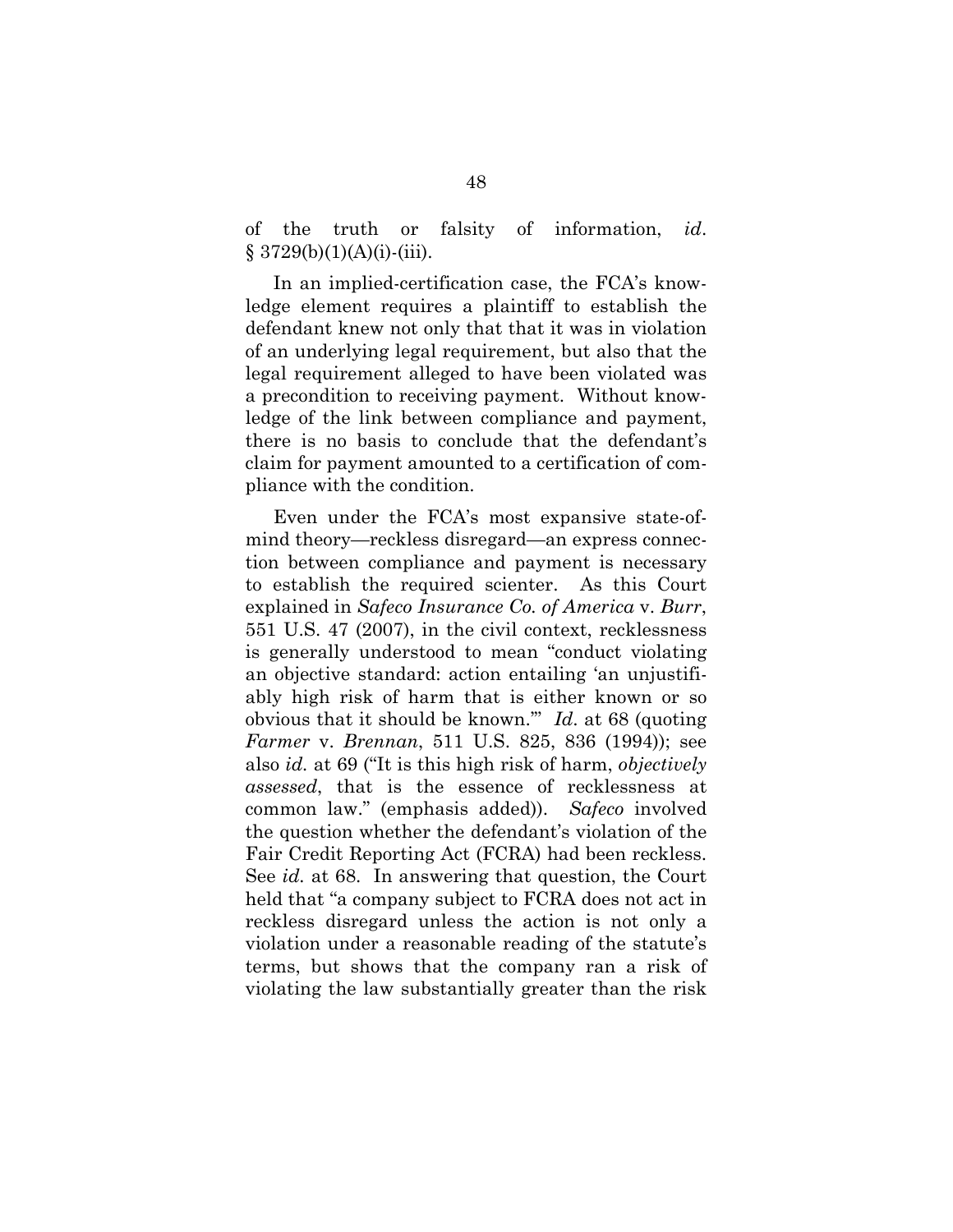associated with a reading that was merely careless." Id. at 69. In other words, when a defendant's understanding of the statute was not "objectively unreasonable," there is no recklessness. *Ibid*. Because the FCRA was "silent" on the relevant legal question, and the defendant had not been "warned \* \* \* away from the view it took" by authoritative judicial decisions or administrative guidance, the Court concluded that the defendant's reading of the FCRA was not objectively unreasonable. *Id.* at 70.

The question in any implied-certification case mirrors the one addressed by this Court in *Safeco*: Has the defendant contractor acted in reckless disregard of the risk that its claim for payment will be understood as an implied certification that an underlying legal requirement has been satisfied? As in *Safeco*, the answer to that question depends on an analysis of the underlying legal requirements including statutes, regulations, and contractual language. And, as *Safeco* makes clear, its resolution depends on whether it is "objectively unreasonable," 551 U.S. at 70, to conclude that the legal requirement is not a precondition of payment. See also *United States ex rel. Purcell* v. *MWI Corp.*, 807 F.3d 281, 287-288 (D.C. Cir. 2015) (holding that the FCA does not "reach those claims made based on reasonable but erroneous interpretations of a defendant's legal obligations," and noting that this rule helps to "avoid<sup>[]</sup> the potential due process problems posed by penalizing a private party for violating a rule without first providing adequate notice of the substance of the rule" (internal quotation marks omitted)).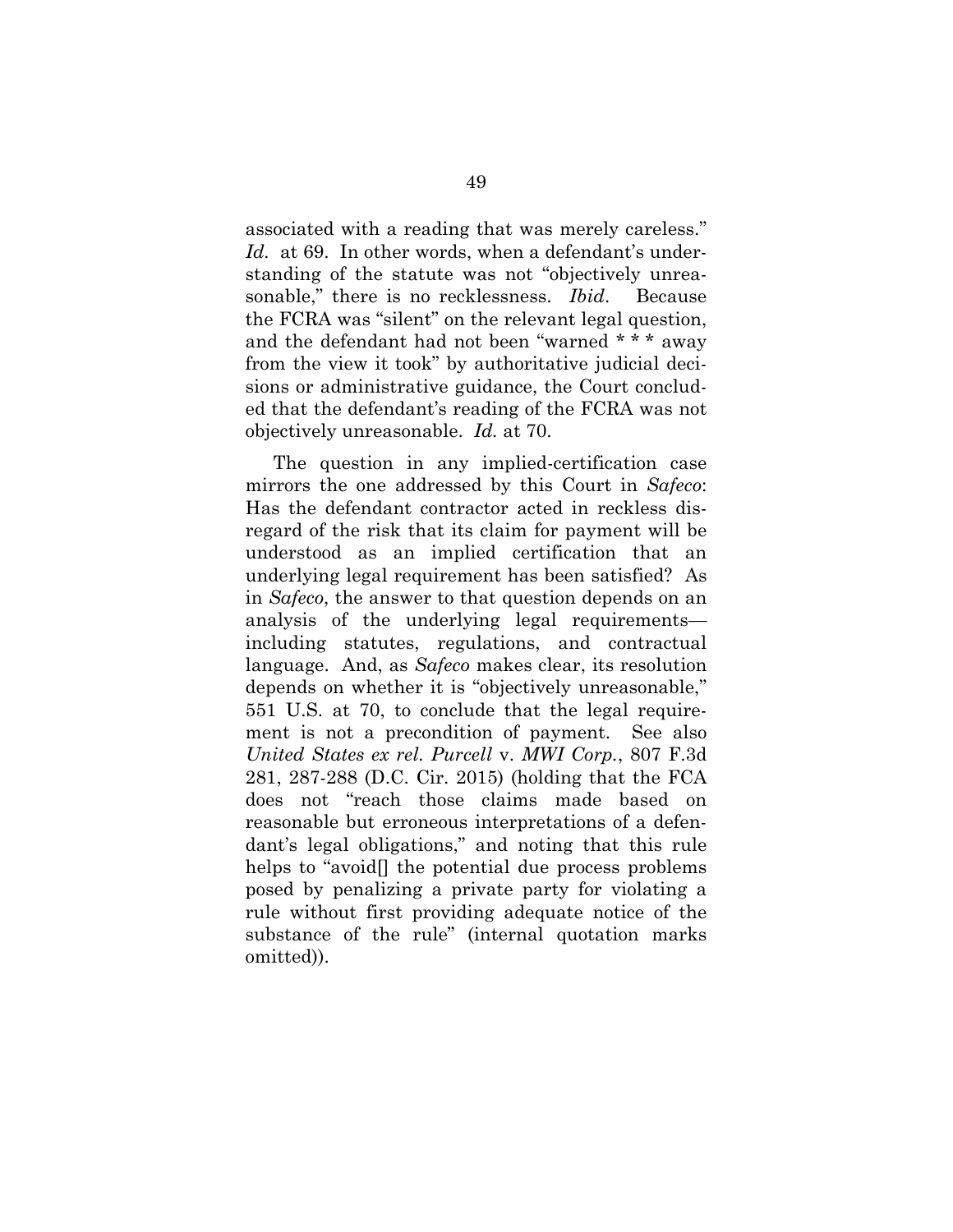When a requirement is not expressly designated as a condition of payment, it is not objectively unreasonable to conclude that a request for payment is not implicitly certifying compliance with that requirement. After all, program participants and contractors are subject to voluminous legal obligations, most of which are *not* conditions of payment. See, *e.g.*, *Wilkins*, 659 F.3d at 310. In the absence of an express designation, the natural conclusion is that a requirement is not a condition of payment. That inference is stronger still when certain requirements in a regulatory scheme are expressly designated as conditions of payment while others are not, as is the case here (see pp. 8-9, *supra*), or certain express certifications are required to be made in a claim for payment. *Expressio unius est exclusio alterius*. Accordingly, a condition of payment must be stated expressly in order to support the requisite scienter in an implied-certification case. See *Mikes*, 274 F.3d at 700.

3. The sweeping theory of implied certification applied by the court of appeals below threatens to impose "almost boundless" liability under the FCA, a prospect this Court rejected in *Allison Engine Co.*, 553 U.S. at 669. If the plaintiff's theory of implied certification need not be tethered to the text of the statute, regulation, or contract at issue, then there is little to stop *qui tam* relators from pleading claims based on perceived violations of technical and obscure industry standards, environmental regulations, procurement manuals, and contractual terms. Given the pervasiveness and complexity of regulation governing those who do business with the government, the scope of potential claims is nearly endless.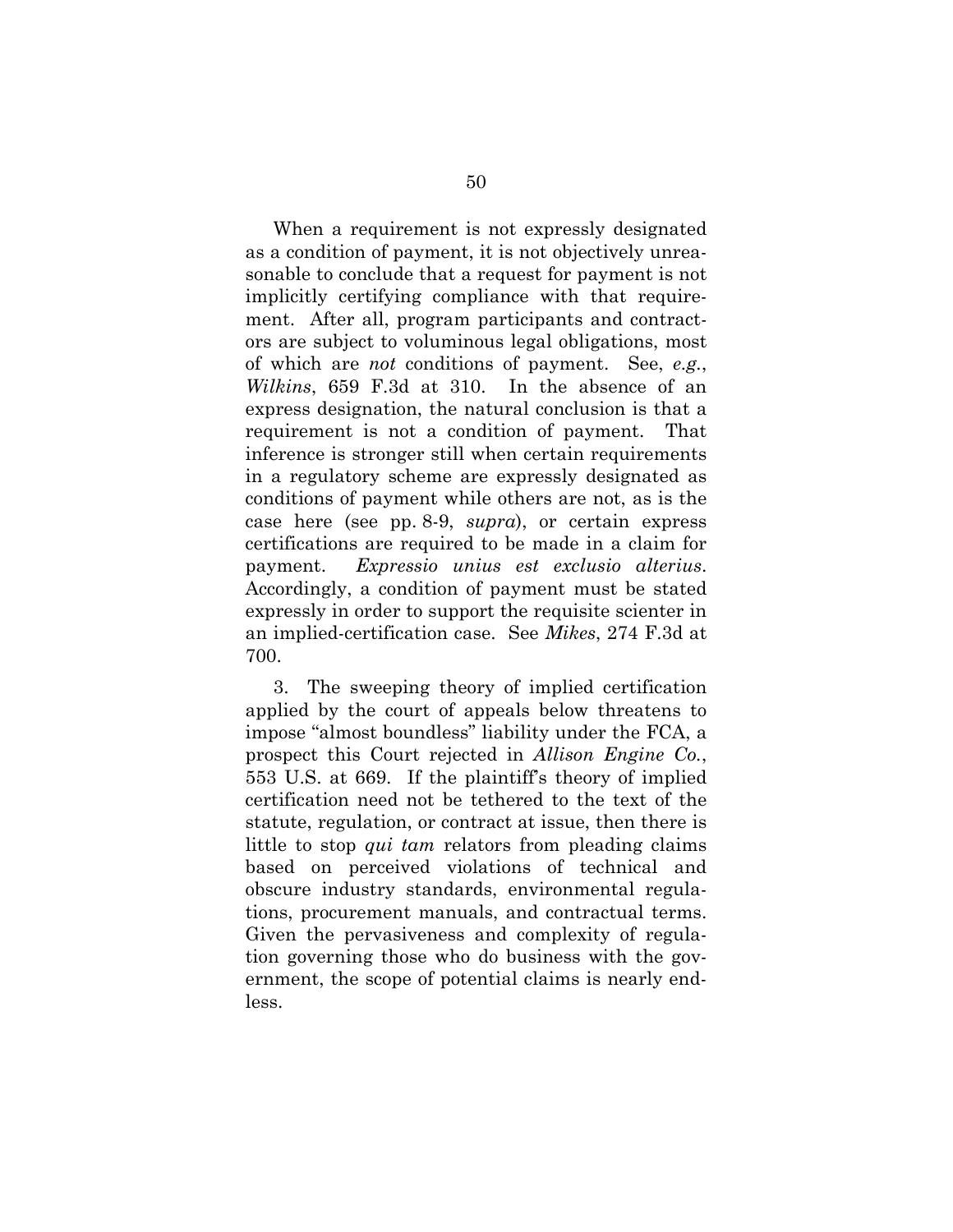Moreover, allowing FCA plaintiffs to treat every condition of participation as though it were a condition of payment would permit private *qui tam* relators to usurp the government's primary role in evaluating and adjudicating violations of its regulations. "[I]t is ironical that if we allowed appellants, though they are ostensibly acting on behalf of the Government, to bring suit based on United Health's non-compliance with marketing regulations, we would short-circuit the very remedial process the Government has established to address noncompliance with those regulations. 'It would \* \* \* be curious to read the FCA, a statute intended to protect the government's fiscal interests, to undermine the government's own regulatory procedures.'" *Wilkins*, 659 F.3d at 310 (quoting *Conner*, 543 F.3d at 1222).

In this case, for example, the MassHealth program has numerous remedies available to it to address violations of its regulations, ranging from administrative fines to suspension from the program, see 130 Mass. Code Regs. §§ 450.238-450.249, as well as actions for breach of contract. State licensing authorities and medical regulators may also act to address violations of the rules and standards they enforce. In choosing among those remedies, the responsible public agencies are likely to have due regard for all the considerations that may inform the public interest, including the degree of culpability involved in a regulatory violation and the risk that punitive liability may diminish the resources available to serve program participants. When the same underlying requirements are enforced by *qui tam* relators, however, there is no equivalent basis for confidence.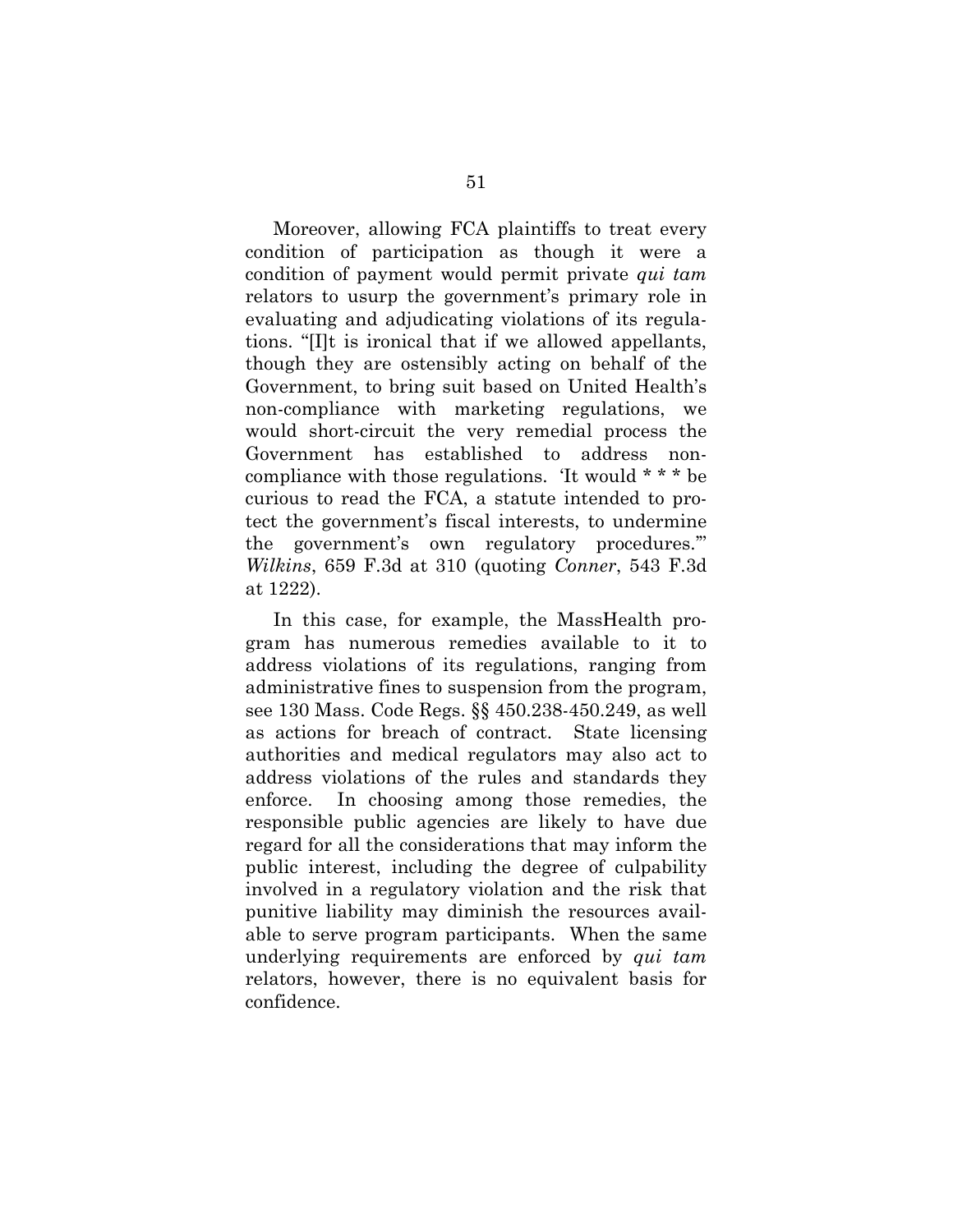The facts of this case illustrate the problem: Massachusetts regulators thoroughly investigated the alleged regulatory infractions of which relators complain, and responded with corrective measures that involved no monetary penalty except a \$1,000 levy against a single individual. See pp. 11-13, *supra*. Success by relators in this FCA action, by contrast, would result in the stigma of a determination that petitioner "defrauded" the government, treble damages, civil penalties, and liability for relators' attorneys' fees.

In its cases addressing the implication of private rights of action under federal statutes or Section 1983, this Court has been sensitive to the reality that many statutes provide general directions that are appropriate for contractual or administrative enforcement, but are ill suited to enforcement through litigation by private plaintiffs. See, *e.g.*, *Blessing* v. *Freestone*, 520 U.S. 329, 343 (1997) (describing the requirement of "substantial compliance" with Title IV-D of the Social Security Act as a "yardstick" for the Secretary of Health and Human Services to measure performance of a program as a whole, rather than a source of individual rights); *Suter* v. *Artist M.*, 503 U.S. 347, 361-362 (1992) (holding that "reasonable efforts" provision of the Adoption Assistance and Child Welfare Act of 1980 was to be enforced by the Secretary of Health and Human Services, rather than private litigants).8

l

<sup>8</sup> See also, *e.g.*, *Armstrong* v. *Exceptional Child Center, Inc.*, 135 S. Ct. 1378, 1390 (2015) (Breyer, J., concurring in part and concurring in the judgment) ("like the majority, I would ask why \* \* \* other forms of relief are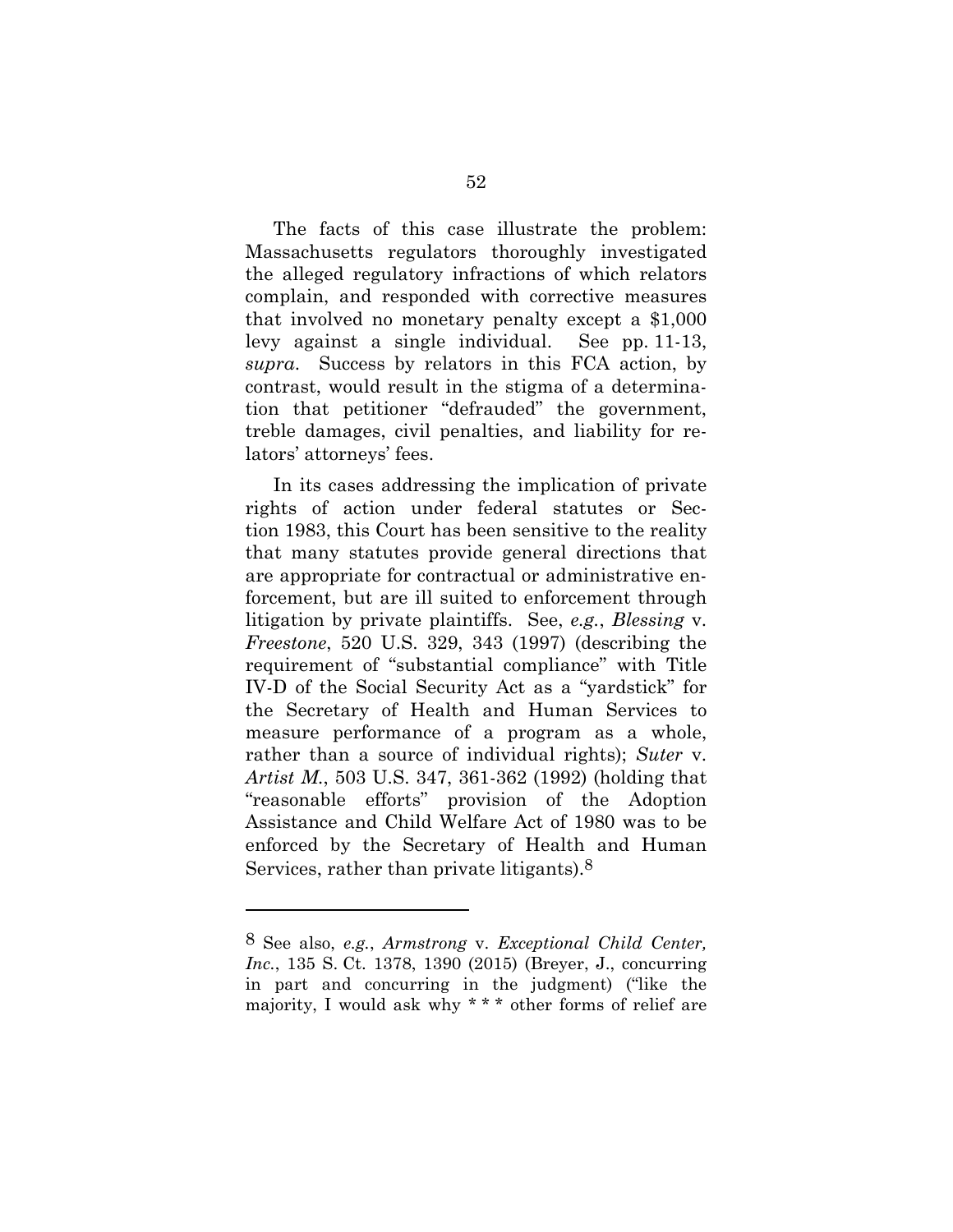The same principle applies in the context of the FCA. See, *e.g.*, *United States ex rel. Hobbs* v. *Medquest Assocs., Inc.*, 711 F.3d 707, 717 (6th Cir. 2013) ("[T]he 'blunt[ness]' of the FCA's hefty fines and penalties makes them an inappropriate tool for ensuring compliance with technical and local program requirements \* \* \*. Such compliance may of course be enforced administratively through suspension, disqualification, or other remedy." (quoting *Mikes,* 274 F.3d at 699)). If *qui tam* relators are permitted to wander from the Act's core anti-fraud purpose, their suits will interfere with administration of federal programs by the responsible public officials.

#### **B. The FCA's Materiality and Scienter Elements Provide No Assurance That Meritless FCA Cases Will Be Dismissed**

Even courts that have adopted expansive versions of the implied-certification theory have acknowledged that it "is prone to abuse by the government and *qui tam* relators who, seeking to take advantage of the FCA's generous remedial scheme, may attempt

inadequate," citing various steps the federal government may take to enforce statutory requirements in the Medicaid context); *Gonzaga University* v. *Doe*, 536 U.S. 273, 289-290 (2002) (Congress's decision to give remedial responsibility and discretion to a federal official counsels against recognition of a cause of action to enforce rights under 42 U.S.C. § 1983); *Alexander* v. *Sandoval*, 532 U.S. 275, 289-291 (2001) (the availability of administrative remedies can in some instances show that Congress did not intend private enforcement of binding substantive requirements).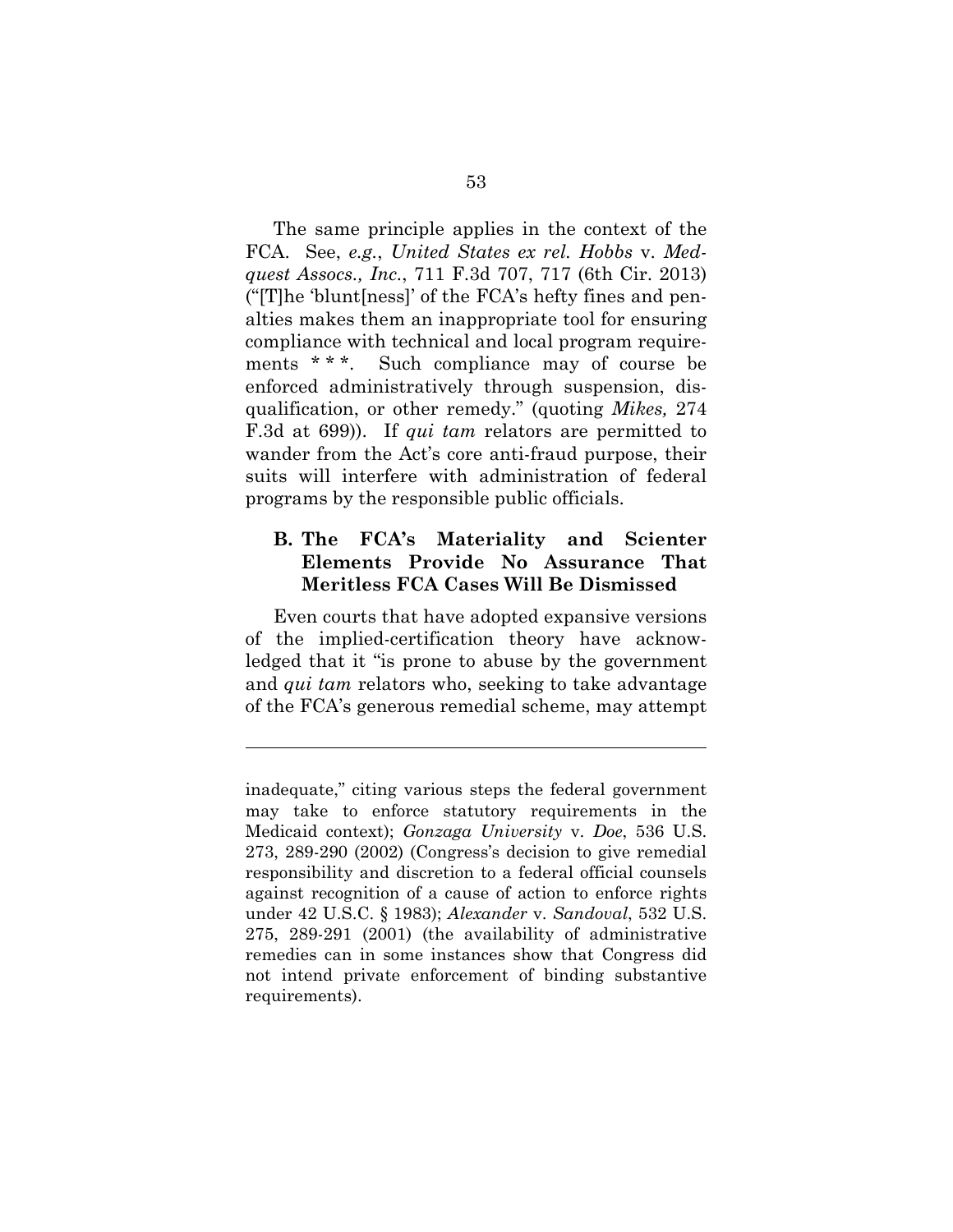to turn the violation of minor contractual provisions into an FCA action." *SAIC*, 626 F.3d at 1270; see also *United States* v. *Triple Canopy, Inc.*, 775 F.3d 628, 637 (4th Cir. 2015). They have suggested, however, that "this very real concern can be effectively addressed through strict enforcement of the Act's materiality and scienter requirements." *SAIC*, 626 F.3d at 1270; *Triple Canopy*, 775 F.3d at 637. That optimistic assessment is incorrect. Attention to materiality and scienter does not obviate the need to enforce the FCA's requirement that a claim be "false or fraudulent" in the first place.

At a fundamental level, resort to materiality misses the point: It is unrealistic to understand the submission of a claim for payment as guaranteeing compliance with every condition of a contract or federal program that a court or jury might later deem to be material. See pp. 42-43, 47, *supra*. Moreover, as explained at pp. 45-47 above, if the materiality inquiry is not focused on the text of the relevant legal materials, then it reduces to an inherently unpredictable and fact-intensive judgment, governed by an exceedingly forgiving legal standard. See 31 U.S.C. § 3729(b)(4). Likewise, the application of the FCA's scienter provisions is often a highly factintensive question, which means it will seldom be susceptible to resolution on a motion to dismiss or even on summary judgment.

It is not a realistic answer to say that defendants with meritorious defenses will prevail at summary judgment, or at trial. Just as the "[c]ertification of a large class may so increase the defendant's potential damages liability and litigation costs that he may find it economically prudent *to settle and to abandon*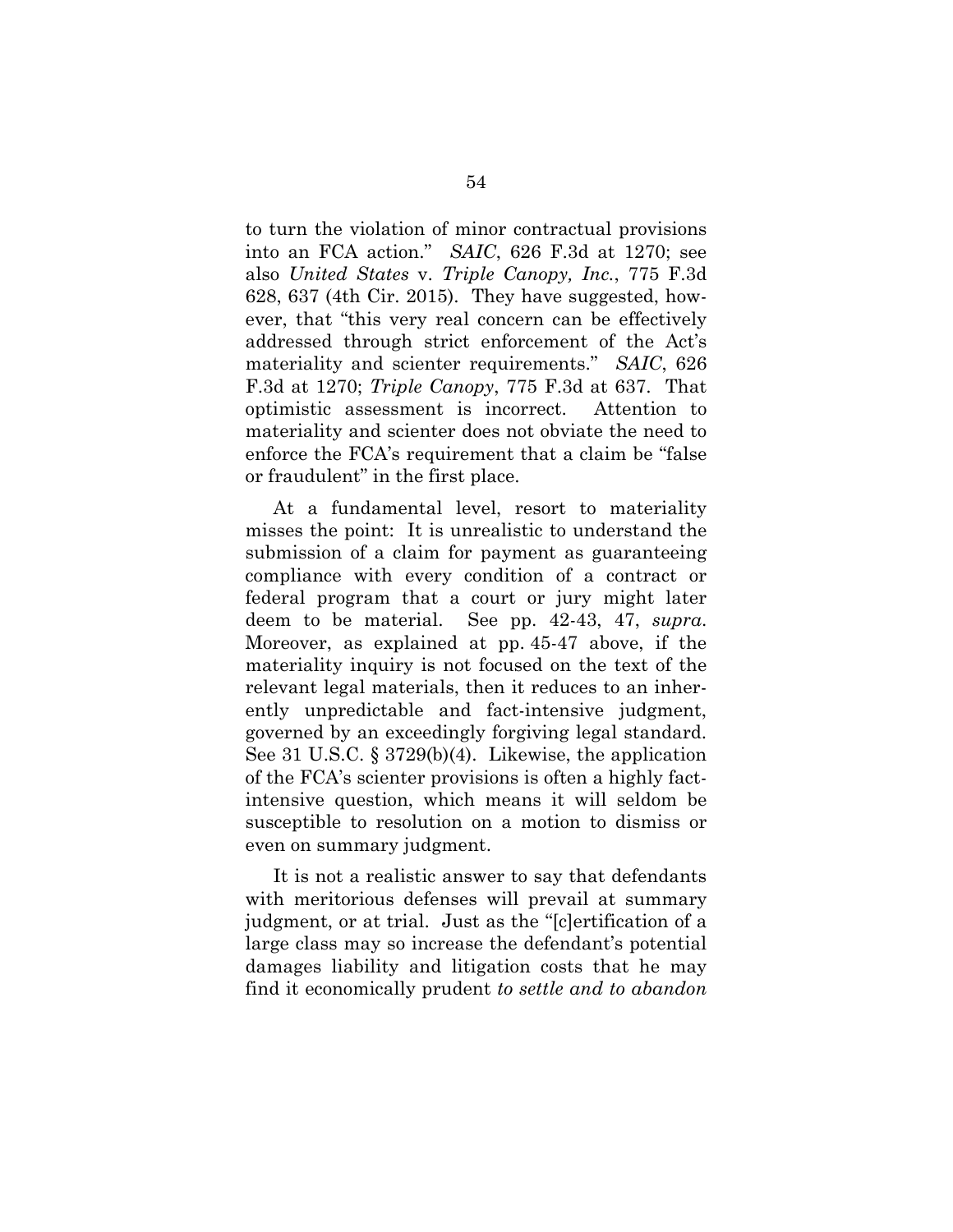*a meritorious defense*," *Coopers & Lybrand* v. *Livesay,* 437 U.S. 463, 476 (1978) (emphasis added), so too will the possibility of treble damages, perclaim civil penalties, and the opprobrium of being found to have engaged in "fraud" against the government—as well as the burdens of costly and intrusive discovery—induce a great many defendants to settle even meritless FCA litigation. See, *e.g.*, *Smith* v. *Duffey*, 576 F.3d 336, 340 (7th Cir. 2009) (discovery in "complex litigation can be so steep as to coerce a settlement on terms favorable to the plaintiff even when his claim is very weak"); *International Data Bank, Ltd.* v. *Zepkin*, 812 F.2d 149, 153 (4th Cir. 1987) (treble-damages provisions increase danger of defendants settling nuisance suits); see also, *e.g.*, John T. Boese & Beth C. McClain, *Why* Thompson *Is Wrong: Misuse of the False Claims Act to Enforce the Anti-Kickback Act*, 51 Ala. L. Rev. 1, 18 (1999) (noting that the potential FCA liability "places great pressure on defendants to settle even meritless suits"). Even a remote chance of catastrophic liability is a risk that few rational defendants are willing to accept.

The risk that even meritless FCA suits will create substantial settlement pressure is thus a powerful reason to reject a rule of law that would insulate many claims from a motion to dismiss. See, *e.g.*, *Wal-Mart Stores, Inc.* v. *Samara Bros.*, 529 U.S. 205, 214 (2000) (rejecting proposed legal standard for determining inherent distinctiveness under the Lanham Act in part because "[s]uch a test would rarely provide the basis for summary disposition of an anticompetitive strike suit"); *Blue Chip Stamps* v. *Manor Drug Stores*, 421 U.S. 723, 742 (1975) (holding that private plaintiffs suing under Section 10(b)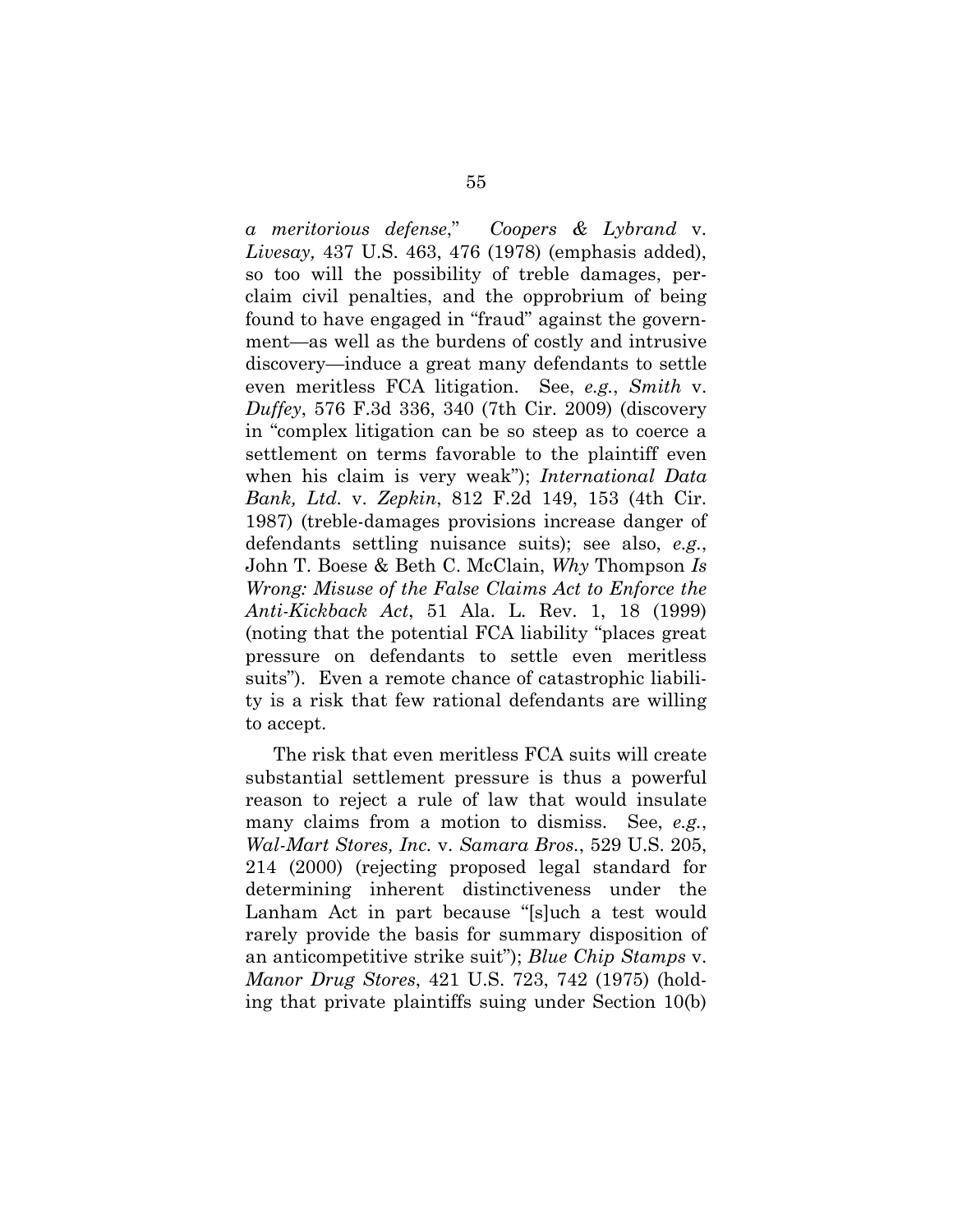of Securities Exchange Act of 1934 must be purchasers or sellers of securities, in part because allowing suit by those who claim they *would have* purchased the security would render nuisance cases "virtually impossible to dispose of prior to trial other than by settlement"); see also *Dura Pharm., Inc.* v. *Broudo*, 544 U.S. 336, 347 (2005); *Reiter* v. *Sonotone Corp.*, 442 U.S. 330, 345 (1979).

Case-by-case enforcement (even "strict" enforcement) of the FCA's materiality and scienter requirements, therefore, is a woefully inadequate substitute for an appropriate construction of what constitutes a "false or fraudulent" claim. The incentives created by the Act's "generous remedial scheme," *SAIC*, 626 F.3d at 1270, are real and are demonstrated by unhappy experience. To prevent FCA litigation from becoming an device to reward "bounty hunters," *United States ex rel. Bogina* v. *Medline Industries*, F.3d  $\_$ , 2016 WL 25611, at \*2 (7th Cir. 2016) targeting any and all deep-pocketed participants in complex government programs—this Court should either reject the implied-certification theory entirely or limit it to cases in which the defendant is alleged to have violated an express condition of payment, so identified in advance.

#### **III. The Decision Below Should Be Reversed**

If this Court adopts petitioner's position on either of the two questions presented, the judgment of the court of appeals should be reversed.

A. The judgment of the court of appeals cannot be sustained if this Court rejects the implied-certification theory of falsity under the FCA. Although the court of appeals purported to "eschew[] distinctions"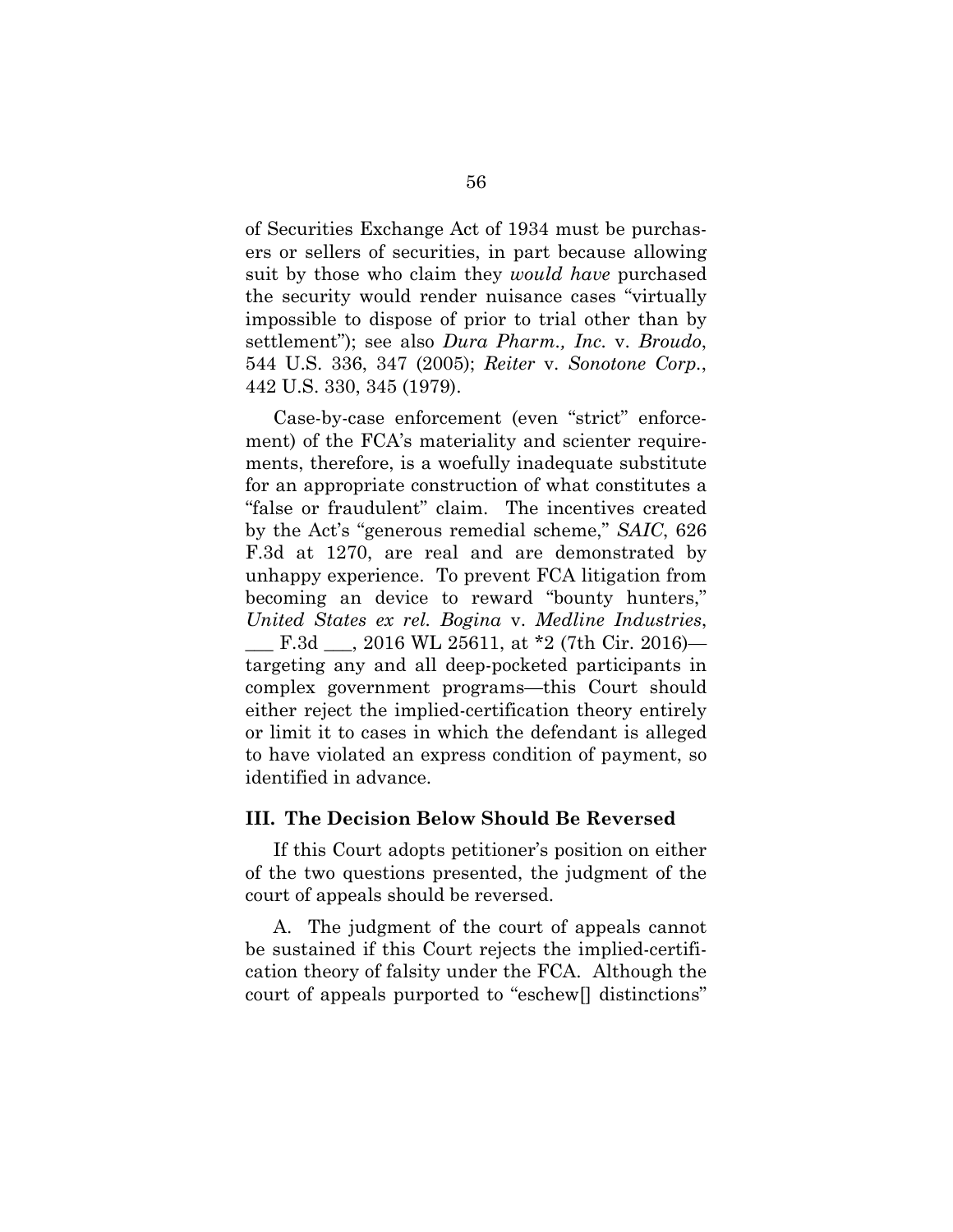between implied and express certification theories of liability, Pet. App. 12, its judgment plainly rests on the premise that the submission of a claim for payment can be understood as an implied certification of compliance with the claimant's underlying legal duties. See Pet. App. 17-18 n.14 (noting that relators have not alleged that any of petitioner's claims contained any explicit falsehoods, and stating that, each time petitioner submitted a claim, it "*implicitly* communicated that it had conformed to the relevant program requirements" (emphasis added)). That is the essence of the implied-certification theory. If this Court rejects the basic premise of the court of appeals' analysis, then the judgment must be reversed.

B. The judgment below also cannot be sustained if this Court concludes that only an expressly designated condition of payment can serve as a predicate for the implied-certification theory. None of the Massachusetts regulations invoked by the court of appeals expressly conditioned reimbursement for individual claims on compliance.

The court of appeals held that MassHealth reimbursement was conditioned on adequate supervision of staff members at petitioner's Lawrence clinic. The court reasoned that Section 429.439(C) requires a satellite clinic to have a full-time clinical director who "meet[s] all of the requirements in [130 Mass. Code Regs.]  $\S$  429.423(B)," and that regulation in turn includes "overall supervision of staff performance," 130 Mass. Code Regs. § 429.423(B)(2)(c), among the list of the clinical director's "specific responsibilities." But nothing in the regulations expressly states that the "responsibilities" included in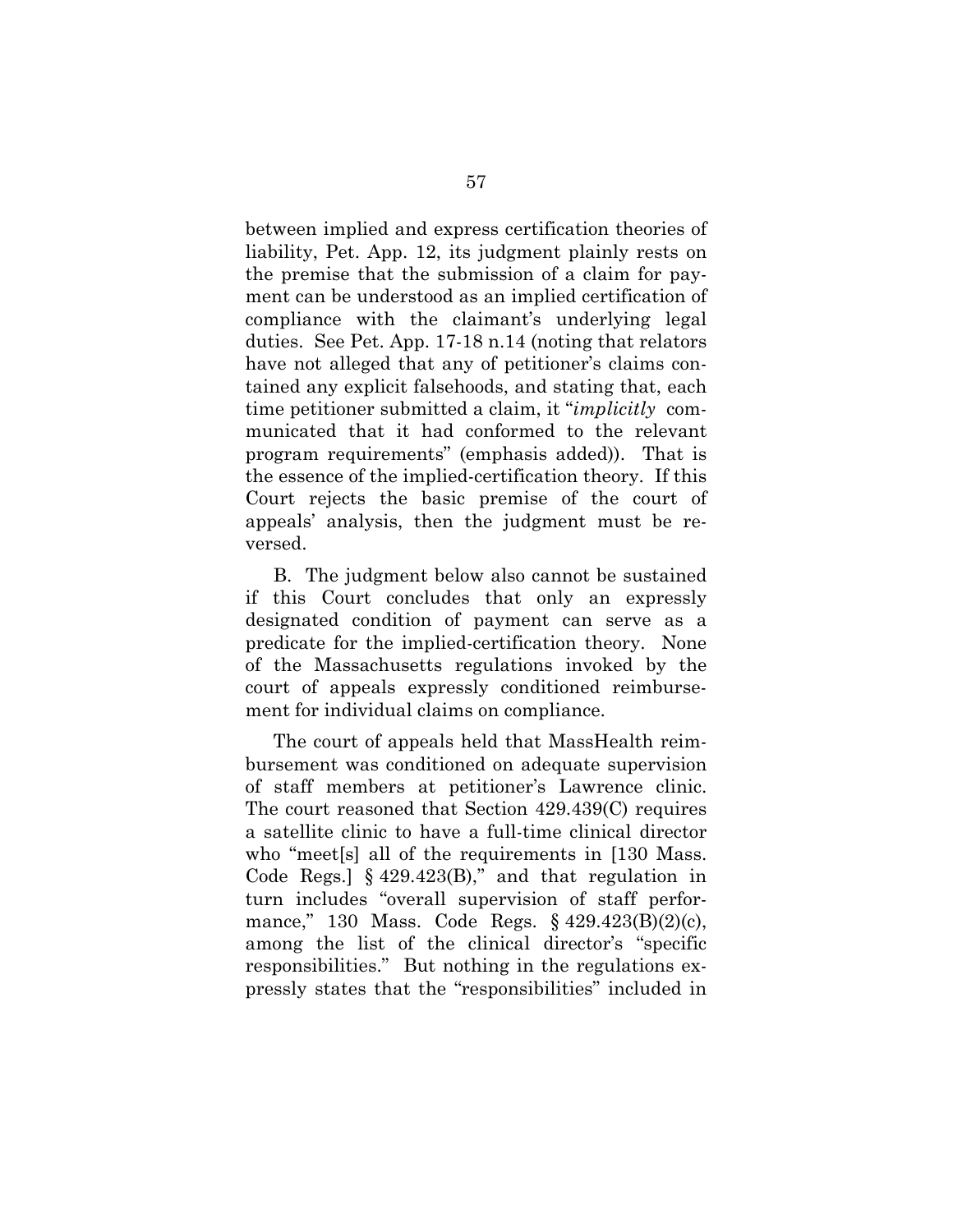the second subparagraph of Section 429.423(B) correspond to the "requirements" mentioned in Section 429.439(C). Instead, the far more natural conclusion is that Section 429.439(C) refers to the qualifications set forth in the first subparagraph of Section 429.423(B)—including licensure, required experience in the field, and educational requirements. Unlike those objectively verifiable qualifications, the "responsibilities" listed in Section 429.423(B) have no clear yardstick for satisfaction. See, *e.g.*, 130 Mass. Code Regs. § 429.423(B)(2)(d) ("accountability for adequacy and appropriateness of patient care"); *id*. § 429.423(B)(2)(g) ("program evaluation"); *id*. § 429.423(B)(2)(i) ("development of in-service training for professional staff"). It is therefore implausible that those highly general aspects of the clinical director's job description constitute "requirements" on which payment is conditioned in Section 429.439(C).

In upholding relators' allegations that petitioner had submitted false claims by seeking reimbursement while the Lawrence clinic was in violation of staffing requirements, the court of appeals relied on the same mistaken premise that the "responsibilities" set forth in Section 429.423(B)(2) are "requirements" within the meaning of Section 429.439. That leap is what allowed the court of appeals to conclude that reimbursement was conditioned on whether the Lawrence clinic's clinical director "employ[ed] adequate psychiatric staff." 130 Mass. Code Regs.  $\S$  429.423(B)(2)(e). But, as just explained, there is no express connection between the "requirements" mentioned in Section 429.439(C) and clinical director job "responsibilities." Thus, reimbursement was not ex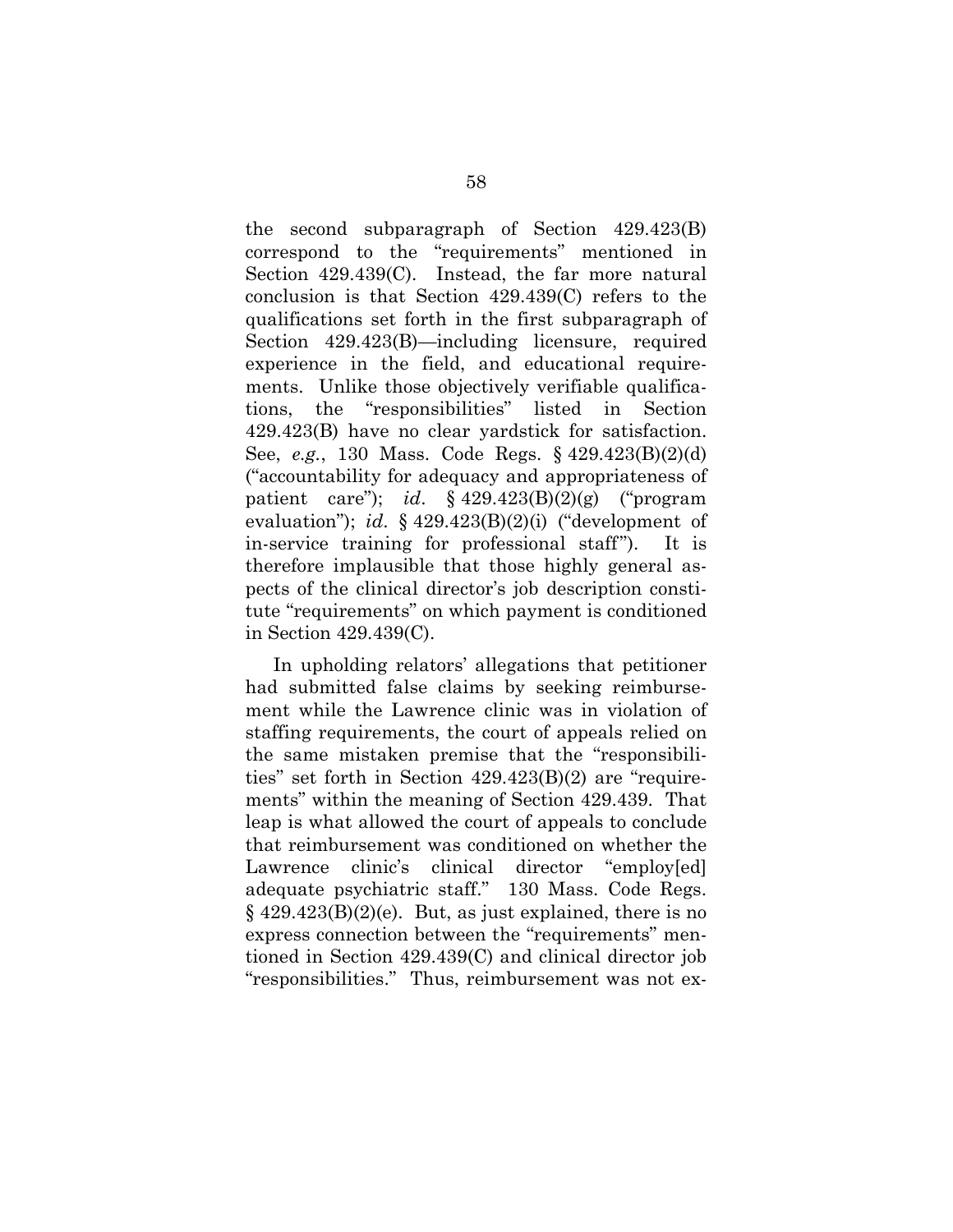pressly premised on employment of "adequate psychiatric staff."

Moreover, even if (contrary to fact) employment of "adequate" psychiatric staff had been an express condition of payment, there was no express link between that regulatory requirement and the Massachusetts DPH regulations that the court of appeals invoked in concluding that relators had plausibly pleaded a lack of adequate psychiatric personnel. See Pet. App. 21. Those regulations do not state that they are preconditions to payment under the MassHealth program (which is administered by a separate state agency), and there is no sound basis for the court of appeals' apparent conclusion that Section  $429.423(B)(2)(e)$ incorporates them by reference.

The court of appeals nonetheless stated that "the provisions at issue in this case clearly impose conditions of payment." Pet. App. 15. It is unclear exactly what the court of appeals intended to convey by characterizing the regulations that way, but it evidently was not that they were expressly designated as conditions of payment. After all, the court emphasized that "[p]reconditions of payment \* \* \* need not be 'expressly designated.'" Pet. App. 13 (quoting *Hutcheson*, 647 F.3d at 387-388). The court of appeals' decision is thus irreconcilable with the requirement that preconditions to payment be expressly designated in order to support an impliedcertification theory, and the judgment should accordingly be reversed if this Court adopts petitioner's position on the second question presented.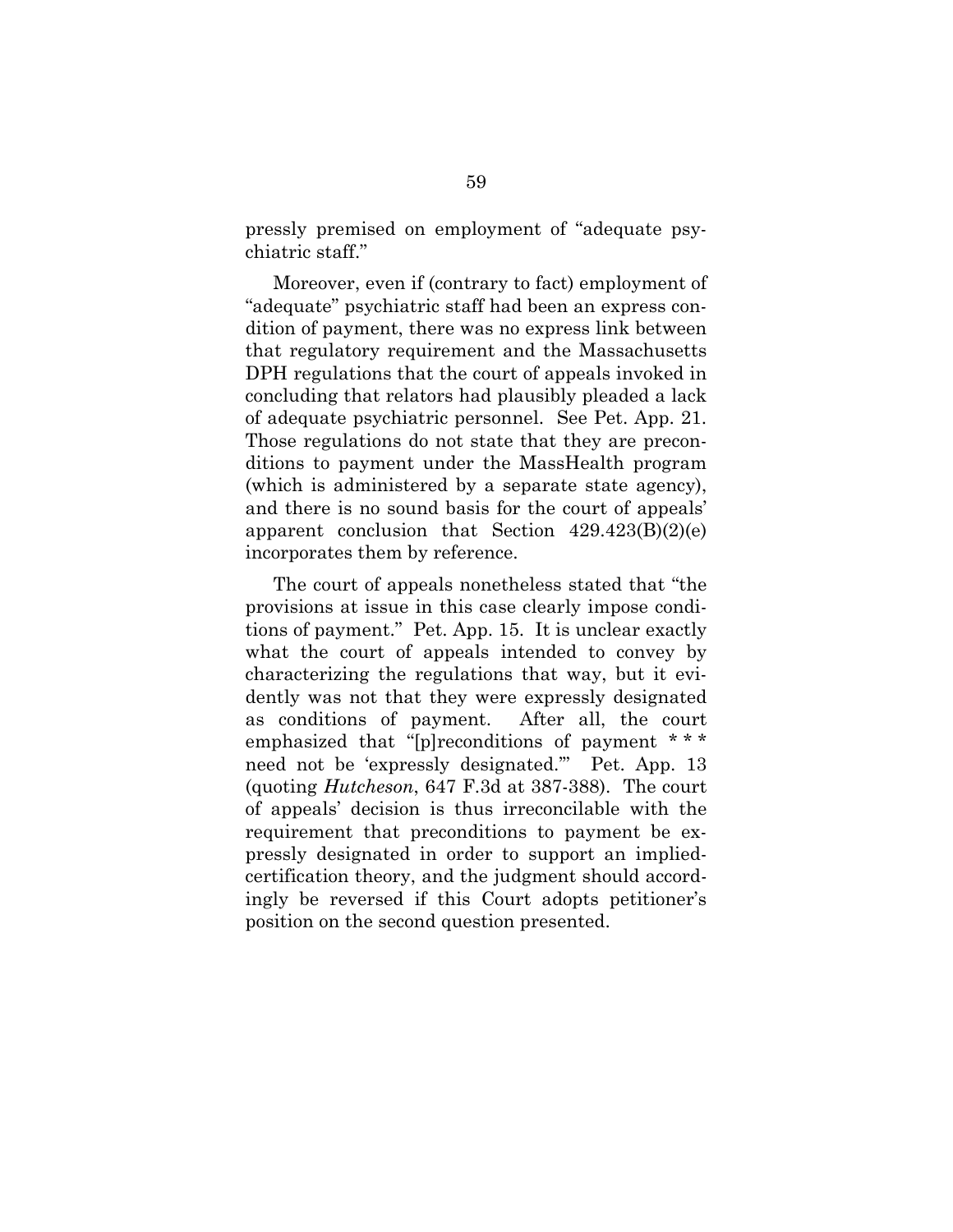# **CONCLUSION**

The judgment of the court of appeals should be reversed.

Respectfully submitted.

| MARK W. PEARLSTEIN        | ROY T. ENGLERT, JR.         |
|---------------------------|-----------------------------|
| LAURA MCLANE              | Counsel of Record           |
| EVAN D. PANICH            | <b>GARY A. ORSECK</b>       |
| McDermott Will & Emery    | <b>MARK T. STANCIL</b>      |
| LLP                       | MICHAEL L. WALDMAN          |
| 28 State Street           | <b>DONALD BURKE</b>         |
| Boston, MA 02109          | Robbins, Russell, Englert,  |
| $(617) 535 - 4000$        | Orseck, Untereiner &        |
|                           | Sauber LLP                  |
| M. MILLER BAKER           | 1801 K Street, NW           |
| McDermott Will & Emery    | Washington, DC 20006        |
| LLP                       | $(202)$ 775-4500            |
| 500 N. Capitol Street, NW | renglert@robbinsrussell.com |
| Washington, DC 20001      |                             |
| $(202)$ 756-8000          |                             |

JANUARY 2016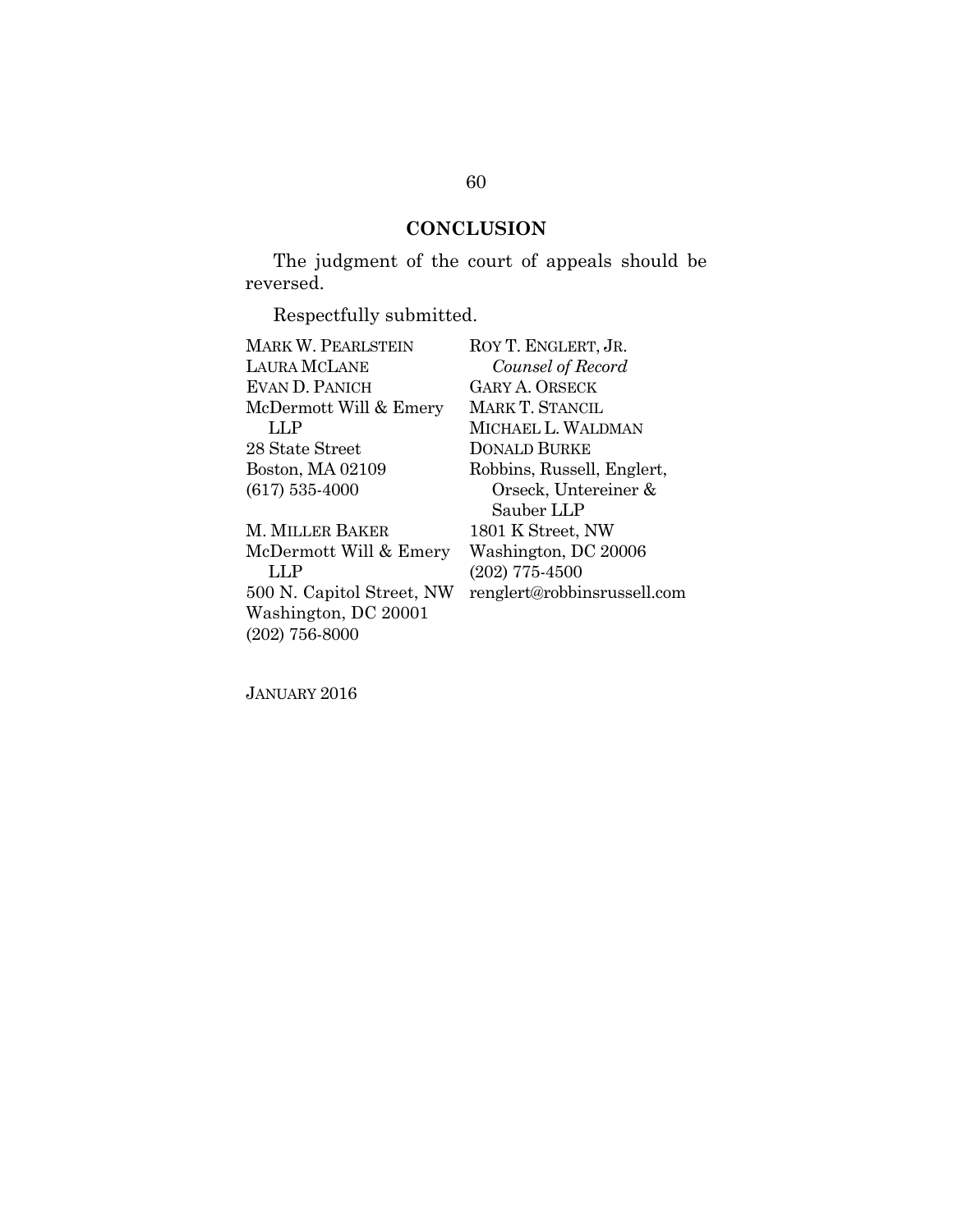## **APPENDIX—STATUTORY AND REGULATORY PROVISONS**

### **1. 31 U.S.C. § 3729 provides:**

### **False Claims**

(a) Liability for certain acts.—

(1) In general.—Subject to paragraph (2), any person who—

(A) knowingly presents, or causes to be presented, a false or fraudulent claim for payment or approval;

(B) knowingly makes, uses, or causes to be made or used, a false record or statement material to a false or fraudulent claim;

(C) conspires to commit a violation of subparagraph  $(A)$ ,  $(B)$ ,  $(D)$ ,  $(E)$ ,  $(F)$ , or  $(G)$ ;

(D) has possession, custody, or control of property or money used, or to be used, by the Government and knowingly delivers, or causes to be delivered, less than all of that money or property;

(E) is authorized to make or deliver a document certifying receipt of property used, or to be used, by the Government and, intending to defraud the Government, makes or delivers the receipt without completely knowing that the information on the receipt is true;

(F) knowingly buys, or receives as a pledge of an obligation or debt, public property from an officer or employee of the Government, or a member of the Armed Forces, who lawfully may not sell or pledge property; or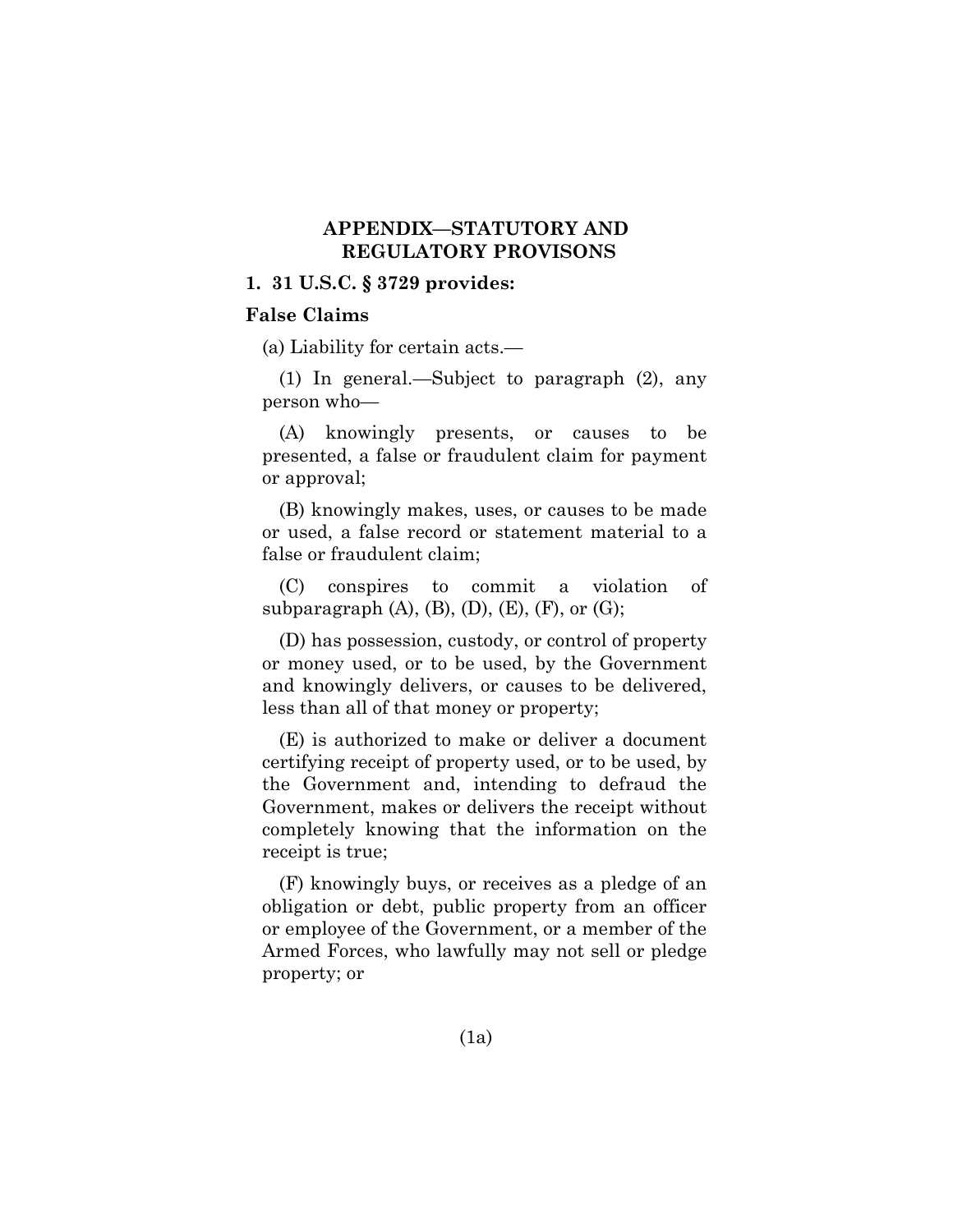(G) knowingly makes, uses, or causes to be made or used, a false record or statement material to an obligation to pay or transmit money or property to the Government, or knowingly conceals or knowingly and improperly avoids or decreases an obligation to pay or transmit money or property to the Government,

is liable to the United States Government for a civil penalty of not less than \$5,000 and not more than \$10,000, as adjusted by the Federal Civil Penalties Inflation Adjustment Act of 1990 (28 U.S.C. 2461 note; Public Law 104-4101), plus 3 times the amount of damages which the Government sustains because of the act of that person.

(2) Reduced damages.—If the court finds that—

(A) the person committing the violation of this subsection furnished officials of the United States responsible for investigating false claims violations with all information known to such person about the violation within 30 days after the date on which the defendant first obtained the information;

(B) such person fully cooperated with any Government investigation of such violation; and

(C) at the time such person furnished the United States with the information about the violation, no criminal prosecution, civil action, or administrative action had commenced under this title with respect to such violation, and the person did not have actual knowledge of the existence of an investigation into such violation,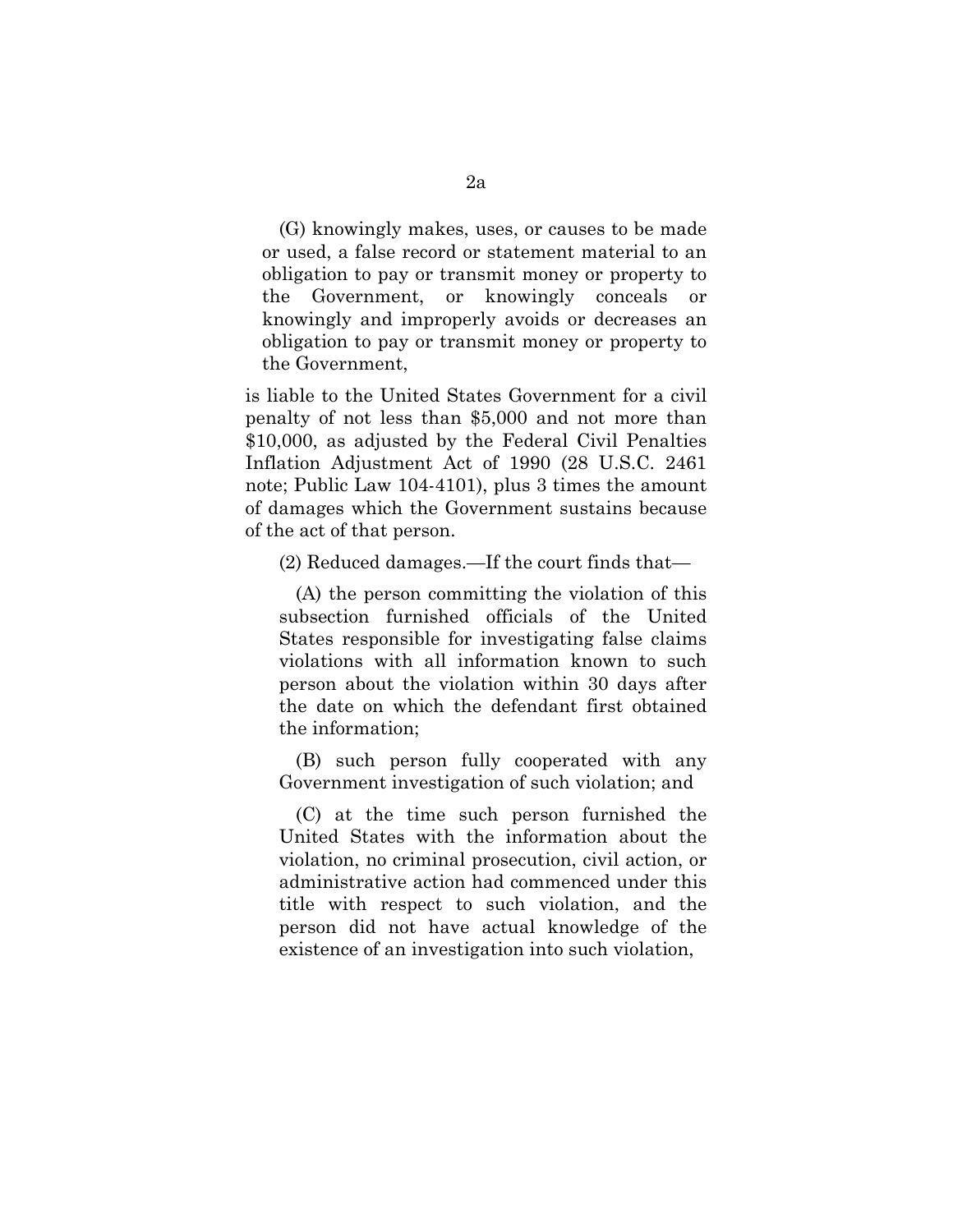the court may assess not less than 2 times the amount of damages which the Government sustains because of the act of that person.

(3) Costs of civil actions.—A person violating this subsection shall also be liable to the United States Government for the costs of a civil action brought to recover any such penalty or damages.

(b) Definitions.—For purposes of this section—

(1) the terms "knowing" and "knowingly" —

(A) mean that a person, with respect to information—

(i) has actual knowledge of the information;

(ii) acts in deliberate ignorance of the truth or falsity of the information; or

(iii) acts in reckless disregard of the truth or falsity of the information; and

(B) require no proof of specific intent to defraud;

(2) the term "claim"—

(A) means any request or demand, whether under a contract or otherwise, for money or property and whether or not the United States has title to the money or property, that—

(i) is presented to an officer, employee, or agent of the United States; or

(ii) is made to a contractor, grantee, or other recipient, if the money or property is to be spent or used on the Government's behalf or to advance a Government program or interest, and if the United States Government—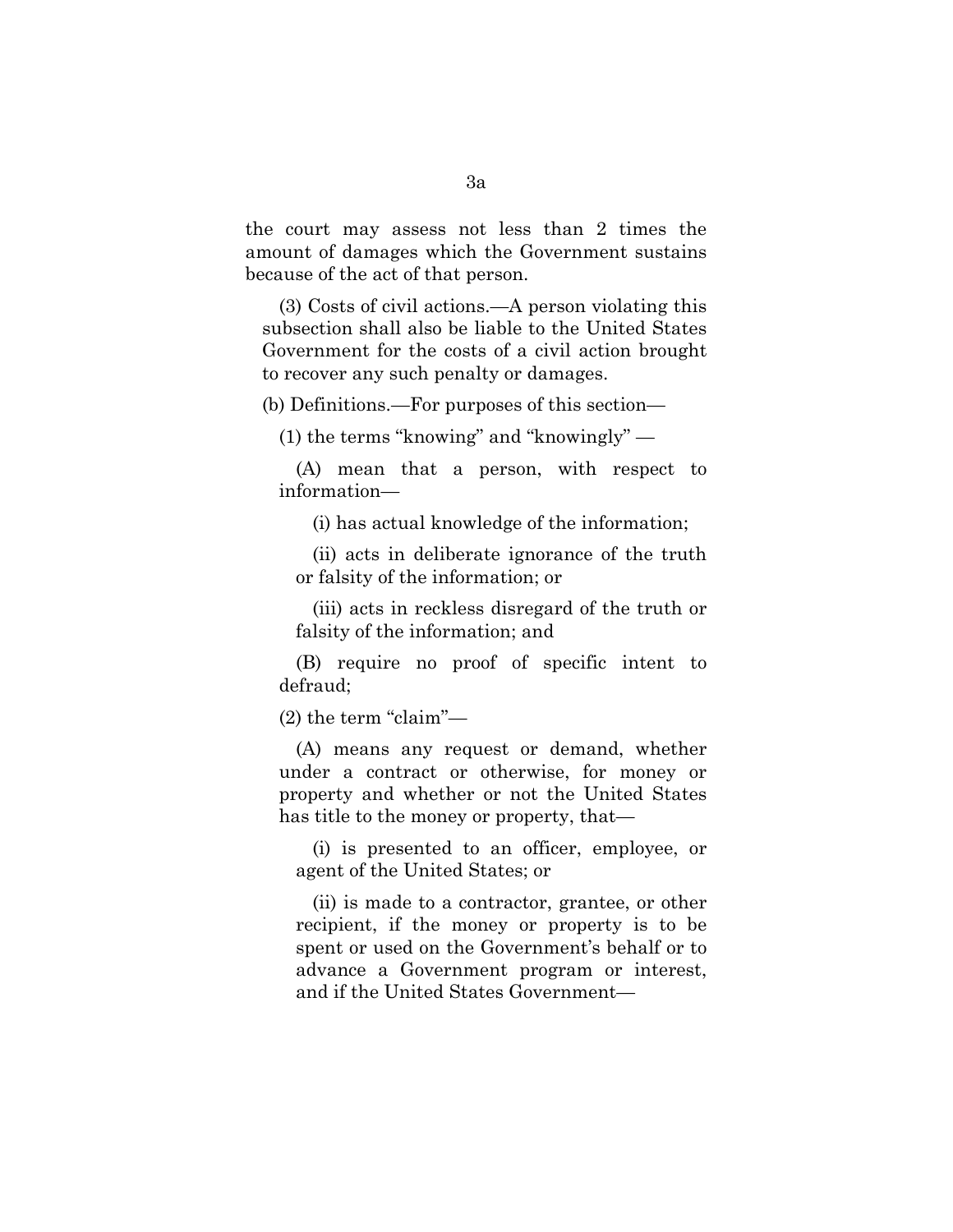(I) provides or has provided any portion of the money or property requested or demanded; or

(II) will reimburse such contractor, grantee, or other recipient for any portion of the money or property which is requested or demanded; and

(B) does not include requests or demands for money or property that the Government has paid to an individual as compensation for Federal employment or as an income subsidy with no restrictions on that individual's use of the money or property;

(3) the term "obligation" means an established duty, whether or not fixed, arising from an express or implied contractual, grantor-grantee, or licensor-licensee relationship, from a fee-based or similar relationship, from statute or regulation, or from the retention of any overpayment; and

(4) the term "material" means having a natural tendency to influence, or be capable of influencing, the payment or receipt of money or property.

(c) Exemption from disclosure.—Any information furnished pursuant to subsection (a)(2) shall be exempt from disclosure under section 552 of title 5.

(d) Exclusion.—This section does not apply to claims, records, or statements made under the Internal Revenue Code of 1986.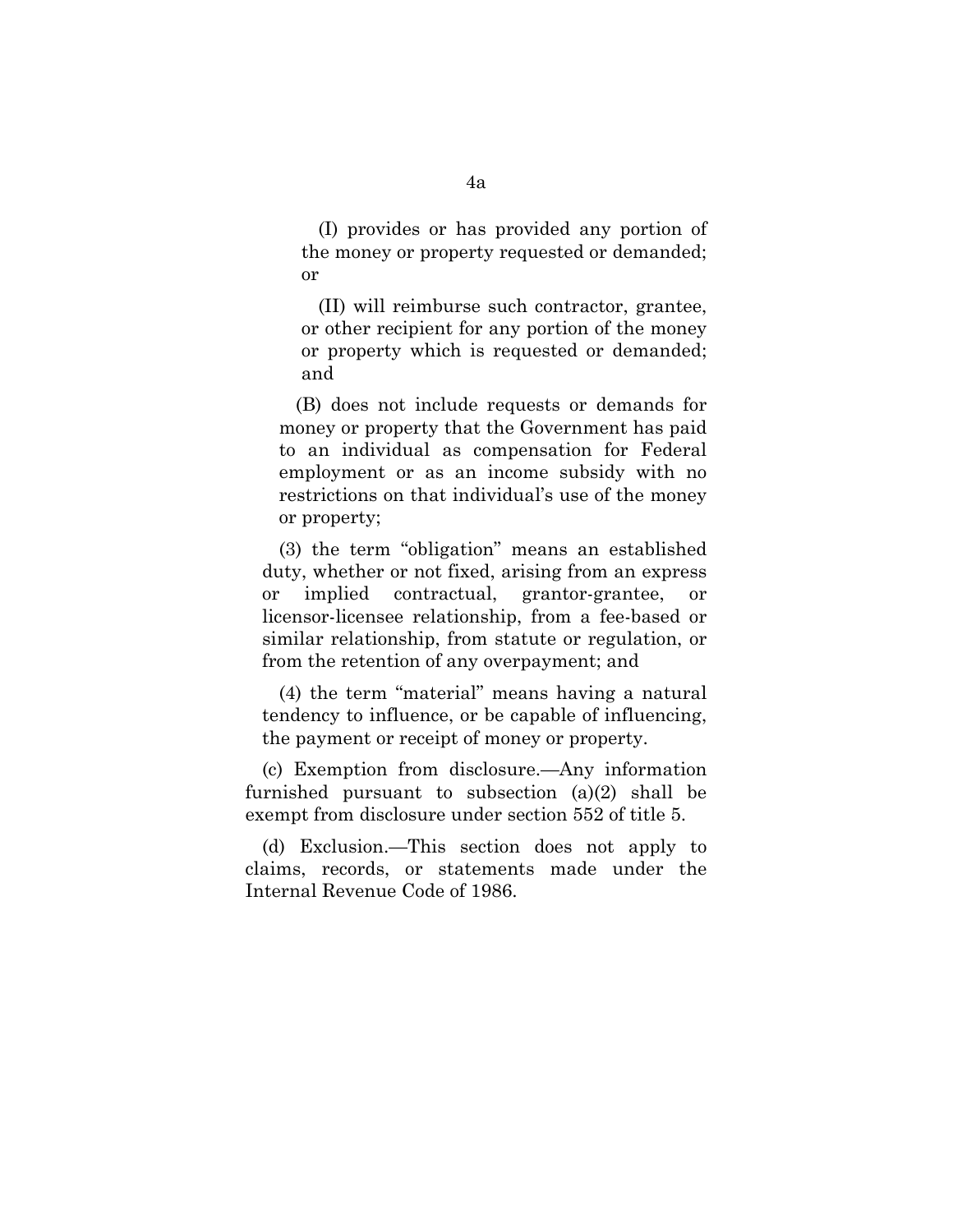### **2. 31 U.S.C. § 3730 provides in pertinent part:**

### **Civil Actions for False Claims**

(a) Responsibilities of the Attorney General.—The Attorney General diligently shall investigate a violation under section 3729. If the Attorney General finds that a person has violated or is violating section 3729, the Attorney General may bring a civil action under this section against the person.

(b) Actions by private persons.—(1) A person may bring a civil action for a violation of section 3729 for the person and for the United States Government. The action shall be brought in the name of the Government. The action may be dismissed only if the court and the Attorney General give written consent to the dismissal and their reasons for consenting.

(2) A copy of the complaint and written disclosure of substantially all material evidence and information the person possesses shall be served on the Government pursuant to Rule 4(d)(4) of the Federal Rules of Civil Procedure. The complaint shall be filed in camera, shall remain under seal for at least 60 days, and shall not be served on the defendant until the court so orders. The Government may elect to intervene and proceed with the action within 60 days after it receives both the complaint and the material evidence and information.

(3) The Government may, for good cause shown, move the court for extensions of the time during which the complaint remains under seal under paragraph (2). Any such motions may be supported by affidavits or other submissions in camera. The defendant shall not be required to respond to any complaint filed under this section until 20 days after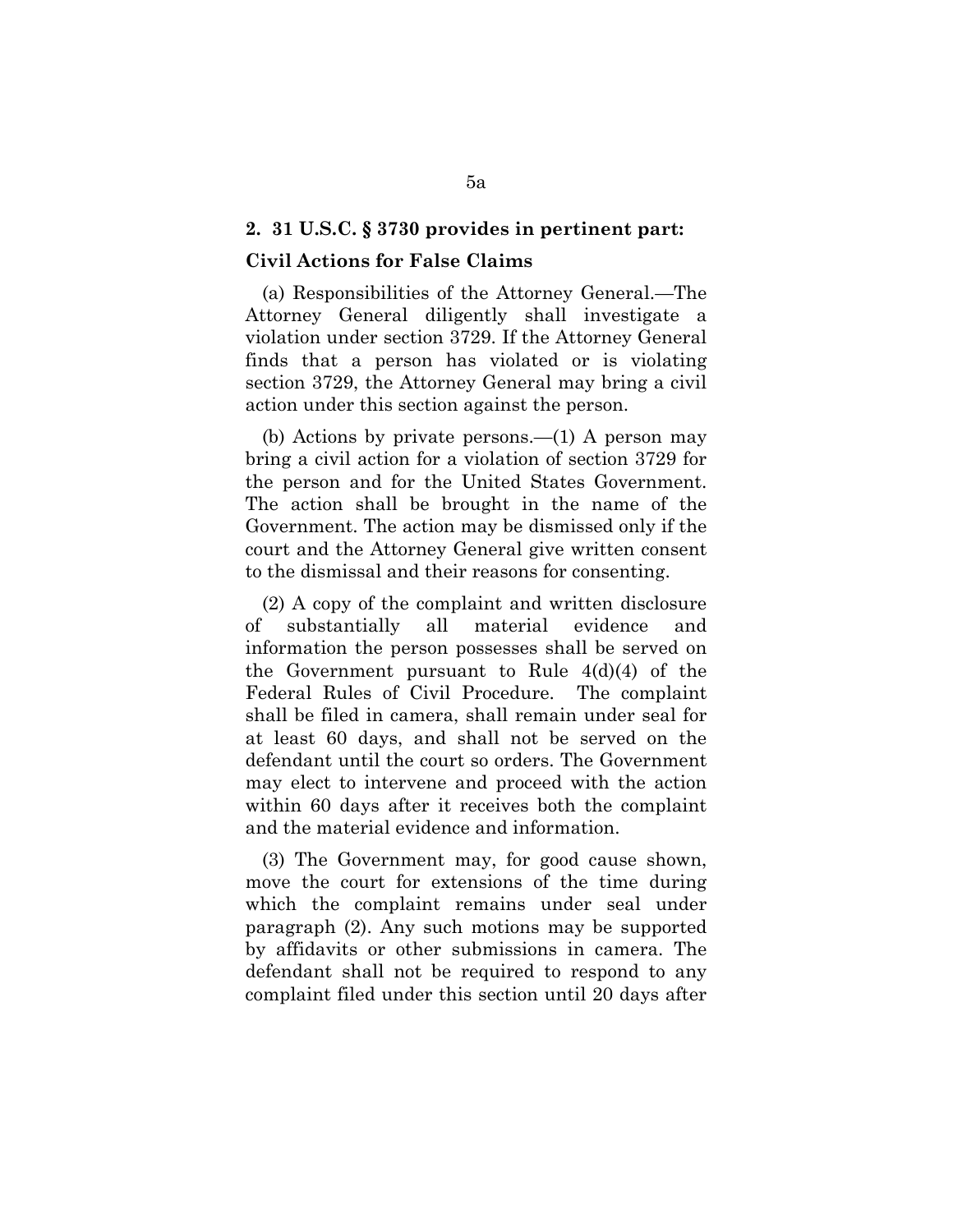the complaint is unsealed and served upon the defendant pursuant to Rule 4 of the Federal Rules of Civil Procedure.

(4) Before the expiration of the 60-day period or any extensions obtained under paragraph (3), the Government shall—

(A) proceed with the action, in which case the action shall be conducted by the Government; or

(B) notify the court that it declines to take over the action, in which case the person bringing the action shall have the right to conduct the action.

(5) When a person brings an action under this subsection, no person other than the Government may intervene or bring a related action based on the facts underlying the pending action.

(c) Rights of the parties to qui tam actions.—(1) If the Government proceeds with the action, it shall have the primary responsibility for prosecuting the action, and shall not be bound by an act of the person bringing the action. Such person shall have the right to continue as a party to the action, subject to the limitations set forth in paragraph (2).

(2)(A) The Government may dismiss the action notwithstanding the objections of the person initiating the action if the person has been notified by the Government of the filing of the motion and the court has provided the person with an opportunity for a hearing on the motion.

(B) The Government may settle the action with the defendant notwithstanding the objections of the person initiating the action if the court determines, after a hearing, that the proposed settlement is fair,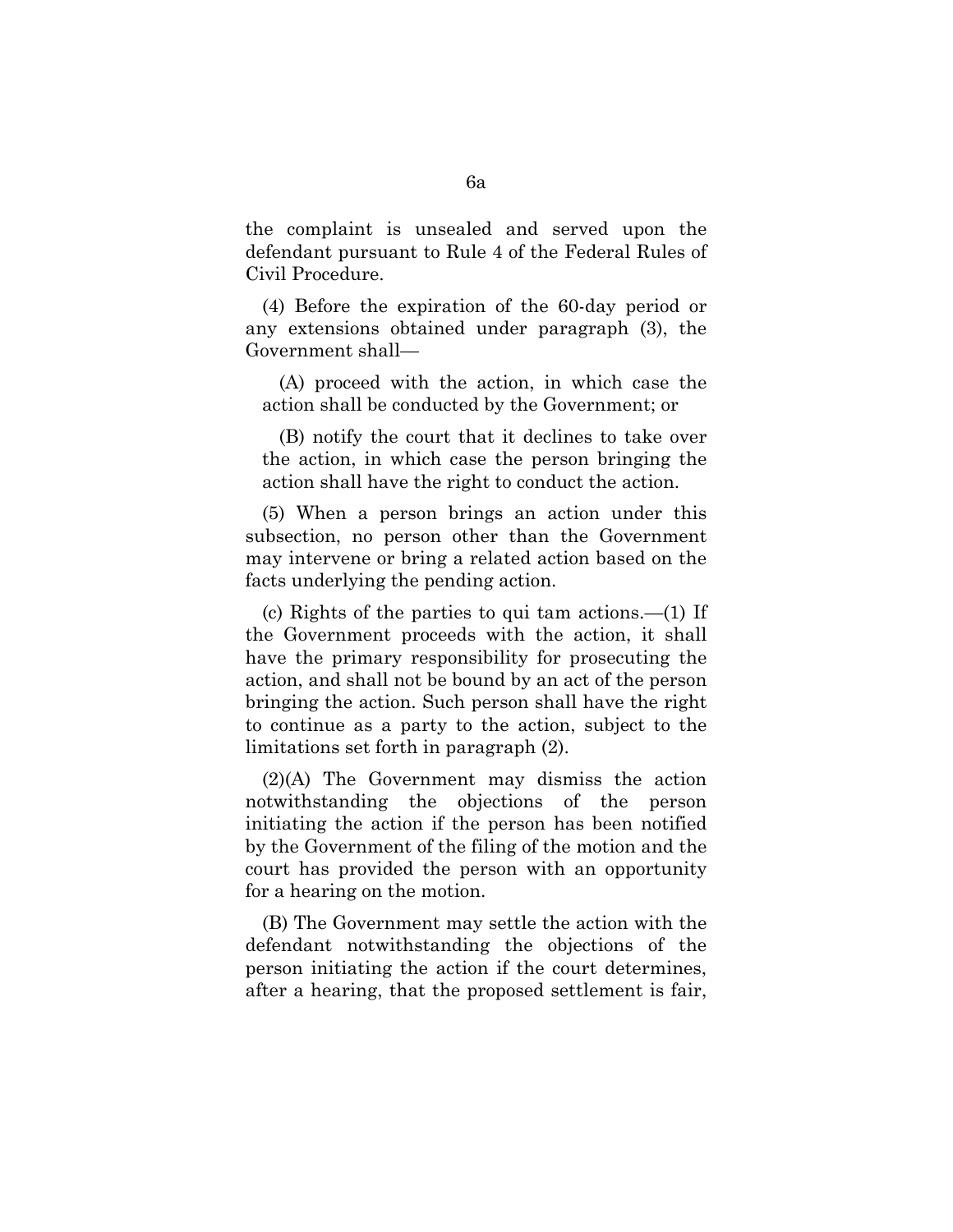adequate, and reasonable under all the circumstances. Upon a showing of good cause, such hearing may be held in camera.

(C) Upon a showing by the Government that unrestricted participation during the course of the litigation by the person initiating the action would interfere with or unduly delay the Government's prosecution of the case, or would be repetitious, irrelevant, or for purposes of harassment, the court may, in its discretion, impose limitations on the person's participation, such as—

(i) limiting the number of witnesses the person may call;

(ii) limiting the length of the testimony of such witnesses;

(iii) limiting the person's cross-examination of witnesses; or

(iv) otherwise limiting the participation by the person in the litigation.

(D) Upon a showing by the defendant that unrestricted participation during the course of the litigation by the person initiating the action would be for purposes of harassment or would cause the defendant undue burden or unnecessary expense, the court may limit the participation by the person in the litigation.

(3) If the Government elects not to proceed with the action, the person who initiated the action shall have the right to conduct the action. If the Government so requests, it shall be served with copies of all pleadings filed in the action and shall be supplied with copies of all deposition transcripts (at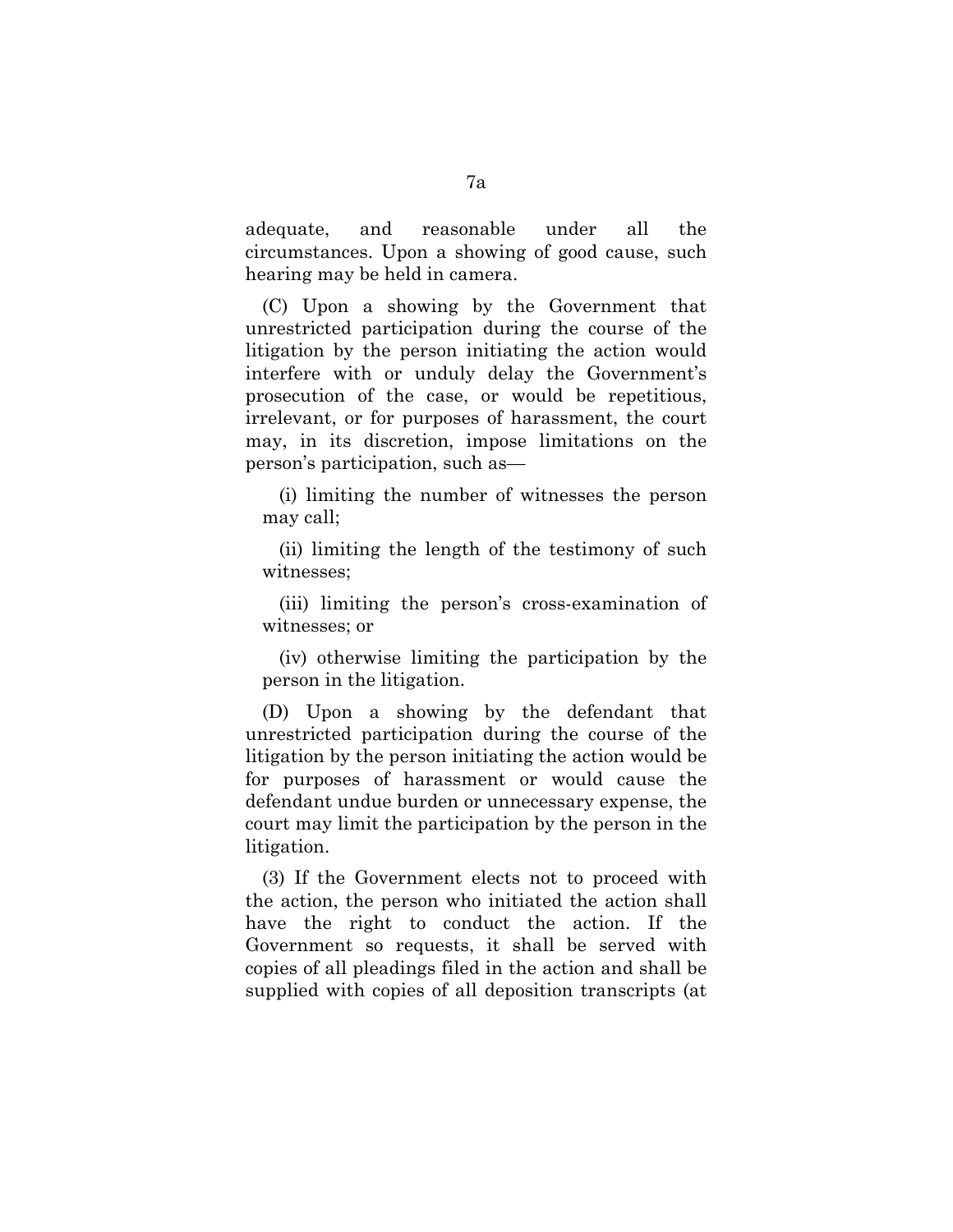the Government's expense). When a person proceeds with the action, the court, without limiting the status and rights of the person initiating the action, may nevertheless permit the Government to intervene at a later date upon a showing of good cause.

(4) Whether or not the Government proceeds with the action, upon a showing by the Government that certain actions of discovery by the person initiating the action would interfere with the Government's investigation or prosecution of a criminal or civil matter arising out of the same facts, the court may stay such discovery for a period of not more than 60 days. Such a showing shall be conducted in camera. The court may extend the 60-day period upon a further showing in camera that the Government has pursued the criminal or civil investigation or proceedings with reasonable diligence and any proposed discovery in the civil action will interfere with the ongoing criminal or civil investigation or proceedings.

(5) Notwithstanding subsection (b), the Government may elect to pursue its claim through any alternate remedy available to the Government, including any administrative proceeding to determine a civil money penalty. If any such alternate remedy is pursued in another proceeding, the person initiating the action shall have the same rights in such proceeding as such person would have had if the action had continued under this section. Any finding of fact or conclusion of law made in such other proceeding that has become final shall be conclusive on all parties to an action under this section. For purposes of the preceding sentence, a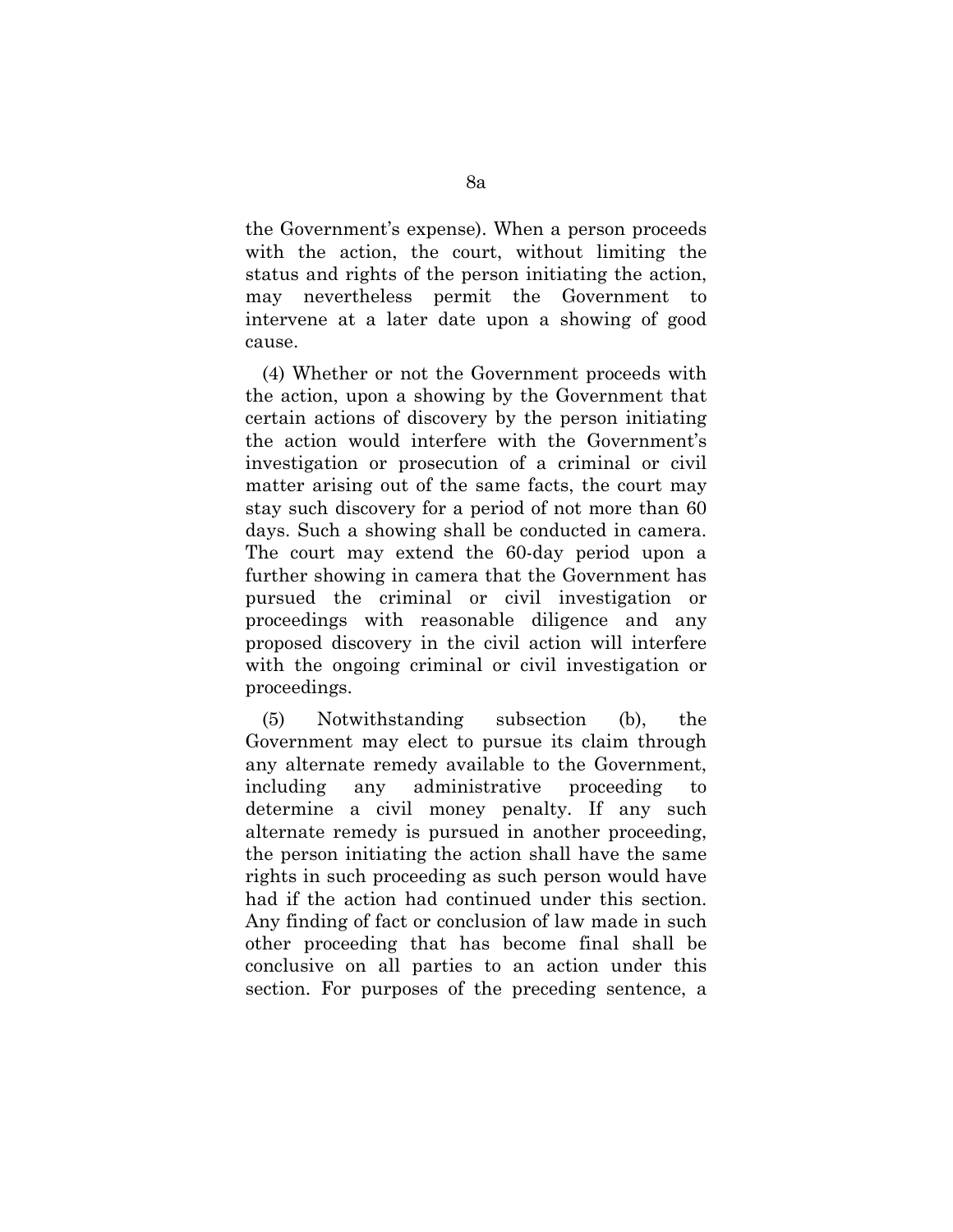finding or conclusion is final if it has been finally determined on appeal to the appropriate court of the United States, if all time for filing such an appeal with respect to the finding or conclusion has expired, or if the finding or conclusion is not subject to judicial review.

(d) Award to qui tam plaintiff.—(1) If the Government proceeds with an action brought by a person under subsection (b), such person shall, subject to the second sentence of this paragraph, receive at least 15 percent but not more than 25 percent of the proceeds of the action or settlement of the claim, depending upon the extent to which the person substantially contributed to the prosecution of the action. Where the action is one which the court finds to be based primarily on disclosures of specific information (other than information provided by the person bringing the action) relating to allegations or transactions in a criminal, civil, or administrative hearing, in a congressional, administrative, or Government2 Accounting Office report, hearing, audit, or investigation, or from the news media, the court may award such sums as it considers appropriate, but in no case more than 10 percent of the proceeds, taking into account the significance of the information and the role of the person bringing the action in advancing the case to litigation. Any payment to a person under the first or second sentence of this paragraph shall be made from the proceeds. Any such person shall also receive an amount for reasonable expenses which the court finds to have been necessarily incurred, plus reasonable attorneys' fees and costs. All such expenses, fees, and costs shall be awarded against the defendant.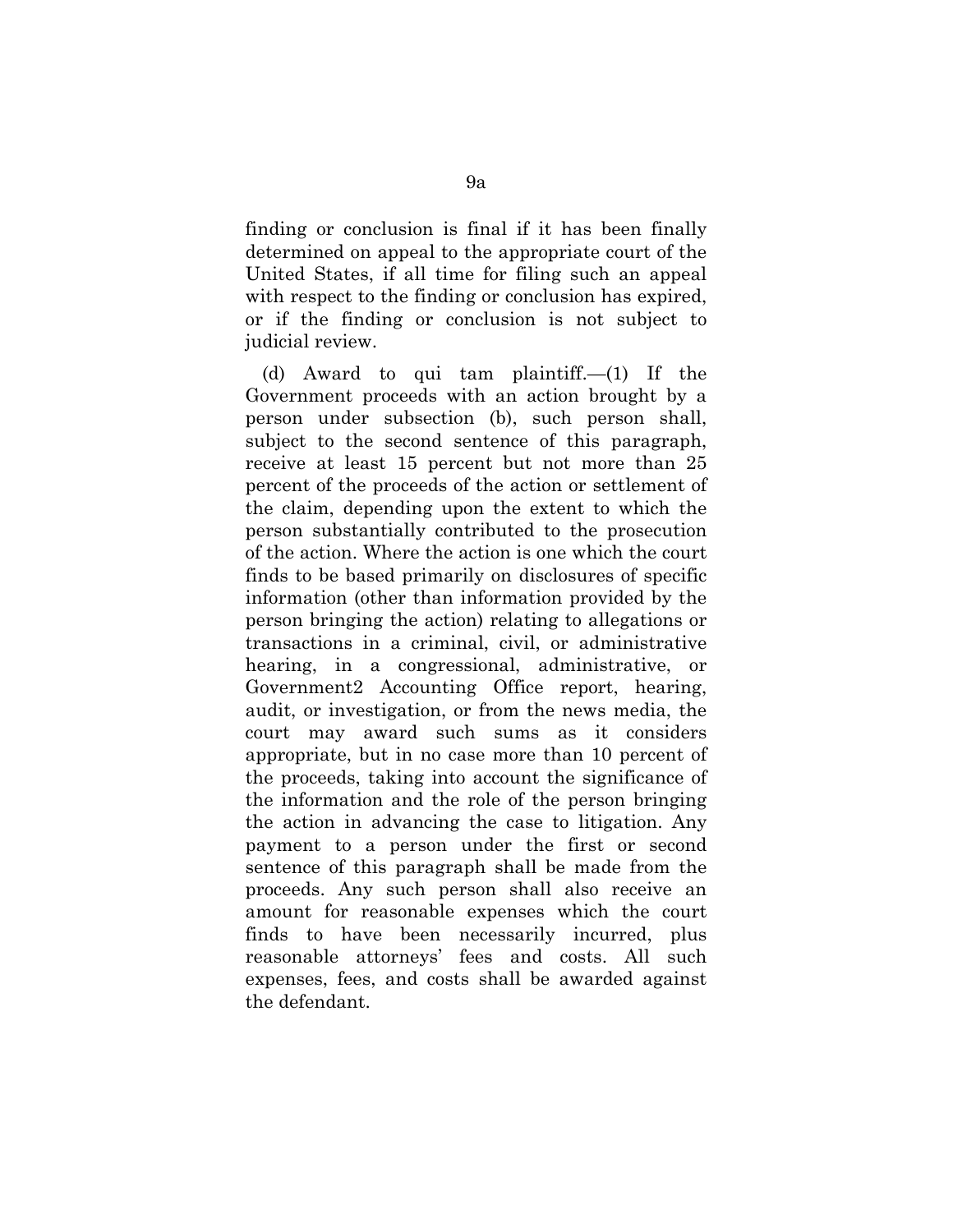(2) If the Government does not proceed with an action under this section, the person bringing the action or settling the claim shall receive an amount which the court decides is reasonable for collecting the civil penalty and damages. The amount shall be not less than 25 percent and not more than 30 percent of the proceeds of the action or settlement and shall be paid out of such proceeds. Such person shall also receive an amount for reasonable expenses which the court finds to have been necessarily incurred, plus reasonable attorneys' fees and costs. All such expenses, fees, and costs shall be awarded against the defendant.

(3) Whether or not the Government proceeds with the action, if the court finds that the action was brought by a person who planned and initiated the violation of section 3729 upon which the action was brought, then the court may, to the extent the court considers appropriate, reduce the share of the proceeds of the action which the person would otherwise receive under paragraph (1) or (2) of this subsection, taking into account the role of that person in advancing the case to litigation and any relevant circumstances pertaining to the violation. If the person bringing the action is convicted of criminal conduct arising from his or her role in the violation of section 3729, that person shall be dismissed from the civil action and shall not receive any share of the proceeds of the action. Such dismissal shall not prejudice the right of the United States to continue the action, represented by the Department of Justice.

(4) If the Government does not proceed with the action and the person bringing the action conducts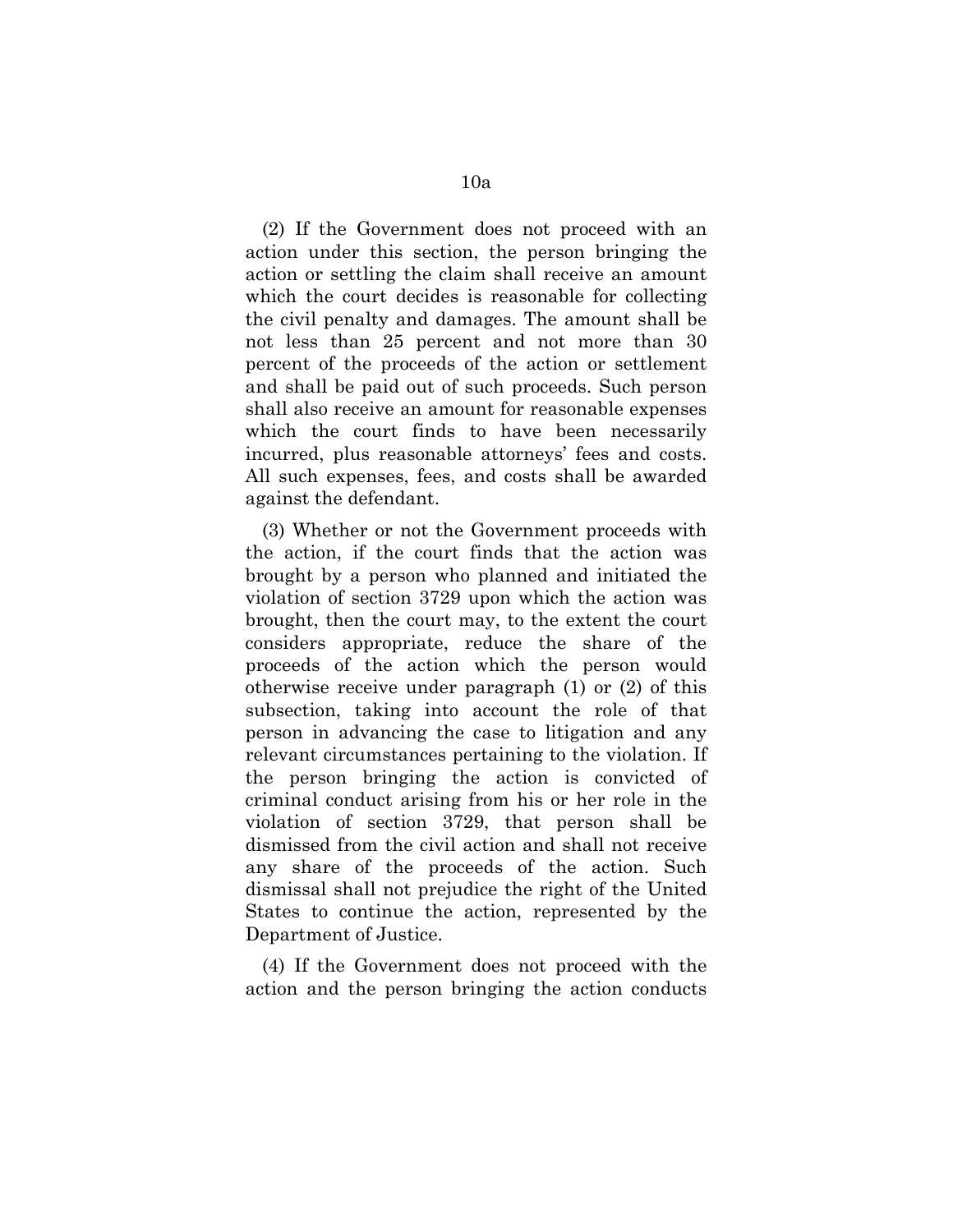the action, the court may award to the defendant its reasonable attorneys' fees and expenses if the defendant prevails in the action and the court finds that the claim of the person bringing the action was clearly frivolous, clearly vexatious, or brought primarily for purposes of harassment.

\* \* \* \* \*

(g) Fees and expenses to prevailing defendant.—In civil actions brought under this section by the United States, the provisions of section 2412(d) of title 28 shall apply.

\* \* \* \* \*

## **3. 105 Mass. Code Regs. § 140.330 provides:**

### Satellite Clinics

A satellite clinic must meet, independently of its parent clinic, all the requirements imposed on clinics by 105 CMR 140.000 except that a satellite clinic, as part of the legal entity operating its parent clinic, shall have no separate articles of organization, or bylaws or other charter of its own, and no separate governing body, shareholders, members, or officers.

### **4. 105 Mass. Code Regs. § 140.530 provides:**

## Staffing

(A) A clinic providing mental health services must provide an adequate number of qualified personnel to fulfill the program's objectives.

(B) Multi-disciplinary Staff.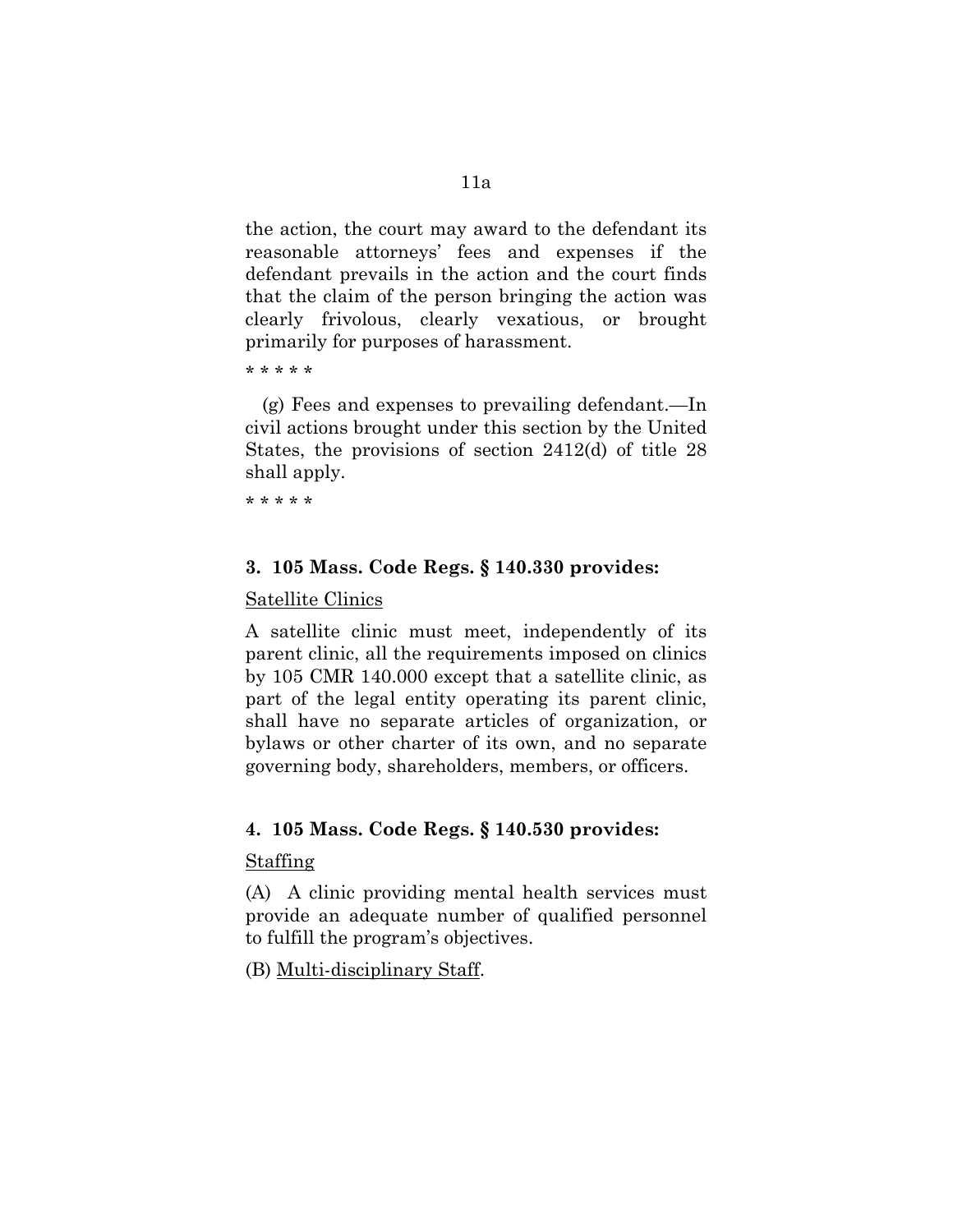(1) A multi-disciplinary staff must be available as appropriate for the clients' needs.

(2) A multi-disciplinary staff must be comprised of mental health professionals who meet the requirements set forth under 105 CMR 140.530(C). The staff may also include other related mental health professionals necessary for the provision of intake, evaluation, diagnostic and treatment services.

(C) Personnel Qualifications.

(1) Except as otherwise provided in 105 CMR  $140.530(C)(2)$ , the multidisciplinary staff must include:

(a) a psychiatrist who is a physician, as defined in 105 CMR 140.020, and who is board certified by the American Board of Psychiatry and Neurology, or eligible for such certification; and

(b) at least two of the following mental health professionals:

1. Psychologist. A clinical or counseling psychologist licensed by the Massachusetts Board of Registration of Psychologists pursuant to M.G.L. c. 112, §§ 118 through 127 and 251 CMR 3.00.

2. Psychiatric Social Worker. A social worker, as defined in 105 CMR 140.020 who has at least one year's post graduate experience in a mental health setting.

3. Psychiatric Nurse. A registered nurse with a master's degree in psychiatric nursing licensed by the Board of Registration in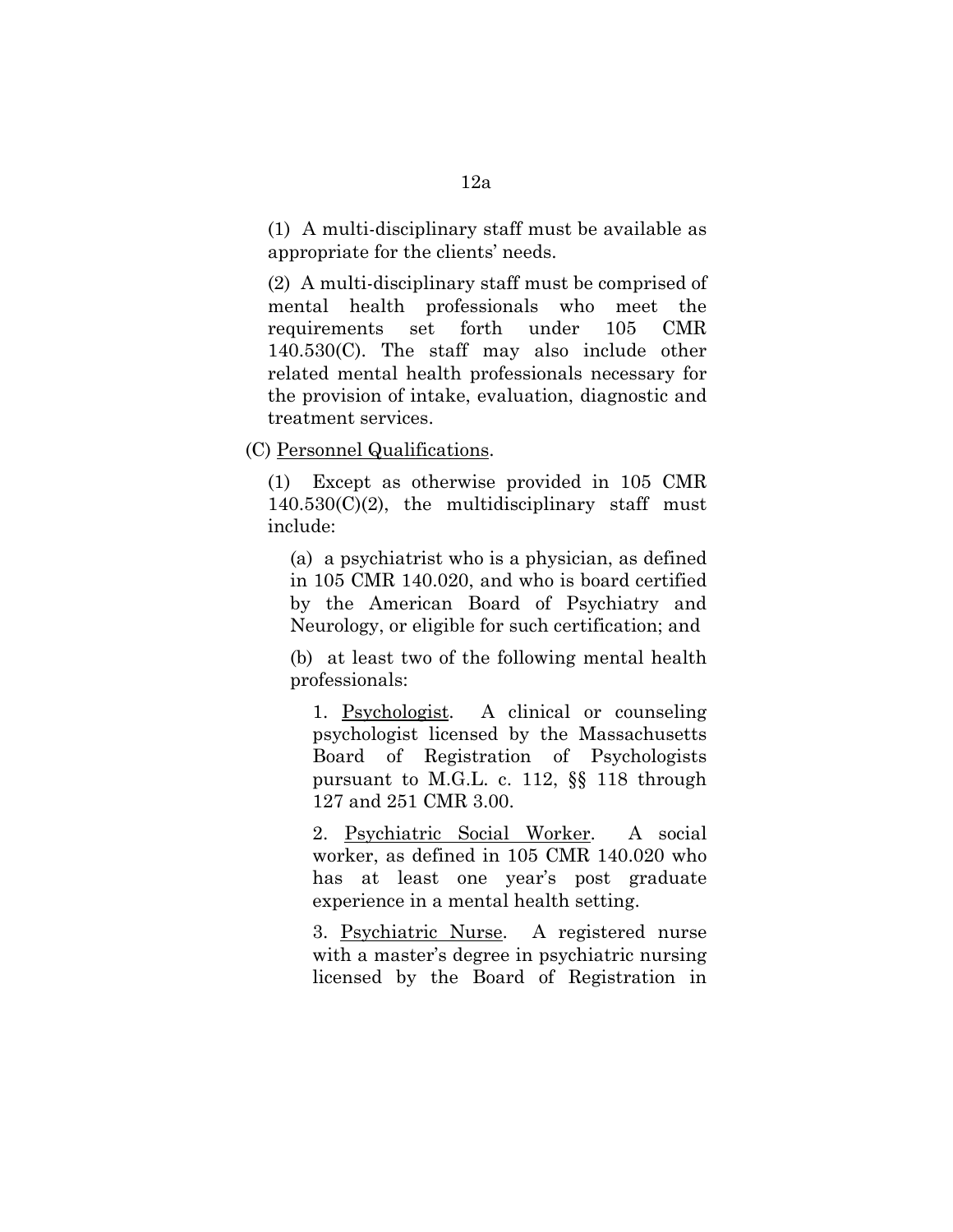Nursing pursuant to M.G.L. c. 112, § 80B and 244 CMR 3.00.

4. Psychiatric Nurse Mental Health Clinical Specialist. A psychiatric nurse mental health clinical specialist licensed by the Board of Registration in Nursing pursuant to M.G.L. c. 112, § 80B and 244 CMR 4.13.

5. Licensed Mental Health Counselor. A licensed mental health counselor licensed by the Board of Registration of Allied Mental Health and Human Service Professions pursuant to M.G.L. c. 112, § 165 and 262 CMR 2.00.

6. Licensed Alcohol and Drug Counselor. An alcohol and drug counselor licensed by the Department pursuant to 105 CMR 168.000.

7. Other Licensed Mental Health and Substance Abuse Practitioners. Other mental health and substance practitioners licensed by the Division of Professional Licensure, the Department or any Board of Registration and deemed by the Department to be mental health and substance abuse professionals.

(2) A clinic whose mental health service consists solely of a psychiatric day treatment program as defined in 105 CMR 140.020, may substitute a rehabilitation counselor or occupational therapist as defined in 105 CMR  $140.530(C)(2)(a)$  and (b) for one of the professionals listed in 105 CMR  $140.530(C)(1)(b)$ :

(a) Rehabilitation Counselor. An individual who has at least a master's degree in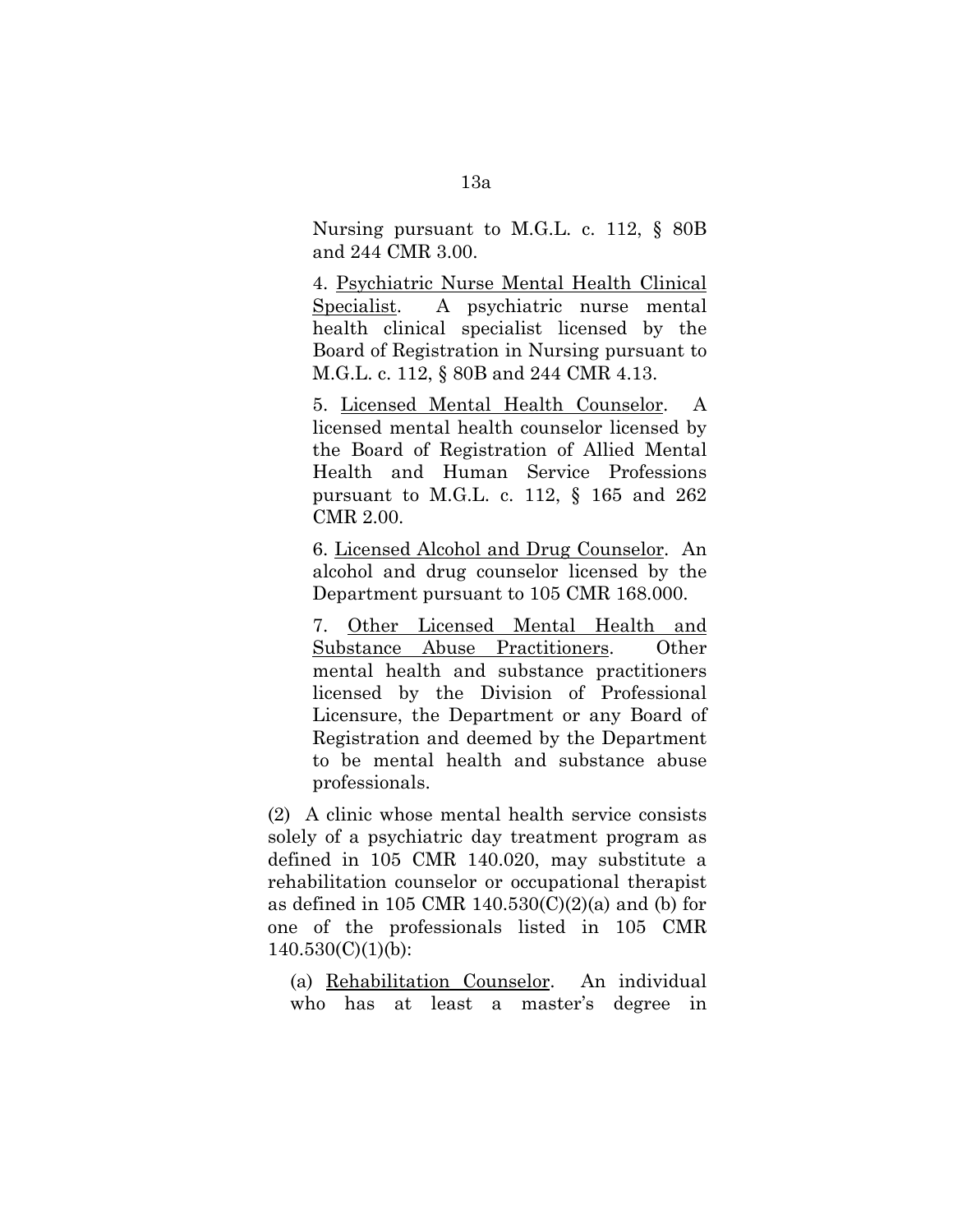rehabilitation or vocational counseling and one year's full-time supervised experience in a mental health setting, or its equivalent.

(b) Occupational Therapist. An individual licensed by the Massachusetts Board of Registration of Allied Health Professions and currently certified or eligible for certification by the American Occupational Therapy Association. The occupational therapist must have at least one year of experience in a mental health setting.

(D) Responsibilities of Clinic Physicians and Psychiatrists.

(1) The clinic shall designate a psychiatrist or other physician to be responsible for the establishment of medical policies and supervision of all medical services.

(2) The following duties shall be performed by clinic psychiatrist(s) or physician(s):

(a) prescribing and monitoring or supervising the prescription of all medications, and

(b) evaluating non-psychiatric, physical health problems and making referrals, when appropriate.

(3) Clinic psychiatrist(s) shall:

(a) participate in case reviews as appropriate,

(b) provide case consultation as necessary, and

(c) participate in the clinic's quality assurance program for the mental health service.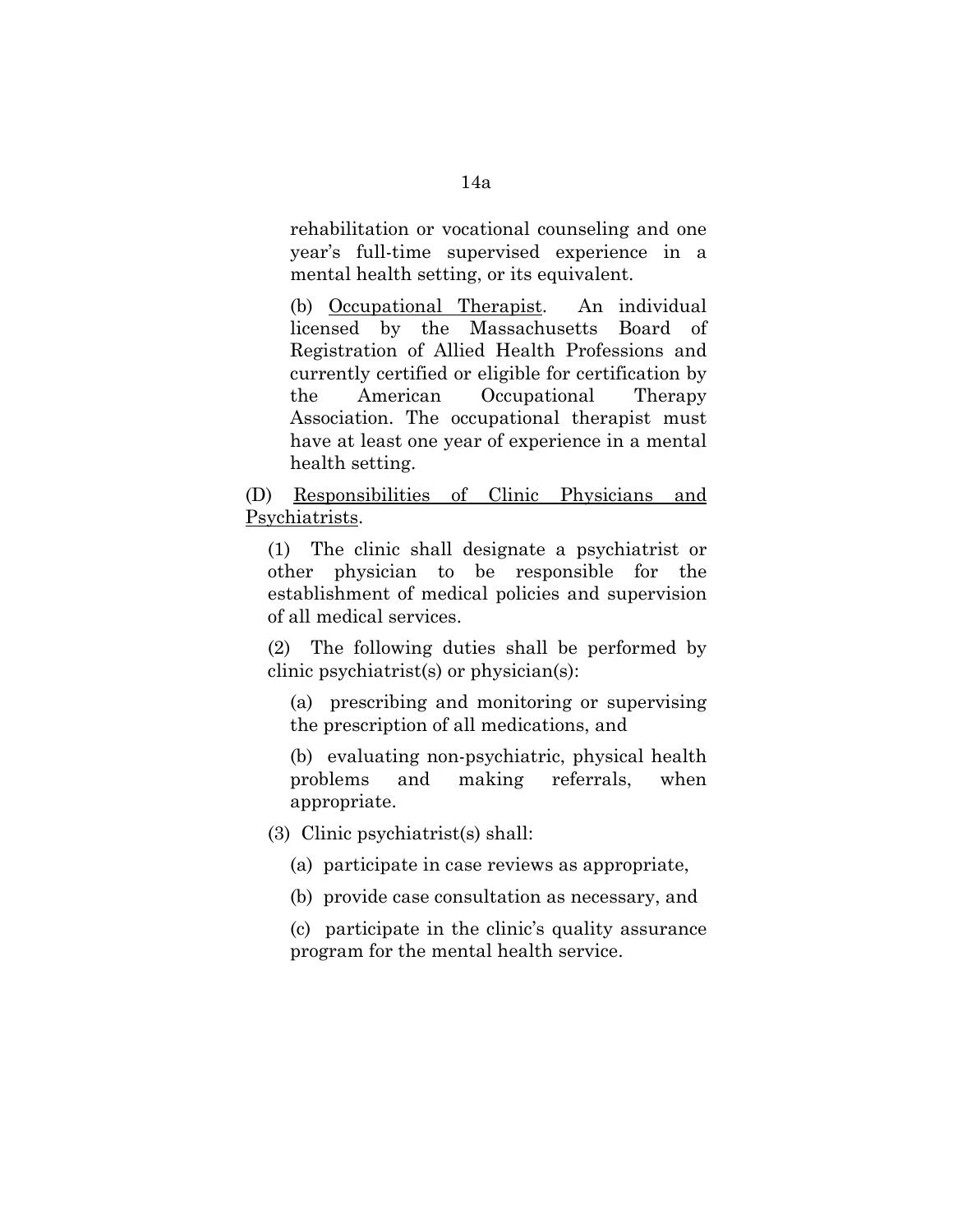(E) Supervision. All staff members other than those meeting the qualifications set forth in 105 CMR 140.530(C) must be clinically supervised on a regular basis by professional staff members as defined in 105 CMR 140.530(C). The documentation of supervision must be available for review

### **5. 130 Mass. Code Regs. § 429.401 provides:**

## Introduction

130 CMR 429.000 establishes requirements for participation of mental health centers in MassHealth and governs mental health centers operated by freestanding clinics, satellite facilities of clinics, and identifiable units of clinics. All mental health centers participating in MassHealth must comply with the MassHealth regulations, including but not limited to 130 CMR 429.000 and 450.000: *Administrative and Billing Regulations.*

# **6. 130 Mass. Code Regs. § 429.402 provides in pertinent part:**

### Definitions

The following terms used in 130 CMR 429.000 have the meanings given in 130 CMR 429.402 unless the context clearly requires a different meaning.

\* \* \* \* \*

Autonomous Satellite Program - a mental health center program operated by a satellite facility with sufficient staff and services to substantially assume its own clinical management independent of the parent center.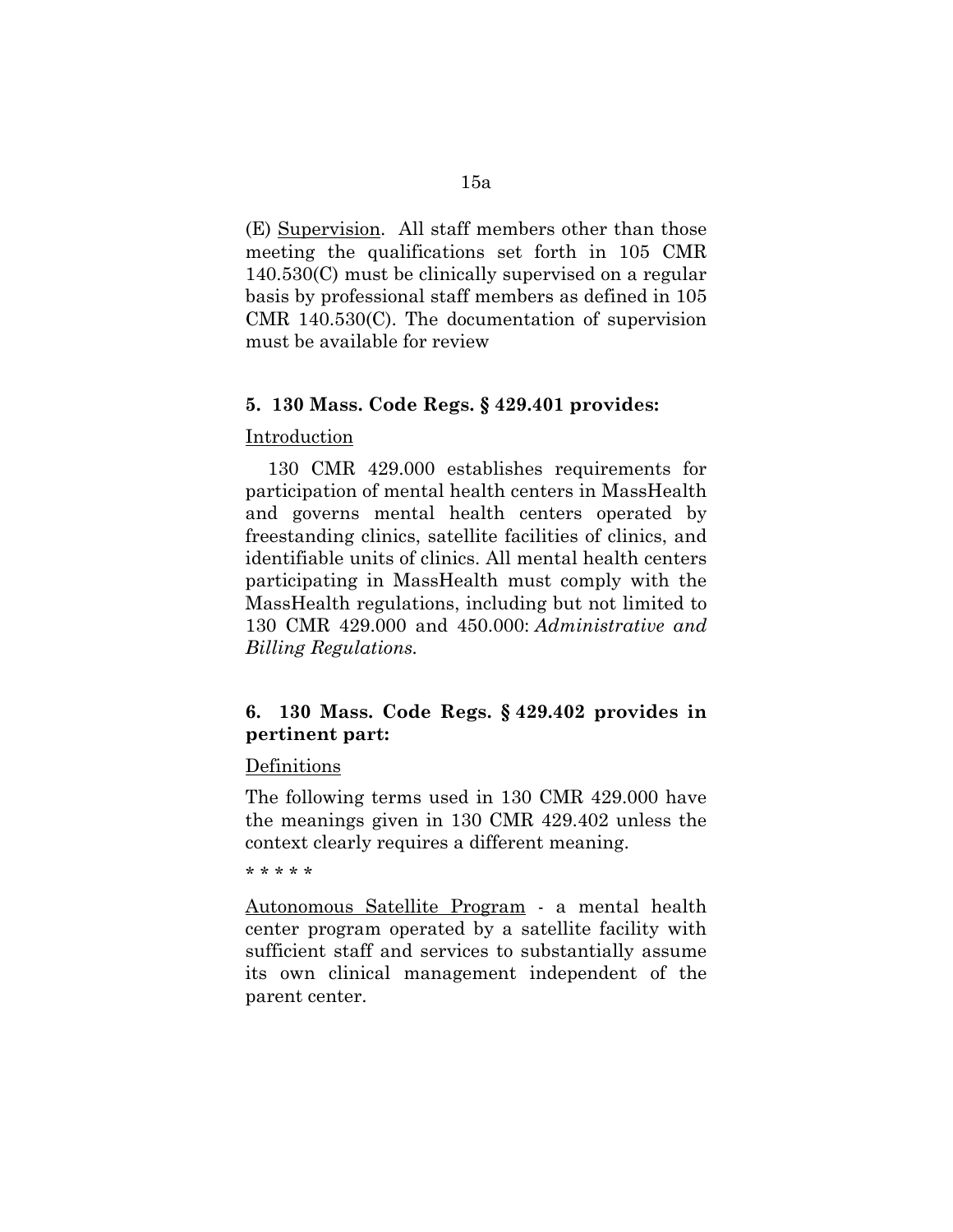# 16a

\* \* \* \* \*

Core Discipline - one of the following disciplines: psychiatry, social work, psychology, or psychiatric nursing (including a psychiatric clinical nurse specialist), most or all of which are represented by the professionals qualified in these disciplines who comprise a mental health center's core team.

\* \* \* \* \*

Dependent Satellite Program - a mental health center program in a satellite facility that is under the direct clinical management of the parent center.

\* \* \* \* \*

Mental Health Center (Center) - an entity that delivers a comprehensive group of diagnostic and psychotherapeutic treatment services to mentally or emotionally disturbed persons and their families by an interdisciplinary team under the medical direction of a psychiatrist.

\* \* \* \* \*

Satellite Facility - a mental health center program at a different location from the parent center that operates under the license of and falls under the fiscal, administrative, and personnel management of the parent center and that meets the following criteria.

(1) It is open to patients more than 20 hours a week.

(2) It offers more than 40 person hours a week of services to patients.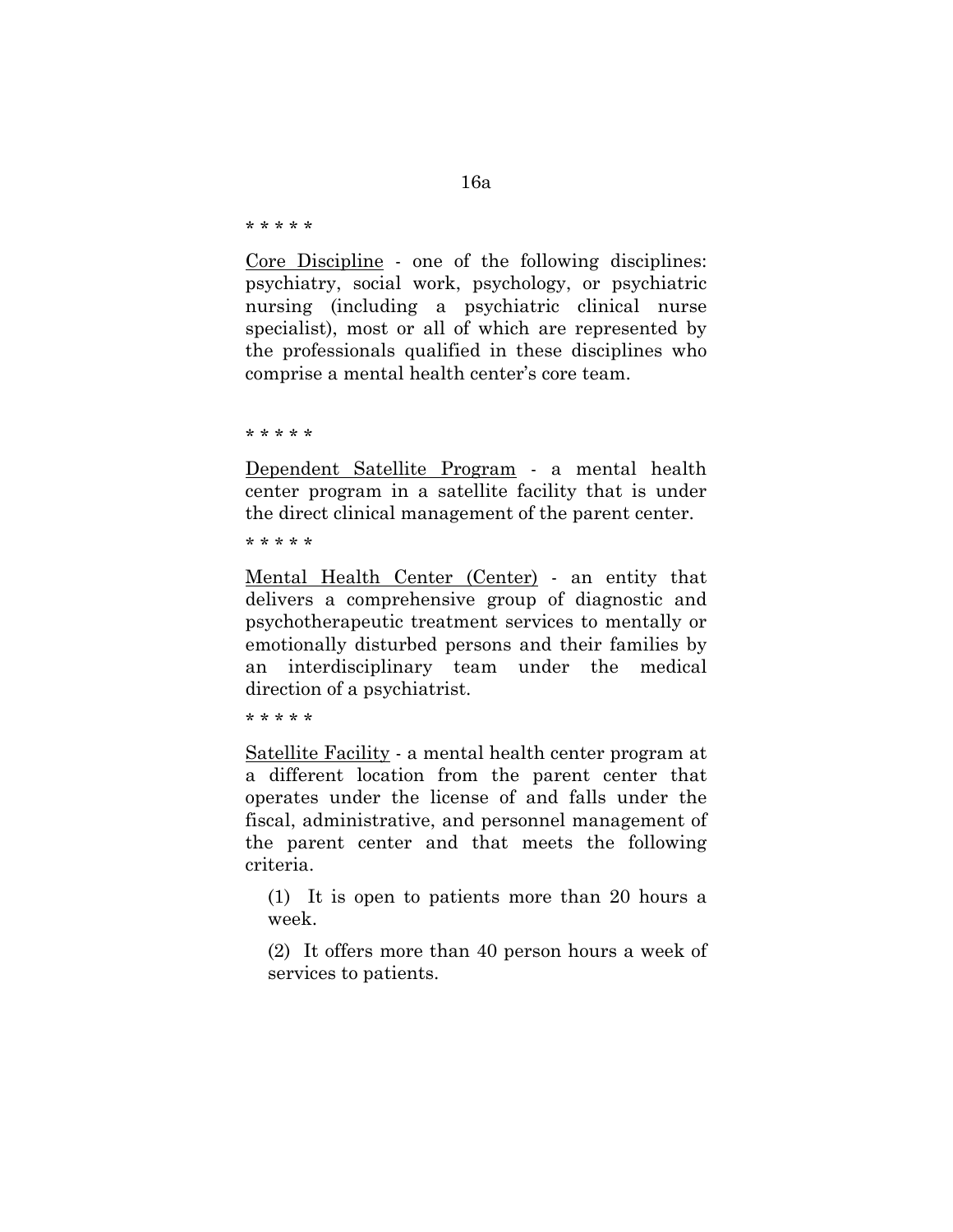\* \* \* \* \*

### **7. 130 Mass. Code Regs. § 429.422 provides:**

### Staff Composition Requirements

(A) The mental health center must have a balanced interdisciplinary staffing plan that includes three or more core professional staff members who meet the qualifications outlined in 130 CMR 429.424 for their respective professions. Of these, one must be a psychiatrist, and two must be from separate nonphysician core disciplines, including psychology, social work, or psychiatric nursing. Certain additional staffing requirements are contained in 130 CMR 429.423.

(B) The staff must have specific training and experience to treat the target populations of the center. For example, staff treating children are required to have specialized training and experience in children's services. As further described in 130 CMR 429.424, staff who provide individual, group, family therapy, and multiple family group therapy to members younger than 21 years old must be certified every two years to administer the Child and Adolescent Needs and Strengths (CANS), according to the process established by the Executive Office of Health and Human Services (EOHHS).

(C) For clinic-licensed mental health centers, the staff composition requirements are contained in 130 CMR 429.422 and 429.423. Clinic-licensed mental health centers must employ the equivalent of at least three full-time professional staff members, two of whom must be core team members who meet qualifications outlined in 130 CMR 429.423 for their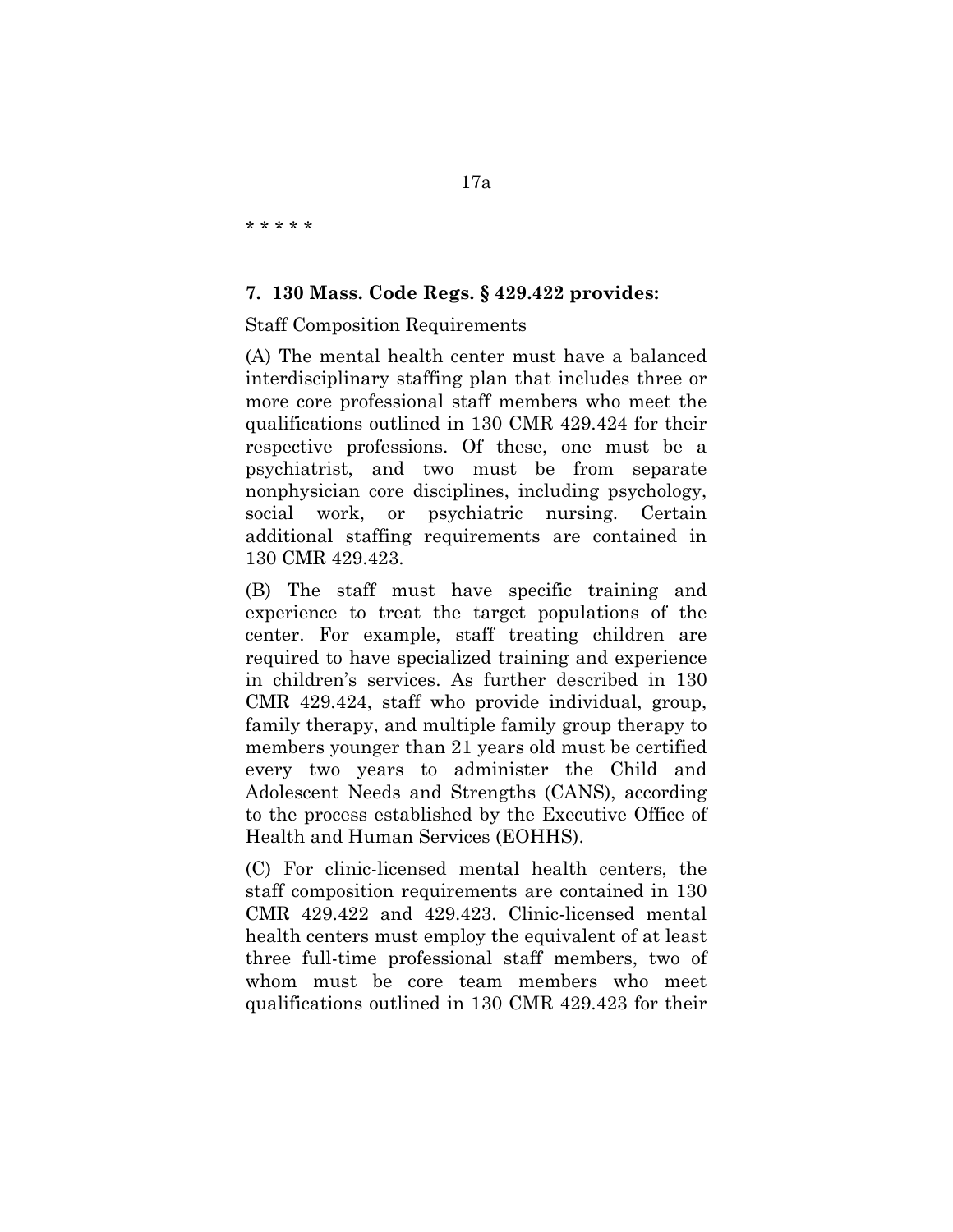respective disciplines. When a clinic-licensed mental health center has ten employees or fewer, the core team must work a minimum of 20 hours a week.

(D) Dependent satellite programs must employ at least two full-time equivalent professional staff members from separate nonphysician core disciplines. The Director of Clinical Services at the parent center must ensure that supervision requirements of 130 CMR 429.438(E) are performed. If the satellite program's staff do not meet the qualifications for core disciplines as outlined in 130 CMR 429.424, they must receive supervision from qualified core staff professionals of the same discipline at the parent center.

(E) For clinic-licensed community health centers, the center must employ at least two half-time professional staff members from separate, nonphysician core disciplines who meet the qualifications outlined in 130 CMR 429.424 for their respective disciplines.

(F) Autonomous satellite programs, as defined in 130 CMR 429.402, must meet the requirement's specified in 130 CMR 429.422(C).

# **8. 130 Mass. Code Regs. § 429.423 provides:**

(A) Administrator. The mental health center must designate one individual as administrator, who is responsible for the overall operation and management of the center and for ensuring compliance with MassHealth regulations. The administrator must have previous training or experience in personnel, fiscal, and data management, as described in 130 CMR 429.438.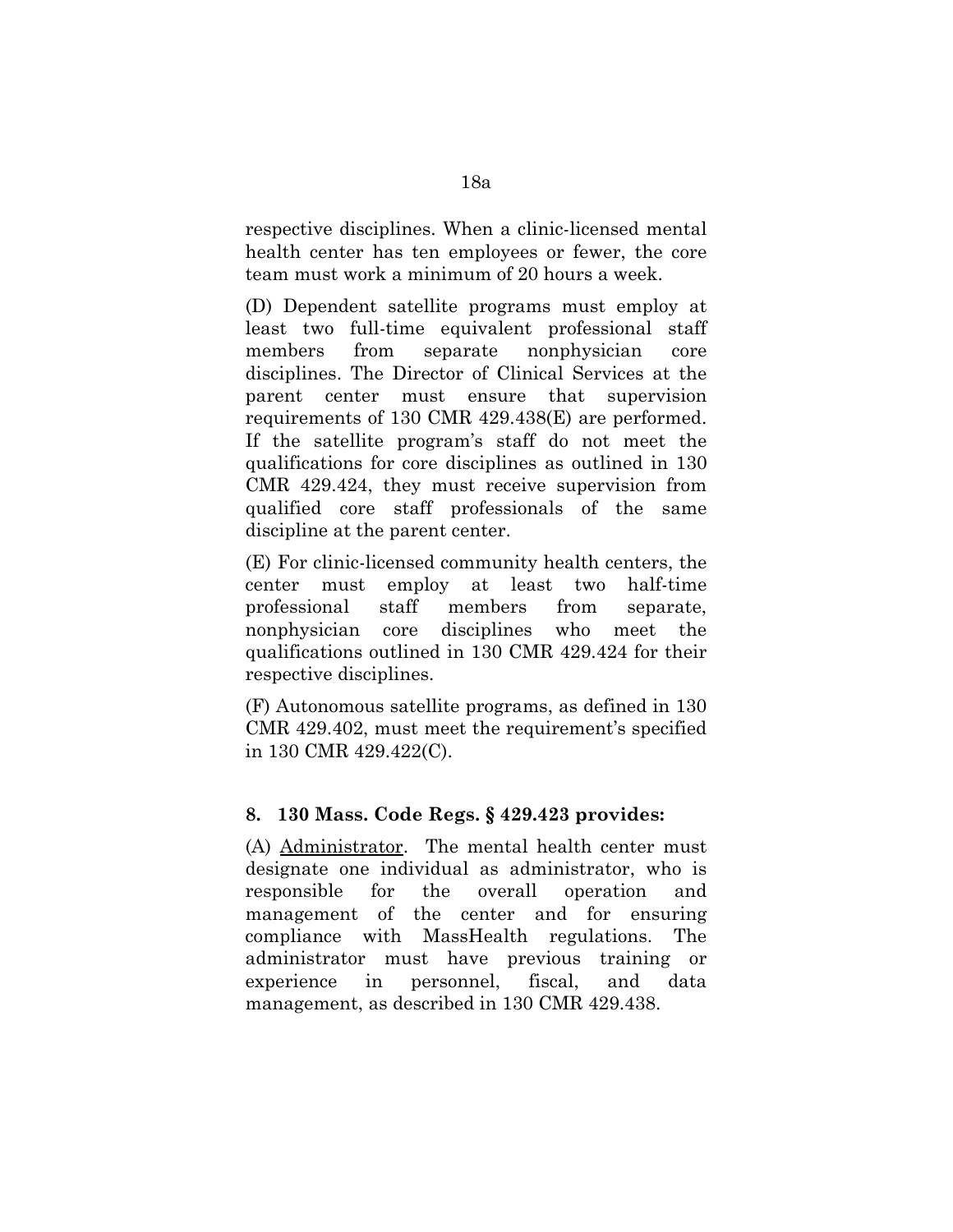(1) The same individual may serve as both the administrator and clinical director.

(2) In a community health center, the administrator of the entire facility may also administer the mental health center program.

(B) Director of Clinical Services. Mental health centers must designate a professional staff member to be the clinical director who is then responsible to the administrator for the direction and control of all professional staff members and services.

(1) The clinical director must be licensed, certified, or registered to practice in one of the core disciplines listed in 130 CMR 429.424, and must have had at least five years of full-time, supervised clinical experience subsequent to obtaining a master's degree, two years of which must have been in an administrative capacity. The clinical director must be employed on a full-time basis. When the clinic is licensed as a community health center, the clinical director must work at the center at least half-time.

(2) The specific responsibilities of the clinical director include

(a) selection of clinical staff and maintenance of a complete staffing schedule;

(b) establishment of job descriptions and assignment of staff;

(c) overall supervision of staff performance;

(d) accountability for adequacy and appropriateness of patient care;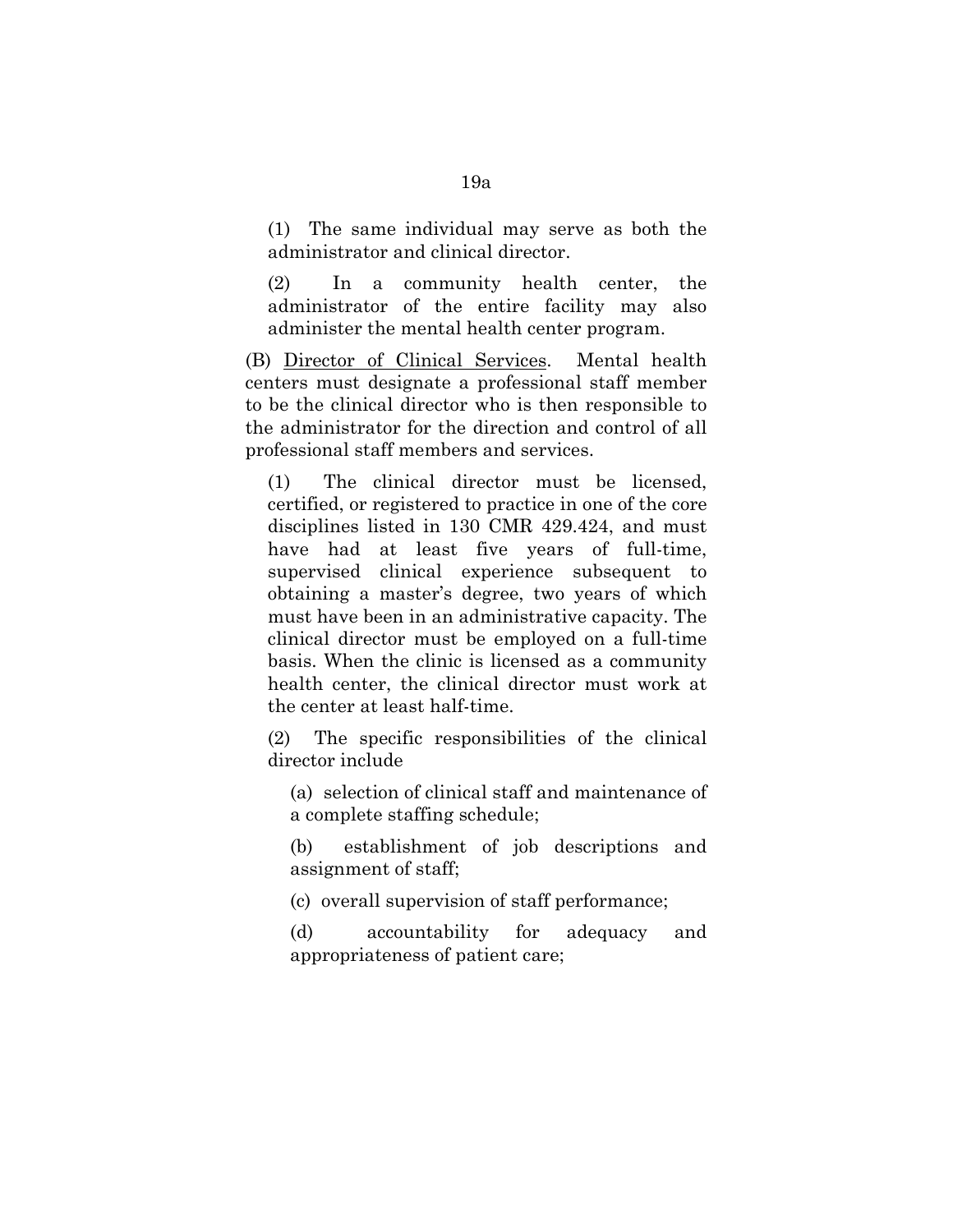(e) in conjunction with the medical director, accountability for employing adequate psychiatric staff to meet the psychopharmalogical needs of clients;

(f) establishment of policies and procedures for patient care;

(g) program evaluation;

(h) provision of some direct patient care in circumstances where the clinical director is one of the three minimum full-time equivalent staff members of the center;

(i) development of in-service training for professional staff; and

(j) establishment of a quality management program.

(C) Medical Director. The mental health center must designate a psychiatrist who meets the qualifications outlined in 130 CMR 429.424(A) as the medical director, who is then responsible for establishing all medical policies and protocols and for supervising all medical services provided by the staff. The medical director must work at the center a minimum of eight hours a week. When the clinic is licensed as a community health center, the medical director must work at the center at least four hours a week.

(D) Psychiatrist.

(1) The roles and duties of administrator, director of clinical services, and medical director, as detailed in 130 CMR 429.423(A) through (C), may be assumed, all or in part, by a psychiatrist on the center's staff, provided that provision of services to members and performance of all relevant duties in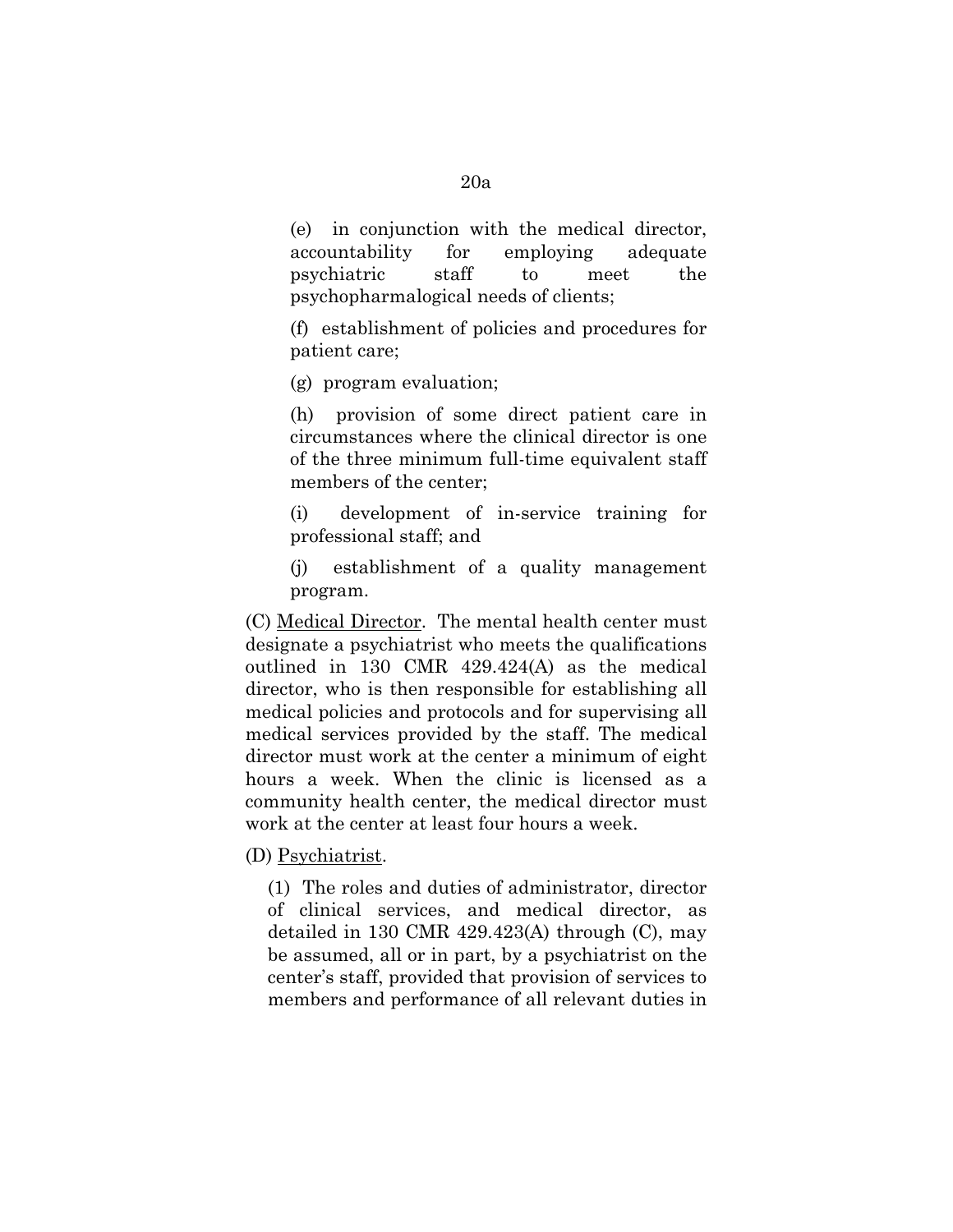130 CMR 429.000 are carried out to meet professionally recognized standards of health care, as required by 130 CMR 450.000: Administrative and Billing Regulations.

(2) The role of the psychiatrist in the center, apart from any duties that may be assumed under 130 CMR  $429.423(A)$ , (B), or (C), must include the following:

(a) responsibility for the evaluation of the physiological, neurological, and psychopharmacological status of the center's clients;

(b) involvement in diagnostic formulations and development of treatment plans;

(c) direct psychotherapy, when indicated;

(d) participation in utilization review or quality-assurance activity;

(e) coordination of the center's relationship with hospitals and provision of general hospital consultations as required;

(f) supervision of and consultation to other disciplines; and

(g) clinical coverage on an "on call" basis at all hours of center operation.

# **9. 130 Mass. Code Regs. § 429.424 (2011) provides:**

Qualifications of Staff by Core Discipline

(A) Psychiatrist.

(1) At least one staff psychiatrist must either currently be certified by the American Board of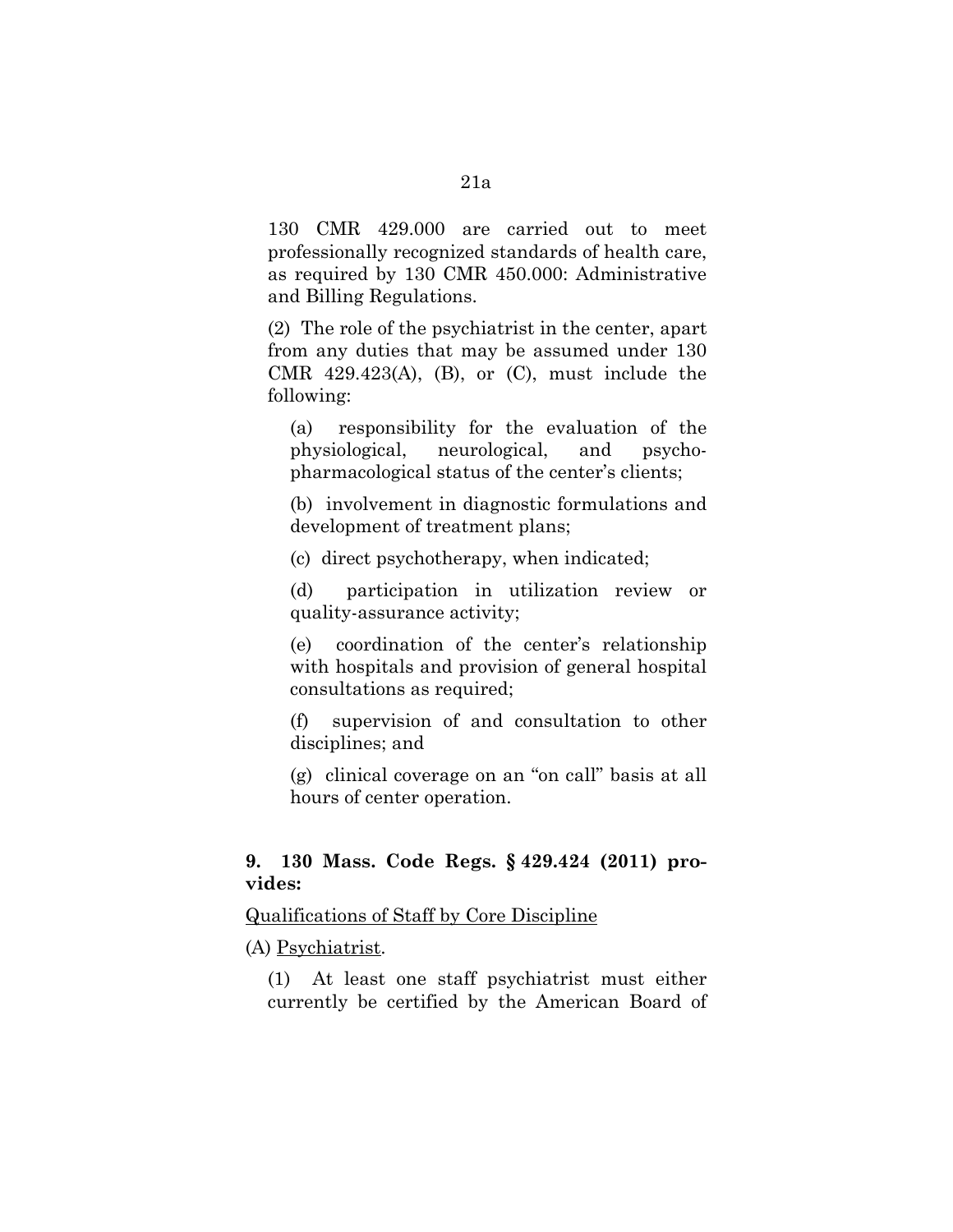Psychiatry and Neurology, or be eligible and applying for such certification.

(2) Any additional psychiatrists must be, at the minimum, licensed physicians in their second year of a psychiatric residency program accredited by the Council on Medical Education of the American Medical Association. Such physicians must be under the direct supervision of a fully qualified psychiatrist.

(3) Any psychiatrist or psychiatric resident who provides individual, group, or family therapy to members under the age of 21 must be certified every two years to administer the CANS, according to the process established by the Executive Office of Health and Human Services (EOHHS).

(B) Psychologist.

(1) At least one staff psychologist must be licensed by the Massachusetts Board of Registration of Psychologists with a specialization listed in clinical or counseling psychology or a closely related specialty.

(2) Additional staff members trained in the field of clinical or counseling psychology or a closely related specialty must

(a) have a minimum of a master's degree or the equivalent graduate study in clinical or counseling psychology or a closely related specialty from an accredited educational institution;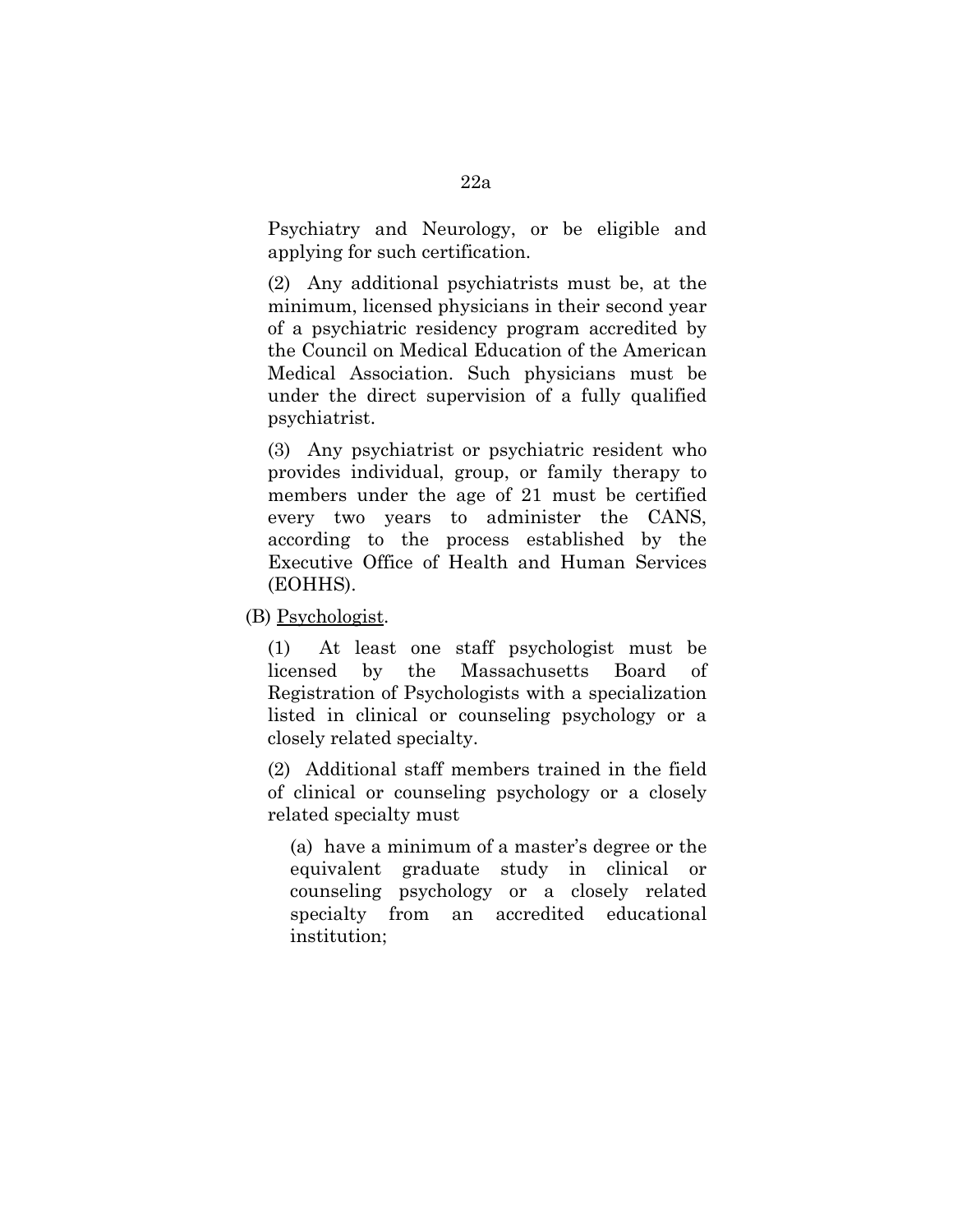(b) be currently enrolled in or have completed a doctoral program in clinical or counseling psychology or a closely related specialty; and

(c) have had two years of full-time supervised clinical experience subsequent to obtaining a master's degree in a multidisciplinary mentalhealth setting. (One year of supervised clinical work in an organized graduate internship program may be substituted for each year of experience.) All services provided by such additional staff members must be under the direct and continuing supervision of a psychologist meeting the requirements set forth in 130 CMR 429.424(B)(1).

(3) Any psychologist who provides individual, group, or family therapy to members under the age of 21 must be certified every two years to administer the CANS, according to the process established by the Executive Office of Health and Human Services (EOHHS).

(C) Social Worker.

(1) At least one staff social worker must have received a master's degree in social work from an accredited educational institution and must have had at least two years of full-time supervised clinical experience subsequent to obtaining a master's degree. This social worker must also be licensed or have applied for and have a license pending as an independent clinical social worker by the Massachusetts Board of Registration of Social Workers.

(2) Any additional social workers on the staff must provide services under the direct and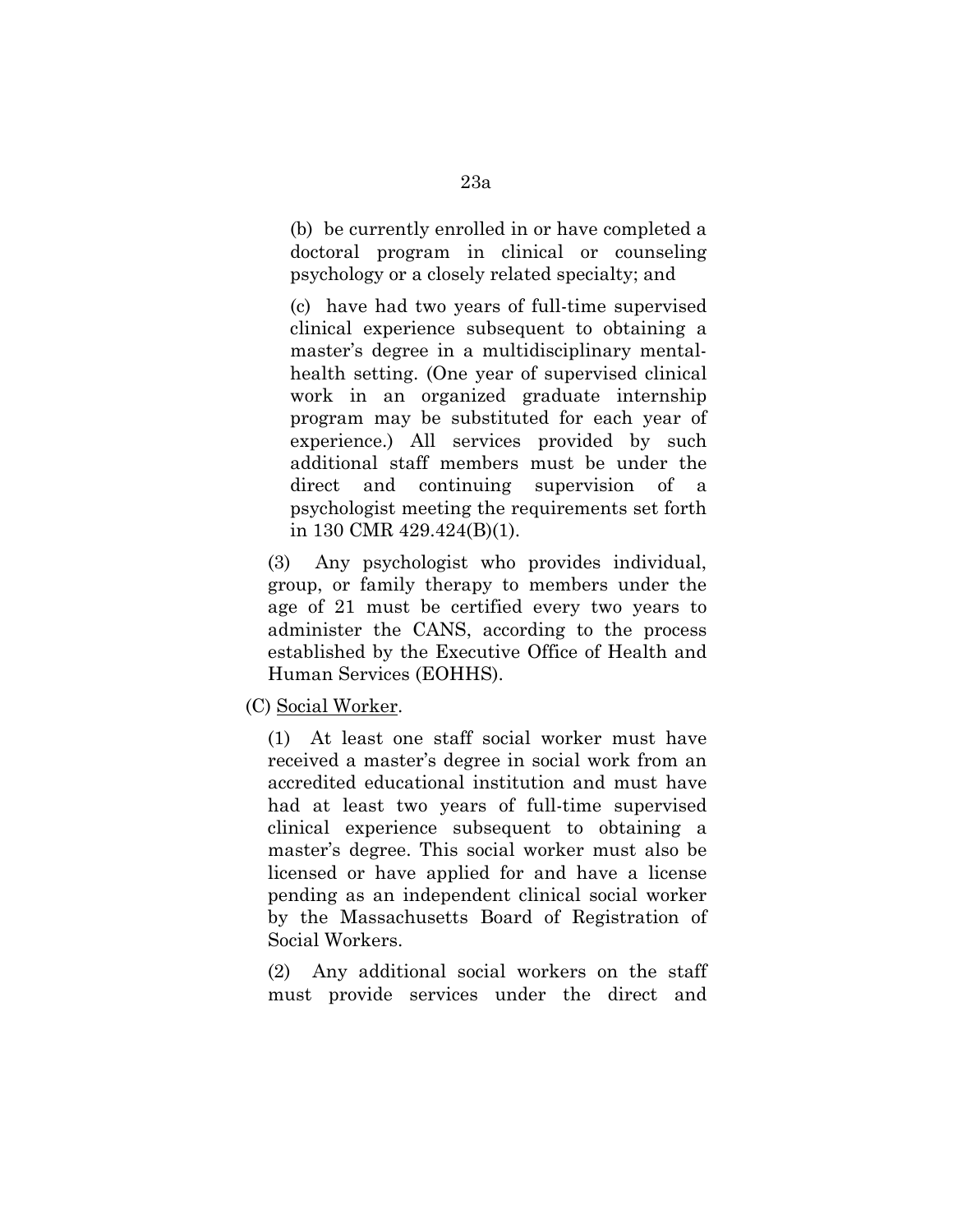continuous supervision of an independent clinical social worker. Such additional social workers must be licensed or applying for licensure as certified social workers by the Massachusetts Board of Registration of Social Workers and have received a master's degree in social work and completed two years of full-time supervised clinical work in an organized graduate internship program.

(3) Any social worker who provides individual, group, or family therapy to members under the age of 21 must be certified every two years to administer the CANS, according to the process established by the Executive Office of Health and Human Services (EOHHS).

(D) Psychiatric Nurse.

(1) At least one psychiatric nurse must be currently registered by the Massachusetts Board of Registration in Nursing and must have a master's degree in nursing from an accredited National League of Nursing graduate school with two years of full-time supervised clinical experience in a multidisciplinary mental-health setting and be eligible for certification as a clinical specialist in psychiatric/mental-health nursing by the American Nursing Association.

(2) Any other nurses must be currently registered by the Massachusetts Board of Registration in Nursing and must have a bachelor's degree from an educational institution accredited by the National League of Nursing and two years of fulltime supervised skilled experience in a multidisciplinary mental-health setting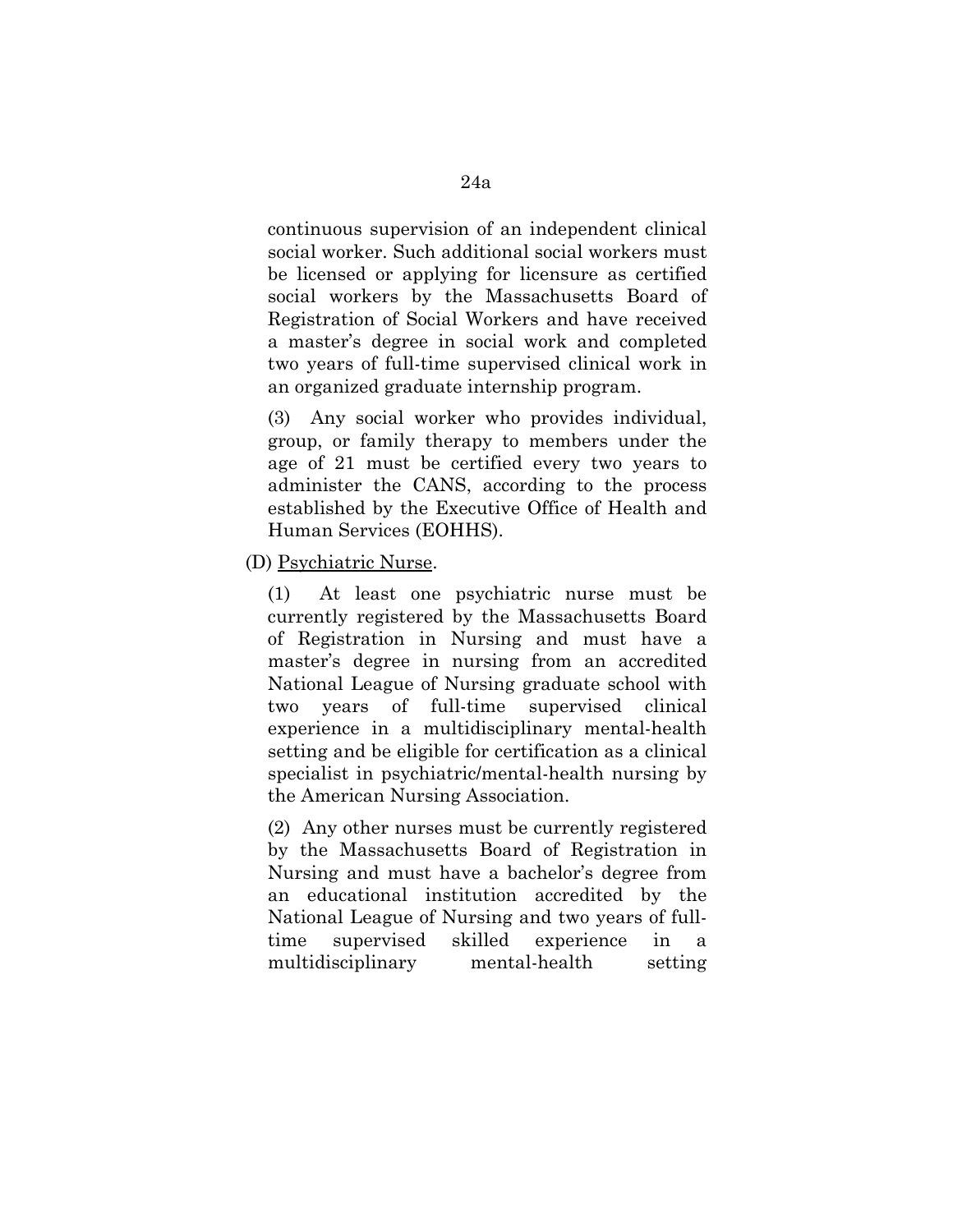subsequent to that degree, or a master's degree in psychiatric nursing.

(3) Any psychiatric nurse mental-health clinical specialist who provides individual, group, or family therapy to members under the age of 21 must be certified every two years to administer the CANS, according to the process established by the Executive Office of Health and Human Services (EOHHS).

(E) Counselor.

(1) All counselors and unlicensed staff included in the center must be under the direct and continuous supervision of a fully qualified professional staff member trained in one of the core disciplines described in 130 CMR 429.424(A) through (D).

(2) All counselors must hold a master's degree in counseling education, counseling psychology, or rehabilitation counseling from an accredited educational institution and must have had two years of full-time supervised clinical experience in a multidisciplinary mental-health setting subsequent to obtaining the master's degree. (One year of supervised clinical work in an organized graduate internship program may be substituted for each year of full-time experience.)

(3) Any counselor who provides individual, group, or family therapy to members under the age of 21 must be certified every two years to administer the CANS, according to the process established by the Executive Office of Health and Human Services (EOHHS).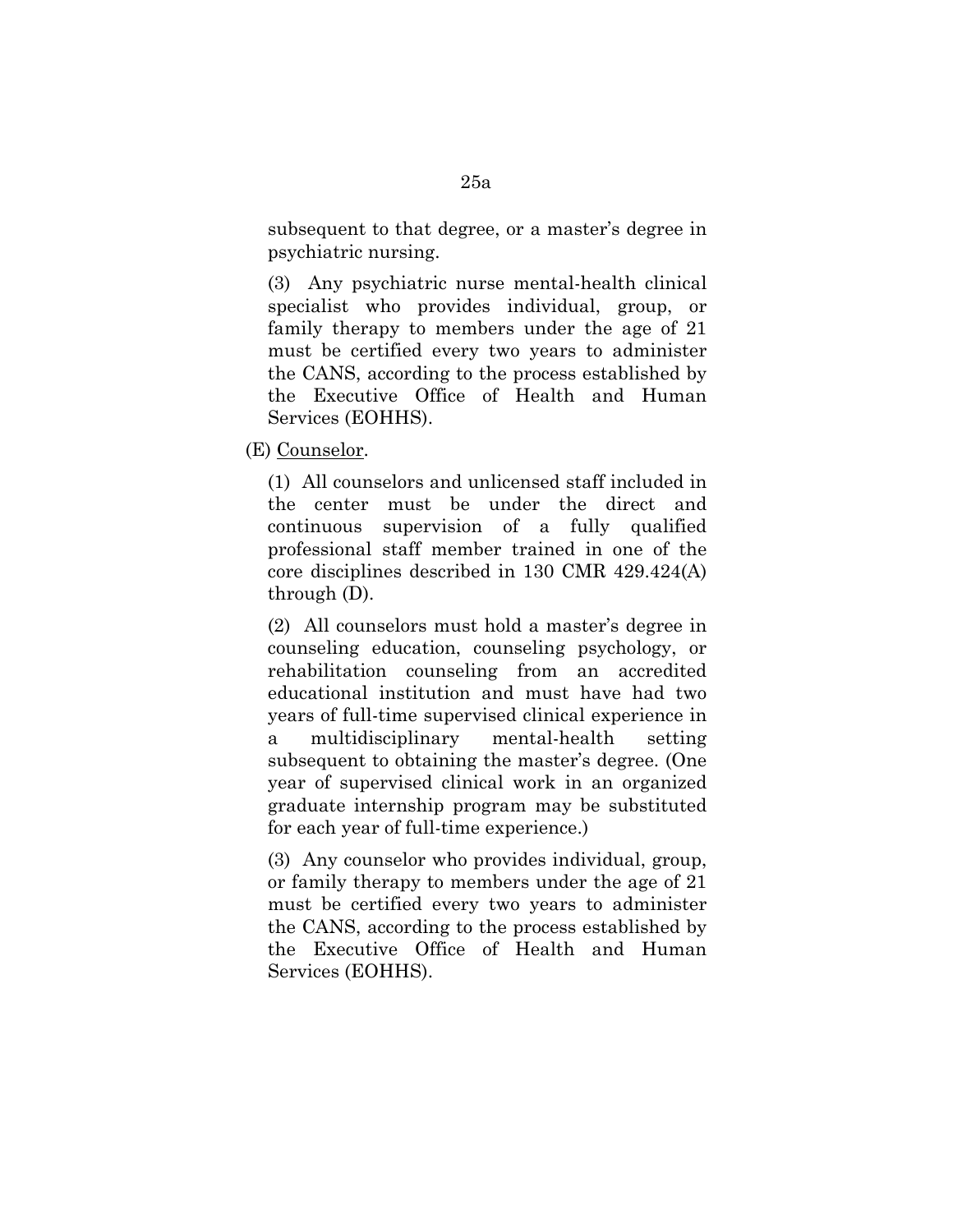### (F) Occupational Therapist.

(1) Any occupational therapist must be currently registered by the American Occupational Therapy Association and must have

(a) a master's degree in occupational therapy from an accredited program in occupational therapy; or

(b) a bachelor's degree in occupational therapy from an accredited program in occupational therapy and a master's degree in a related field such as psychology, social work, or counseling.

(2) In addition, any occupational therapist must have at least two years of full-time supervised clinical experience subsequent to obtaining a master's degree. (One year of supervised clinical work in an organized graduate internship program may be substituted for each year of fulltime experience.)

# **10. 130 Mass. Code Regs. § 429.438 provides:**

# Administration

The mental health center must be organized to facilitate effective decision-making by appropriate personnel on administrative, programmatic, and clinical issues.

(A) Organization. The center must establish an organization table showing major operating programs of the facility, with staff divisions, administrative personnel in charge of each program, and their lines of authority, responsibility, and communication.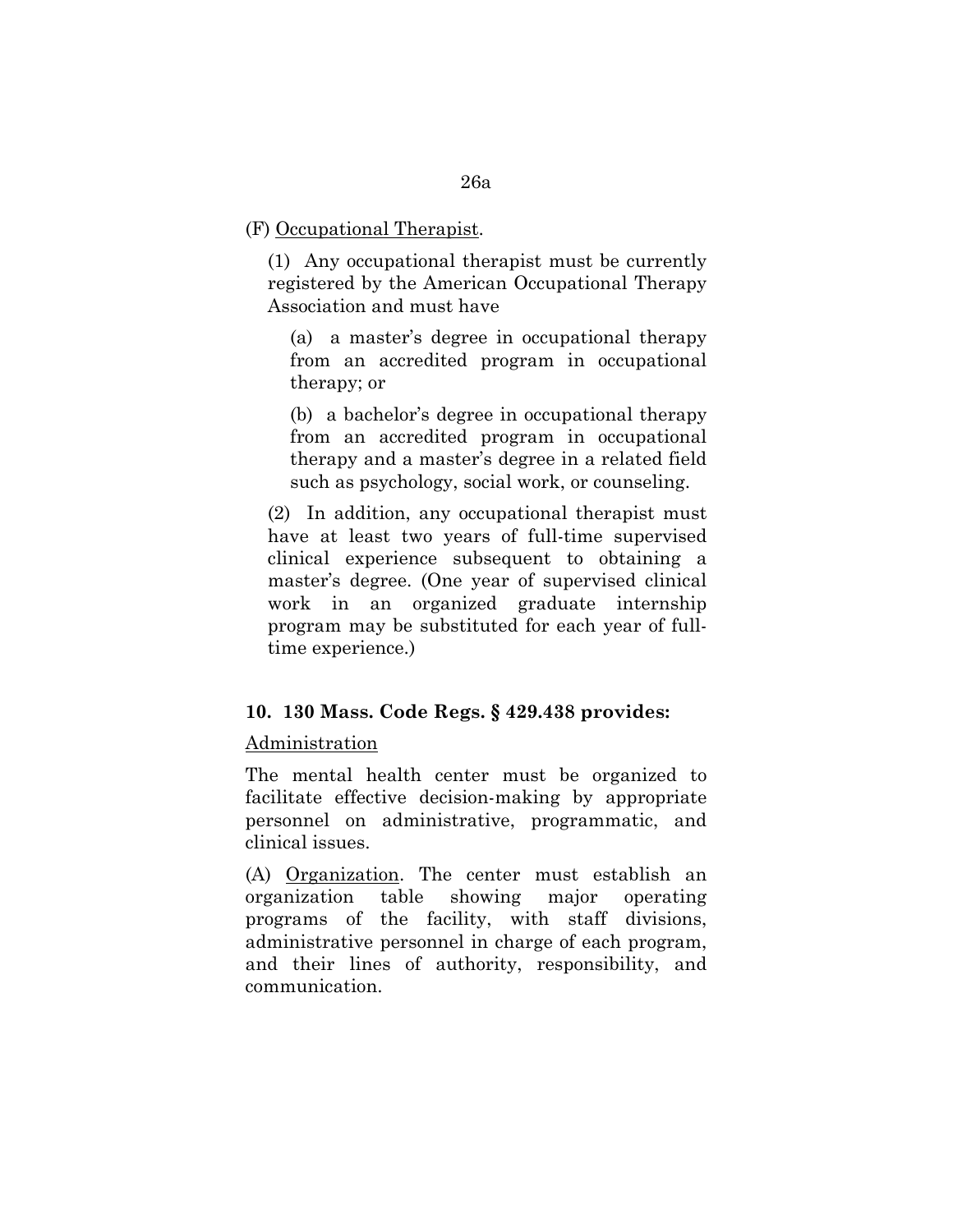(B) Fiscal Management. The center must establish a system of business management to ensure accurate accounting for sources and uses of funds and proper expenditure of funds within established budgetary constraints and grant restrictions.

(C) Data Management. The center must develop and maintain a statistical information system to collect client, service utilization, and fiscal data necessary for the effective operation of the center.

(D) Personnel Management. The center must establish and maintain personnel policies and personnel records for each employee.

(E) Supervision.

(1) Each staff member must receive supervision appropriate to the person's skills and level of professional development Supervision must occur within the context of a formalized relationship providing for frequent and regularly scheduled personal contact with the supervisor. Frequency and extent of supervision must conform to the licensing standards of each discipline's Board of Registration, as cited in 130 CMR 429.424.

(2) The center must establish and implement procedures for staff training and evaluation. These procedures must require all staff who must be certified to administer the CANS, as described in 130 CMR 429.424, to complete the certification process established by the Executive Office of Health and Human Services (EOHHS).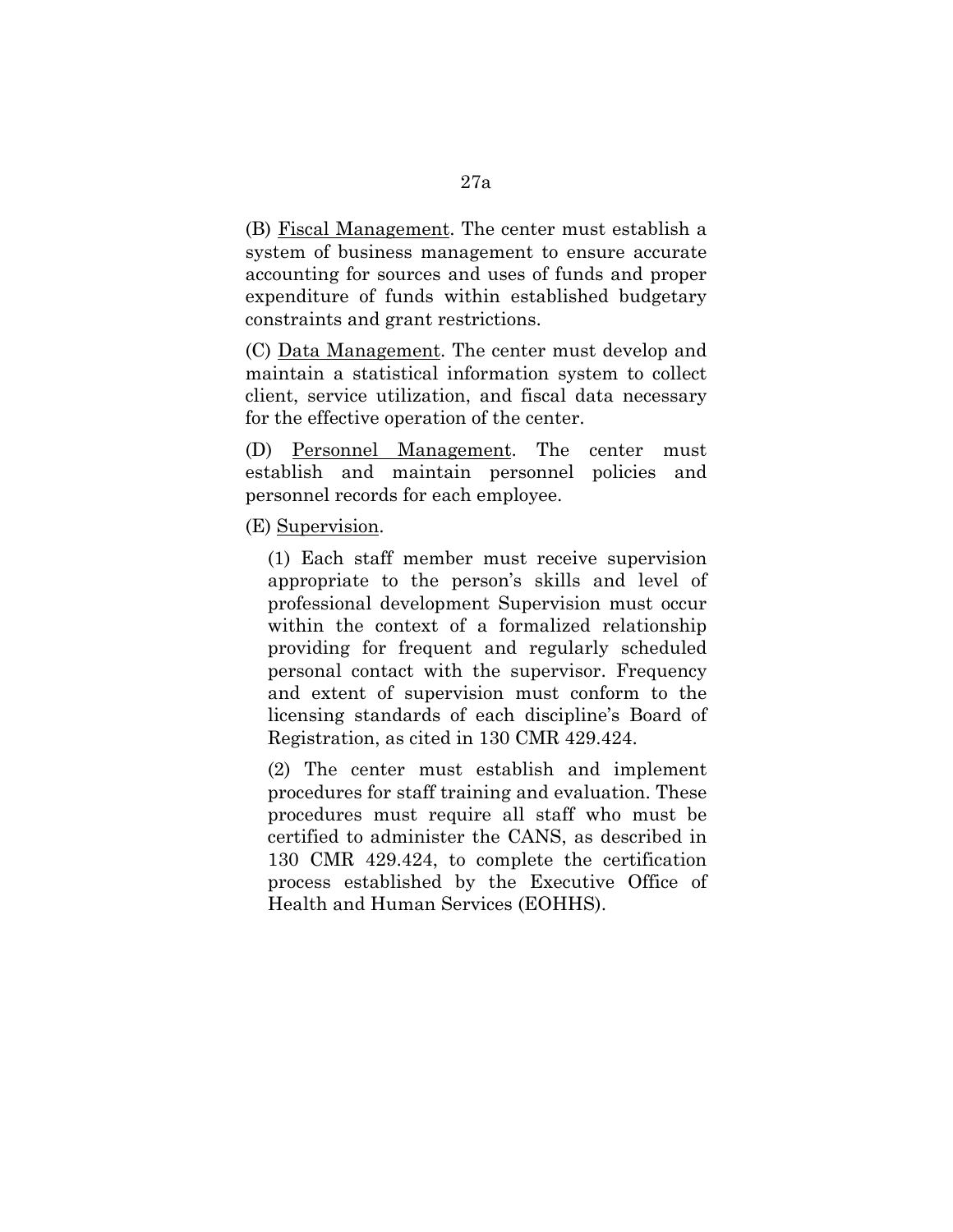### **11. 130 Mass. Code Regs. § 429.439 provides:**

#### Satellite Programs

Services provided by a satellite program are reimbursable only if the program meets the standards described below.

(A) A satellite program must be integrated with the parent center in the following ways.

(1) The administrator of the parent center is responsible for ensuring compliance of the satellite program with 130 CMR 429.000.

(2) There must be clear lines of supervision and communication between personnel of the parent center and its satellite programs. The parent center must maintain close liaison with its satellite programs through conferences or other methods of communication.

(3) The satellite program must be subject to all the written policies and procedures of the parent center governing the types of services that the satellite program offers.

(4) The satellite program must maintain on its own premises its client records as set forth in 130 CMR 429.436.

(B) An autonomous satellite program must provide supervision and in-service training to all noncore staff employed at the satellite program.

(C) The director of clinical services of the parent center must designate one professional staff member at the satellite program as the satellite's clinical director. The clinical director must be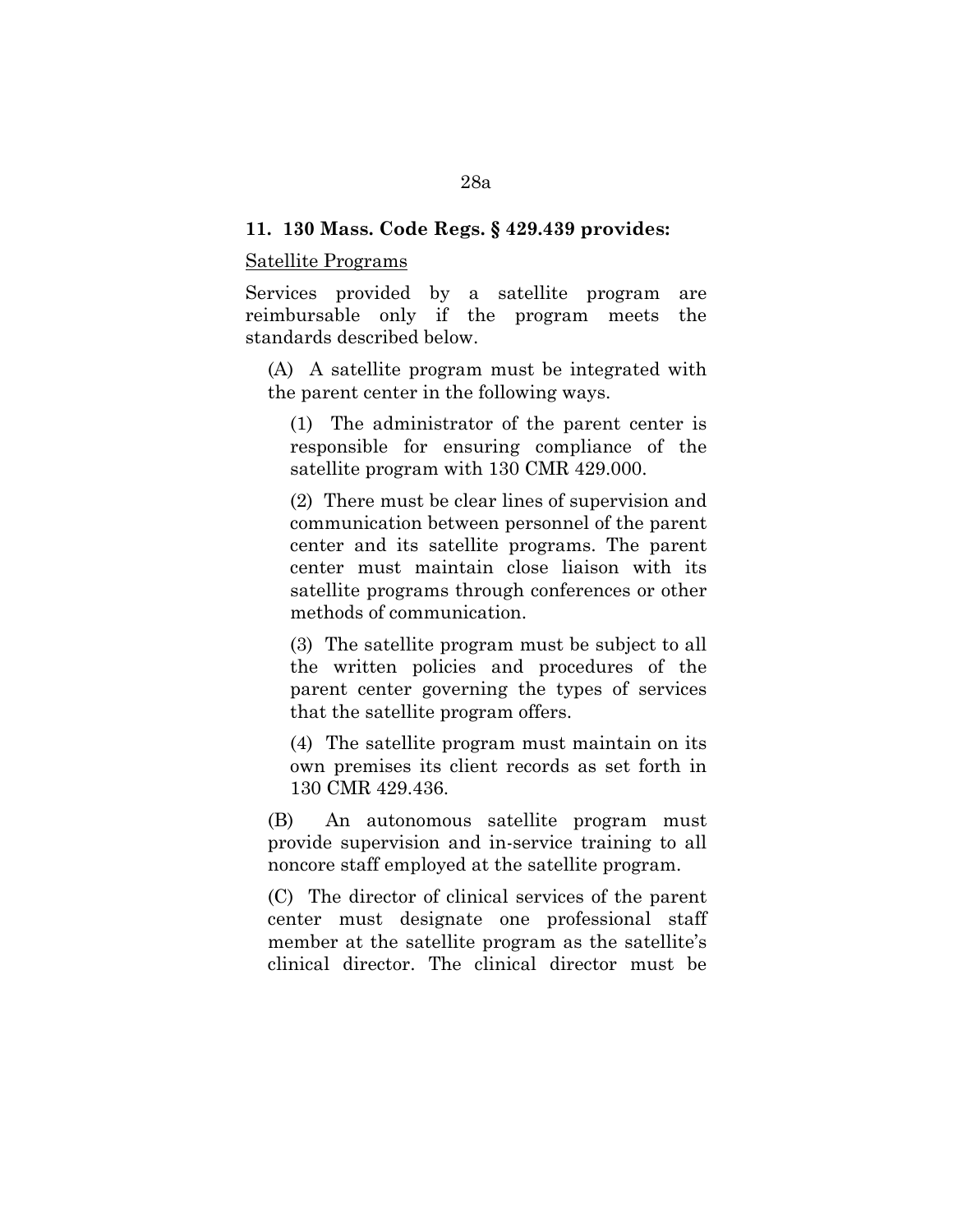employed on a full-time basis and meet all of the requirements in 130 CMR 429.423(B).

(1) The supervisor of the satellite program must report regularly to the clinical director of the parent center to ensure ongoing communication and coordination of services.

(2) In an autonomous satellite program, the supervisor must meet the qualifications required of a core staff member in his or her discipline, as set forth in 130 CMR 429.424.

(3) In a dependent satellite program, the supervisor must meet the basic qualifications required for his or her discipline, as set forth in 130 CMR 429.424, and receive regular supervision and consultation from qualified core staff at the parent center.

(D) If a dependent satellite program does not offer the entire range of services available at the parent center, the dependent satellite program must refer clients to the parent center or a facility that offers such services. The parent center must determine the necessity for treatment and the appropriateness of the treatment plan for such clients and institute a clear mechanism through which this responsibility is discharged, by consultation with the satellite program team, regular supervision of the satellite program by supervisory-level professional core staff in the parent center, or by other appropriate means. For staff composition requirements pertaining to dependent satellite programs, see 130 CMR 429.422(D).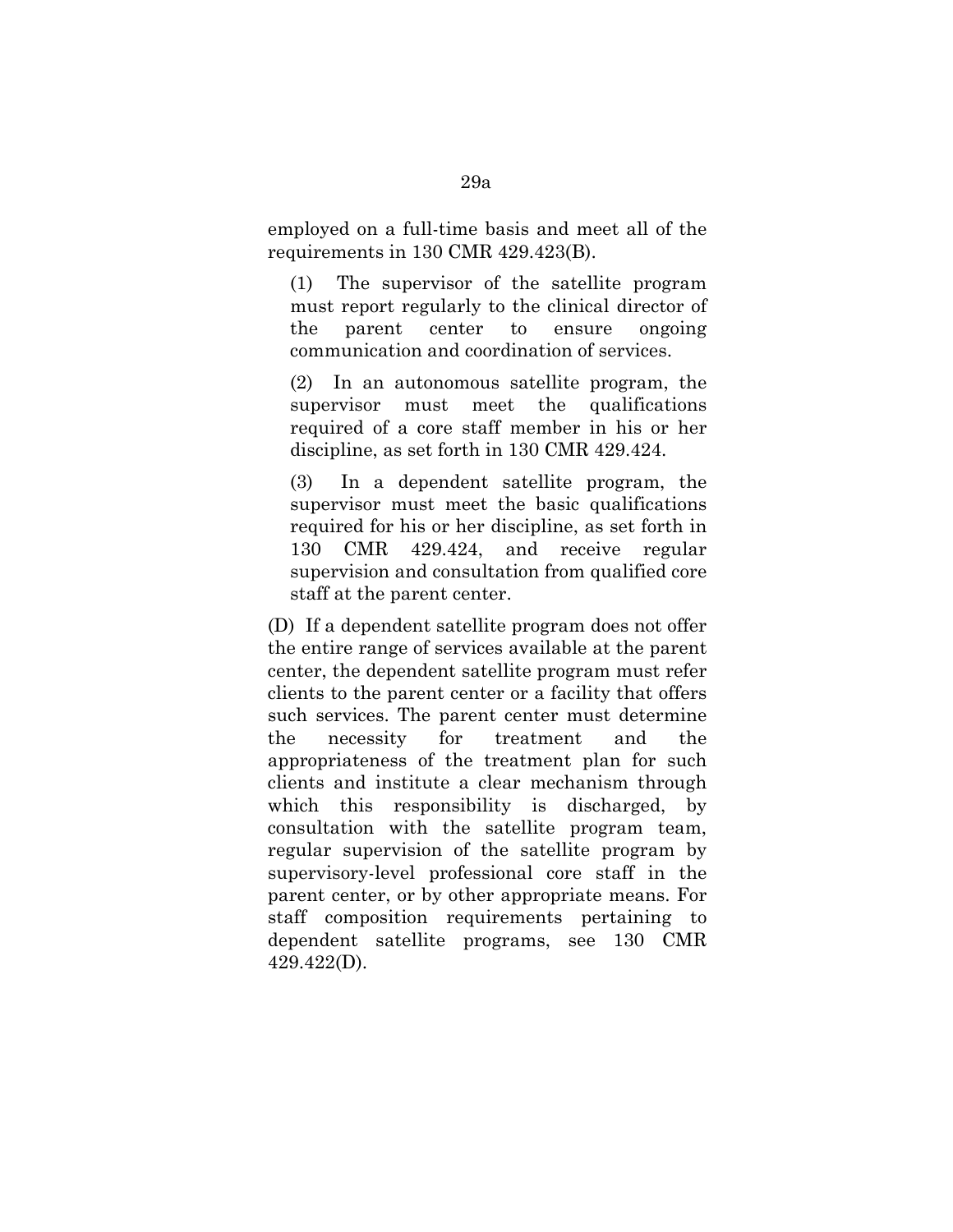# **12. 130 Mass. Code Regs. § 429.441 provides in pertinent part:**

Service Limitations

\* \* \* \* \*

(F) Psychological Testing. The MassHealth agency pays a center for psychological testing only when the following conditions are met.

(1) A psychologist who meets the qualifications listed in 130 CMR 429.424(B) either personally administers the testing or personally supervises such testing during its administration by an unlicensed psychologist.

(2) A battery of tests is performed. These tests must meet the following standards:

(a) the tests are published, valid, and in general use, as evidenced by their review in the current edition of the Mental Measurement Yearbook or by their conformity to the Standards for Educational and Psychological Tests of the American Psychological Association;

(b) unless clinically contraindicated due to hearing, physical, or visual impairment or linguistic challenges, a personality evaluation contains the findings of at least two of the following test types or their age-appropriate equivalents: Rorschach, TAT (Thematic Apperception Test), TED (Tasks of Emotional Development), or MMPI (Minnesota Multiphasic Personality Inventory), and one or more of the following test types: figure drawing, Bender Gestalt, or word association;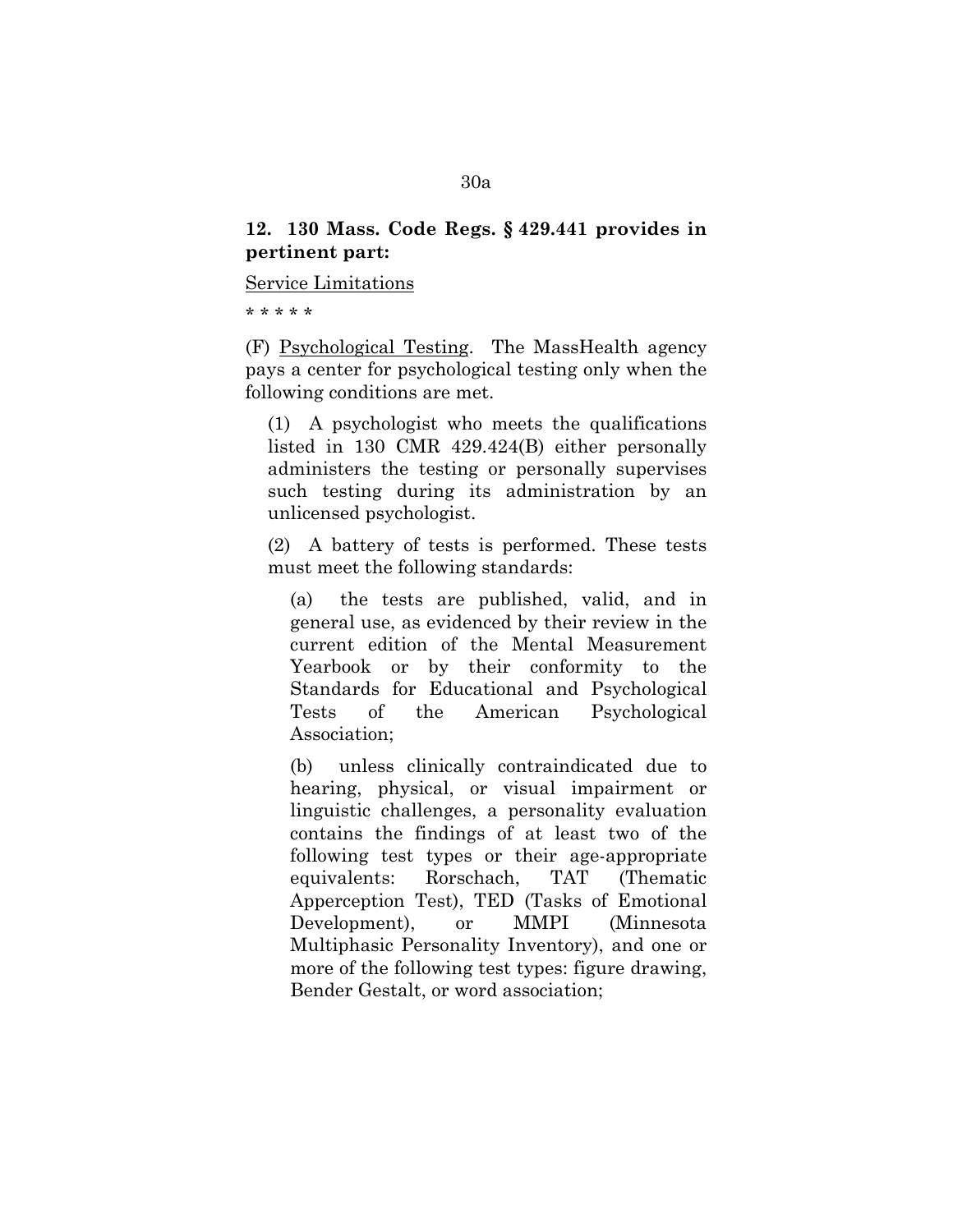(c) unless clinically contraindicated due to hearing, physical, or visual impairment or linguistic challenges, intelligence testing includes either a full Wechsler or Stanford-Binet instrument; and

(d) unless clinically contraindicated due to hearing, physical, or visual impairment or linguistic challenges, assessment of brain damage must contain at least the findings of a Wechsler Intelligence Scale and tests of recent memory, visual-space perception, and other functions commonly associated with brain damage.

(3) The MassHealth agency does not pay for

(a) self-rating forms and other paper-and-pencil instruments, unless administered as part of a comprehensive battery of tests;

(b) group forms of intelligence tests; or

(c) a repetition of any psychological test or tests provided by the mental health center or any independent psychologist to the same member within the preceding six months, unless accompanied by documentation demonstrating that the purpose of the repeated testing is to ascertain the following types of changes (submission of such documentation with the claim for payment is sufficient when the psychological test or tests are to be performed on the same member a second time within a sixmonth period):

1. following such special forms of treatment or intervention as electroshock therapy or psychiatric hospitalization (periodic testing